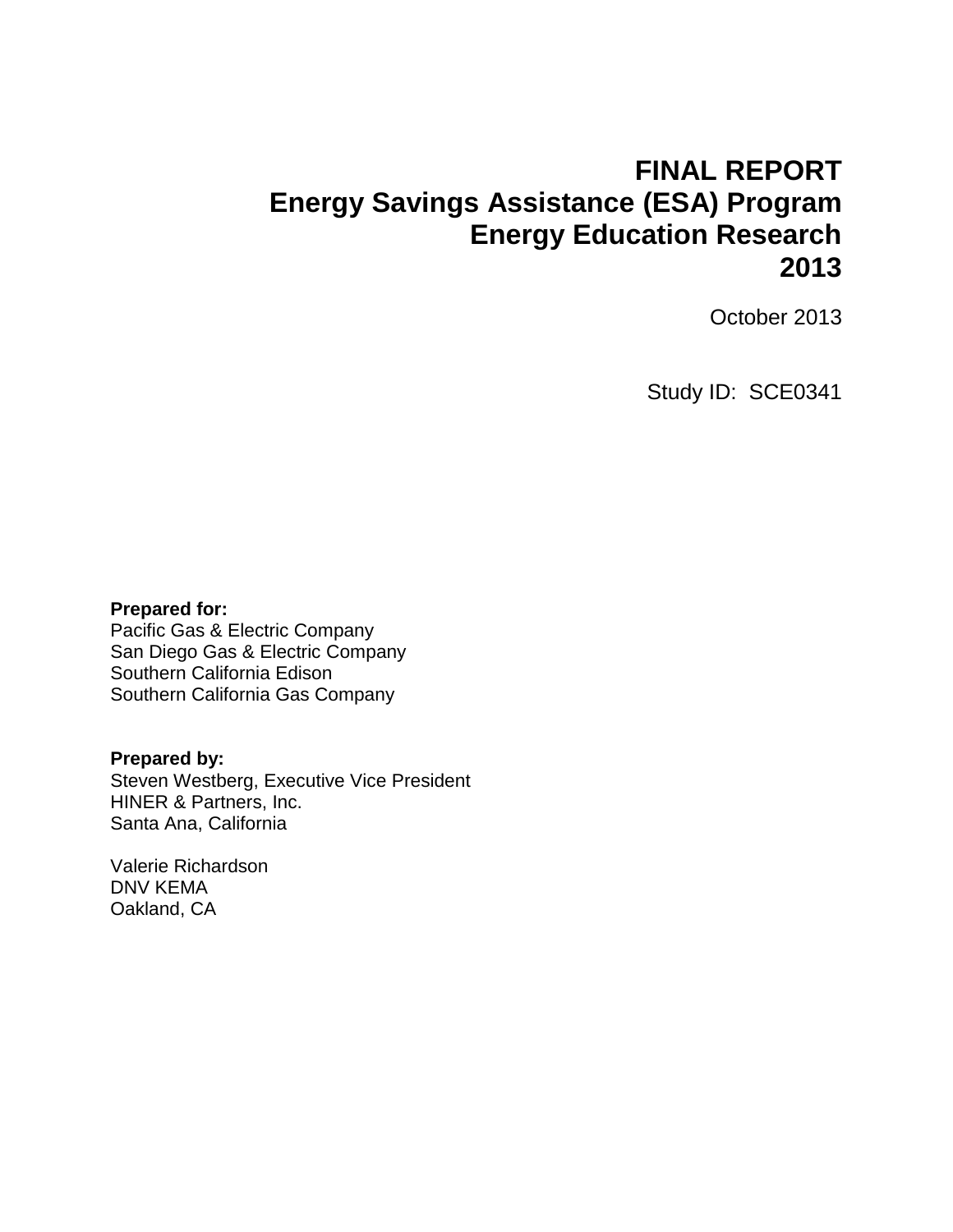# **ACKNOWLEDGEMENTS**

This research was funded by California energy utility ratepayers with California Public Good Charge Energy Efficiency funds.

This research was completed by HINER & Partners, Inc., Santa Ana, California (prime contractor) and DNV KEMA (subcontractor) under the contract direction of Southern California Edison, Rosemead, California.

DNV KEMA took a lead role in the secondary research review. HINER & Partners, Inc. took a lead role in the contractor and the customer research.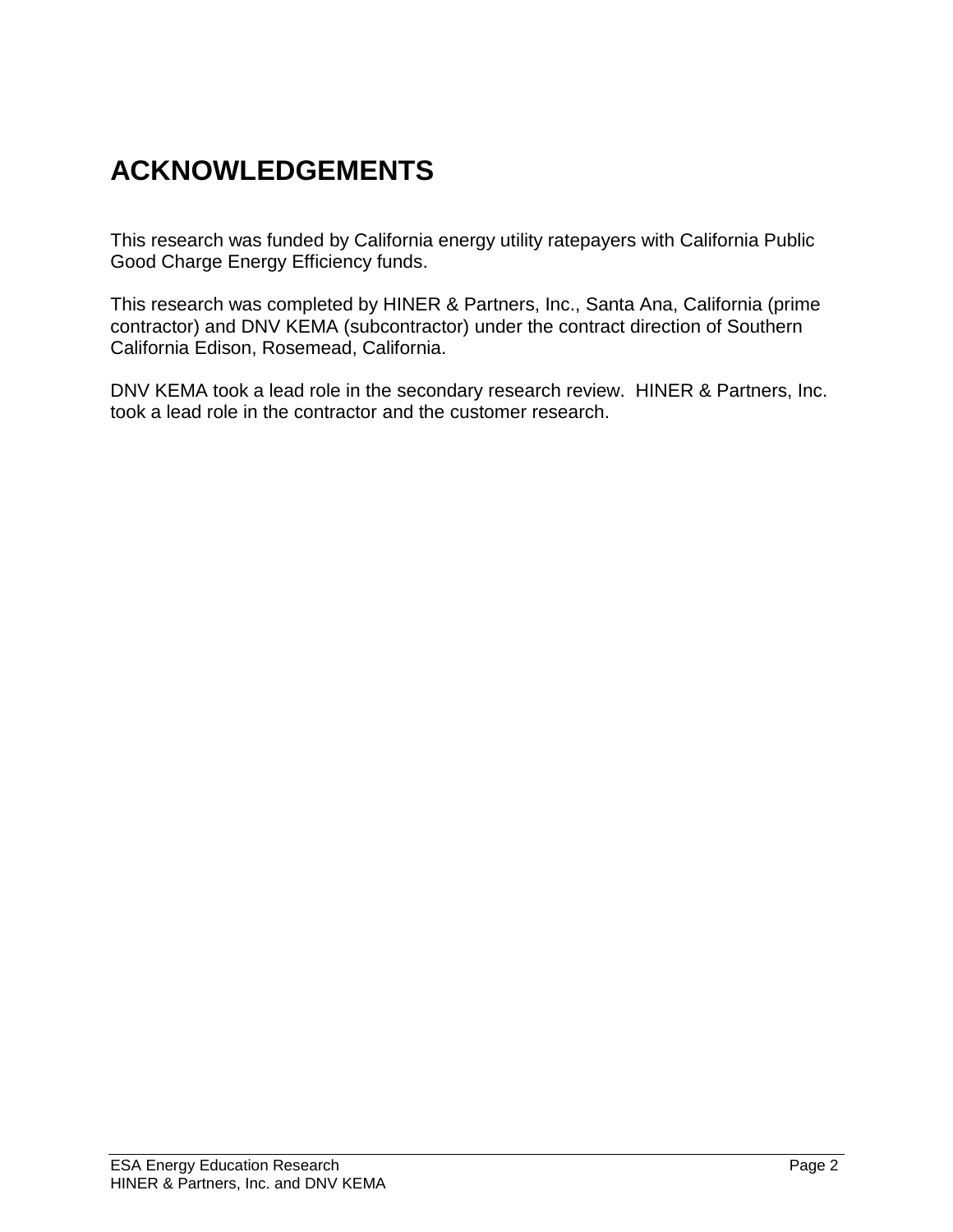# **TABLE OF CONTENTS**

|     |                                                                                                                                                                    |                                   | $\overline{2}$ |
|-----|--------------------------------------------------------------------------------------------------------------------------------------------------------------------|-----------------------------------|----------------|
|     |                                                                                                                                                                    |                                   | 3              |
|     |                                                                                                                                                                    | 5<br>$\,6$<br>$\overline{7}$<br>9 | 5              |
| L   |                                                                                                                                                                    |                                   | 13             |
| Ш.  |                                                                                                                                                                    | 18<br>18<br>20                    | 16             |
| Ш.  | Literature Review of Other (Non-CA IOU) Programs                                                                                                                   | 25<br>35<br>37<br>44              | 24<br>24<br>47 |
|     |                                                                                                                                                                    | 47<br>52<br>58                    |                |
|     | Summary of Findings: In-Home Interviews with Customers<br>Summary of Findings: Focus Groups with Customers<br>Summary of Findings: Telephone Survey with Customers | 61<br>68<br>70<br>77<br>79<br>86  | 61             |
| IV. |                                                                                                                                                                    | 90<br>105                         | 90             |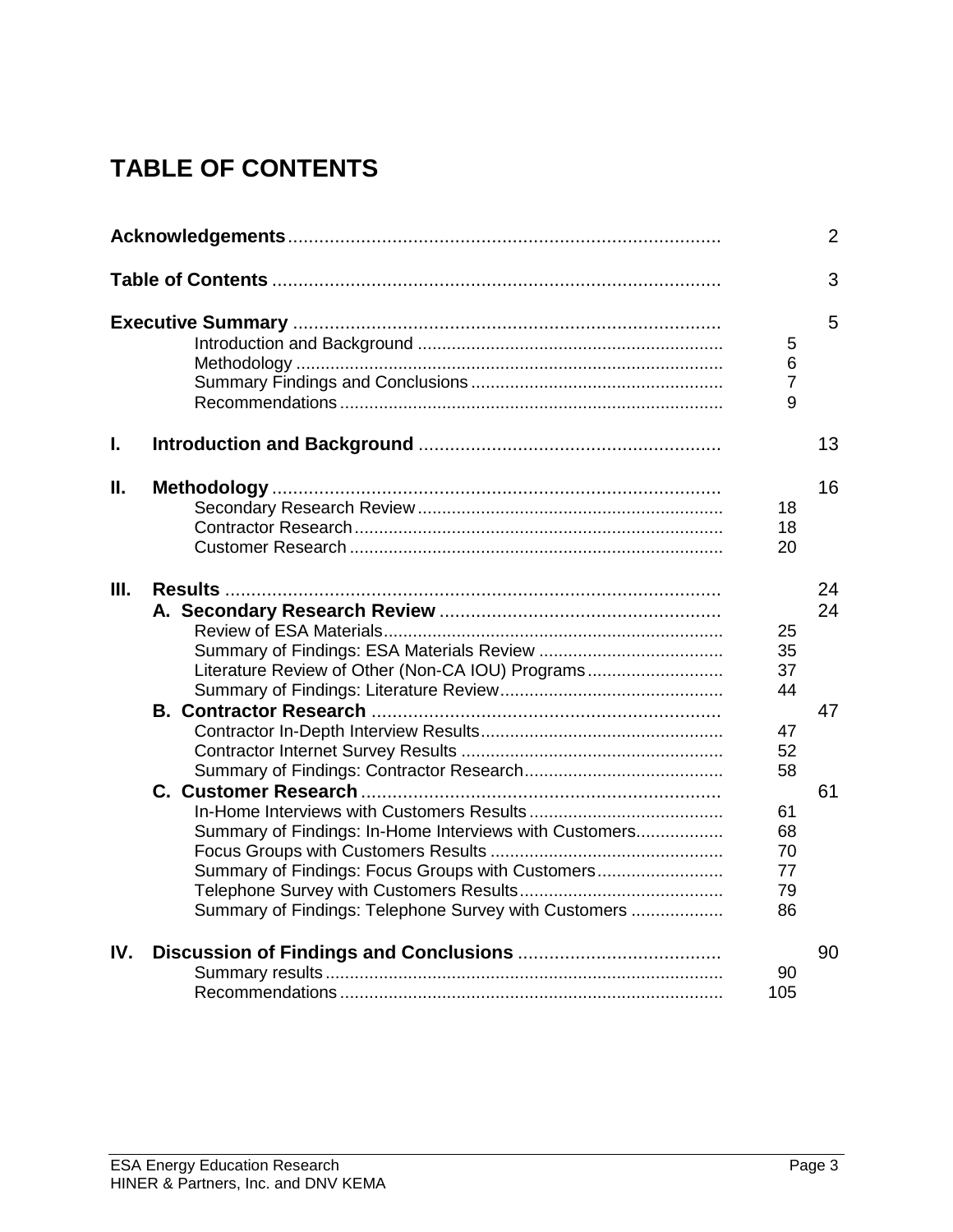## **List of Tables**

|                                                              | 6  |
|--------------------------------------------------------------|----|
|                                                              | 7  |
|                                                              | 15 |
|                                                              | 15 |
| Table 5: Understand and Improve Education Materials          | 16 |
|                                                              | 18 |
| Table 7: Customer Interviews and Focus Groups by IOU         | 19 |
|                                                              | 20 |
|                                                              | 21 |
|                                                              | 24 |
| Table 11: IOU Customer Energy Education and Resource Program |    |
|                                                              | 29 |

## **Appendices**

|                                                   | A-1   |
|---------------------------------------------------|-------|
|                                                   | $B-1$ |
|                                                   | $C-1$ |
|                                                   | $D-1$ |
| Appendix E: Customer Focus Group Discussion Guide | $F-1$ |
|                                                   | $F-1$ |
| Appendix G: Customer Telephone Survey Data Tables | $G-1$ |
| Appendix H: Tips Provided in Resource Guide Books | $H-1$ |
|                                                   | $I-1$ |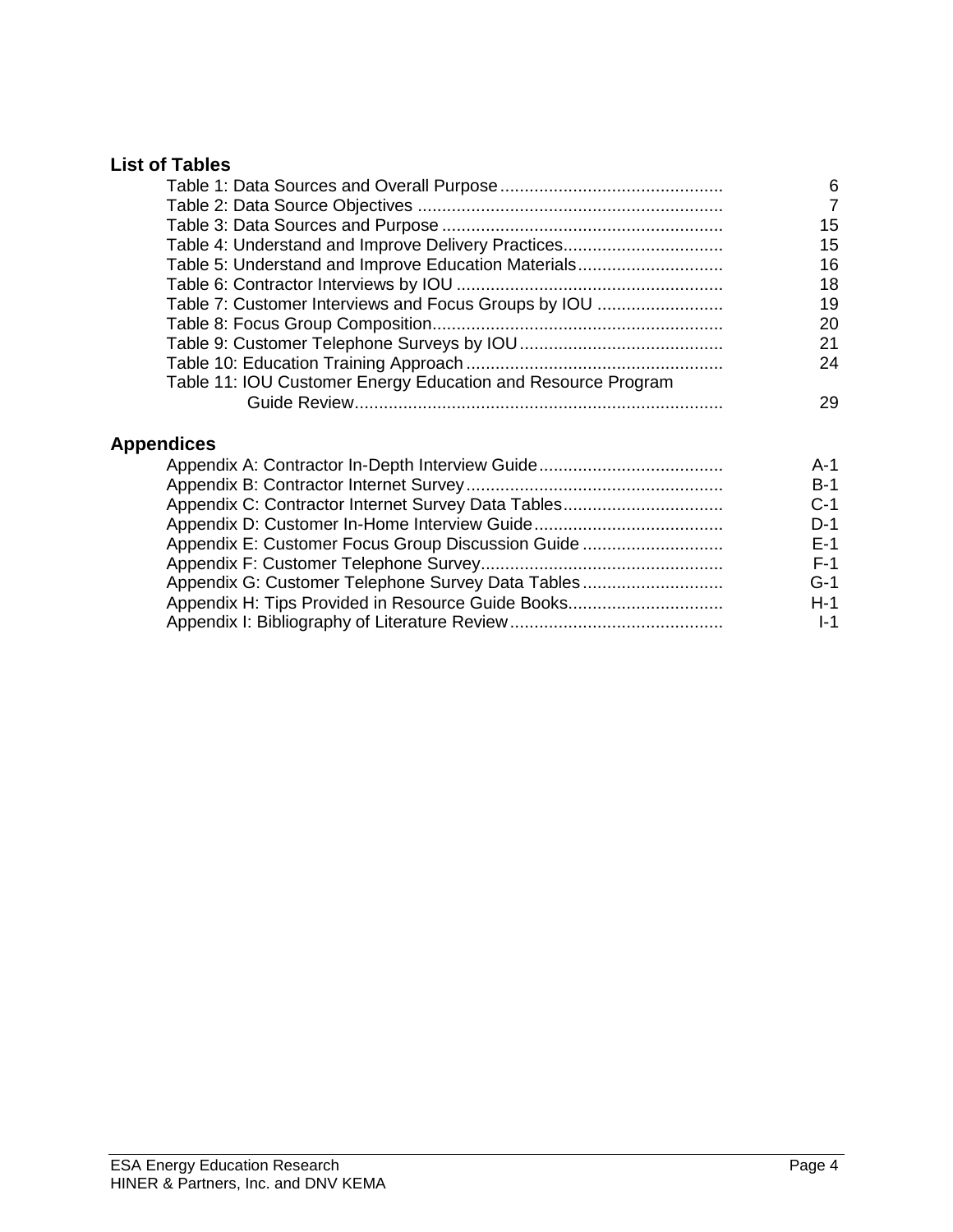## **EXECUTIVE SUMMARY**

This report summarizes research completed to for the assessment of Energy Education provided by the Energy Savings Assistance (ESA) Program.

## **Introduction and Background**

The California Public Utilities Commission's Decision 12-08-044, Ordering Paragraph 110 authorized a Joint Utility<sup>1</sup> Study of ESA-provided Energy Education to identify ways to optimize and/or improve the educational component of the ESA Program and examine the current and potential value of this energy education. In addition, the Decision directed the study to test whether and how the current energy education program could be improved to yield actual energy and bill savings and how to effectively deliver the energy education toward the lasting behavioral change in the low income household. The energy education study should aim to explore how to measure success of such education $2$ .

Energy Education is one of the services provided to customers by the ESA program, and is the only service received by all qualified ESA participants. The "Energy Education" provided by the ESA contractors can occur at several points during a customer's interactions with the program staff, though in practice it is provided during two main touchpoints: (1) during the initial assessment/enrollment visit by an assessor (in the form of general and specific education that includes information about energy efficiency practices and programs, safety, and information about other low income assistance programs), and (2) as part of the installation visit by an installer (as specific information about measure-related use and maintenance when measures such as appliances are installed).

The overall purpose of this Energy Education Study was to identify ways to optimize and/or improve the educational component of the program. Due to time and budget limitations, this study focused primarily on the initial assessment/enrollment visit. Comprehensive information regarding the education or information provided during the installation visits is not included in this report. In particular, this study examines both current and potential practices related to the delivery mechanisms, educational materials, and content and relative value associated with the educational component of the Energy Savings Assistance Program. It further examines best practices across the IOUs and comparable efforts done elsewhere to inform potential improvements to this component of the program.

l

<sup>&</sup>lt;sup>1</sup> The Joint Utilities are: Southern California Edison Company (SCE) Pacific Gas and Electric Company (PG&E), Southern California Gas Company (SCG), and San Diego Gas and Electric Company (SDG&E). 2 The Joint Utilities' July 26, 2013 request for an Extension of Time to Comply with D.12-08-044 and authorization to complete the Energy Education Study in two distinct phases was granted by the Assigned Administrative Law Judge and Commissioner on August 9, 2013. The revised deadline for Phase I addressing delivery practices and educational content is October 31, 2013. The revised deadline for Phase II which will address energy and bill savings addressing is December 14, 2014. The August 9 ruling further directed the IOUs to file a Petition to Modify to defer this phase of the study until the next program cycle.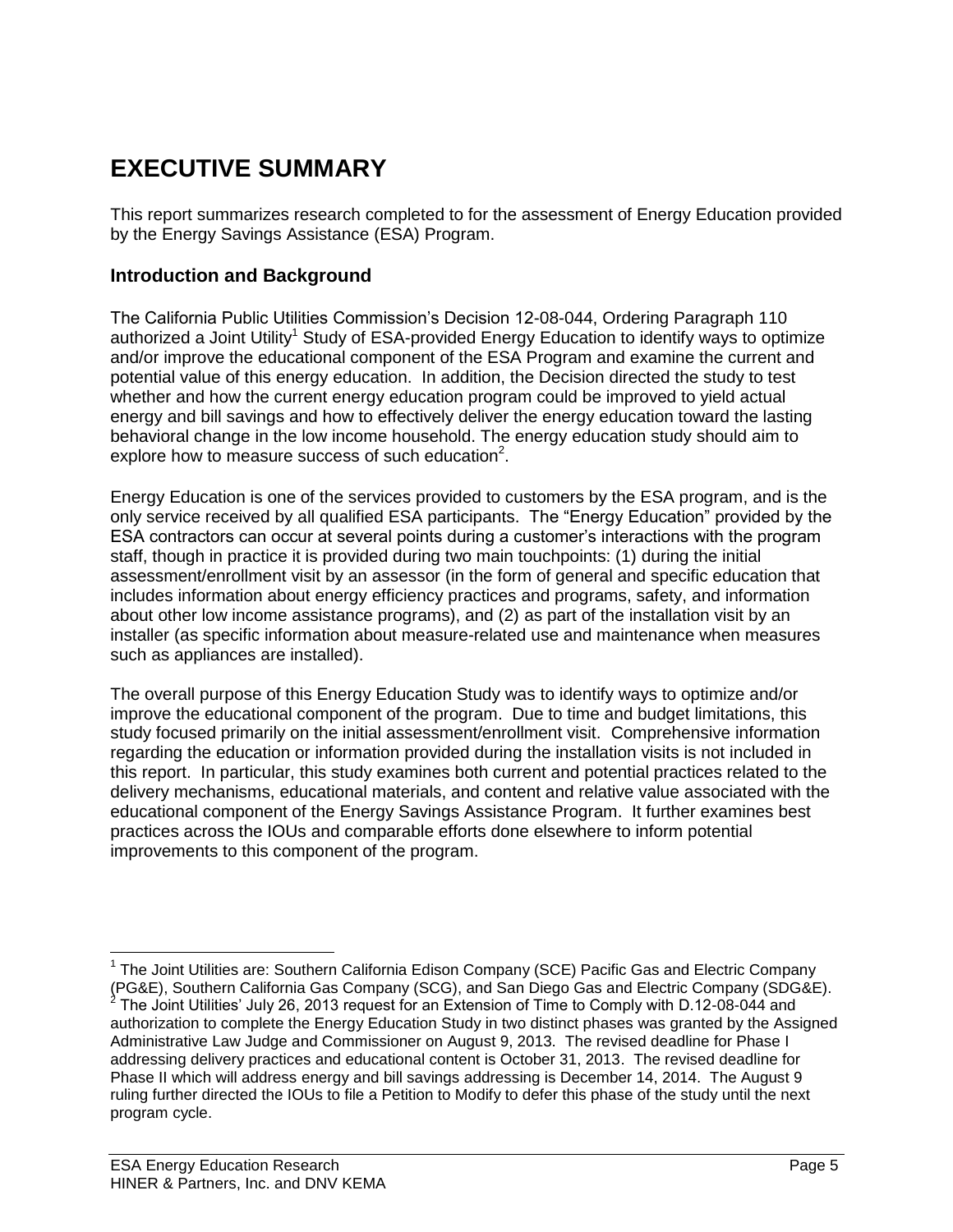Along these lines, the two primary objectives of the Energy Education Study were to find improvement opportunities concerning: (1) how energy education is provided, and (2) what materials and content are provided.

As noted above, this research originally included a third objective to describe a method to determine whether Energy Education offerings result (or could result) in realized energy or bill savings for program participants. However, this objective has been postponed and therefore is not included in as part of this report<sup>3</sup>.

## **Methodology**

To achieve the ESA Energy Education research objectives, the research team followed a threephase approach that included: (1) a secondary research review, (2) contractor in-depth interviews and Internet survey, and (3) customer in-home interviews, focus groups, and telephone survey (Table 1). Each phase of the data collection and analyses provided a different type of information that informed the final results presented in this report. Additional details on each of these phases of data collection and analyses are described below in the Methodology section of the report.

| <b>Data Source</b>    | <b>Type</b>                             | <b>Number</b> | <b>Dates</b>            | <b>Overall Purpose</b>                                               |  |  |  |
|-----------------------|-----------------------------------------|---------------|-------------------------|----------------------------------------------------------------------|--|--|--|
| Secondary<br>Research | <b>Materials Review</b>                 |               | February-<br>April 2013 | Background; IOU<br>Perspective; Other En Ed<br>programs (outside CA) |  |  |  |
| Contractor            | In-Depth Telephone<br><b>Interviews</b> | 12            | May-June<br>2013        | Contractor Perspective: (1)                                          |  |  |  |
| Research              | <b>Online Survey</b>                    | 171           | July-August<br>2013     | How En Ed is delivered; (2)<br>What is delivered                     |  |  |  |
|                       | In-Home Interviews                      | 30            | June 2013               | Customer Perspective: (1)                                            |  |  |  |
| Customer<br>Research  | Focus Groups                            | 6             | <b>July 2013</b>        | How En Ed is delivered; (2)                                          |  |  |  |
|                       | <b>Telephone Survey</b>                 | 505           | August 2013             | What is delivered                                                    |  |  |  |

## **Table 1: Data Sources and Overall Purpose**

In brief, the three phases included:

- (1) Secondary Research Review. The secondary research review included our own evaluation of assessor training materials, quality control and assurance, program materials, program protocols for energy education, and best practices from a literature review, along with interviews with program staff concerning the administration of energy education. This provided a foundational understanding of the energy education component of the ESA program, and a comparative perspective to similar programs in other jurisdictions outside California.
- (2) Contractor Research. The contractor in-depth interviews and Internet survey provided the viewpoints of assessors. They were included because they are closest to the in-home energy education experience (in addition to the customers themselves). Topic areas

 3 A petition to modify D.12-08-044 to ensure that Phase II Final Report due date is properly postponed to the next cycle is pending submission.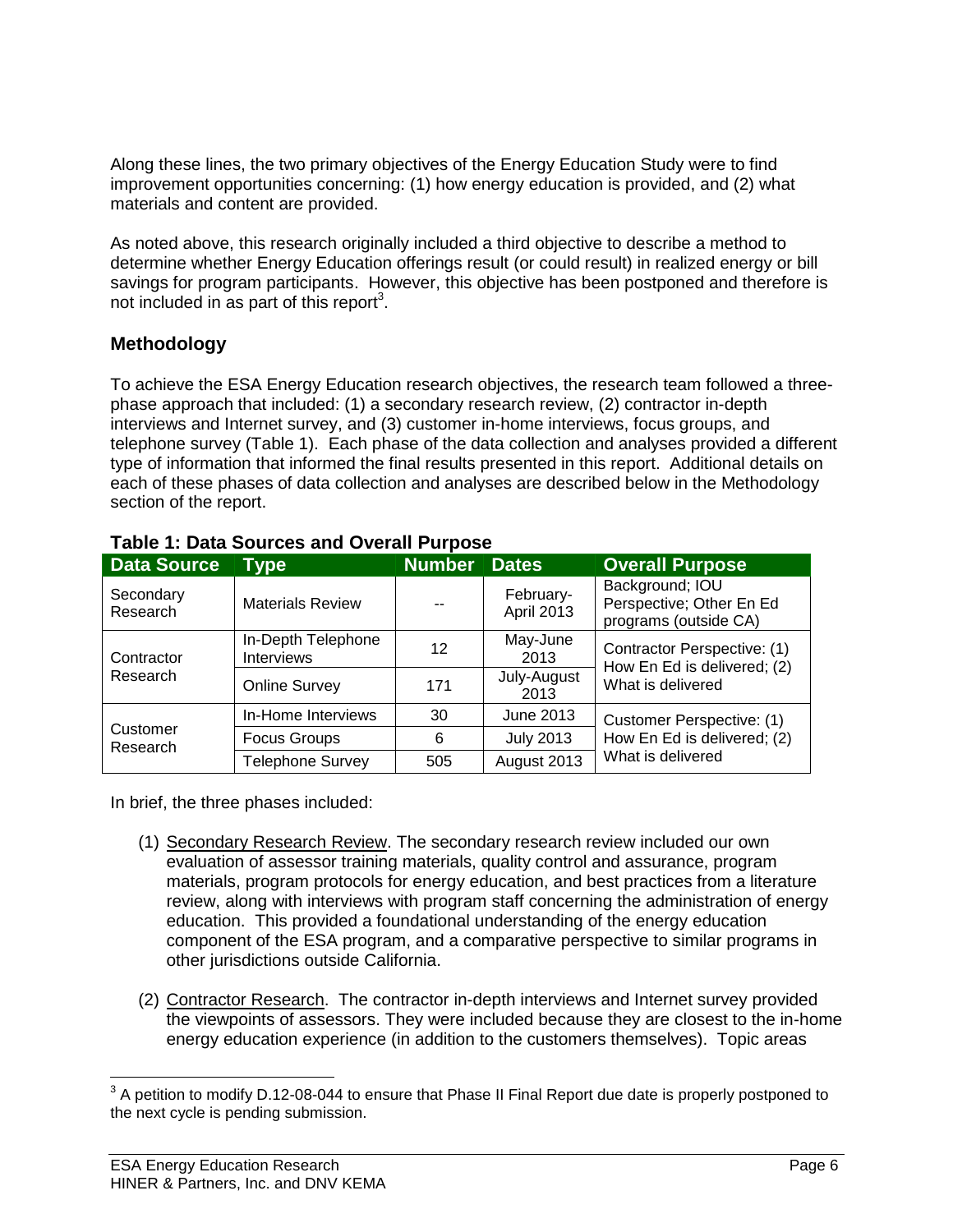included assessor background, recruitment and retention, language barrier issues, assessor training, in-home energy education practices, in-home education materials, and contractor ideas for energy education improvements.

(3) Customer Research. The customer in-home interviews and focus groups provided the customer's perspective regarding their motivations about saving energy and the program, their in-home educational experiences, their takeaway from the energy education in terms of what they recalled and how they benefitted, their feedback on the energy education materials, and their ideas for program improvements. The customer telephone survey covered most of these same topics in order to measure the prevalence of ESA participant perceptions and beliefs about their energy education experiences.

The HINER/KEMA research team also went into the field for a day each with an experienced energy assessor at each IOU to observe firsthand their interactions with customers.

| <b>Data Source</b>     | <b>Type</b>                             | <b>Objectives</b>                                                                                                                                                                                                                                                                                                                                  |  |  |
|------------------------|-----------------------------------------|----------------------------------------------------------------------------------------------------------------------------------------------------------------------------------------------------------------------------------------------------------------------------------------------------------------------------------------------------|--|--|
| Secondary<br>Research  | Materials review                        | What training was provided to contractors? What<br>materials are used for training and with customers? What<br>guidelines determine contractor activities? How is<br>performance and compliance monitored? What practices<br>and materials are used by other en ed programs outside<br>CA? How is en ed delivered in other comparable<br>programs? |  |  |
| Contractor<br>Research | In-Depth Telephone<br><b>Interviews</b> | What background do assessors have? What training was<br>received? How is en ed delivered? How do customers<br>respond? What content or materials stand out? What<br>issues interfere with delivery? What additional training or<br>materials could be provided?                                                                                    |  |  |
|                        | <b>Online Survey</b>                    | How many or what percent of assessors? Validation of<br>findings across contractors and IOU service territories                                                                                                                                                                                                                                    |  |  |
|                        | In-Home Interviews                      | How has education been provided? What content and/or<br>delivery methods or materials stand out? What learnings<br>have been put into practice? What interferes with delivery<br>and/or implementation in the home? How the information<br>learned is passed on to other household members?                                                        |  |  |
| Customer<br>Research   | <b>Focus Groups</b>                     | What do customers think about current methods for<br>delivering en ed? What do customers think about current<br>content and materials? What do customers think about<br>potential new methods/materials/content? What would<br>resonate most with customers?                                                                                       |  |  |
|                        | <b>Telephone Survey</b>                 | How many or what percent of customers? Validation of<br>findings across service territories                                                                                                                                                                                                                                                        |  |  |

## **Table 2. Data Source Objectives**

Summary findings, conclusions, and recommendations are described next. The recommendations do not imply that the Investor Owned Utilities have not been or are not currently addressing these issues, but rather that these recommendations may be considered when developing future plans. All recommendations need to be considered within the context of feasibility, cost effectiveness, and any other relevant criteria.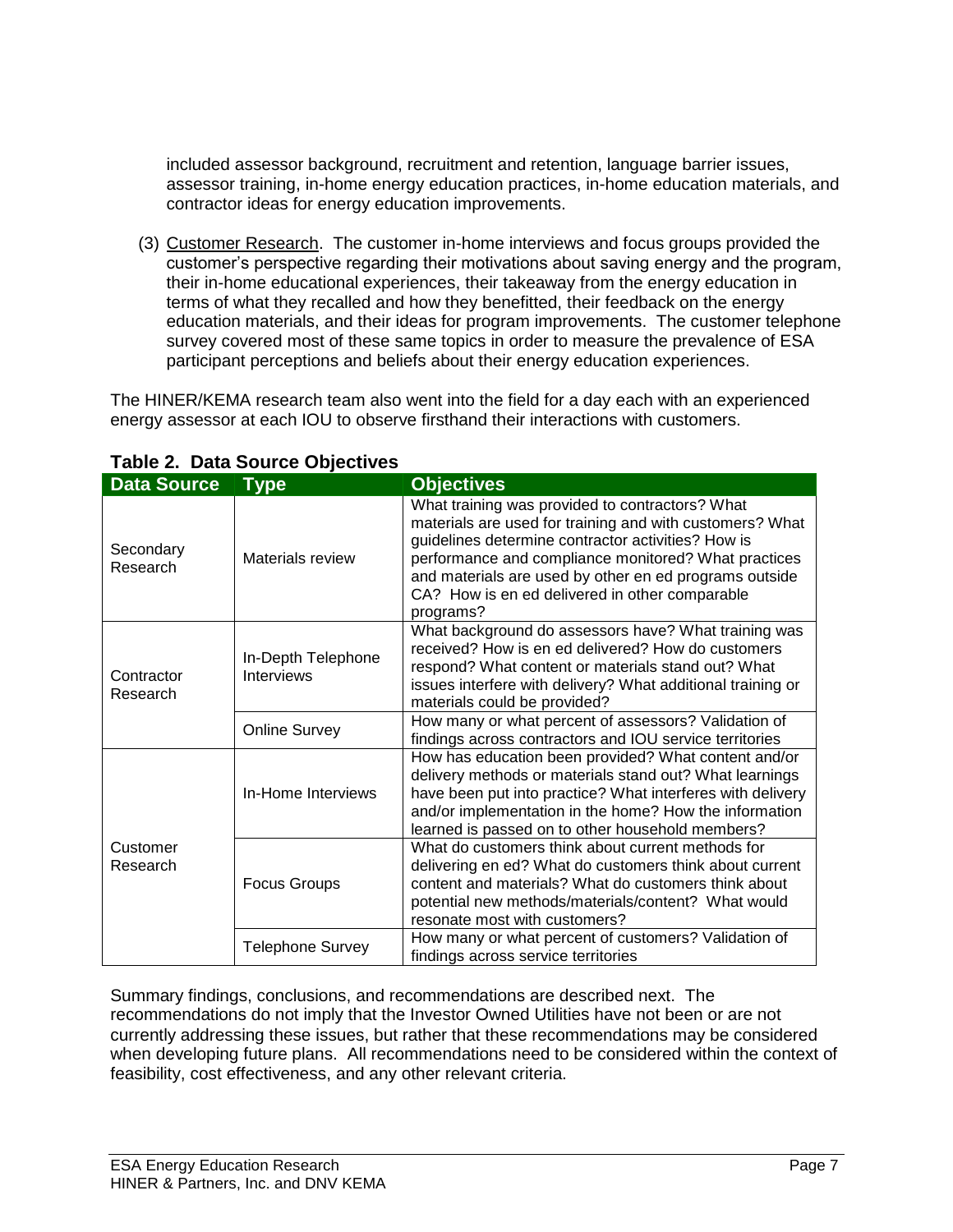## **Summary Findings and Conclusions**

Findings from the three phases of research are summarized below to address the two main research objectives: (1) how energy education is, and should be, delivered, and (2) what materials and content are, and should be, provided to encourage behavioral change in the low income household.

Overall, energy education did assist participants by providing information that could help them save money on their energy bill and addressing their barriers to reducing energy consumption in their homes. Although participants in the in-home interviews primarily attributed energy savings to new lighting, appliances, and hot water shut-off devices, a majority also agreed that it affected their behavior regarding how they used energy and half said it affected the attitudes or behavior of someone else in the home. Most said the information raised their awareness of things they can do and prompted them to change their behaviors.

Participant-reported outcomes from energy education in the quantitative survey were quite positive as well. 82%<sup>4</sup> said they learned something that made them more aware of things they could do to save energy, and 81% said they learned something that led them to pay more attention to how they were using energy. 76% said they learned something that resulted in changes to how they did things in order to save energy. Just as many (74%) think they have also saved money on their energy bill since they participated in the program<sup>5</sup>.

#### Delivery of Energy Education

l

In terms of overall delivery of energy education, we found:

- (1) Assessor recruitment, selection, and retention processes have been effective;
- (2) Assessor performance regarding delivering energy education has been excellent overall, but a small minority of customer experiences and/or assessors need improvement;
- (3) Assessor training appears to be preparing assessors to provide effective energy education, although we did identify aspects for improvement so that all assessors across all IOUs provide similarly high quality energy education;
- (4) Language barrier problems are minimal among the English and Spanish speaking customer populations due to the prevalence of bi-lingual assessors $<sup>6</sup>$ ;</sup>
- (5) In-home delivery methods are also generally on target, but the practice of not providing education until *after* qualification on measures has been determined is likely to reduce its effectiveness;

 $<sup>4</sup>$  Unless otherwise noted, percentages are based to the total surveyed sample, and response percentages</sup> can be independent from each other.

 $5$  Based on self-reported survey data. Actual savings were not determined as part of this research. If authorized, a second phase will address this issue.

<sup>6</sup> Although contractors referenced communications with non-English and non-Spanish speaking customers, this study included data from English and Spanish speaking customers only, the two most commonly used languages in California. It did not investigate language barrier issues among customers who are dependent on languages other than English or Spanish, nor did it investigate communication barriers for those with visual, auditory, or cognitive impairment. Due to these constraints, these findings are limited to English and Spanish speaking populations.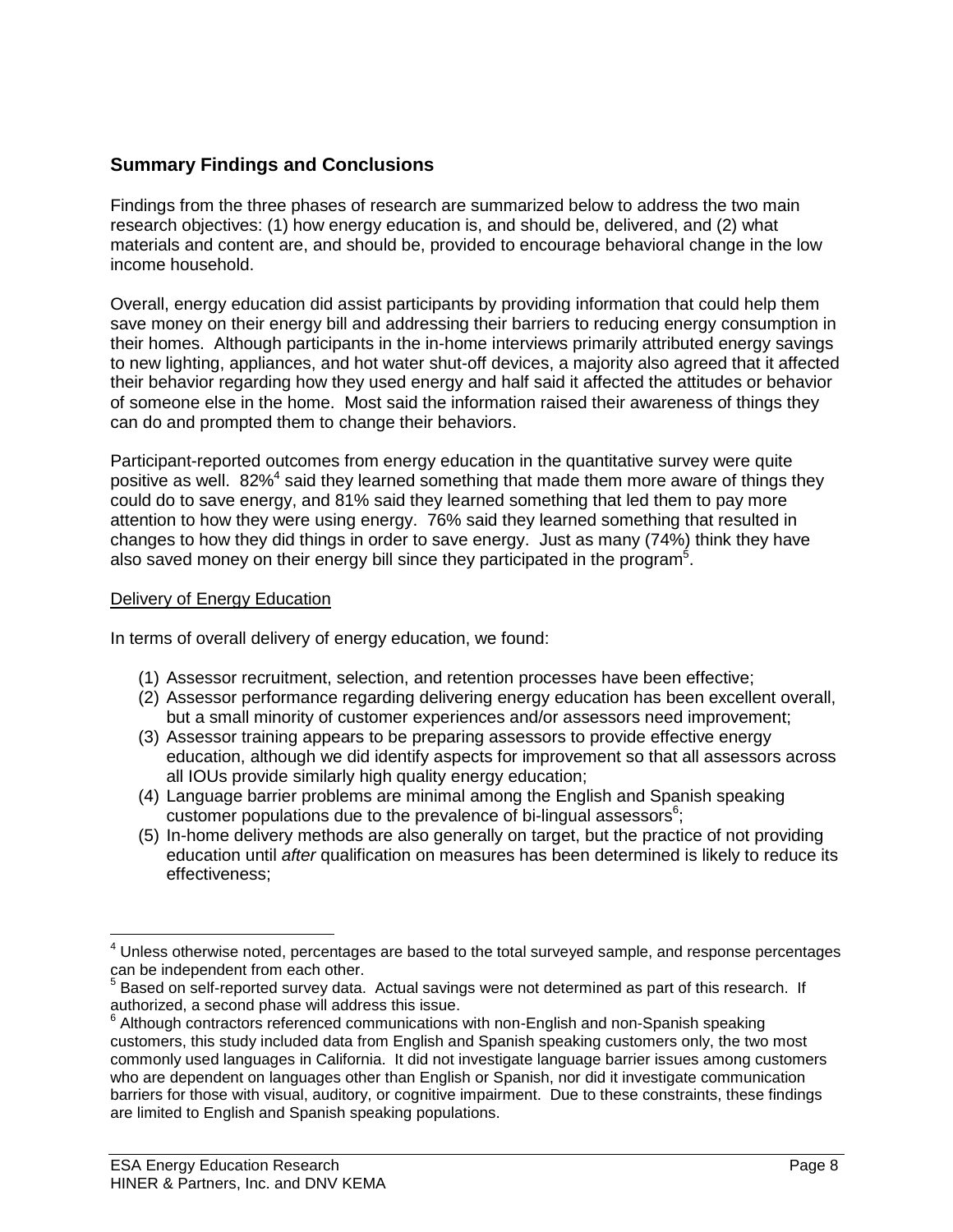- (6) Customer retention of information is a problem for some customers that should be addressed; and
- (7) Households with multiple adults and/or children in the home face challenges with gaining everyone's cooperation in reducing the household's energy consumption, so more could be done to assist these households.

#### Content and Materials Provided for Energy Education

In terms of overall content and materials that are provided as part of energy education, we found:

- (1) The guidebooks used by each of the IOUs are key tools, yet all have room for improvement regarding both layout and content;
- (2) Additional materials could be developed that provide appliance cost of use information (similar to the "energy wheel" used by PG&E contractors) and that can help overcome the issues of customers forgetting and of the challenges faced by multi-person households; and
- (3) Educational content is relatively comprehensive, but information that customers consider "new" is more memorable.

## **Recommendations**

Overall, there is considerable evidence from the energy education research to suggest that providing energy-related educational information verbally to ESA participants at the time of the initial assessment visit is well-founded. The assessors who provide the education are out-going, motivated, and knowledgeable enough to provide high quality education. Recent ESA participants believe that they benefitted from the information they received, and said the ESA energy education prompted them to change behaviors in ways that have led to lower energy consumption and lower energy bills.

This interactive, action-oriented delivery process follows best practices identified through a review of the energy education literature. Client-specific messages with an action focus delivered in an interactive atmosphere with hands on learning opportunities reinforce the basic elements provided through the ESA energy education. Ideas and recommendations regarding possible improvements are described in greater detail below. Suggestions regarding to best practices and potential improvements are offered to help overcome some of the limitations and shortcomings identified as a part of this research and to improve the delivery of the program.

#### Key Recommendations

- 1. **Standardize More of the Training Across IOUs**. While it is important to maintain some flexibility in the training practices, across IOUs and contracting agencies, this research suggests that more standardization and consistency across the IOUs would encourage more of the best practices to be adopted as well as enhance the overall knowledge base of all assessors concerning the energy saving tips and information they pass on to ESA participants. We recommend that the IOU's establish:
	- (1) Consistent and rigorous training for new assessors provided by or overseen by the IOU,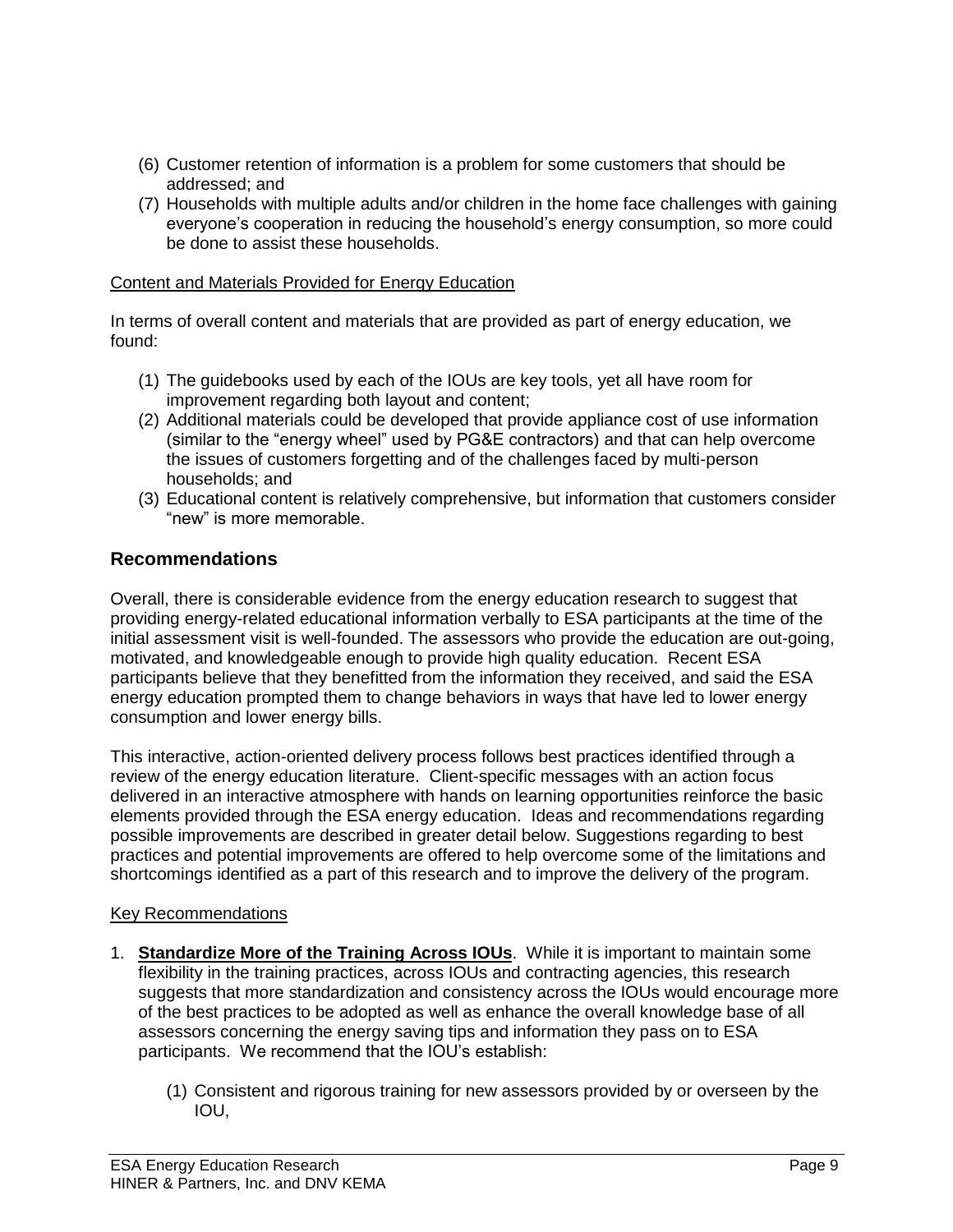- (2) Consistent and rigorous refresher training also provided by or overseen by the IOU, and
- (3) Consistent and rigorous standards for field training provided by the contracting organizations.

Based on assessor comments and our own review of IOU training programs and field observations, we suggest that training include much of what is already being done though promulgated across IOUs and contractors. For initial training, we suggest:

- Formal classroom instruction focused on informing assessors about as many ways to save energy in the home as is collectively known across the IOUs;
- Classroom role-playing to ensure assessors are able to adapt their education delivery to a wide variety of household situations likely to be encountered (e.g., household size, age of household members, etc.); and
- Field training (conducted by more experienced contractor personnel) where new assessors first observe a more experienced assessor during actual in-home visits and then progress to conducting visits under the tutorage of a more experienced assessor.

Some contractor organizations have trained their assessors to write in the guidebook by underlining and circling key pieces of information, and writing their name and contact information on the back or inside the cover. Writing in the books serves two purposes: it draws the customer's attention to information in the book, and it can remind customers about the information that was conveyed verbally by the assessor if they open and review the guidebook in the future. We recommend that this practice be adopted, and therefore included in training.

For refresher training, we suggest that IOU's establish specific annual standards whereby each active assessor receives periodic additional instruction. Refresher training may focus on content to provide assessors with a large number of energy saving practices and tips which they can, in turn, pass on to customers. Our observations on the few ride-alongs we attended along with customer survey results suggest the assessors sometimes do not provide many of these energy saving tips during energy education, and that they may only provide the most common ones. For this reason, assessors may benefit from reminders or refreshers regarding what the tips are, and how and when to communicate them to customers. To keep the information fresh, the IOU's should seek to provide new education content as well as reminder content for refresher training.

2. **Provide Follow Up.** This research also provided data supporting the benefit of following up with customers after the initial assessment. Follow up may include two-way communication from the IOU (or contractor) mitigating two issues that were identified: (1) some participants are left with a belief that their participation in the program was not completed, so follow-up would allow the customer to describe any unresolved aspects of their participation, and (2) customers tend to forget what they've learned from energy education so follow-up would also provide them with periodic reminders. We offer two types of follow-up for possible consideration: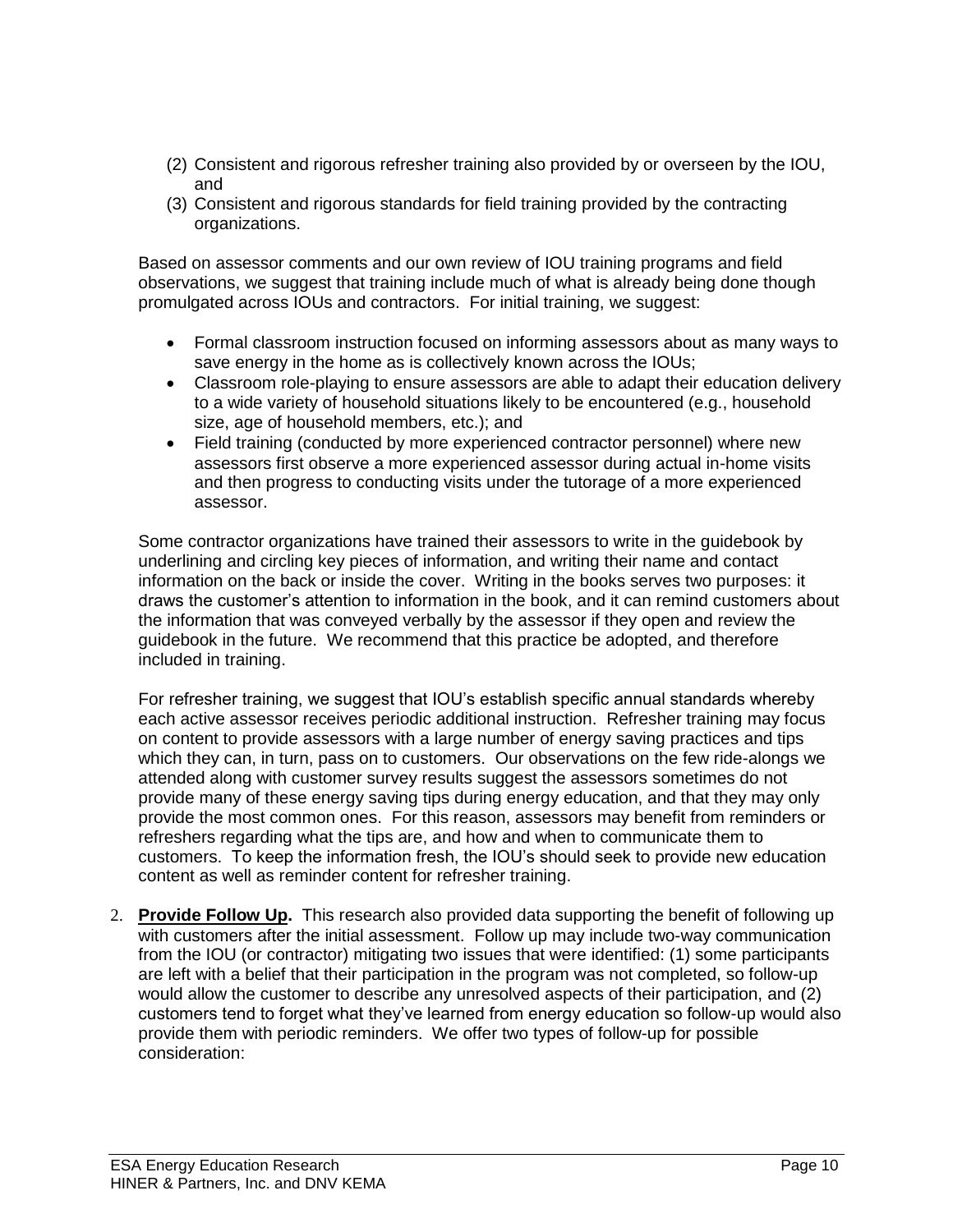- First, the ESA program could provide all participants with a mail-back or web-based survey form that would include questions about: (1) what did you learn, (2) what do you plan to put into practice, and (3) what, if anything, was not completed.
- Second, the ESA program could provide participants with periodic communications, such as a quarterly emailed "newsletter" that could include new or reminder energy savings tips, weather-related tips or information, new programs, MyAccount/MyEnergy tie-ins, etc. Communications could also include text or twitter "opt-in" messaging.
- 3. **Consider Modified and Additional Education Materials.** We recommend some specific revisions to the existing materials, primarily the resource guidebooks. While these materials currently provide a considerable amount of useful information we recommend some modification to increase the appeal and subsequent use. The materials may also benefit from additional content to further motivate and facilitate energy conservation behaviors, particularly for large households with multiple adults or with children. These homes may appreciate more, tips and techniques for engaging other members of the household as well as age-appropriate materials. Specific recommendations regarding these modifications are included in the key findings and detailed results sections of this report. Given that, saving money is the main motivation for participating in ESA (and for following the energy-saving advice provided by energy education) finding ways to call out and highlight the costs associated with using specific appliances or electronics or taking certain actions will make energy education materials more appealing and relevant to the low income customers served by this program.

We further recommend additional educational materials that would serve as reminders to customers about things they can do to save energy, and more directly enhance the education that is provided. In particular, our research data supports the value of one of the tools currently used only by PG&E. The "energy wheel" provides relevant information (e.g., the costs associated with using different appliances and equipment) in an easy-to-use and somewhat novel format. We suggest that all of the IOUs consider adopting the "energy wheel" or developing a similar tool that can be left with customers.

- 4. **Consider More Customized Information for Customers.** We recommend that ESA energy education include more information that is customized for the household. Customers voiced interest in new materials that would be more specific to their home and situation. For example, the item of greatest interest to customers in the telephone survey was a list of the Top 5 tips for the household. Implementation of this idea might be as simple as the assessor selecting 5 tips that would apply to the home from a list of 10-12 tips known to be most impactful. Customization would also apply to the need for some households to gain cooperation from other adults or children living in the home. Assessors currently collect information about household members during the qualification process, so this information could be used to "trigger" a situation-specific module, for example, targeted toward homes with children in given age groups or toward homes with other adults (e.g., senior parents, roommates, etc.) living there.
- 5. **Provide Energy Education Throughout the Visit.** Our research supports the value of a more interactive and holistic approach to the education as part of the assessment visit. Any approach to providing education that does not encourage assessors to deliver information and education throughout the visit reduces the potential benefit of this service for customers.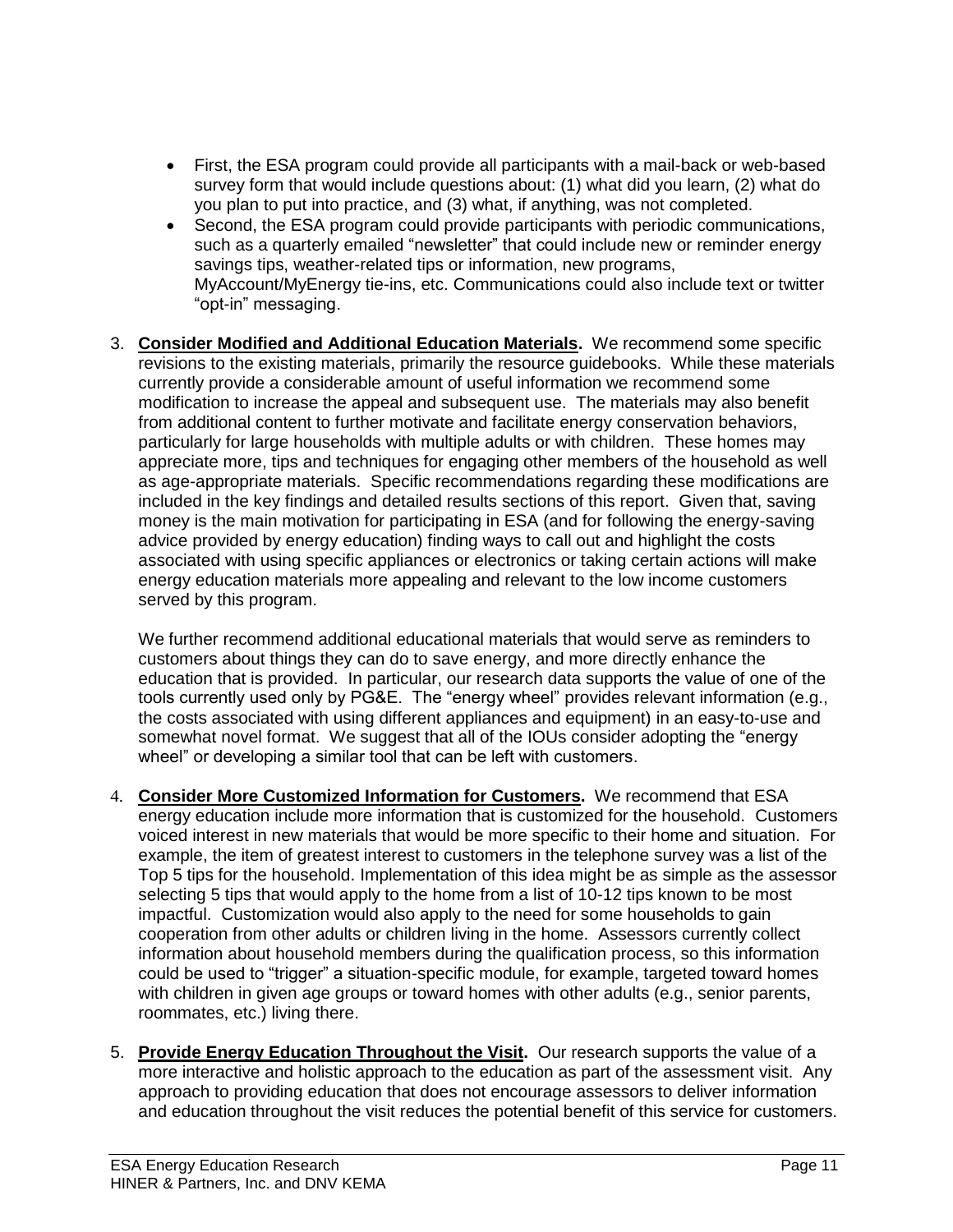While many assessors already embed their education throughout the assessment process, we recommend that the training more explicitly teach this approach.

#### 6. **Revise the Protocol of Not Providing Education Until After Qualification on Measures**. This practice appears to be limiting the energy education provided for single-fuel, electriconly visits to the time period following the walkthrough, which is not ideal. Also, our research supports providing energy education to all households that are income qualified regardless of their qualification on measures. The education should include both the verbal walkthrough tips and the review of the guidebook information. Both the customer and the assessor begin the assessment visit motivated to teach and to learn, and both have invested time and effort into the meeting, so not providing education at this point seems like a missed opportunity.

## 7. **Consider Augmenting the Existing IOU Compliance Surveys and In-Home Inspections**.

Currently, the IOU compliance surveys and inspections focus on whether or not education was completed, but not how it was completed nor what the customer gained from it. Existing surveys and inspections can be augmented to capture the "quality" of the education in addition to the current measurement of whether or not energy education was conducted. Additional survey questions could ask the customer, at a minimum, what they did differently as a result of the education.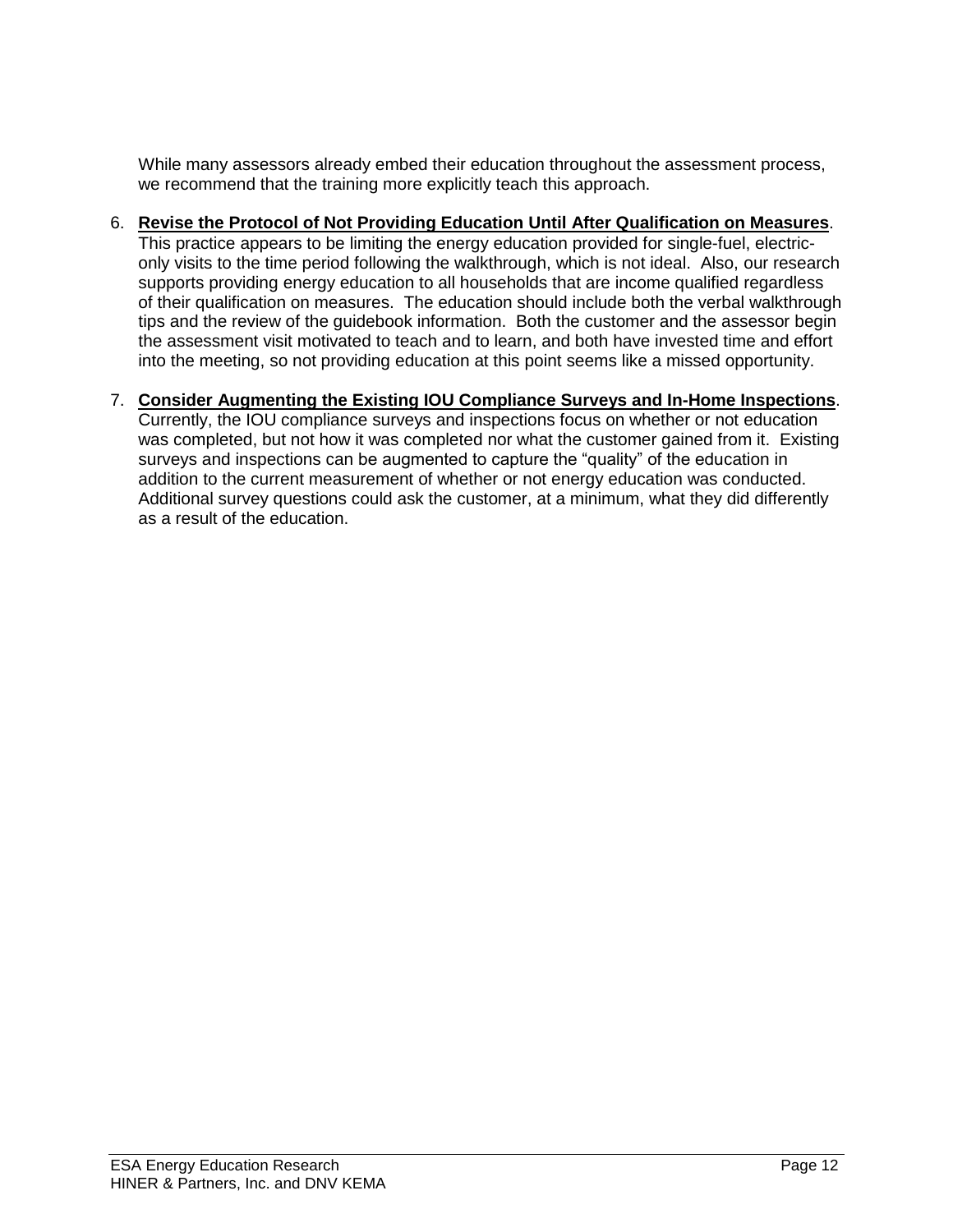## **I. INTRODUCTION AND BACKGROUND**

The Energy Savings Assistance (ESA) program provides no-cost services and energy efficiency measures including lighting retrofits, Heating, Ventilation, and Air Conditioning (HVAC) retrofits, refrigerators, pool pump replacements, duct testing and sealing, central air conditioner maintenance, evaporative cooler installation and maintenance, attic insulation, water heating measures, weatherization, minor home repairs, and furnace repairs/ replacements. In addition, the program provides information and education that promotes energy efficiency practices. The program is intended to provide low-income households with an energy resource that can produce energy savings and reduce low-income customer bills. The program is delivered to qualifying households by contractors hired on behalf of Pacific Gas & Electric Company (PG&E), Southern California Edison (SCE), Southern California Gas Company (SCG), and San Diego Gas & Electric (SDG&E).

Energy Education is one of the services provided to customers by the ESA program, and is the only service received by all ESA participants. The "Energy Education" provided by the ESA contractors can occur at several points during a customer's interactions with the program staff, though in practice it is provided during two main touchpoints: (1) the initial assessment/enrollment visit (by an assessor in the form of general and specific education that includes information about energy efficiency practices and programs, safety, and information about other low income assistance programs), and (2) the installation visit by an installer (as specific information about measure-related use and maintenance when measures such as appliances are installed).

The California Public Utilities Commission's Decision 12-08-044, Ordering Paragraph 110 authorized a Joint Utility<sup>7</sup> Study of ESA-provided Energy Education to identify ways to optimize and/or improve the educational component of the ESA Program and examine the current and potential value of this energy education. To achieve these objectives, the Energy Education Study examines both current and potential practices related to the delivery mechanisms (duration and frequency), educational materials, and content and relative value associated with the educational component of the Energy Savings Assistance Program. Due to time and budget limitations, this study focused primarily on the initial assessment/ enrollment visit. Comprehensive information regarding the education or information provided during the installation visits is not included in this report.

An objective to describe a method to determine whether Energy Education offerings result (or could result) in realized energy or bill savings for program participants was originally part of this research, but this objective has been postponed from this phase of the project. After the initial work plan for addressing this issue was developed pursuant to the original proposal, further investigation and discussion led IOU program staff to consider increasing the scope and rigor of this component. Since the first two objectives of the Energy Education Study were to be completed in October 2013 (following an extension request from the original due date of August 2013), it was determined that the energy savings estimation would no longer fit the timeline or budget. This led to the decision to seek relief from the energy saving estimation component

l  $^7$  The Joint Utilities are: Southern California Edison Company (SCE) Pacific Gas and Electric Company (PG&E), Southern California Gas Company (SCG), and San Diego Gas and Electric Company (SDG&E).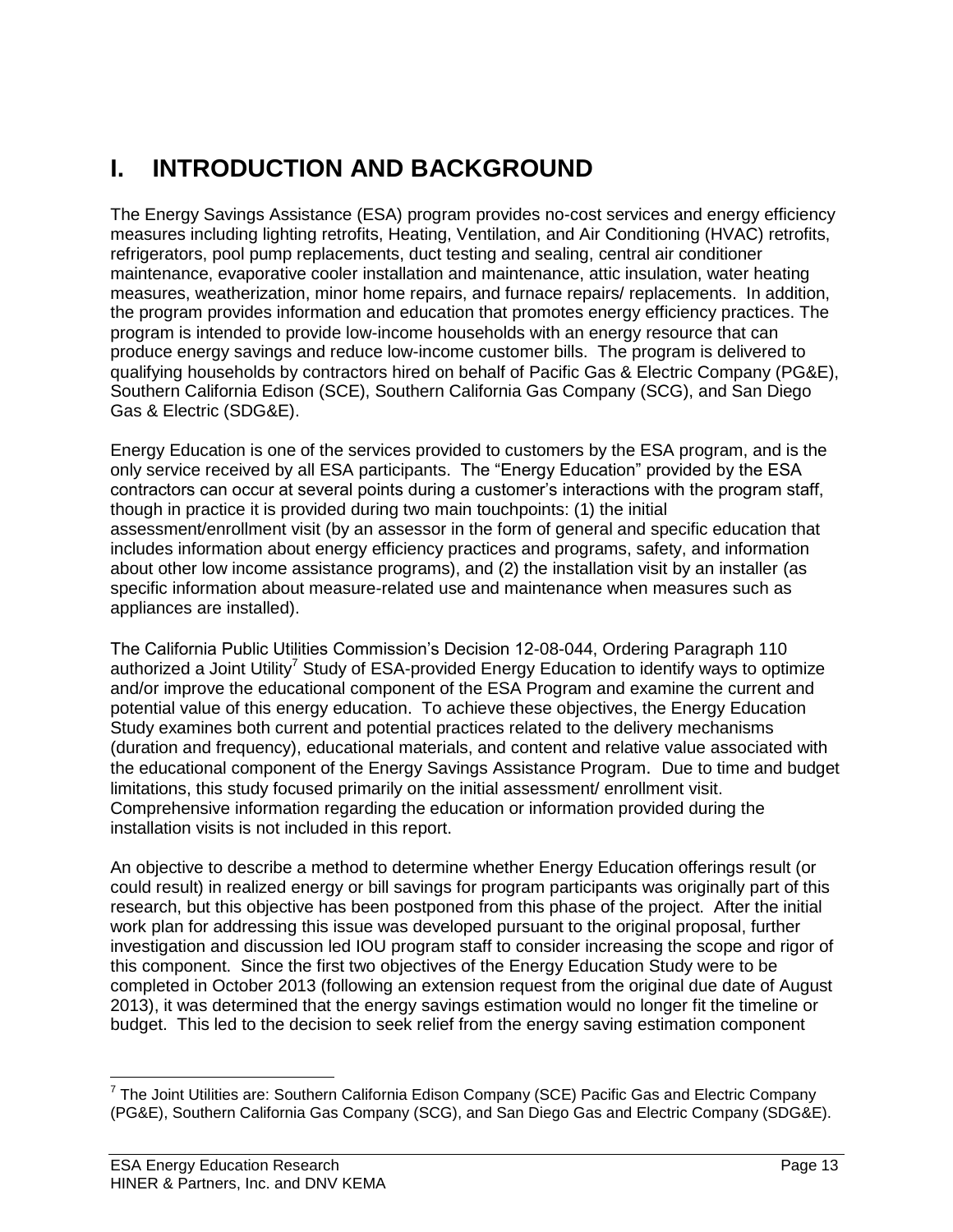from this phase of the research plan, with the intent of creating a separate research project for the next cycle.

As specified in the objectives of the RFP, there are two main issues that are addressed: (1) delivery practices, and (2) educational materials and content. Further, ESA education covers safety and other resources that are available for income qualified households in addition to general information about energy efficient practices and programs that reduce energy usage. A third issue, determining a method for measuring current and potential energy savings, was originally part of this research, but this component has been postponed until the next program cycle.

To better understand and improve delivery practices (i.e., *how* education is delivered), the following questions were considered in the research:

- To what extent are the ways that the education is delivered meeting the needs of the customers? (e.g., time, language<sup>8</sup>, logistics, technical capabilities, etc.)
- How can energy education be delivered to this population in a way that facilitates lasting behavioral changes in the low income household?
- Are there other ways to deliver the information to the customers or sub groups of customers that may be more effective and efficient – from either the contractor or customer point of view?
- What are some of the key issues the contractors face with respect to delivering the education to the low income customers?
- Are the contractors delivering the information as per training? If not, why?
- Is the contractor training on this area of the program implementation sufficient or lacking? What can be improved?
- How, when, why, and to what extent is the education customized or varied within and across households, utilities, etc.? Which methods are most effective?
- What is the average amount of time spent on delivering energy education, and what is the appropriate amount of time to maintain customers' attention and retention?

To better understand and improve educational materials and content (i.e., *what* is offered to customers) the following activities were also included in the research:

 A review of existing (and/or proposed) IOU materials, content and curriculum as well as comparison materials from other sources (Appendix I) such as comparable local or national energy efficiency programs and/or relevant educational materials, content and curriculum from non-Energy Efficiency programs (that may be similar in concept, delivery or market to the ESA program).

There are three primary strategies we have identified to address the objectives. Our research includes the relevant data sources for each of the three main objectives as per these guiding strategies:

l

 $8$  This issue of a potential language barrier was raised by parties during the initial public workshop and investigated more fully in the contractor quantitative and customer research.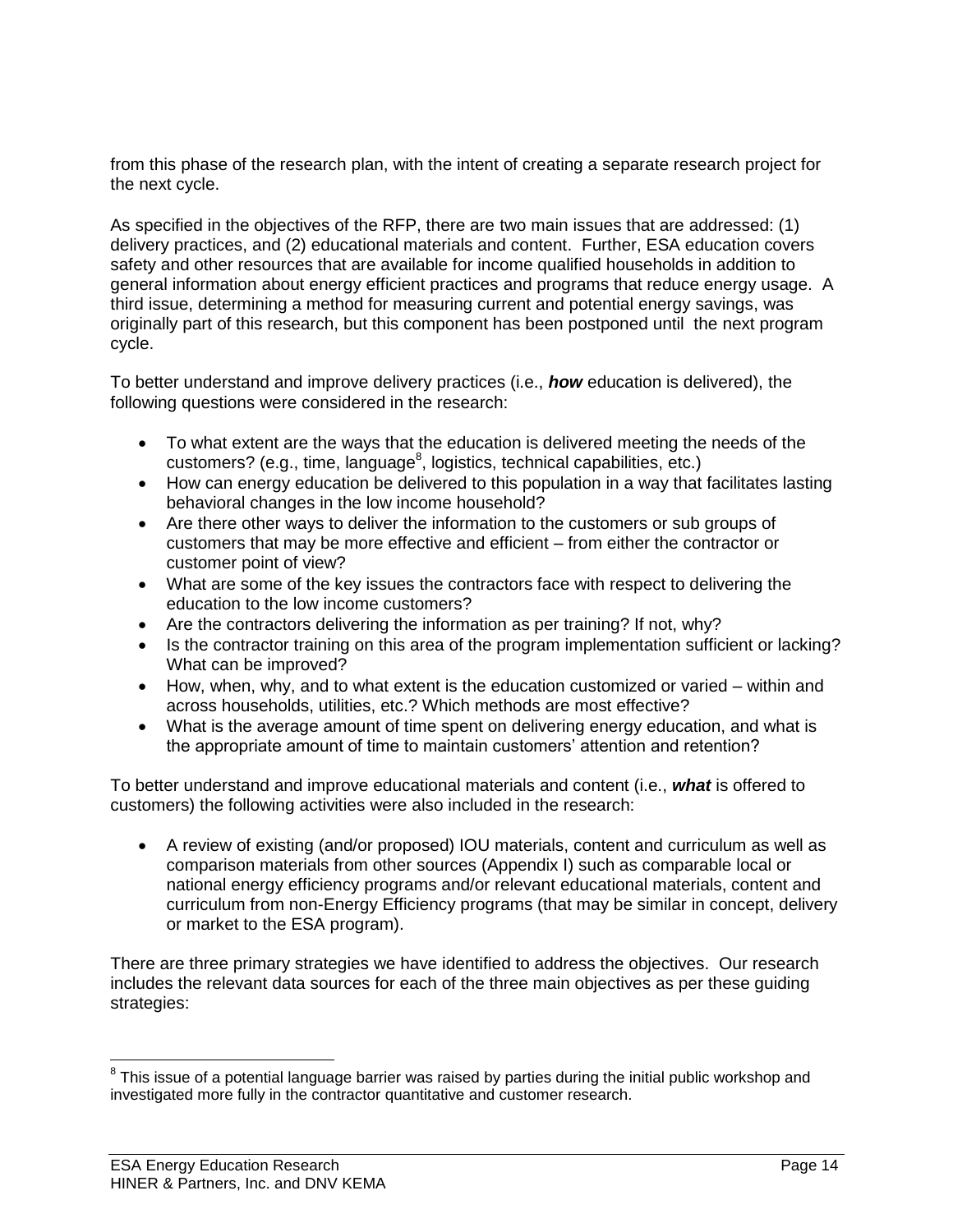- 1) Determine what ESA contractors provide regarding energy education and how they do it, including content, time spent, instruction methods, incentive structures and supervisory oversight, training received, and related details. Also, determine the range of differences between existing ESA contractors on these same criteria, and best practices.
- 2) Determine what ESA participants who have received energy education retain and put into practice, including information related to energy efficiency, safety, and additional resources.
- 3) Identify opportunities to improve the content and delivery of energy education, including the identification of potential new topics (e.g., self help tools on each IOU's website to enable customers to reduce their energy usage, other customer programs such as emailed bill reminders to help customers avoid late payments, etc.) and recommendations regarding what practices or content should be continued "as is," modified, or discontinued.

In our methodology section, we describe the plan of research that was completed to meet each of the three main objectives. To this end, our research focused on exploring the extent to which the program's content, materials, and delivery were currently meeting the needs of different segments, identifying best practices for possible replication and conversely finding areas for improvement, and investigating new content, materials, and delivery that have the potential to further enhance the success of the program.

Also, the research provides specific recommendations so that the Energy Education will effectively: (1) inform ESA participants about ways that the household can save more energy and be safer concerning electricity and/or gas, and (2) affect their behavior so that the household has the potential to achieve additional incremental energy savings as a result of energy education.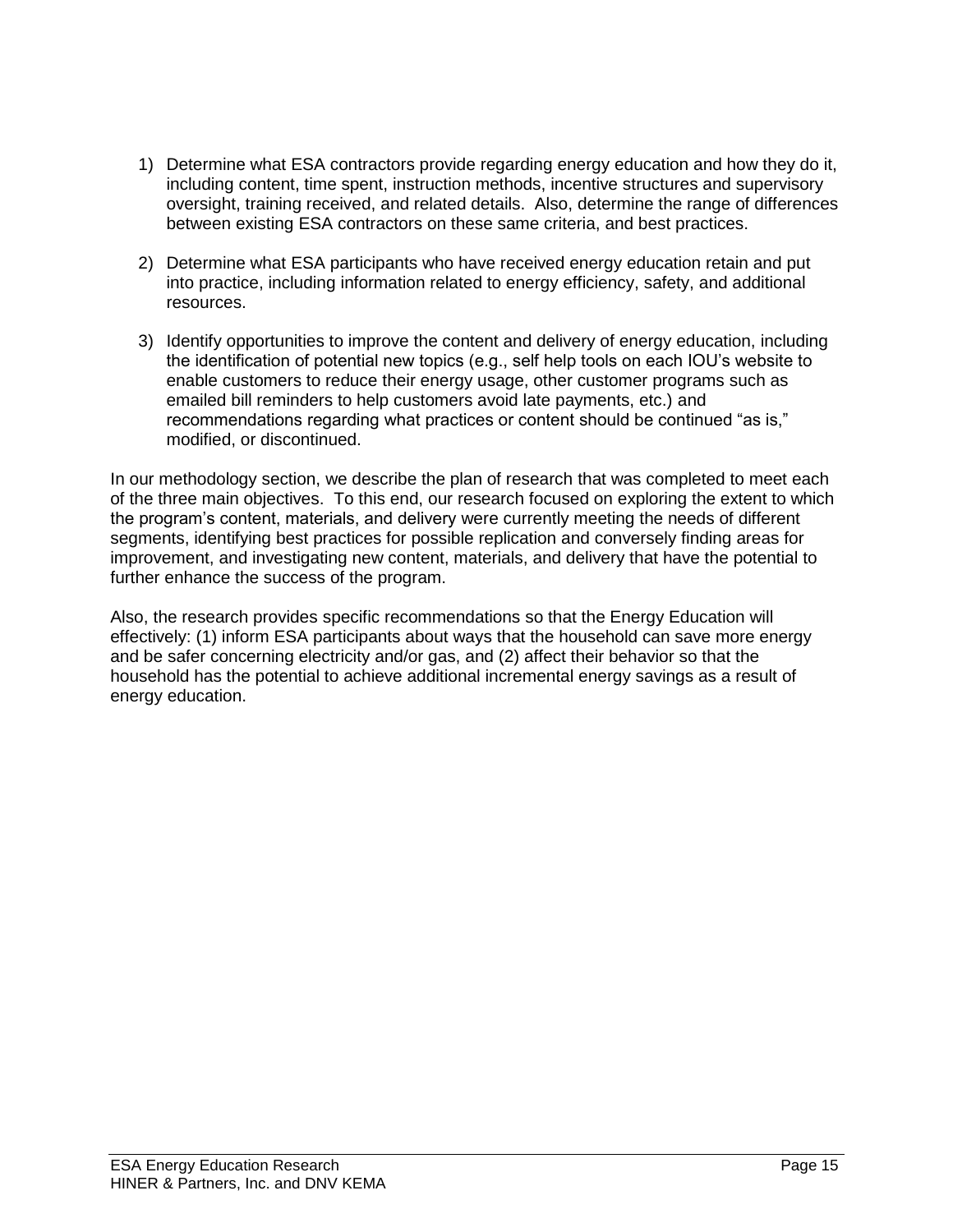## **II. METHODOLOGY**

Numerous strategies were employed to address the main objectives of the research. These included: (1) Secondary Research Review of Programs and Program Materials; (2) Contractor Research which included primarily (a) in-depth interviews with a small sample of contractors, and (b) a larger scale internet survey with contractors; and (3) Customer Research which included (a) In-Home Visits, (b) Focus Groups, and (c) a Customer Telephone Survey with a larger number of respondents. In addition to these core sources of data, we conducted one full day of ride-alongs with contractors at each IOU and discussions with program managers and other stakeholders to help understand key issues and to inform the development of the primary data collection tools described below. The purpose and details of each of the primary data collection methods used are described below.

| <b>Data Source</b>    | <b>Type</b>                             | <b>Number</b> | <b>Dates</b>             | <b>Purpose</b>                                                       |
|-----------------------|-----------------------------------------|---------------|--------------------------|----------------------------------------------------------------------|
| Secondary<br>Research | <b>Materials Review</b>                 | --            | February-<br>April; 2013 | Background; IOU<br>Perspective; Other En Ed<br>programs (outside CA) |
| Contractor            | In-Depth Telephone<br><b>Interviews</b> | 12            | May 2013                 | Contractor Perspective: (1)                                          |
| Research              | <b>Online Survey</b>                    | 171           | July-August<br>2013      | how En Ed delivered; (2)<br>what is delivered                        |
|                       | In-Home Interviews                      | 30            | May 2013                 | Customer Perspective: (1)                                            |
| Customer<br>Research  | <b>Focus Groups</b>                     |               | <b>July 2013</b>         | how En Ed delivered; (2)                                             |
|                       | <b>Telephone Survey</b>                 | 505           | August 2013              | what is delivered                                                    |

## **Table 3: Data Sources and Purpose**

The tables below describe how the objectives are served by each of these data components, with examples of the types of questions answered by each component.

|            |  | Table 4: Understand and Improve Delivery Practices (i.e., how education is |
|------------|--|----------------------------------------------------------------------------|
| delivered) |  |                                                                            |

| <b>Data Component</b>             | <b>Types of Research Questions Answered</b>                 |
|-----------------------------------|-------------------------------------------------------------|
|                                   | • What training has been provided to contractors?           |
|                                   | • What guides the training?                                 |
|                                   | • How do IOUs assess or monitor performance of energy       |
| 1a. Interviews with Program Staff | education?                                                  |
|                                   | • How are contractors trained to deliver energy education?  |
|                                   | • How are specific materials used when informing or         |
| 1b. Review of Program Materials   | educating customers?                                        |
|                                   | • What methods of information delivery are employed by      |
|                                   | the CA IOU's?                                               |
|                                   | • Are there benefits to some practices over others in terms |
|                                   | of delivery (among IOUs and across other similar            |
|                                   | programs?                                                   |
| 1c. Review of Other Utility       | • Are there materials used elsewhere that can be employed   |
| Programs & Resources              | by ESA?                                                     |
| 1d. Review of Other Low Income    | • What are other programs doing (e.g., methods of delivery) |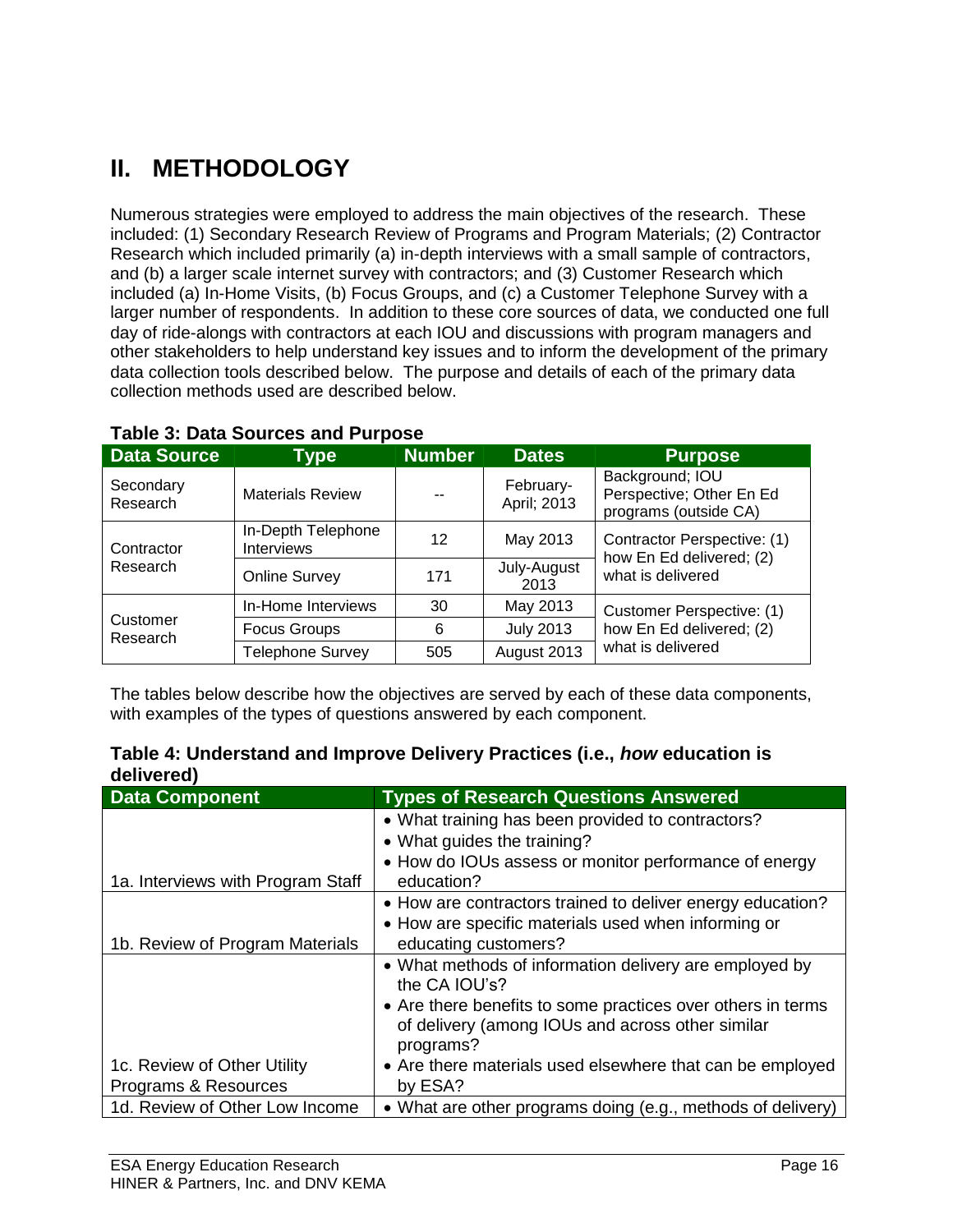| Programs                         | that may/may not be considered for ESA?                  |
|----------------------------------|----------------------------------------------------------|
|                                  | • (SAME as previous 1c?)                                 |
|                                  | • How is education delivered?                            |
|                                  | • What differences in delivery exist in the field?       |
|                                  |                                                          |
| 2a and b. Contractor Interviews: | • How do customers respond to delivery methods?          |
| In-Depth and Internet Survey     | • What issues can interfere with effective delivery?     |
|                                  | • How has education been provided?                       |
|                                  | • What delivery method stands out?                       |
|                                  | • What has led to putting learning into practice?        |
|                                  | • What issues within the home interfere with delivery?   |
| 3a. Customer In-Home Visits      | • Are there other effective methods of delivery?         |
|                                  | • What do customers think about current                  |
|                                  | methods/strategies for providing energy education?       |
|                                  | • What do customers think about potential new methods by |
|                                  | which education could be provided?                       |
|                                  | • Which would be most beneficial?                        |
| 3b. Customer Focus Groups        | • What is missing or lacking?                            |
|                                  | • How many or what percent of customers  (for each of    |
|                                  | the qualitative delivery issues above)                   |
|                                  | • Are there demographic or other factors that influence  |
| 3c. Customer Telephone Survey    | effectiveness of delivery?                               |

### **Table 5: Understand and Improve Education Materials and Content (i.e., what is offered to customers)**

| <b>Data Component</b>             | <b>Types of Research Questions Answered</b>                    |  |  |
|-----------------------------------|----------------------------------------------------------------|--|--|
|                                   | • What education materials are provided to (1) contractors,    |  |  |
|                                   | and (2) customers?                                             |  |  |
| 1a. Interviews with Program Staff | • How was the content developed?                               |  |  |
|                                   | • What is included in the various education materials?         |  |  |
|                                   | • Is there potential new content, not currently included, that |  |  |
| 1b. Review of Program Materials   | could be added?                                                |  |  |
|                                   | • Is there an opportunity to add existing IOU programs to      |  |  |
| 1c. Review of Other Utility       | the content?                                                   |  |  |
| Programs & Resources              | • What is provided through ESA's energy education?             |  |  |
| 1d. Review of Energy Education    |                                                                |  |  |
| in Other Low Income Programs      | • What materials and content do other programs have?           |  |  |
|                                   | • What types of information or content resonate with           |  |  |
|                                   | customers?                                                     |  |  |
|                                   | • What do customers respond to?                                |  |  |
|                                   | • What are customers uninterested or uninvolved with?          |  |  |
| 2. Contractor Interviews          | • What do customers ask about that is not included?            |  |  |
|                                   | • What information was most useful or practical?               |  |  |
|                                   | • What content did not seem to apply?                          |  |  |
|                                   | • What issues within the home prevent adoption of a            |  |  |
| 3a. Customer Qualitative: In-     | particular energy efficient practice?                          |  |  |
| Home Visit                        | • What are the perceived benefits of these practices?          |  |  |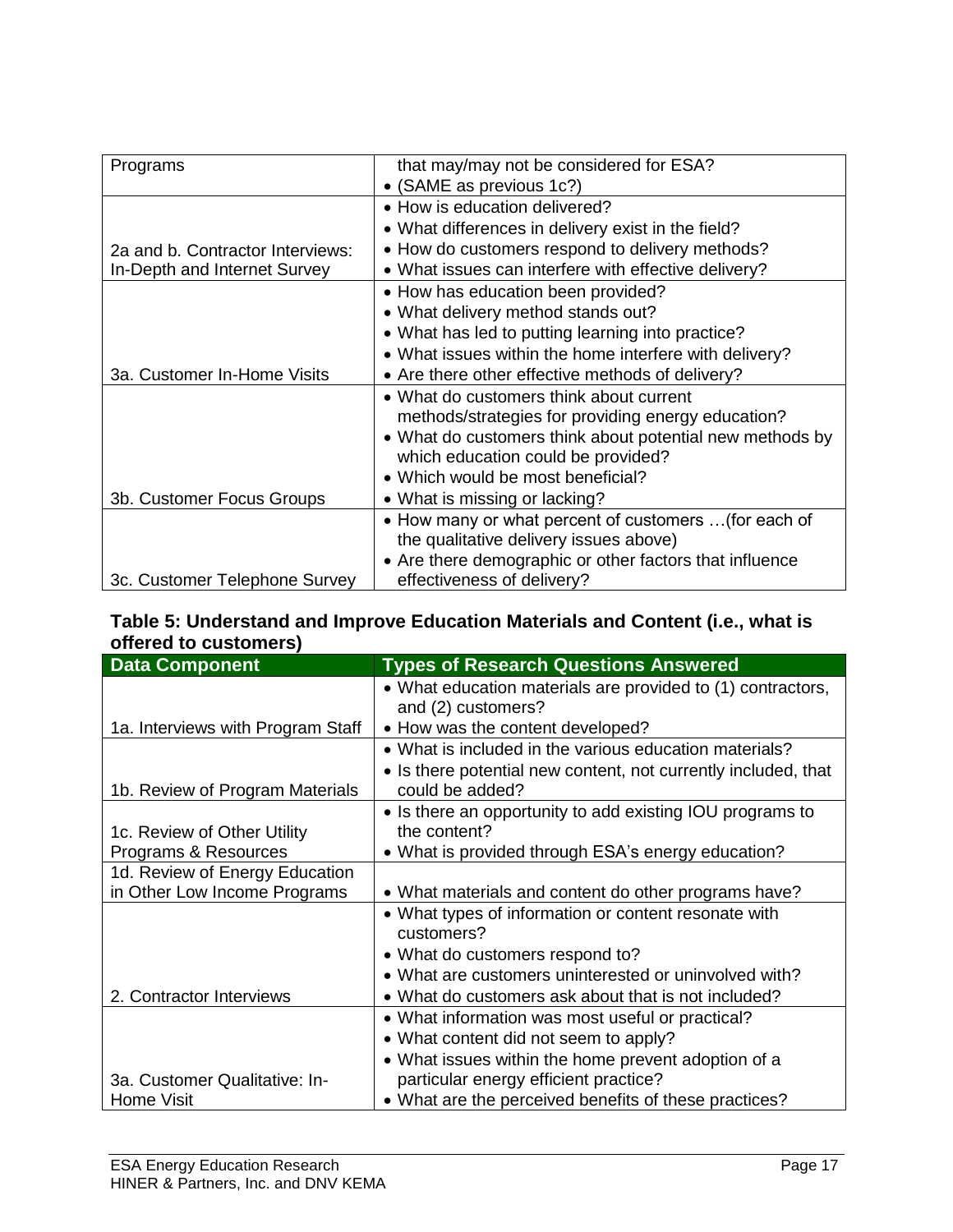|                                 | • Do they motivate?                                     |
|---------------------------------|---------------------------------------------------------|
|                                 | • What do customers think about potential new content?  |
| 3b. Customer Qualitative: Focus | • What would be most beneficial?                        |
| Groups                          | • What is missing or lacking?                           |
|                                 | • How many or what percent of customers  (for each of   |
|                                 | the qualitative content issues above)                   |
|                                 | • Are there demographic or other factors that influence |
| 4. Customer Quantitative        | perceived value or usefulness of content?               |

Each of the four phases is described in more detail below:

## **Secondary Research Review**

This included a review of the existing reports, education materials, contractor training materials, contractor implementation and supervisory practices, and third party studies and education materials. This also included interviews with key IOU program managers and staff, a review of existing and planned utility programs and technologies, and ride-alongs with several experienced assessors. The ride-alongs involved HINER and KEMA project managers spending one full day with an assessor for PG&E, SCE/SCG, and SDG&E to experience the in-home visits first-hand<sup>9</sup>.

The objective of this task was to obtain a thorough understanding of all of the relevant material provided to the low income customer and to the contractor that educates the customer on energy saving opportunities and behaviors. This provided a starting point from which to assess customer takeaway, and prior to the customer and contractor interviews, to identify materials and/or best practices that could benefit the program. The review of existing and planned programs and technologies (e.g., from the IOU's or from outside of CA) was intended to identify any that have potential to be leveraged by ESA Energy Education.

This task, along with the contractor interviews in the second component of the study, documented what contractors currently provide regarding energy education. It also provided a resource for the project team to identify potential new content or delivery methods that were tested with consumers in research components 3 and 4 regarding concept appeal.

## **Contractor Research**

l

Contractor interviews included both in-depth, qualitative interviews with a small number of contractors and Internet-based surveys with a larger number of contractors across the service territories. The qualitative interviews were completed by telephone among front line supervisors or managers and in-home assessment technicians, while the quantitative Internet surveys were completed among the assessors only. Managers provided information about education standards and expectations of field technicians, training provided to assessors, materials provided, expectations of the in-home assessors, and other related topics. Assessors provided

 $9$  These ride-alongs were not considered a source of primary data collection since only one was conducted per IOU. These were intended to assist the research team in better understanding, in a general sense, how the educational process occurs. More such ride-alongs would be required for this information to be considered more generalizable to a larger number of treatments.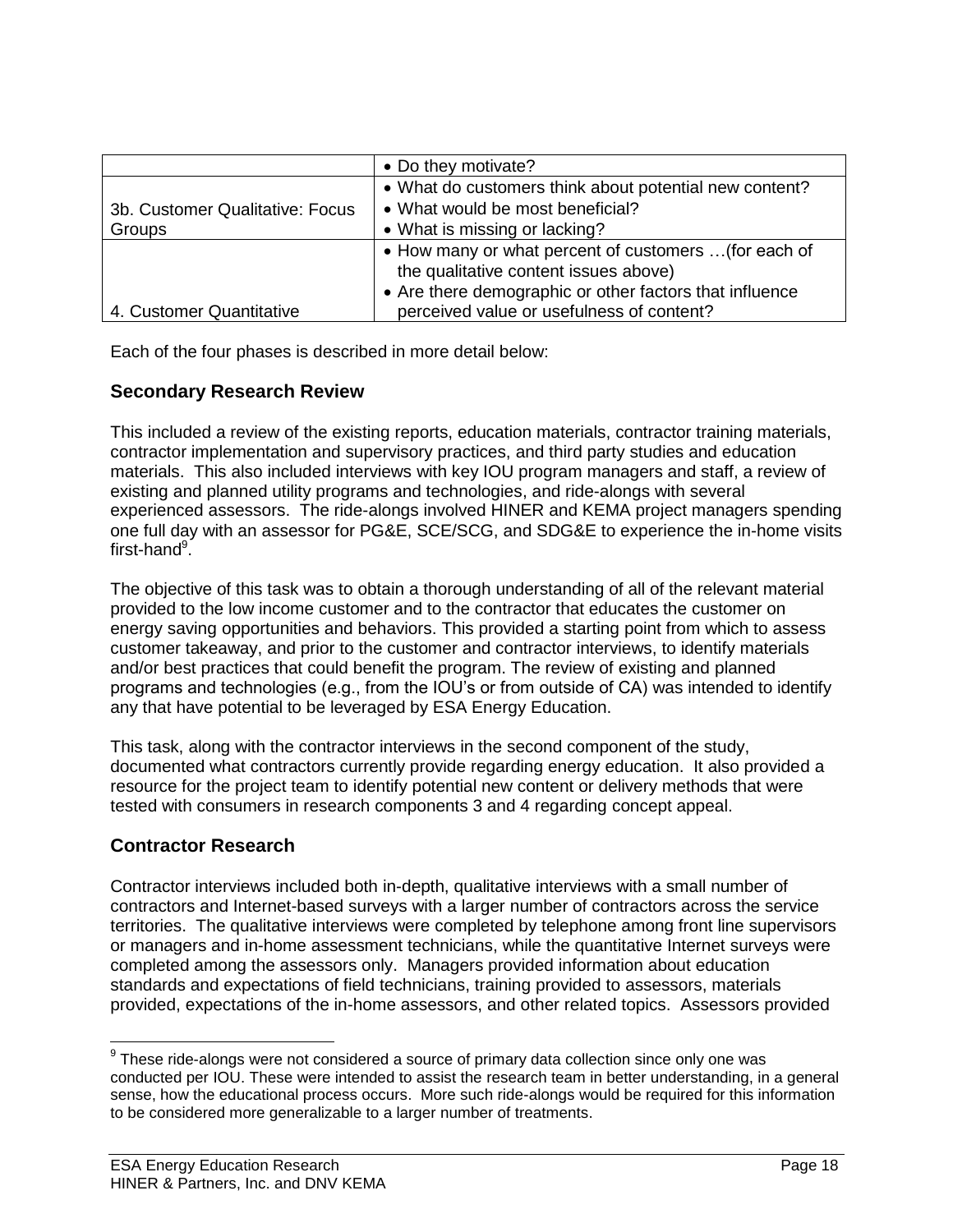information about training actually provided in homes, barriers or problems that interfere with the training in the home, feedback on their own training and education received from their employer and/or IOU, feedback on the effectiveness of materials, and other related topics.

The objectives of contractor interviews were two-fold: (1) understand the current practices, knowledge, and overall "quality" of the assessors who provide this component to ESA participants, and (2) solicit ideas for improving the practices and materials from those who are closest to the activity.

Qualitative interviews provided insight and information to create the online quantitative survey, as well as provided a greater depth of understanding that a quantitative survey alone could not achieve. However, the small sample of the qualitative research means that the results might not be representative of the population. The quantitative survey included questions similar to the qualitative interviews among the larger population of contractor employees.

There were approximately 80 contracting agencies statewide for the ESA program, which vary widely in size and quantity of installations. Current employees of these contractors participated in the research. Specifically:

- In-Depth Interviews: This phase included in-depth telephone interviews among 3 supervisors/managers and 9 assessment/education technicians. Each interview was approximately 30 to 60 minutes. Respondents were selected from different contractors, and from different geographic areas. These interviews also solicited ideas for improving the education.
- Internet Survey: This phase consisted of an online survey hosted on HINER & Partners web server. Managers from each contractor were contacted by telephone to alert them to the upcoming survey and to solicit an estimate of the number of employees who would be eligible to complete the survey. Each manager was then sent an email with a list of unique survey links to be distributed to their employees. Additional emails and phone calls were used to follow up with non-responding contractors. Although the study initially intended to obtain data from at least 200 assessors, despite numerous follow ups and reminders, the final sample included responses from 171 assessors across the four IOU's from an initial estimated population of about 400 assessors for a response rate of about 43%. There is no reason to believe that the data provided do not represent the larger assessor population. Sample sizes for some of the IOU subgroups are relatively small (primarily because the population of assessors is small, but secondarily the response rate among SDG&E assessors was lower than for the other IOUs), so IOU specific results should be considered directional rather than definitive.

|                                         | Number of Completed Interviews |                 |                          |    |                     |                  |
|-----------------------------------------|--------------------------------|-----------------|--------------------------|----|---------------------|------------------|
| <b>Contractor</b><br><b>Data Source</b> | Total                          | <b>PG&amp;E</b> | <b>SCE-Only SCG-Only</b> |    | SCE &<br><b>SCG</b> | <b>SDG&amp;E</b> |
| In-Depth Interviews                     | 12                             |                 |                          |    |                     |                  |
| <b>Internet Survey</b>                  | 171                            | 70              | 18                       | 34 | 46                  |                  |

## **Table 6. Contractor Interviews by IOU**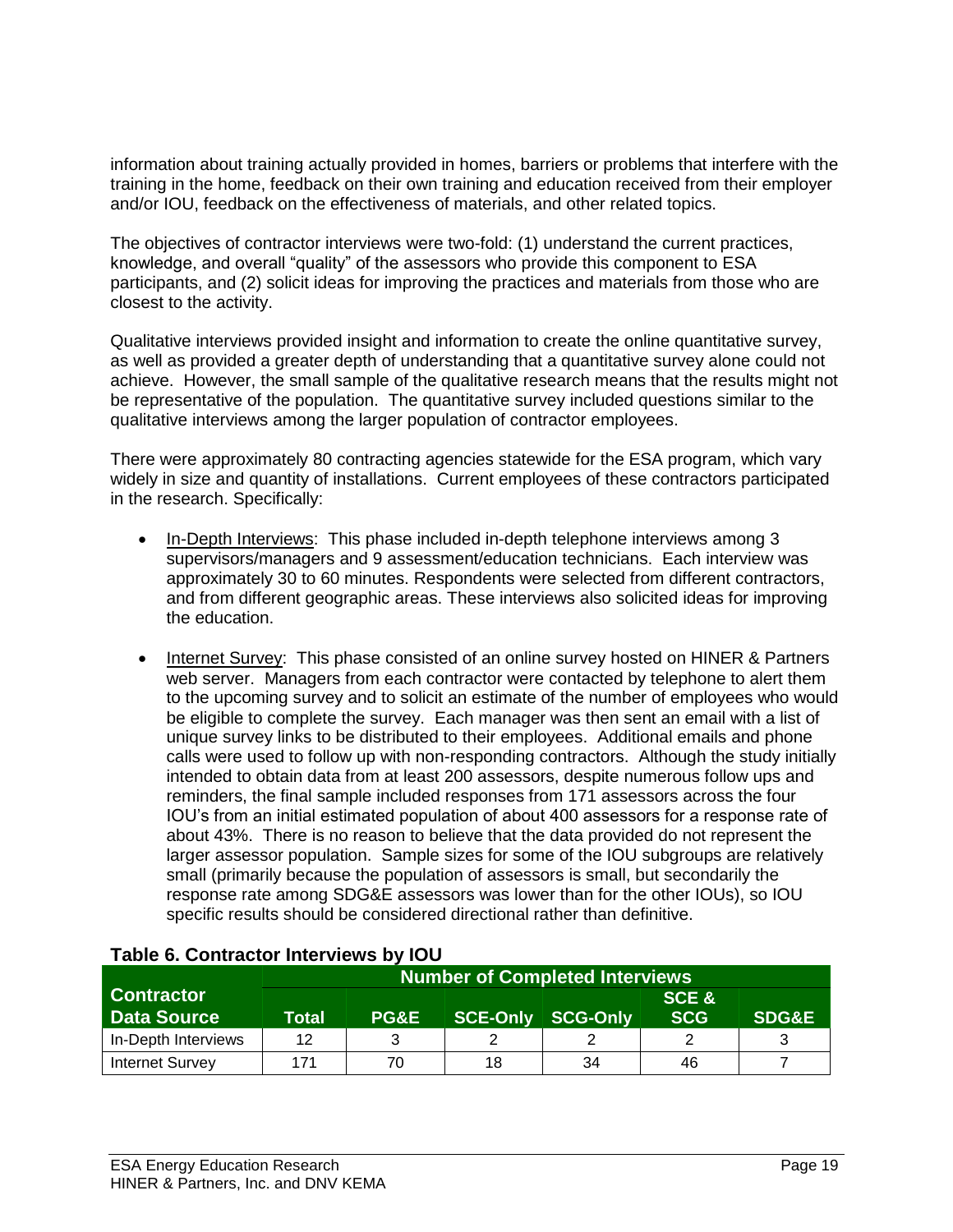In brief, the Internet survey provided information from front-line assessor technicians regarding: (1) assessor background and job responsibilities, (2) aspects of delivery, including time spent, content areas covered, method of delivery (e.g., walking around/demonstration, sitting at table, etc.), and recipients (e.g., homeowner, other household members), (3) feedback on training received, (4) frequency of language barriers (from the assessor's point of view), (5) perceived obstacles or barriers to effective education, and (5) ideas for educational materials or delivery improvements. The in-depth interview guide and Internet survey questionnaire are included in Appendix A and B, respectively.

This component, along with the Secondary Research Review, documented what contractors currently provide regarding energy education, and to a lesser extent determined the range of differences between contractors. It also identified barriers to effective education and ideas for improvements from the contractors' perspective. These improvement ideas, along with ideas generated from the Secondary Research Review, were tested with customers in the in-home interviews, focus groups, and telephone survey.

## **Customer Research**

Many of the study objectives required feedback and input from customers, including understanding how existing training practices meet the needs of different types of households, what motivates customers to pay attention to the educational aspect, how delivery can be improved, what information has been retained and put into practice, how have household Energy Education experiences differed across contractors and technicians, what customers think about potential new education materials or content, and others. Also, the qualitative research guided development of a larger sample quantitative survey.

The customer qualitative research included two components: in-home interviews with 30 recent participants, and (2) 6 focus groups, divided equally between recent participants and higher usage CARE non-participants. The relatively small sample sizes of the qualitative research mean that results are not projectable to the population. The quantitative telephone survey was completed among 505 recent ESA participants. This larger sample size allows the survey results to be considered representative of the full population of recent ESA participants.

| <b>Customer</b>     | <b>Number of Completed Interviews &amp; Focus Groups</b> |              |      |                      |                  |  |  |
|---------------------|----------------------------------------------------------|--------------|------|----------------------|------------------|--|--|
| <b>Data Source</b>  | Language                                                 | <b>Total</b> | PG&E | <b>SCE &amp; SCG</b> | <b>SDG&amp;E</b> |  |  |
| In-Home Interviews  | English                                                  | 24           | 12   |                      |                  |  |  |
|                     | Spanish                                                  |              | ٠    |                      |                  |  |  |
| <b>Focus Groups</b> | English                                                  |              |      |                      |                  |  |  |
|                     | Spanish                                                  |              |      |                      |                  |  |  |

## **Table 7. Customer Interviews and Focus Groups By IOU**

## Customer In-Home Interviews.

Conducting initial qualitative interviews in the customer's home allowed us to understand the environment as well as customer experiences and preferences. For example, should the energy education be conducted during the walkthrough or at the kitchen table? Is there value in demonstrating what the customer should do to reduce energy use? Is it possible to bring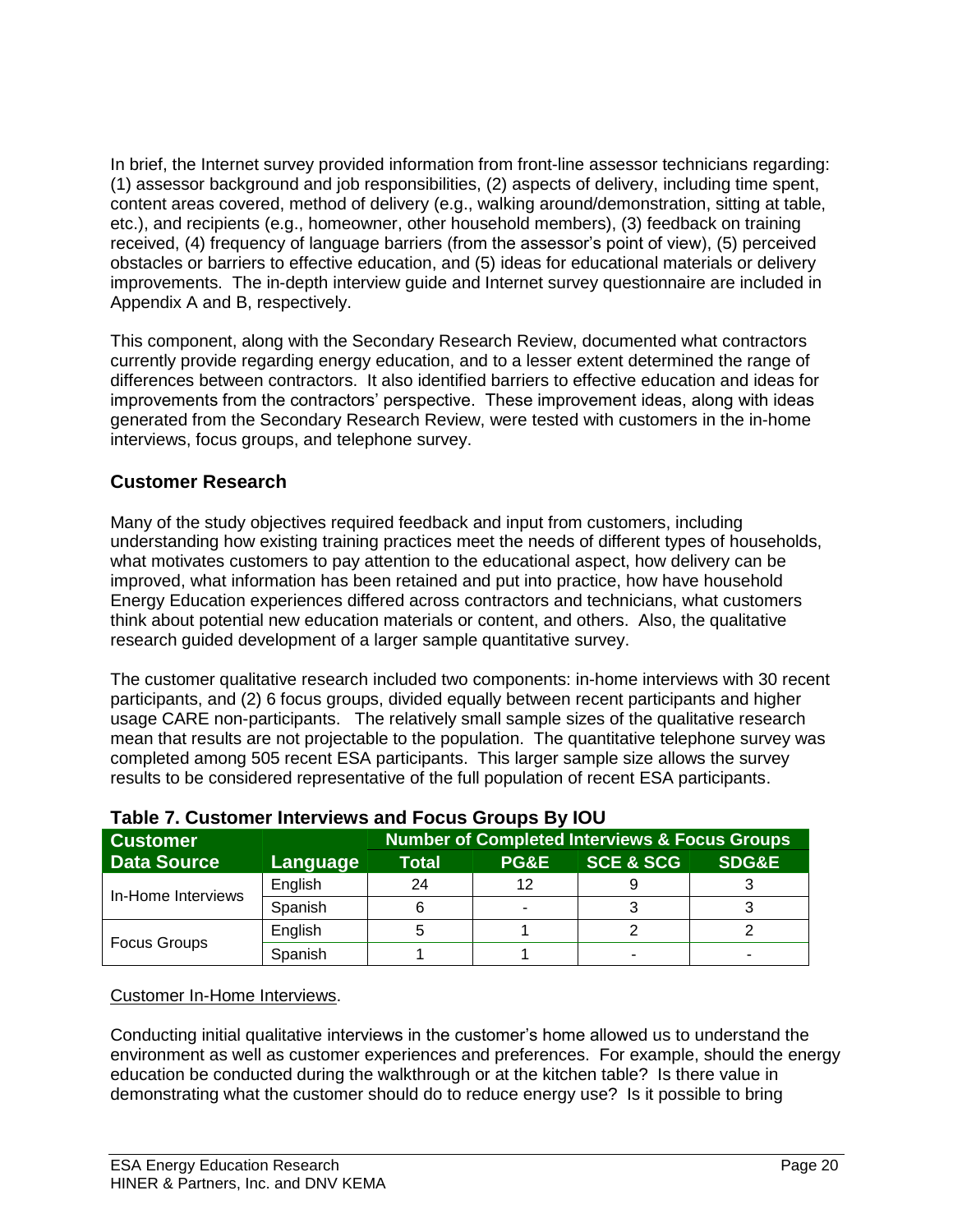together all household members? Are there household "conditions" that might make the energy education more or less successful? Are there observed circumstances or conditions that "could" be addressed as possible energy education material or delivery improvements?

The objectives of the in-home customer interviews were to understand, explore, and document (1) motivations about participating in ESA and specifically regarding energy education, (2) energy-related needs, met and unmet, (3) the range of educational experiences, (4) the retention of content, and (5) the adoption of new, energy efficient behaviors. The full interview and observational guide developed for these interviews is provided in Appendix D.

The 30 in-home interviews with recent program participants were stratified in ten clusters throughout the IOU territories. Interviews were 60 minutes each. 20% (2 clusters) were completed in Spanish. The interviews were pre-scheduled among recent ESA participants who had completed the program within the previous 3 months (i.e., early 2013). The interviews were conducted in clusters of three selected to provide a variety of climate zones. Four clusters each were completed in PG&E and SCE/SCG service territories, and two clusters were completed in SDG&E service territory. Interviews in one of the SDG&E and one of the SCE/SCG clusters were completed entirely in Spanish. All other in-home interviews were completed in English.

Interestingly, while the in home visits gathered some systematic data via asking customers to provide scaled numerical ratings, customers recognized that they were often difficult to answer. In some cases, they noted that they didn't have a numbers orientation, and others explained they had "memory problems." These methodological observations support the need to examine data from multiple vantage points to understand the issues.

#### Customer Focus Groups.

Focus groups brought customers together for qualitative discussions about topics similar to the in-home interviews, however, this forum also allowed us to review multiple IOU materials and brainstorm ways to improve content and delivery, and to review and provide feedback on new content, materials, and delivery ideas (developed jointly by the IOU's and the HINER/KEMA team prior to the groups). Focus groups are one of the best ways to solicit descriptive feedback on new ways of doing things.

The objectives of the customer focus groups were to understand, explore, and document (1) motivations about energy education (e.g., energy efficiency, safety, income qualified assistance), (2) energy education and related needs (including unmet needs among recent participants), and (3) customer reactions to new content, materials, and delivery approaches. See Appendix E for the focus group discussion guide.

Each of the 6 focus groups included 7 to 10 customers. The groups were about 2 hours each. Locations were selected to provide a variety of climate zones, including Fresno (PG&E territory), Orange (SCE/SCG territory), and downtown San Diego (SDG&E territory). One group at each location was conducted among recent ESA participants and the second group was conducted among high usage CARE customers who had not participated in ESA. The ESA participant group in Fresno was conducted in Spanish, while all other focus groups were conducted in English. The table below provides the dates, locations, and group composition.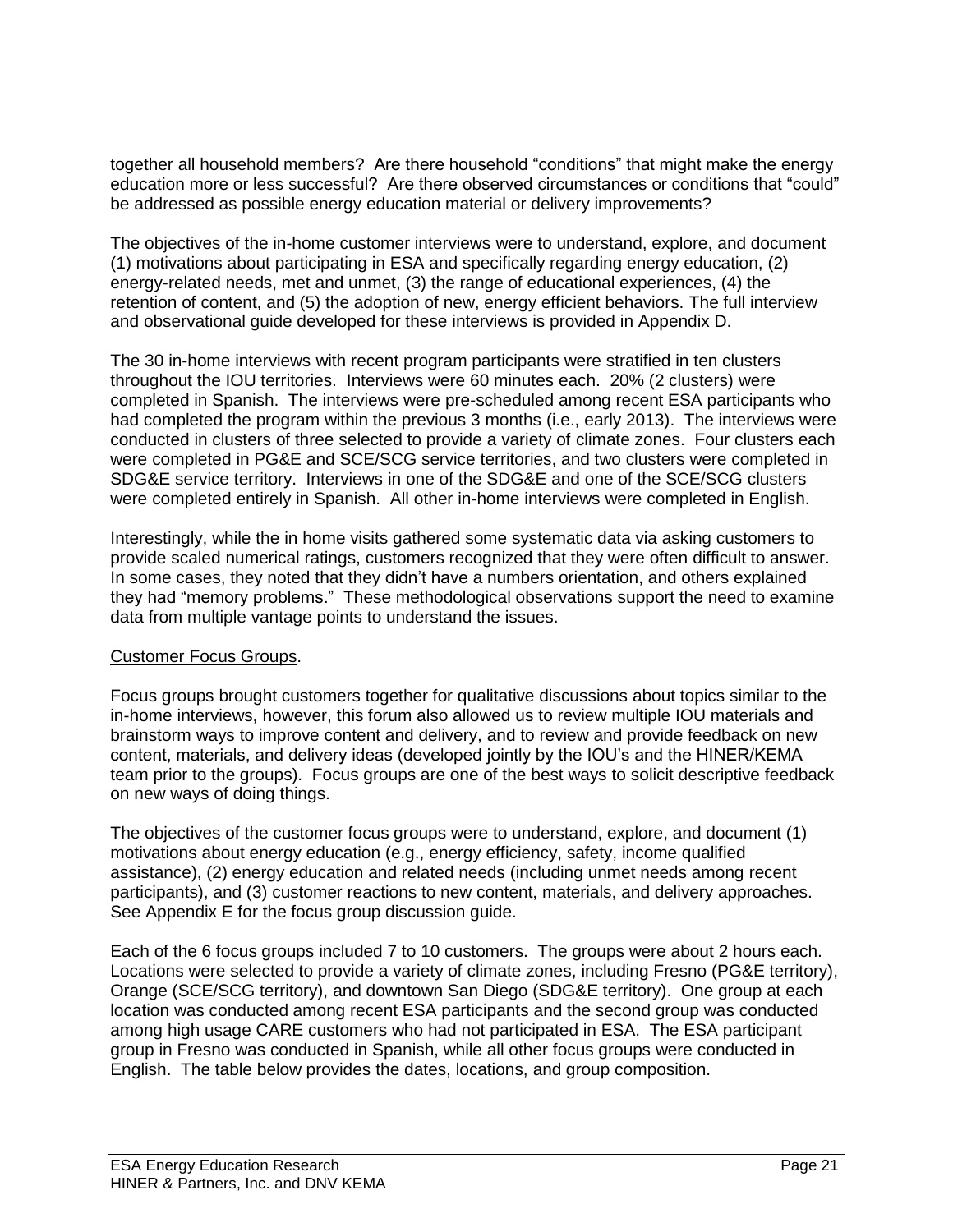| <b>Location</b> | <b>Date</b>   | <b>IOU</b> | <b>Group 1</b>      | Group 2                           |
|-----------------|---------------|------------|---------------------|-----------------------------------|
| Orange          | July 23, 2013 | SCE/SCG    | <b>CARE Non-ESA</b> | <b>ESA Participants</b>           |
|                 |               |            | Participants        |                                   |
| San Diego       | July 25, 2013 | SDG&E      | <b>CARE Non-ESA</b> | <b>ESA Participants</b>           |
|                 |               |            | <b>Participants</b> |                                   |
| Fresno          | July 30, 2013 | PG&E       | <b>CARE Non-ESA</b> | <b>ESA Participants (Spanish)</b> |
|                 |               |            | Participants        |                                   |

### **Table 8. Focus Group Composition**

HINER & Partners' Steve Westberg moderated the English language groups and Elida Avila moderated the Spanish language group.

This customer qualitative component of research accomplished five tasks: (1) compared the contractor-provided information to what customers said about the education they received, (2) provided additional information about the "quality" of contractor-provided education, (3) determined what customers have retained and put into action concerning energy efficiency, safety, and additional resources, (4) identified gaps by comparing what customers said they need and what they have received, and (5) identified additional opportunities for potential new topics or methods of delivery of energy education.

#### Customer Telephone Survey

The research objectives of the customer telephone survey were similar to the objectives of the qualitative methods noted above, except the telephone survey was used to gather more quantitative data to *validate* and *measure* the prevalence of experiences, knowledge, and behaviors across the population of recent ESA participants. It also provided estimates of customer interest in new ideas for content and delivery. Additionally, ESA participants' survey responses on key metrics concerning attitudes and barriers toward reducing energy use were compared to non-ESA participants from the CARE population (from the LIEE Segmentation/HUNA research) to identify if ESA participation has overcome some of the perceived barriers to reducing usage.

A telephone survey was completed among 505 recent ESA participants, stratified across IOU territories. 94 interviews, or 19%, were completed in Spanish. The average length of the interviews was 24 minutes.

The statewide "total" results were weighted so that customers from each utility contributed sample sizes that are proportional to the statewide distribution of ESA participants in 2012. Weighting was applied to the data so that statewide "total" results would more accurately represent the statewide population of recent ESA participants.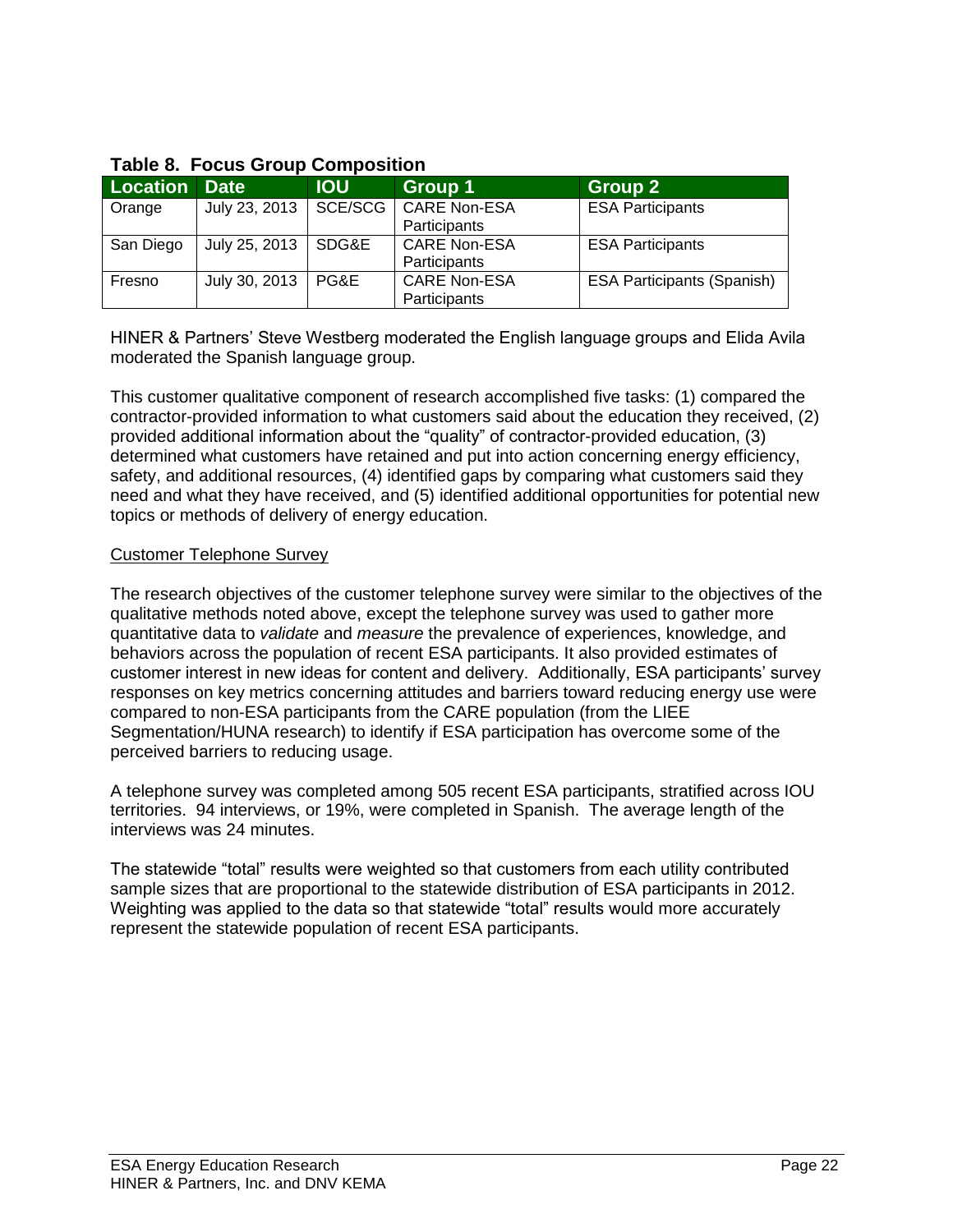| <b>Customer</b>                      |          | <b>Number of Completed Interviews</b> |                 |            |            |                  |
|--------------------------------------|----------|---------------------------------------|-----------------|------------|------------|------------------|
| <b>Data Source</b>                   | Language | <b>Total</b>                          | <b>PG&amp;E</b> | <b>SCE</b> | <b>SCG</b> | <b>SDG&amp;E</b> |
| Telephone Interviews<br>(Unweighted) | English  | 411                                   | 162             | 83         | 84         | 82               |
|                                      | Spanish  | 94                                    | 23              | 24         | 23         | 24               |
|                                      | Total    | 505                                   | 185             | 107        | 107        | 106              |
| Telephone Interviews<br>(Weighted)   |          | 505                                   | 197             | 63         | 205        | 39               |

## **Table 9. Customer Telephone Surveys By IOU**

Specifically, the survey included questions concerning: (1) general energy related perceptions and motivations, (2) recall of the components of energy education, (3) implementation or actions taken as a result of energy education, and (4) interest in new content and delivery ideas. This information served the same project objectives as the Customer Qualitative Research. The telephone survey instrument is available in Appendix F. Data tables of the survey results are in Appendix G.

#### Lessons Learned

The research identified lessons learned that can be applied to future research efforts. First, forgetting can be a problem not only for the customer, but for research purposes. In this research, we purposely measured the gap between assessor responses to questions about what they provided and customer responses regarding what they received. Without both perspectives, we would have had a less clear understanding of what was actually provided and retained. Second, multiple sources of information such as field observations, program manager interviews, customer in-home interviews, and others are invaluable for understanding how a program is actually implemented. For example, we identified gaps between what assessors said they provided and what we observed in the field. Assessors are familiar with a range of energy information and across multiple homes they likely provide most of it, but in any given home only a subset of this information is covered (due to a variety of reasons but not for a lack of assessor intent in most cases).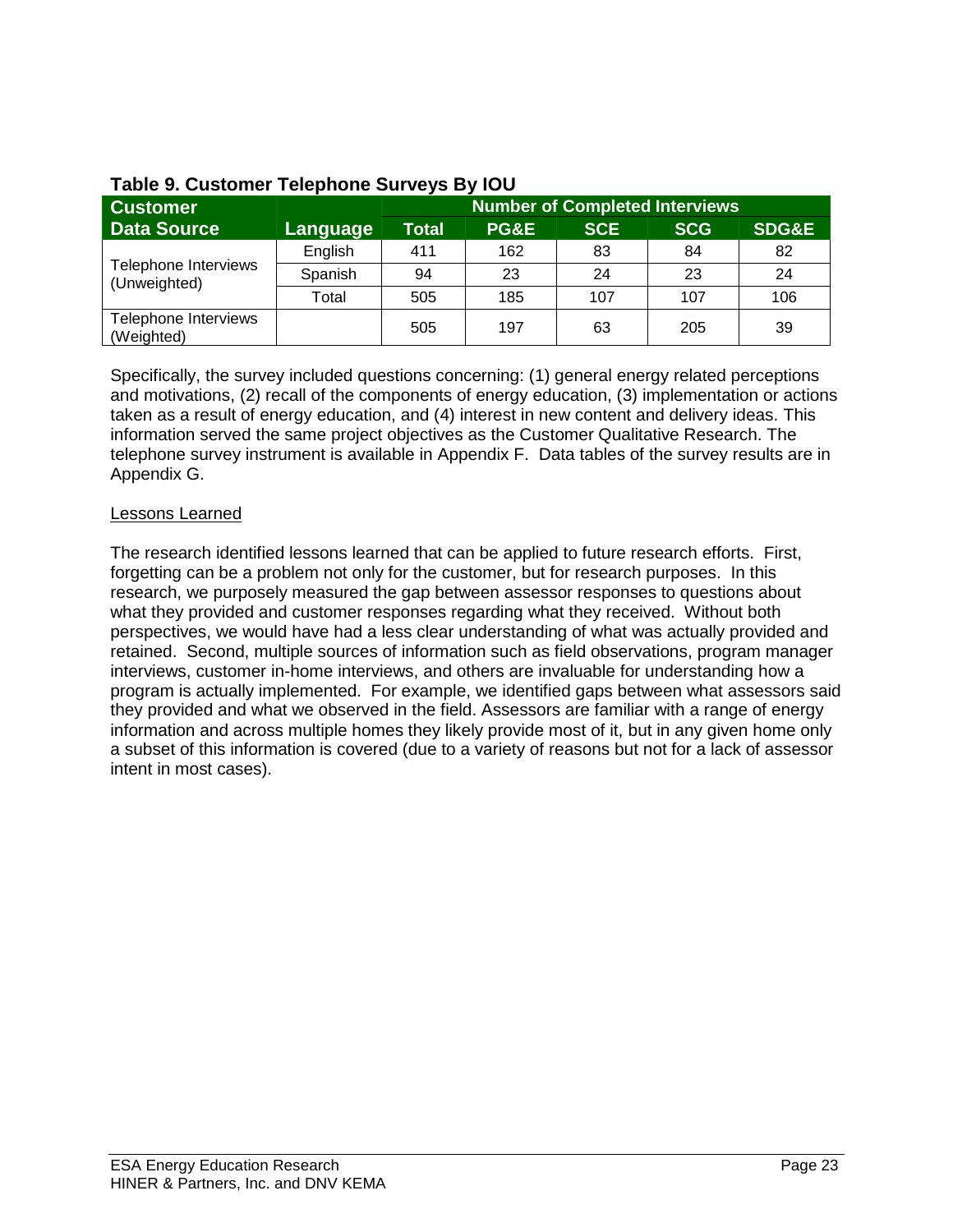## **III. ANALYSES AND RESULTS**

## **A. Secondary Research Review**

This chapter provides our review and assessment of program materials for the Energy Savings Assistance (ESA) Program Education Component, also referred to as Energy Education or EnEd. For this review, we obtained via data requests to the IOUs, several documents that describe the Energy Education process for ESA. These documents covered: (1) the training provided to the contractor employee (referred to as the assessor throughout this report) who conducts the EnEd; (2) program materials that contain the essential content for educating customers; and (3) the ESA Policies and Procedures (P&P) Manual that documents the regulatory requirements the program must meet in regards to educating low income customers on energy efficiency and behavior practices that can help them save money.

Since each IOU is responsible for training their own assessors and has developed training separately from the other IOUs, the documentation received differed between the IOUs.

Our assessment was also informed by information from ride-alongs with assessors from PG&E, SCE/SCG, and SDG&E where we were able to observe their delivery and customer responses. We also used information gathered from interviews with IOU program staff to help provide context on operational practices when it comes to managing the contractors who employ the assessors; that is, what metrics they require, feedback channels, and quality assurance.

For the literature review, our objective was to identify the practices other jurisdictions may have or are currently employing for delivering EnEd to low income customers. The desired outcome for this effort was to identify potential practices that the California Low Income Program teams may consider implementing. For this effort, we searched multiple sites that house energy efficiency studies in search of relevant reports and documents on how other jurisdictions have implemented EnEd for their low income customers. A bibliography of sites visited and reports identified are in Appendix I. As one would anticipate, the degree of specific information on EnEd practices was limited since the studies available were written to address a specific scope, which was for most cases, measurement of energy impacts from the installation of weatherization and energy efficient measures. We did identify six studies that appeared to cover a wider range of topics on their low income programs. We conducted a deeper dive into the content of these studies but still only found cursory references to their EnEd efforts as well as some mention of their materials (although no evaluation of these materials<sup>10</sup>). However, what we did discover was that most Low Income programs operate using the same basic approach of: (1) conducting an initial assessment or audit to identify the potential for more comprehensive measures; and (2) conducting a second visit where comprehensive measures are installed. There were small degrees of differentiation in how they delivered the assessment as noted in Section 4.

The remaining sections of this chapter are as follows:

l  $10$  Although the content of these materials may have been examined, the materials were difficult to obtain and would have been difficult to evaluate outside the studies we examined since this would not provide context regarding how they perform (i.e., whether or not they are effective with customers).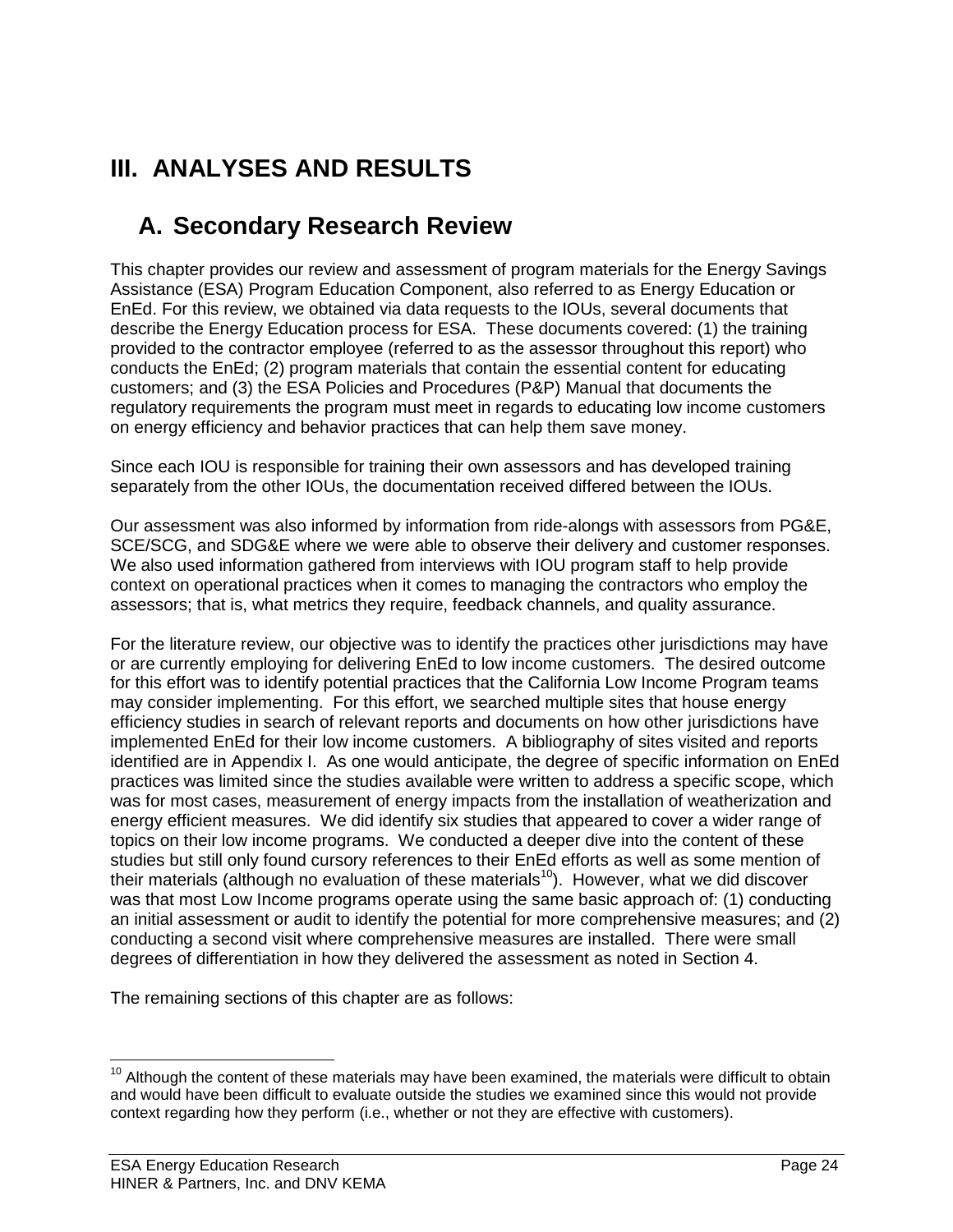Section 1: Review of ESA Materials. We provide summaries and matrices comparing the various components of assessor training across IOUs and also compare and assess how each IOU address the key EnEd topics required in the P&P manual.

Section 2: Literature Review Summary. We collected evaluation reports from major digital libraries of energy efficiency research. Of those report, we ranked 28 articles according to usefulness for the ESA evaluation and reviewed in detail the top six articles identified based on how well they matched the topic of a low income energy education assessment.

## **Section 1: Review of ESA Materials**

The objective of the review of ESA materials was to obtain a thorough understanding of all of the relevant material and training provided by each IOU to the contractor assessors that allows them to educate customers on energy saving opportunities and behaviors associated with the Energy Savings Assistance (ESA) Program. This is intended to document and assess what the assessors currently provide customers regarding energy education, including the use of energyconsuming devices, programs and technologies available through their utility, and other resources, during the stages of enrollment and walkthrough assessment. In particular, we examined assessor practices across IOUs related to the delivery mechanisms, educational materials, content, and relative value associated with the educational component of the Energy Savings Assistance Program.

The information is based on a review of training and customer materials provided to the HINER/DNV KEMA team as well as from interviews conducted with IOU program managers. A full list of materials examined may be found in the Appendix I. We structured our review using the educational topics provided in the Statewide Low Income Energy Efficiency Program Policy and Procedures (P&P) Manual as the benchmark for what each IOU's assessors should address in order to satisfy the education requirements. These include:

- The general levels of usage associated with specific end uses and appliances
- The impacts on usage of individual energy efficiency measures offered through the ESA Program or other programs offered to low-income customers by the utility
- Practices that diminish the savings from individual energy efficiency measures, as well as the potential cost of such practices
- Ways of decreasing usage through changes in practices
- Information on CARE, the Medical Baseline Program, and other available programs,
- Appliance safety information
- The way to read a utility bill
- Greenhouse gas emissions
- Water conservation
- CFL disposal and recycling

The remaining areas in this section include:

Training**.** The IOU's training materials are examined within the context of what is expected to be covered by the assessor during the initial assessment and walkthrough. The materials are examined to ascertain the extent to which they address the rules for qualification and whether to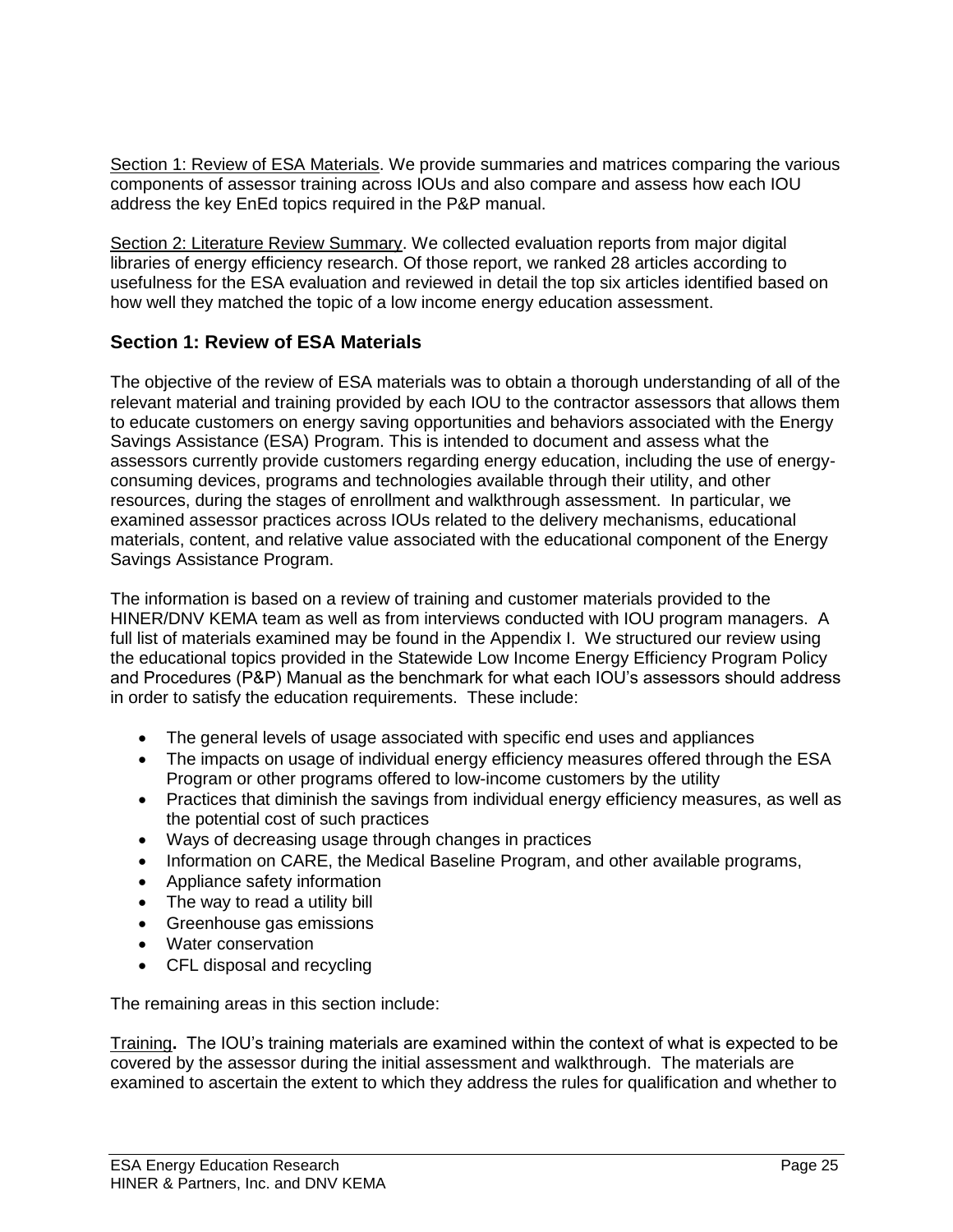continue to the next level. Finally, we review the IOU's Quality Control/Assurance (QC/QA) practices regarding monitoring the assessor's work.

Materials**.** In this section, we reviewed materials provided to customers as part of the educational process. These materials are usually brochures or collateral that the assessor will leave with the customer. It may also be information available on the IOU website. We examined how closely the material aligns and educates on the key topics required via the P&P Manual.

## **Energy Education Training Approach**

The table below provides an overview of program delivery across the IOUs. As shown, the training procedures and on-site mechanisms vary by utility.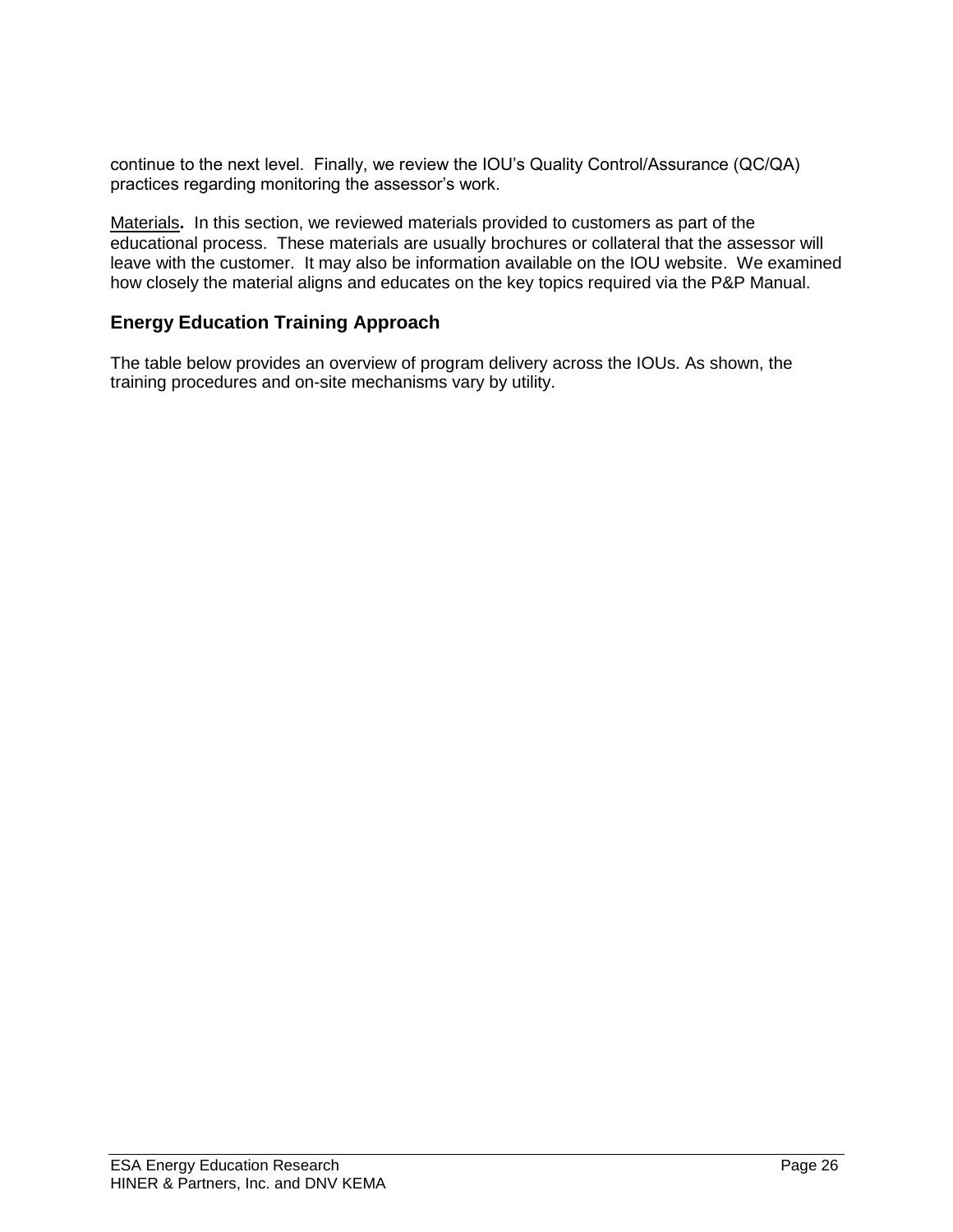| <b>Table 10. Education Training Approach</b>             |                                                                                                                                                                                                              |                                                                                                                                                                              |                                                                                                                                                     |                                                                                                                                                                                                          |  |  |
|----------------------------------------------------------|--------------------------------------------------------------------------------------------------------------------------------------------------------------------------------------------------------------|------------------------------------------------------------------------------------------------------------------------------------------------------------------------------|-----------------------------------------------------------------------------------------------------------------------------------------------------|----------------------------------------------------------------------------------------------------------------------------------------------------------------------------------------------------------|--|--|
|                                                          | PG&E                                                                                                                                                                                                         | <b>SCE</b>                                                                                                                                                                   | <b>SCG</b>                                                                                                                                          | <b>SDG&amp;E</b>                                                                                                                                                                                         |  |  |
| Number of days                                           | 8 day outreach training                                                                                                                                                                                      | 4 days                                                                                                                                                                       | 5 days                                                                                                                                              | Varies according to<br>contractor. One contractor<br>has 1 day in-house training<br>followed by 1 day ride-along.                                                                                        |  |  |
| <b>Energy Education</b><br><b>Training</b>               | Includes income qualifications,<br>assessing the home.                                                                                                                                                       | Training on first day on<br>communication/time management;<br>4 hours on 2 <sup>nd</sup> day on Energy<br>Education                                                          | 30-45 min on Energy Education;<br>have procedures on training and<br>outreach.                                                                      | Training is conducted by the<br>contracting agencies.                                                                                                                                                    |  |  |
| <b>Conducted By</b>                                      | <b>PGE</b>                                                                                                                                                                                                   | <b>SCE</b>                                                                                                                                                                   | <b>SCG</b>                                                                                                                                          | Contractor                                                                                                                                                                                               |  |  |
| <b>Training Manuals</b><br><b>Used</b>                   | 1. Weatherization Specialist<br><b>Training Manual</b><br>2. Energy Specialist Training<br>Manual<br>3. NGAT Tech Manual<br>4. Duct Testing and Sealing<br>Manual<br>5. California Installation<br>Standards | <b>Energy Education Workshop</b><br><b>Presentation (PowerPoints)</b>                                                                                                        | <b>PowerPoints</b>                                                                                                                                  | SDGE does not develop<br>training materials for EnEd.<br><b>Outreach and Assessment</b><br>contractors use the ESA<br>Program Guide to Managing<br>Costs for reference and train<br>from this guidebook. |  |  |
| <b>Materials Available</b><br>for Customer <sup>11</sup> | 1. Energy wheel<br>2. PGE Breathe Easy Solutions<br>brochure<br>3. ESA Program Guide                                                                                                                         | 1. SCE/SCG Customer Energy<br><b>Education and Resource Guide</b><br>2. Smart Energy Choices brochure<br>3. SmartConnect Enrollment form                                     | 1. SCE/SCG Customer Energy<br><b>Education and Resource Guide</b><br>2. Various marketing materials for<br>homeowners/landlords                     | 1. ESA Program Guide to<br><b>Managing Costs</b>                                                                                                                                                         |  |  |
| <b>On Site</b>                                           | Assessor conducts qualification<br>assessment, then does a walk-<br>thru assessment for measures<br>and education at the same time.                                                                          | Starts with the income qualification,<br>then assessment to see if the<br>customer is eligible for measures,<br>then education. Assessor's mix<br>education with assessment. | First, assessment checks to see if<br>the customer meets income<br>requirements; then provide energy<br>education. Finally, measure<br>eligibility. | Assessor conducts<br>qualification assessment,<br>then does a walk-thru<br>assessment for measures<br>and education at the same<br>time.                                                                 |  |  |
| <b>On-site Energy</b><br><b>Education</b>                | At the same time as walkthrough<br>assessment                                                                                                                                                                | At the same time as walkthrough<br>assessment                                                                                                                                | Before walkthrough assessment                                                                                                                       | At the same time as<br>walkthrough assessment                                                                                                                                                            |  |  |

l <sup>11</sup> Although program materials are available, our research noted instances where materials available from the IOU are not always available for use by assessors and/or delivery to customers.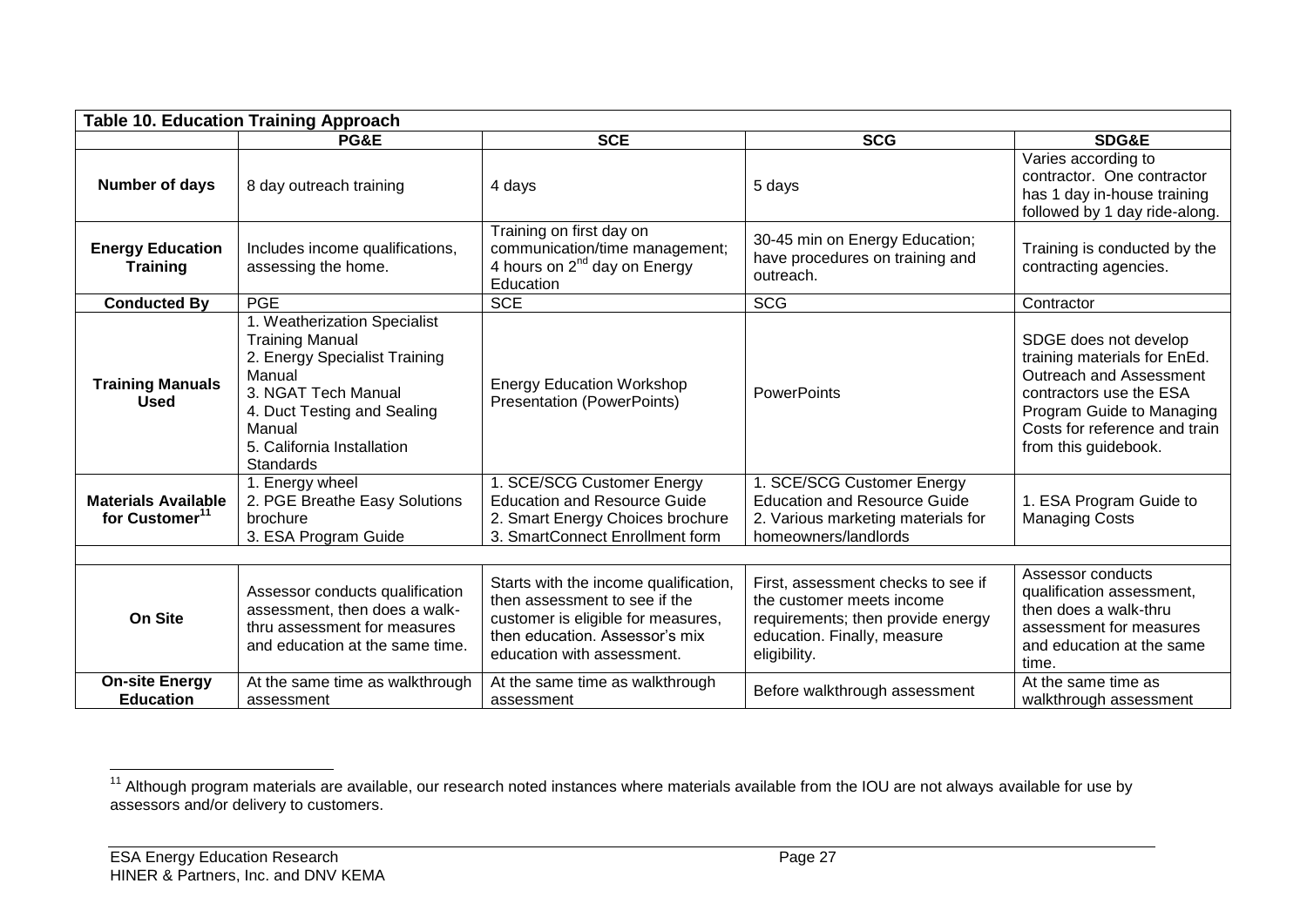| <b>Table 10. Education Training Approach</b> |                                                                                                                                                                                                                 |                                                                                                                                                                                                                                      |                                                                                                                                                          |                                                                                                                                        |  |  |
|----------------------------------------------|-----------------------------------------------------------------------------------------------------------------------------------------------------------------------------------------------------------------|--------------------------------------------------------------------------------------------------------------------------------------------------------------------------------------------------------------------------------------|----------------------------------------------------------------------------------------------------------------------------------------------------------|----------------------------------------------------------------------------------------------------------------------------------------|--|--|
|                                              | PG&E                                                                                                                                                                                                            | <b>SCE</b>                                                                                                                                                                                                                           | <b>SCG</b>                                                                                                                                               | <b>SDG&amp;E</b>                                                                                                                       |  |  |
| <b>Education specifics</b>                   | No education if not qualified or<br>enrolled.                                                                                                                                                                   | No education if not qualified or<br>enrolled. Education includes<br>safety, water, and 211. Assessors<br>try to include all household<br>members during education.<br>Assessors required to spend 20<br>minutes on energy education. | No education if not qualified or<br>enrolled. Developing a DVD.<br>Assessor required to spend a<br>minimum of 15 minutes going over<br>energy education. | No education if not qualified<br>or enrolled.                                                                                          |  |  |
| Leave with<br><b>Customer</b>                | <b>Energy Education Guide,</b><br>provided to customer at time of<br>enrollment. They are not<br>expected to leave the guide with<br>the customer if not qualified and<br>enrolled, but some do in<br>practice. | Same as PG&E.                                                                                                                                                                                                                        | Same as PG&E.                                                                                                                                            | Same as PG&E.                                                                                                                          |  |  |
| <b>Compliance &amp;</b><br>Follow up         | Monitor compliance via phone<br>survey. RHA does another<br>follow-up, and Central Inspection<br>Program (CIP) does installation<br>inspection.                                                                 | Conducts compliance follow-up<br>inspections including whether<br>education was provided, but no<br>formal survey is administered.                                                                                                   | Monitor compliance via a phone<br>survey quarterly asking customer if<br>they remember and are using the<br>guide                                        | Compliance survey similar to<br>SCG.                                                                                                   |  |  |
| <b>Payment</b>                               | Contractors paid a set price for<br>education completed, and are<br>not paid for education unless<br>home is eligible for measures.                                                                             | Payment is incremental with<br>assessment, then eligibility, and<br>then education. Contractors not<br>paid for education unless home is<br>eligible for measures.                                                                   | Contractors paid a set price for<br>education completed, and are not<br>paid for education unless home is<br>eligible for measures.                      | Contractors paid a set price<br>for education completed,<br>and are not paid for<br>education unless home is<br>eligible for measures. |  |  |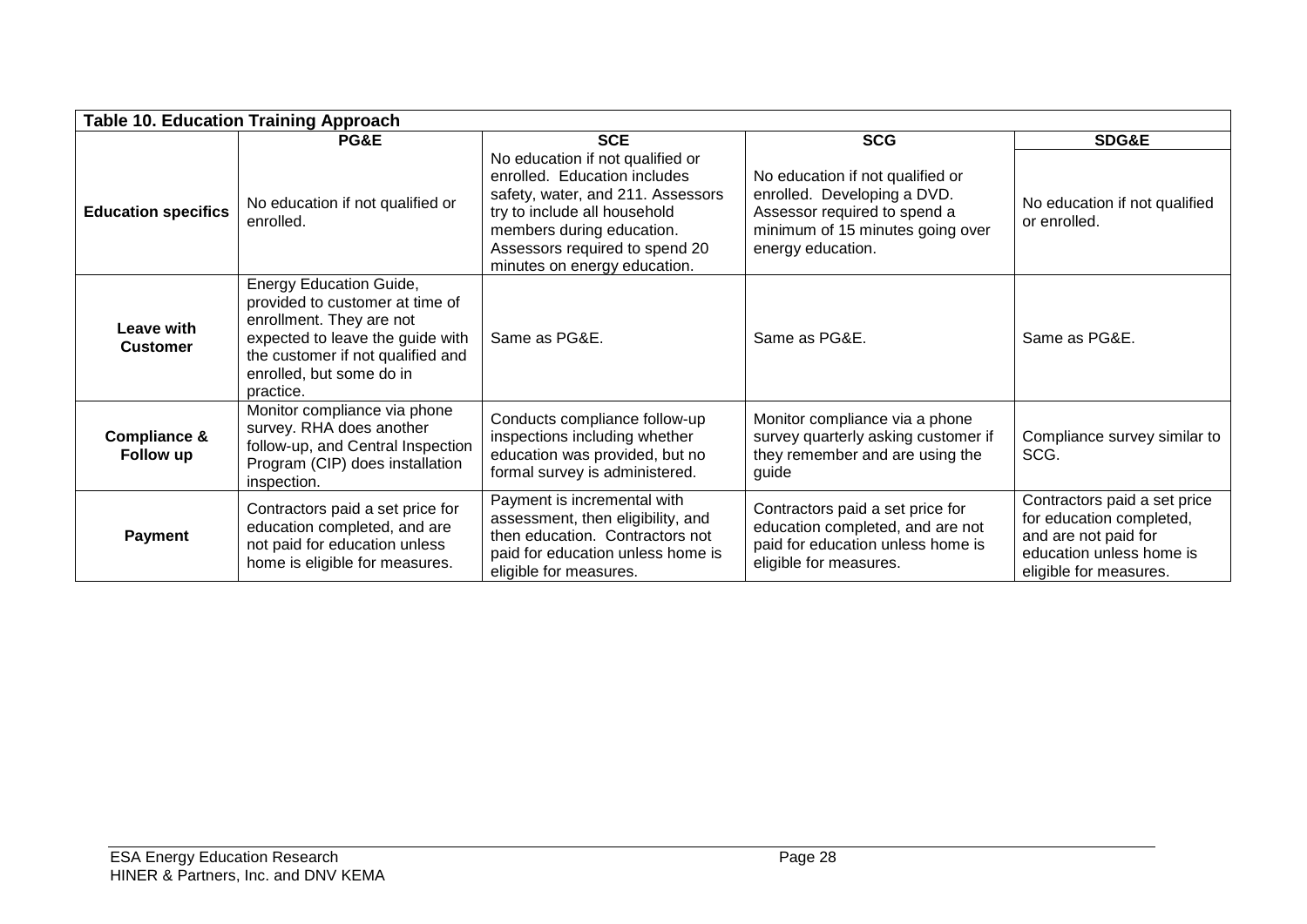## Assessor Energy Education Training

HINER/DNV KEMA received training materials from PG&E, SCE and SCG in the form of manuals and PowerPoints. SDG&E is the only IOU that does not conduct their own trainings, which are the responsibility of the contractor organizations. We did receive the materials used by the SDG&E contractors, which is the guidebook that is also provided to customers. According to interviews with ESA program managers, the IOUs dedicated a portion of their overall contractor training to energy education, ranging from 30 minutes at SCG to four hours at SCE. SCE has more recently revised its training so that now a full day is devoted to energy education. It was not clear from the program manager interviews or from the materials reviewed how much specified time is dedicated to training assessors on energy education at PG&E because energy education occurs throughout PG&E's eight day training. As part of each section of training, there is information about energy saving tips and how to convey this to the customer. We also do not know how much time is devoted to training by SDG&E contractors since they tend to train one new assessor at a time through a combination of information review and field experiences without a formal, defined training program.

PG&E's training materials cover each topic as directed in the P&P manual as a separate module. Learning principles are covered in the objectives of each module with a test at the end to reinforce the lessons. PG&E training manuals were developed in conjunction with RHA (the contractor). These manuals are updated from time-to-time based on feedback from the field as well as when the program itself is updated. PG&E also uses a training video  $12$  to help the assessor visualize what a visit looks like. The training focuses on the science of energy and its delivery to the customer, the properties of human comfort and how a home's condition affects that comfort. Analysis of a home's energy use and educating the customer on ways to reduce use is a major component of the training. The assessor is then required to perform a minimum of three ride-a-longs with an RHA field trainer. Additionally, the assessor has the opportunity to request a field badge to gain some field experience prior to attending the 8-day training class.

By contrast, SCE's and SCG's training protocols seem less defined based on their PowerPoint presentations, which cover at a high level what is also available in the guidebook and on the IOU websites the customer can access. Topics included: energy education resources; low income resources; home energy use; water conservation; tips to save energy; multi-language assistance; appliance, lead, and earthquake safety; and CFL disposal and recycling.

#### Materials for Customers

 $\overline{a}$ 

Each utility provides a program guide ranging from 10-20 pages for customers that includes energy education as well as information on the ESA program and other resources. A comparison of these guides is offered in the following section. In addition to the program guides, PG&E also provides their customers with an Energy Cost Calculator interactive wheel which shows the monthly cost to run various appliances in their homes. This wheel requires customers to first determine their cost of electricity or natural gas usage rate by reading their utility bill.

Although anecdotal, there is some evidence via the ride-alongs and in-depth interviews with assessors that the assessors do not always have all of the materials. Although program guides or the "guidebooks" are always (or nearly always) available for assessors to provide

 $12$  This video was not reviewed as part of the evaluation.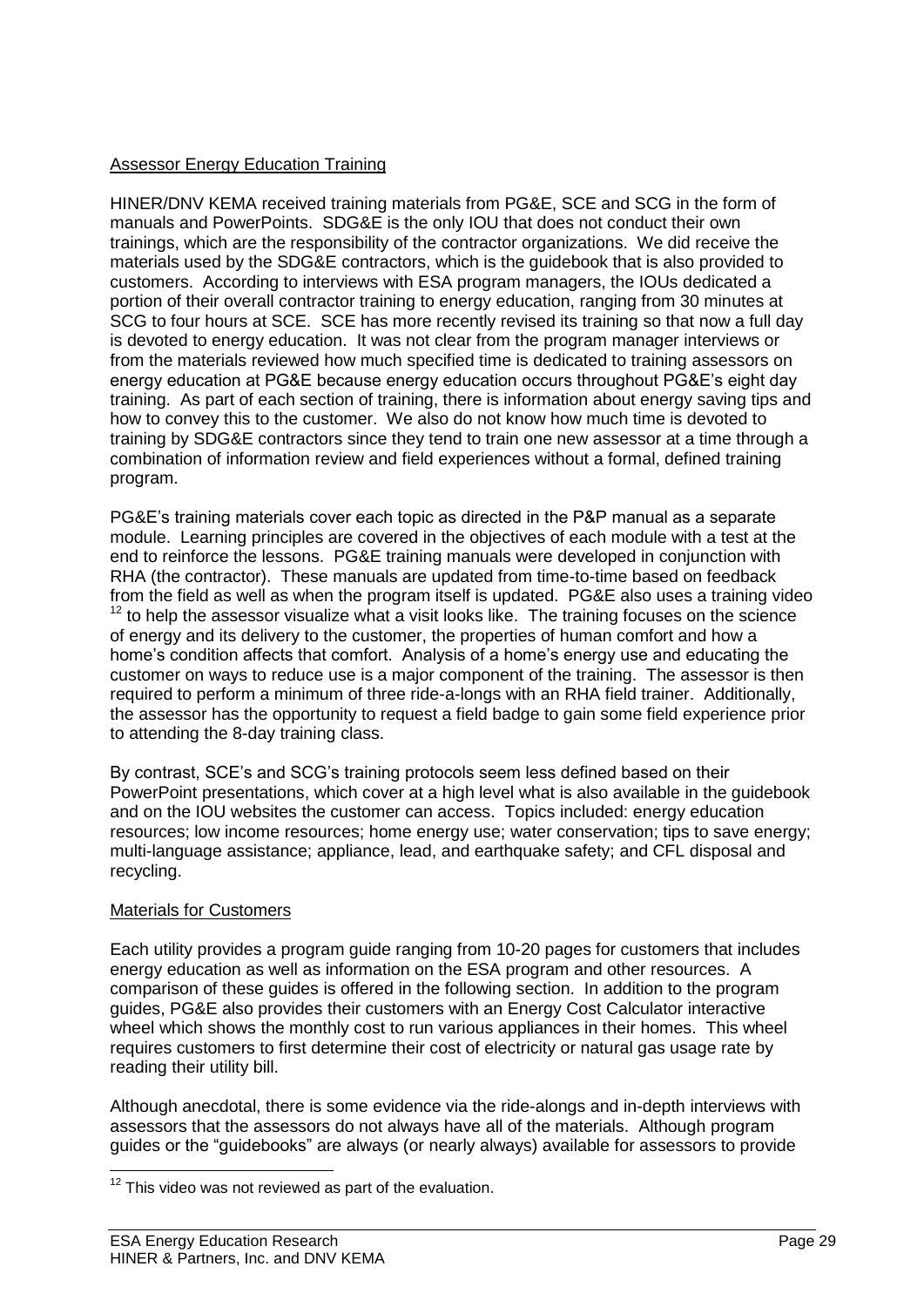to customers, additional supplemental materials are sometimes in short supply or not available. For example, one PG&E assessor mentioned that copies of the wheel had not been available recently so the assessor showed a wheel to ESA participants but did not leave it with the customer. Likewise, an SDG&E assessor said that the assessors previously had handouts describing how to read the energy bill but these handouts were no longer available, and as such, this was often not covered with customers during Energy Education. While it is not clear via these data the magnitude of this issue, it is worth noting that the program may want to attend to the processes and logistics involved in requisitioning and supplying the educational materials intended to be provided to customers during these assessments. Understanding and monitoring these processes may limit the frequency that these resources are not available in the field.

## In-Home Protocols

The assessor's initial in-home visits begin with an eligibility assessment to determine customer income and home qualification. The assessor first establishes income qualification and then conducts a walkthrough assessment to determine if the home is likely to meet the kWh/therm or three measure minimum qualifications for the program. During the walkthrough, the assessor typically provides energy education pertaining to the appliances, lighting, water use, and other energy aspects of the home.

ESA program protocols dictate assessors can only be paid for delivering the education if the household is eligible for measures. Despite this, program managers and the assessors acknowledge that they do provide education during the walkthrough and they sometimes provide the guidebook at that time as well. Because SCE assessors have a lower incidence of qualifying households based on electric-only measures and being more directly affected by the 3Measure Minimum rule, they are less likely to provide energy education during the walkthrough.

Since the contractors and IOU's have some flexibility in *how* the energy education is delivered in the home, we examined some of these differences as part of this overview. SCE tends to emphasize the importance of including all members of the household during the education component, if possible, and expects assessors to spend a minimum of 20 minutes on education. SCG reiterates the value of spending a minimum of 15 minutes educating and, in the near future, will use a DVD to help<sup>13</sup>. SCG also encourages assessors to provide energy education prior to the walkthrough assessment, although assessors from all utilities described providing education before, during, and after the walkthrough (but less so among SCE assessors).

Regarding language compatibility, the IOUs expect their contractors to assign an assessor who speaks the customer's language, which is usually identified prior to the visit. However, each IOU approaches this somewhat differently. SCE sends language preference information to contractors along with the customers contact information. PG&E contractors call customers prior to the visit to confirm information, including language preference. SDG&E implemented and trained contractors on a language-line service in February 2013, which provides assessors with an interpreter by telephone when they encounter a customer who does not speak the assessor's language. SCG also offers assessors a language line to use if assessors encounter a customer who speaks another language. While these efforts are likely to work for the majority of customers (and perhaps for all when a language line is employed by SDG&E and SCG), it is possible that some customers do not receive energy education in their preferred language.

 $\overline{a}$ 

 $13$  The DVD is under development and was not available for review.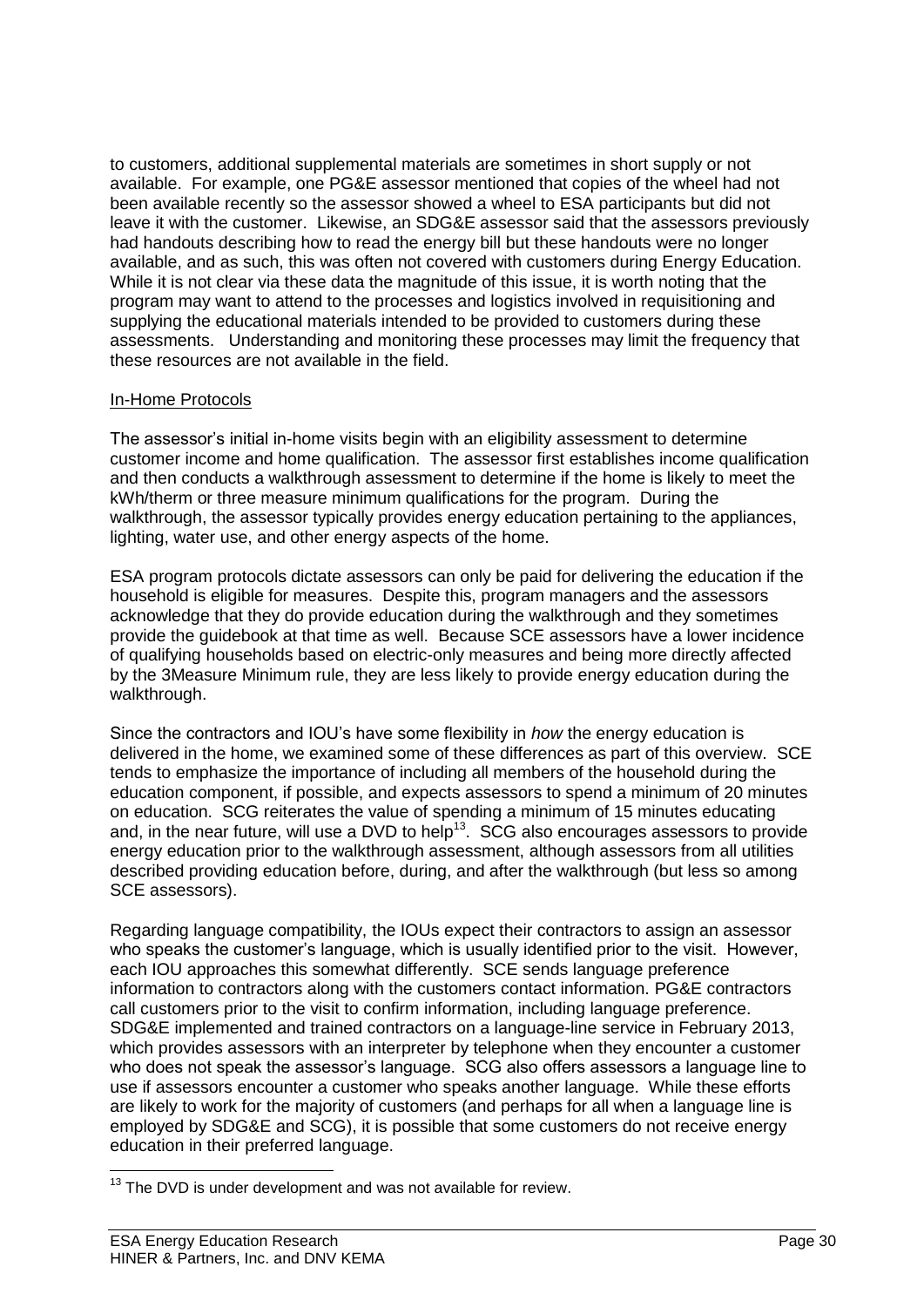## Compliance & Follow Up

Contractor compliance is monitored in different ways by the IOUs. With respect to understanding whether the energy education is being delivered, SCG, SDG&E, and PG&E implement follow-up phone surveys with customers by a live representative to see if customers remember what they were taught, are using the guide, and have been enacting behavioral changes. SCG and SDG&E conduct these phone surveys quarterly, while PG&E conducts monthly surveys with quarterly review of results. SCE does not do follow-up customer surveys as part of their quality assurance, but they employ random site visits<sup>14</sup> (in addition to state-wide mandated inspections) to monitor contractor practices during the assessment visit.

PG&E conducts compliance and follow-up visits through RHA as well as the Central Inspection Program (CIP). The CIP team inspects between 10-16% of the homes per assessor every month, and RHA performs quality assurance (QA) ride-alongs with every assessor per quarter.

For all IOUs, compliance monitoring is to determine whether or not energy education was provided. It does not measure details about what was provided nor does it measure the effectiveness of energy education.

#### Contractor Compensation for Energy Education

The IOUs do not compensate contractors for energy education if the customer is not qualified for measures.

## **ESA Customer Energy Information and Resource Guide Review**

As mentioned, each IOU offers a program guide, or "guidebook," each ranging from 10 to 20 pages. The guides were intended to provide energy education and information on the ESA program. The table below shows a breakdown of the ESA program topics by each IOU according to the P&P manual topics. SCE and SCG provided the same guide to their customers, and as such are evaluated as one here.

 $\overline{a}$ 

 $14$  During the period of this research, SCE discontinued this practice. It is not known what the impact will be.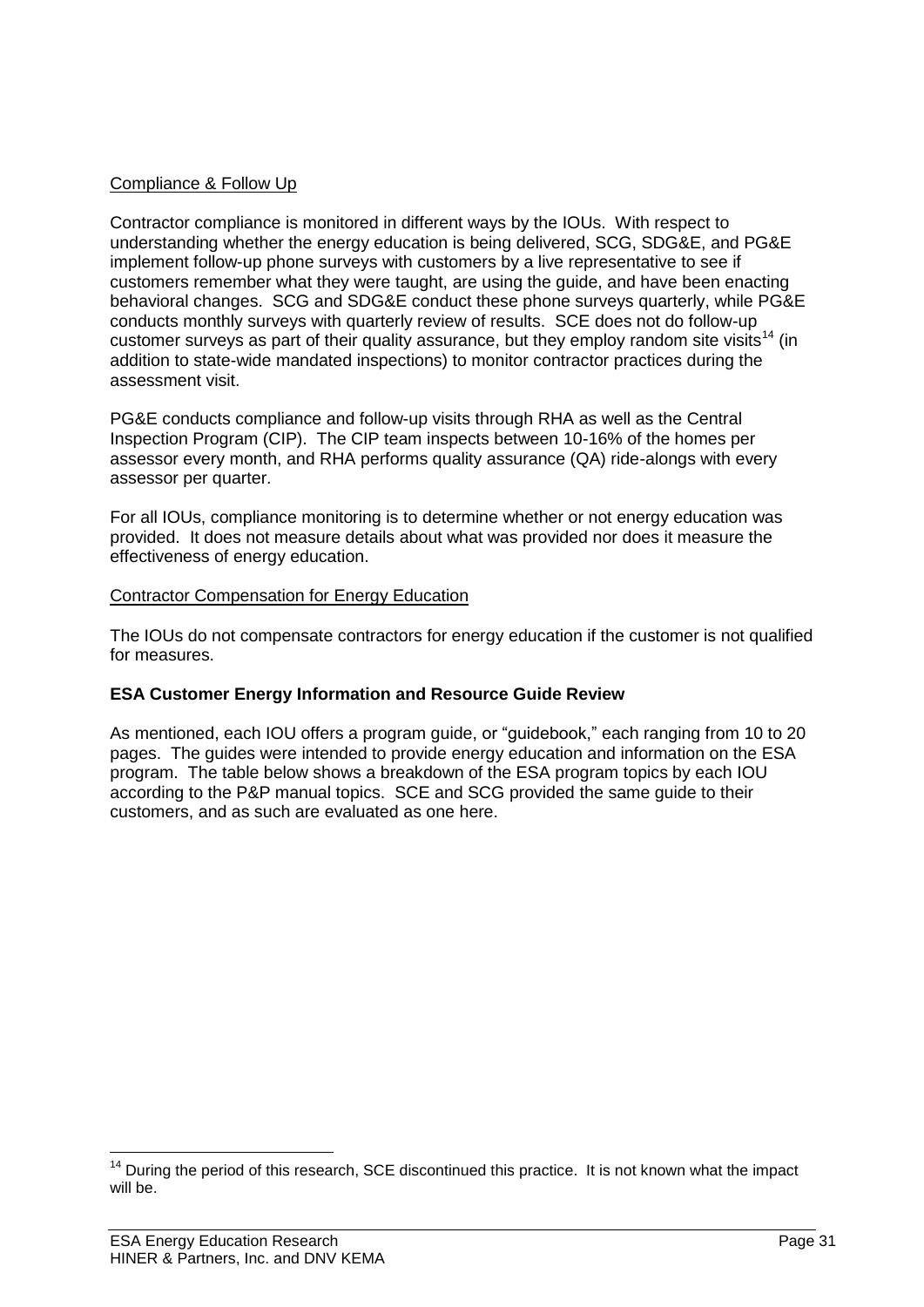| Table 11. IOU CUSTOMER ENERGY EDUCATION AND RESOURCE PROGRAM GUIDE (GUIDEBOOK) REVIEW |                                                                                           |                                                                                                                                                   |                                                                                                                                                                                         |                                                                                                                                 |  |  |  |
|---------------------------------------------------------------------------------------|-------------------------------------------------------------------------------------------|---------------------------------------------------------------------------------------------------------------------------------------------------|-----------------------------------------------------------------------------------------------------------------------------------------------------------------------------------------|---------------------------------------------------------------------------------------------------------------------------------|--|--|--|
| <b>Policy and Procedure</b><br><b>Areas</b>                                           | <b>PGE</b>                                                                                | <b>SCE/SCG</b>                                                                                                                                    | <b>SDG&amp;E</b>                                                                                                                                                                        | Comparison                                                                                                                      |  |  |  |
| <b>Program Steps</b>                                                                  | "Simple 5 Steps" - outlines<br>each step of the ESA<br>program                            | Not included.                                                                                                                                     | Not included.                                                                                                                                                                           | Only PGE outlines the<br>steps of the Program                                                                                   |  |  |  |
| <b>Technical/Measures</b><br>covered by ESA                                           | Not included.                                                                             | "Some weatherization<br>program measures"                                                                                                         | "Services provided by ESAP"                                                                                                                                                             | PGE does not explicitly<br>mention possible<br>measures                                                                         |  |  |  |
| <b>Appliance Energy Usage</b>                                                         | Home Energy Costs -<br>\$/month, \$ and energy/year<br>for common appliances              | Percentage of dollars<br>spent on end-use/water<br>heating; appliance<br>\$/month; appliance energy<br>use/year                                   | Graphs that show<br>percentage of dollars spent<br>on appliances; cents/hour<br>and \$/month for certain<br>appliances                                                                  | PGE and SCE/SCG give<br>most data; provide<br>appliances' energy cost<br>room by room. PGE also<br>provides an energy<br>wheel. |  |  |  |
| <b>Reading Bill</b>                                                                   | "Understanding Your Bill" -<br>shows a sample utility bill<br>and provides details        | Advises customer to learn<br>how to read their bill but<br>doesn't provide details.<br>Gives utility phone<br>numbers to call for<br>information. | Two pages of information<br>regarding the SDG&E bill<br>were added mid-2013 in a n<br>update. Previously there<br>was a separate collateral<br>piece titled Understanding<br>Your Bill. | PGE and SDG&E include<br>information about how to<br>read the bill in the<br>guidebook                                          |  |  |  |
| <b>Conservation and</b><br><b>Behavioral Tips<sup>15</sup></b>                        | "Simple Tips for Saving<br>Energy"                                                        | "Things you can do to save<br>energy and money"                                                                                                   | "Things you can do to cut<br>costs"                                                                                                                                                     | All guides provide similar<br>comprehensive tips.                                                                               |  |  |  |
| <b>Appliance Safety</b>                                                               | Not included.                                                                             | Gas safety, electrical<br>safety, and earthquake<br>safety                                                                                        | Not included.                                                                                                                                                                           | Only SCE/SCG gives<br>safety info                                                                                               |  |  |  |
| Other Low Income and<br><b>Energy Efficiency</b><br><b>Programs</b>                   | Provided in separate<br>brochure                                                          | List and explanation of<br>other Assistance programs                                                                                              | List of other programs and<br>phone numbers                                                                                                                                             | Not included.                                                                                                                   |  |  |  |
| <b>GHG &amp; Water Conservation</b>                                                   | "Climate Change and<br>Energy Use"                                                        | Not included.                                                                                                                                     | Mentioned throughout                                                                                                                                                                    | Not included.                                                                                                                   |  |  |  |
| <b>CFL Disposal and</b><br><b>Recycling</b>                                           | CFL Recycling and Cleanup;<br><b>Understanding Mercury</b><br>(products that contain, and | Not included.                                                                                                                                     | CFL disposal; lighting<br>comparison chart; Recycling<br>resources                                                                                                                      | Not included.                                                                                                                   |  |  |  |

 $15$  See Appendix H for a more detailed list of tips in each IOUs guidebook.

l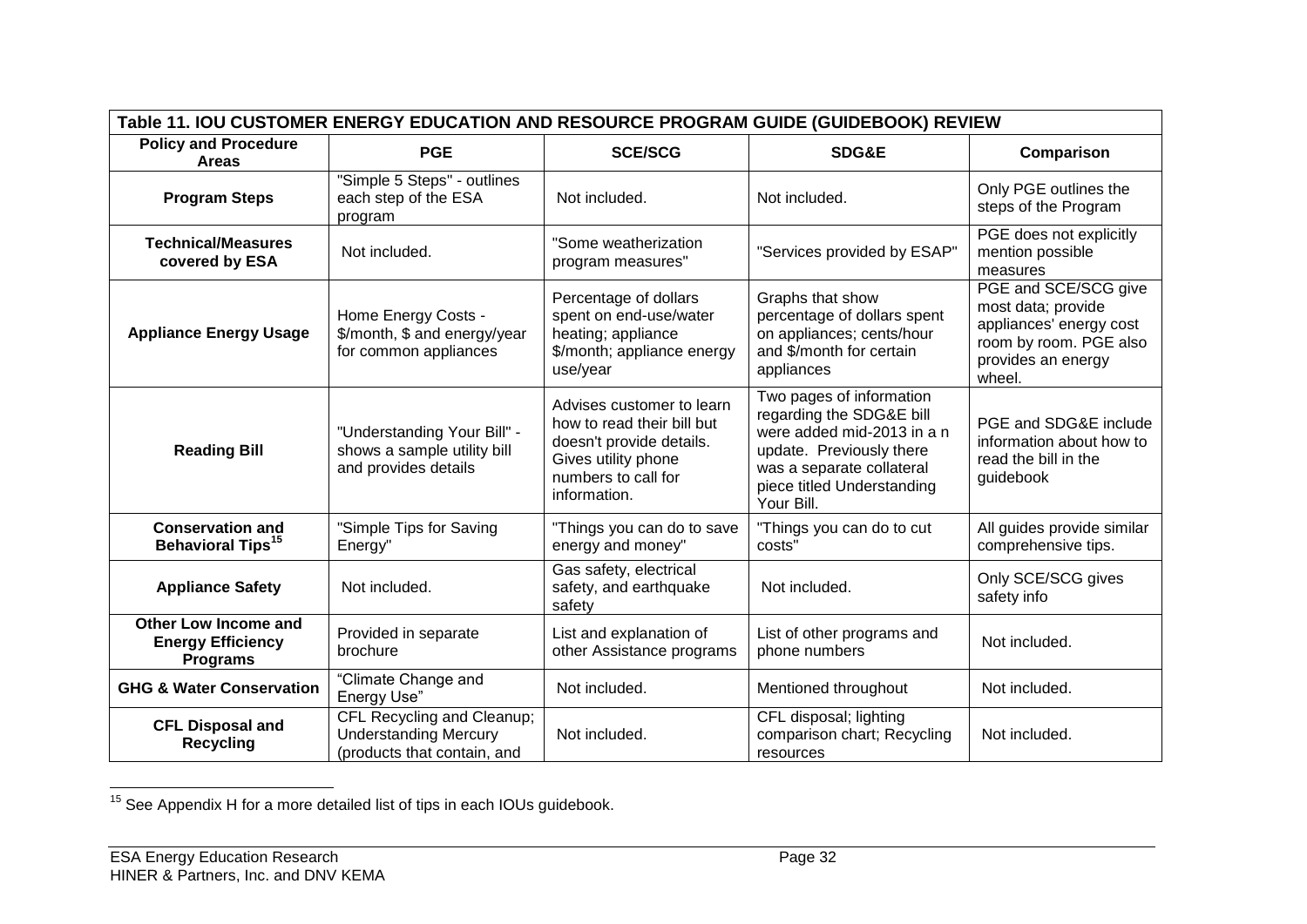|                                                         | devices that contain more<br>than CFL) |                                                                                           |                      |                                                                                   |
|---------------------------------------------------------|----------------------------------------|-------------------------------------------------------------------------------------------|----------------------|-----------------------------------------------------------------------------------|
| <b>NGAT</b>                                             | Not included.                          | Gas Safety and Program<br><b>Measures</b>                                                 | Included on Page 7   | Explained by the<br>assessor when<br>necessary                                    |
| <b>Potential ways to diminish</b><br>savings, and costs | Not included.                          | Not included.                                                                             | Not included.        | Delivery and<br>observations specific to<br>the home by the<br>assessor           |
| Multi-language?                                         | Available in Spanish                   | Multi-language telephone<br>directory. Guidebook<br>includes both English and<br>Spanish. | Available in Spanish | PGE and SDG&E have<br>separate Spanish<br>language books.<br>SCE/SCG is combined. |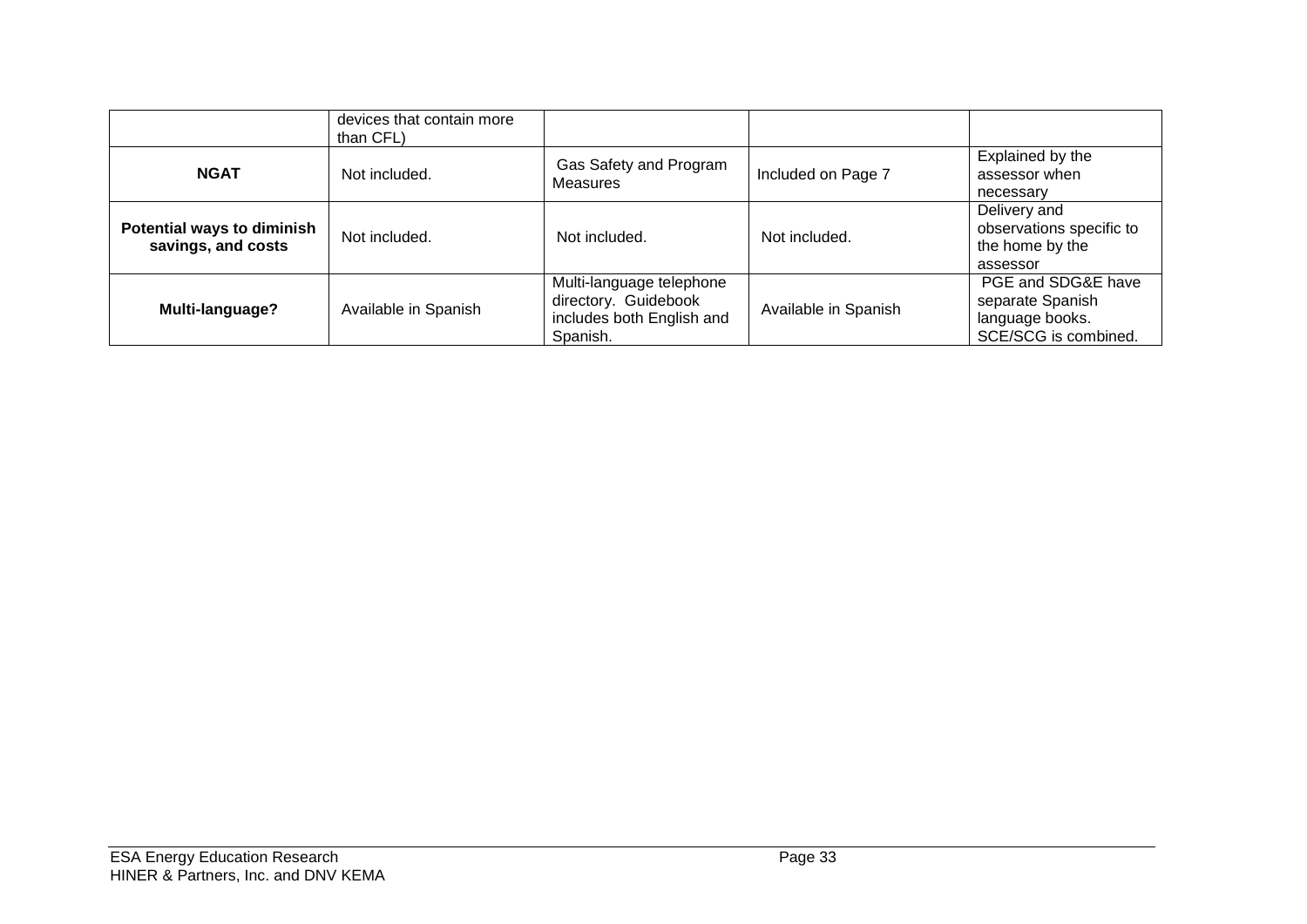Each "Policy and Procedure Area" is an educational topic that the ESA program must cover, as required by CPUC protocols. As shown above, each guidebook does not uniformly address all topics. Many topics are not expounded on in the guidebooks. Based on our ride-alongs with assessors and in-home interviews with customers, there is some evidence to suggest that the information topics that are not in the guidebook may not get covered during the in-home visit., Since each visit is different based on the circumstances within the home, the assessors education-oriented observations and advice are specific to the home. For example, explanation of NGAT is only essential when the customer qualifies for natural gas measures that require testing. However, across the board, each program guidebook provided comprehensive conservation and behavioral tips for reducing energy usage. Each guidebook provided several pages of advice for common home energy end uses.

Each utility's program guidebook also placed high importance specifically on appliance energy usage. Several pages in each guide were dedicated to graphs, charts, and, in the case of PG&E, an energy wheel explaining the monthly costs (both monetary and energy) of common household appliances.

There remained some disparities between the topics presented by each utility's program guidebook.

- Reading your utility bill. PG&E and SDG&E instruct customers how to read their utility bills in the guidebook using a graphic of a sample bill. This topic is addressed in the guide provided by SCE/SCG in a section entitled "Reading Your Utility Bill Can Provide Answers" which directs customers to call SCE or SCG using provided phone numbers. SDG&E previously used separate collateral materials.
- Appliance safety. SCE/SCG's guidebook includes this information, which covers gas, electrical, and earthquake safety. PG&E and SDG&E guidebooks do not cover this.
- CFL Disposal and Recycling. PG&E and SDG&E both broadly cover CFL tips, disposal, and resources for recycling. PG&E also includes a section on understanding mercury, including charts showing the relative amounts of mercury in other products. The other IOU's guidebooks do not cover this.
- Program Steps. PG&E's program guide provides a checklist of steps for participation in the ESA program. The other IOU's guidebooks do not cover this.

#### **Overall Assessment and Gaps in Education**

Despite the fact that assessors are not expected to provide education and educational materials unless a home qualifies and is eligible, the internet survey with contractors suggested that assessors do, on occasion, provide the guidebook to non-eligible households. The customers we observed were appreciative of having the guidebook to refer to later since it contained relevant phone numbers that were pointed out by the assessor. We also observed that for customers that did not qualify, having the guide did help soften their disappointment.

In the field, the level of education provided to the customer is inconsistent because the education delivery and observations tend to be specific to the particular circumstances of each home, and because each utility has developed its training separately from the others. SCG assessors likely will provide the most uniform "formal"<sup>16</sup> education to customers in the future

 $\overline{a}$  $16$  Since each visit is "customized" based on the household's needs, all visits will be unique to some extent.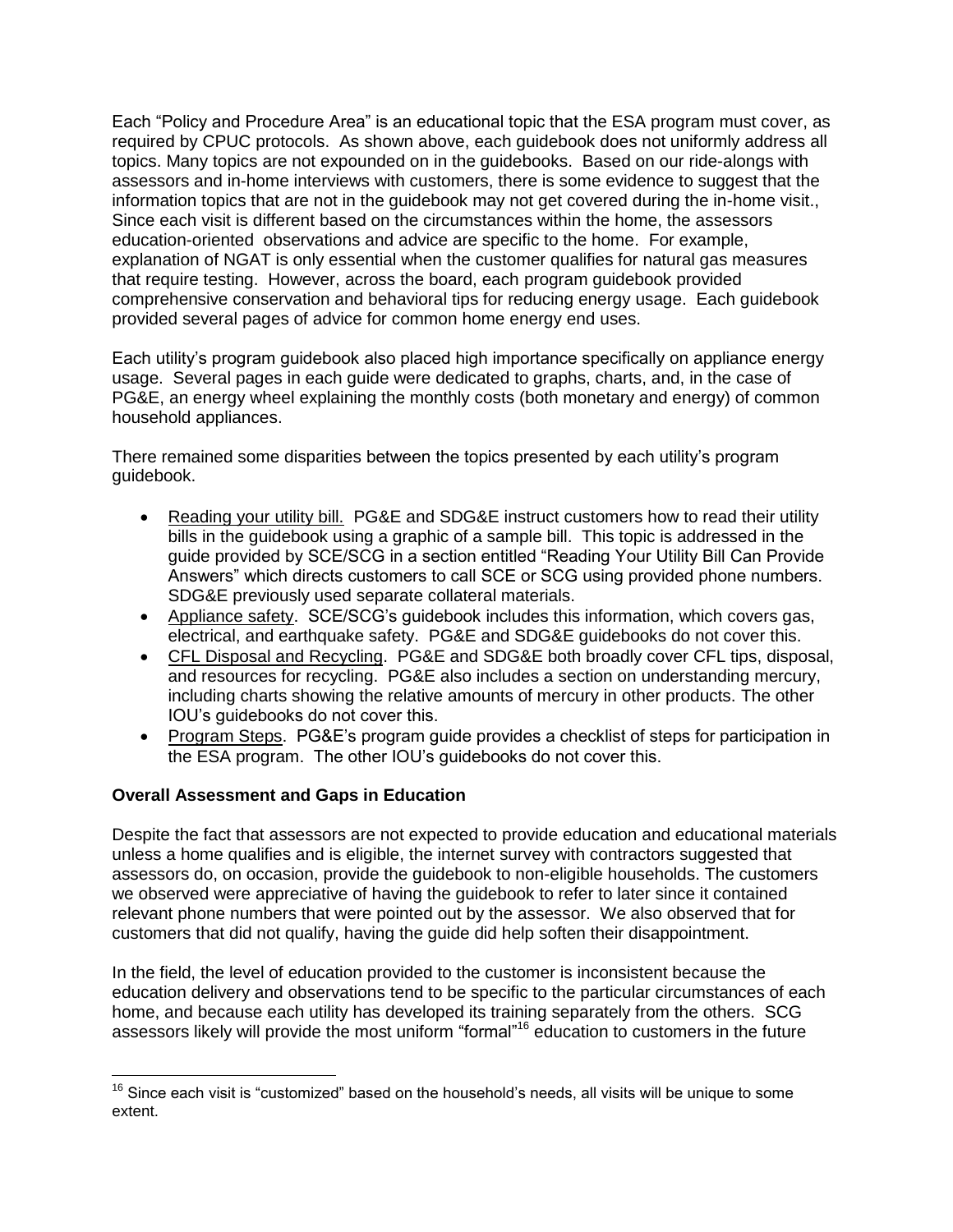when they begin using an educational DVD, which we were unable to evaluate because it is under development.

As discussed above, education on topics such as how to read a utility bill and general appliance safety varied between the utility program guidebooks. Additionally, the IOU materials tended to provide little information on some topics, such as greenhouse gas (GHG) and water conservation education, which were only explicitly mentioned in PG&E's book. While it is possible that other topics and tips not covered in the guidebooks are still expounded on in person during the walkthrough assessment (in addition to safety and tips given at the time of equipment install), it is unlikely that education on GHG and water conservation would occur during a walkthrough that tends to focus on specific appliances and energy and money saving opportunities.

## **Summary of Findings: ESA Materials Review**

Summary findings and conclusions are categorized below.

#### Assessor Training.

Our review of the materials used to train assessors indicates that there are relatively wide differences between the IOUs. Based on these materials, PG&E's training and educational materials appear comprehensive with energy education information embedded throughout the 8 days of training. PG&E's training is also the longest of the IOUs, and likely includes the most time on energy education-related information. SCE and SCG have energy education training modules of 4 hours (more recently updated to 1 day) and 30 minutes, respectively. SDG&E contractors provided the SDG&E guidebook (that is also provided to customers) as their only materials used for assessor energy education training and with no defined criteria or training plans. Some of the technical topics and information related to measure specific usage and education for the other IOUs may also be offered as embedded parts of the overall assessor training, but these materials and practices were not reviewed in the context of our examination of the educational materials.

In addition some of the training is done verbally from training classes and the on-the-job training, which is not limited exclusively to what is printed in the materials. It is likely, however, that differences in the amount of time devoted to energy education training, and differences in the printed training materials invariably do translate into differing types and levels of knowledge among assessors who have graduated from each IOUs training program. However, these differences are likely mitigated by several other factors all of which are subject to wide variation, including: (1) assessor self-education after completion of IOU training, (2) contractor-provided field training, and (3) periodic "refresher" training.

Customers themselves evaluated the knowledge of SCE and SCG assessors as somewhat lower than that of SDG&E and PG&E assessors, but the training materials do not fully explain these differences since SDG&E and PG&E assessors were evaluated as equally knowledgeable but PG&E seems to have among the most comprehensive of training materials while SDG&E has the least.

We recommend that the IOU's consider more uniform training for contractors. This evaluation did not include attending the full training sessions for contractors and as such it is not possible to recommend specific elements would represent a "best practice" that should be adopted by all IOU's. At the same time, our data do suggest that some consistent standards (e.g., time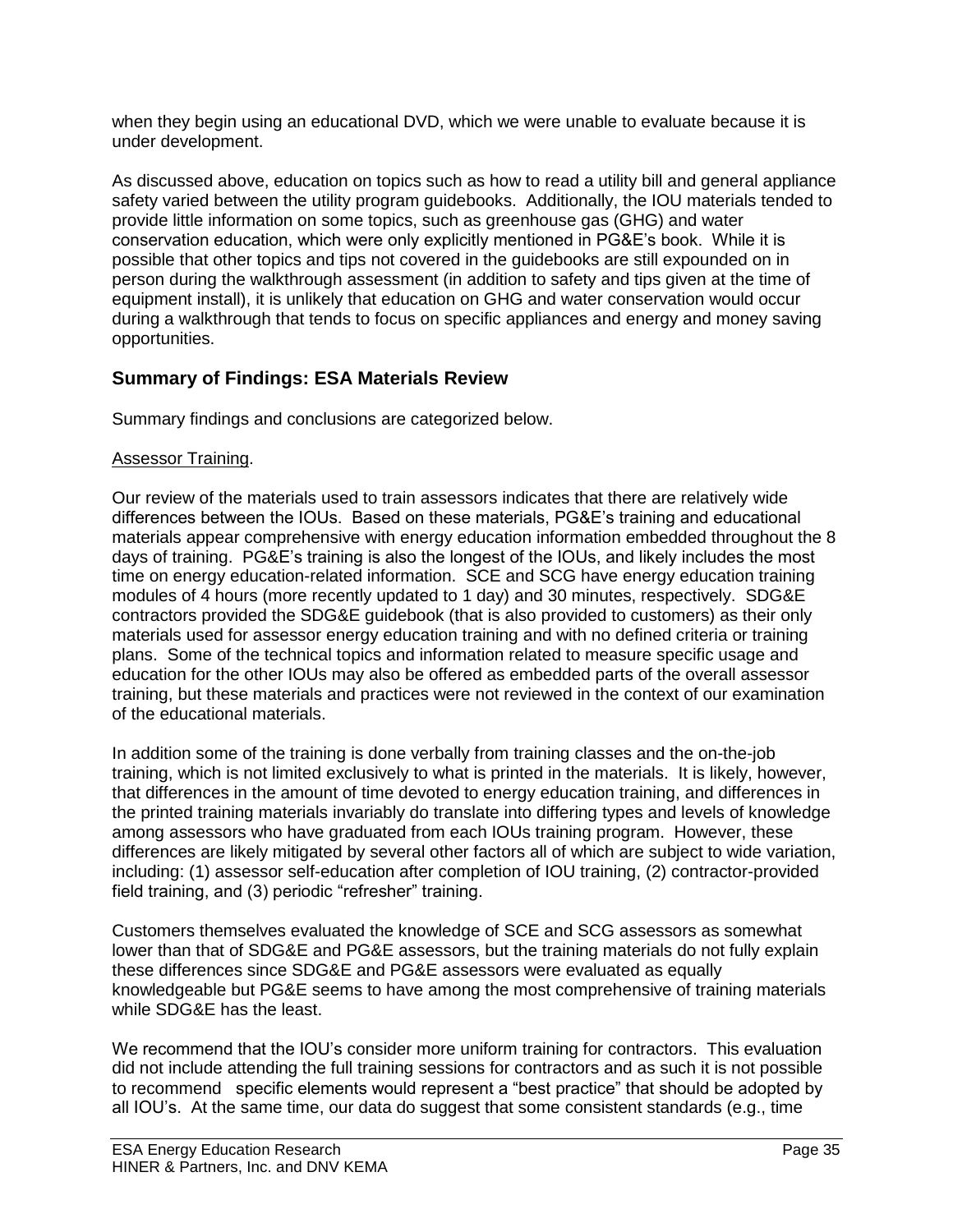spent on energy education training) and topics (e.g., create a comprehensive set of "tips" that assessors state-wide would have at their disposal) would be useful, as would.more uniform training presentation materials that could be employed regardless of which contracting agency or utility conducts the training.

#### Quality Control & Assurance.

The existing survey-based and inspection-based compliance monitoring approaches appear to be effective in determining whether or not energy education was completed in a household. The surveys and the inspections are known to the assessors, and are completed "randomly," which increases the likelihood that assessors won't claim credit for an assessment that was not done. Also, there is little incentive for an assessor not to provide energy education in order to save time, since most visits (except for SCE) incorporate education throughout the visit from first introductions through the walkthrough, and finally through the wrap-up stage of the visit.

However, existing compliance monitoring methods do not do much to ensure consistent high quality energy education. This is better controlled through consistent training, since assessors have a strong inclination to do what they are trained to do. Inspections might also be expanded to dig into the behavioral impacts of energy education in the home – for example, ask customers what they are doing differently now than before the assessment and energy education visit. The in-home visits conducted for this research did identify a few instances where the assessor likely did not provide a full 20 minutes of quality education, so random inspections with similar indepth probing to determine what customers recalled and put into practice would help inform program management regarding the quality of the education that is provided.

#### Program Materials.

The primary educational tool and leave-behind is the resource guidebook. The guidebook is also the de facto training standard for SDG&E, and it plays a prominent role in shaping what the assessor covers during their visit. We evaluated each guidebook's content against the Policy and Procedure standards determined by the CPUC. Each of the three guidebooks (PG&E, SDG&E, and SCE/SCG) was developed independently from the others, so as expected, each guidebook has a different "look and feel," different graphics, and different organization of information, which we evaluated in our customer focus groups (and from which we developed specific recommendations concerning these guidebook aspects). However, we also found that none of the guidebooks includes all of the information required by the program P&P guidelines. Since the guidebook plays a central role in energy education, it needs to contain all the content that program managers want assessors to include in energy education. We recommend that all three guidebooks undergo redesign to ensure that the content is complete (in addition to updating the guidebooks layout, formatting, graphics display, and other factors identified in the focus groups).

One other program leave-behind worth mentioning is the PG&E "wheel." The "wheel" is a tool that allows customer to "calculate" (or more specifically to look up) the costs of running certain appliances or energy consuming items in the home. Assessors in PG&E's territory felt the wheel was useful and popular with program participants, and customers themselves evaluated the type of information provided by the wheel as highly desired. The "wheel" is a "best practice" that we believe should be adopted by the other IOUs.

Other than the "wheel," we did identify any other materials that stood out as particularly effective for energy education. Brochures with enrollment forms for signing up for other utility programs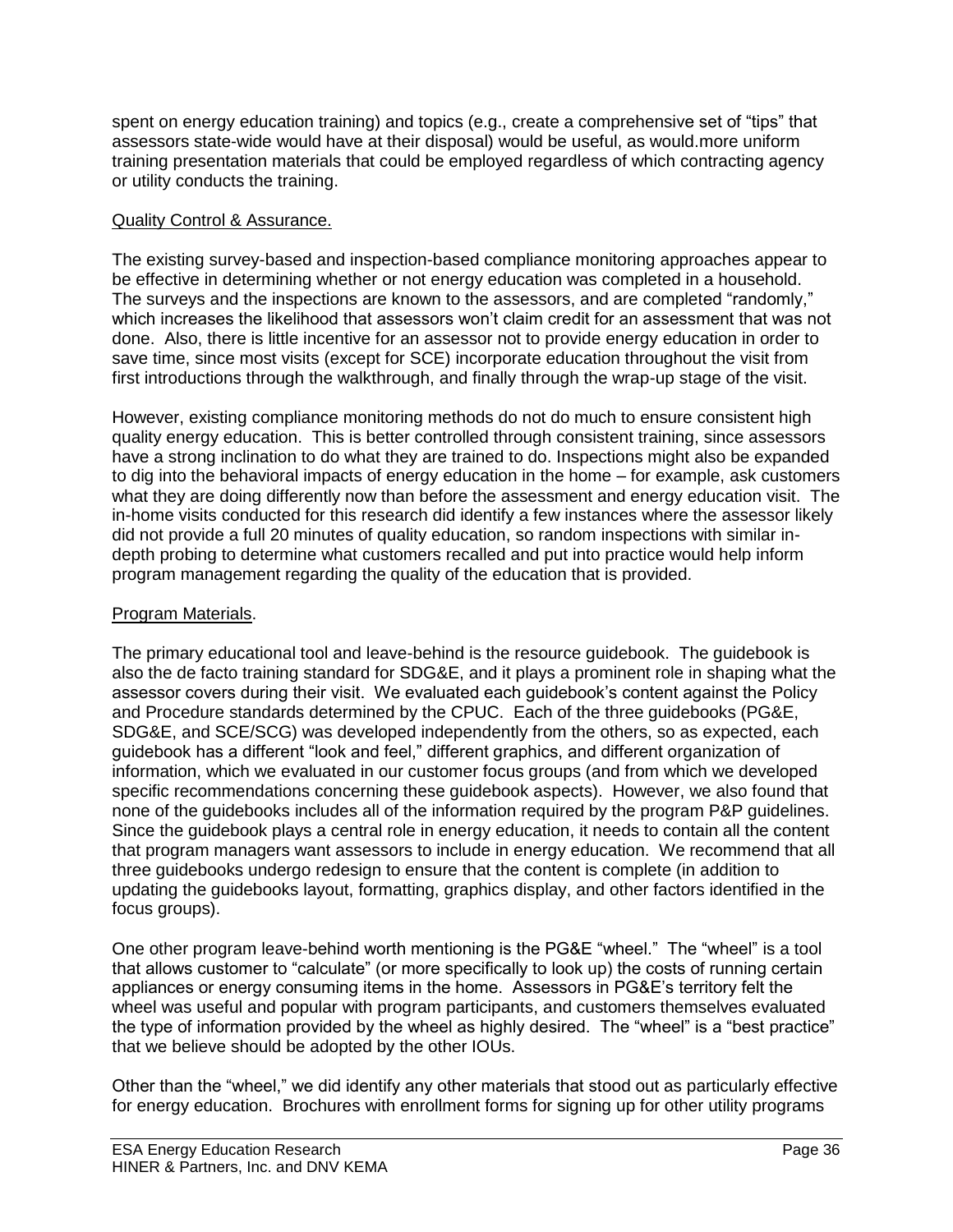could still be provided, but these are ancillary to saving energy so are likely a very low priority for both the assessor and the customer at the time of the in-home visit.

# **Section 2: Literature Review of Other (Non-CA IOU) Programs**

The literature review collected evaluation reports from major digital libraries of energy efficiency research (including the Consortium for Energy Efficiency, CALMAC, Northwest Energy Efficiency Alliance, Northeast Energy Efficiency Partnerships, the Department of Energy, and the Low Income Oversight Board). Initially the review found 28 documents that potentially related to low income energy efficiency education. DNV KEMA ranked the documents according to usefulness for the Energy Savings and Assistance (ESA) Program evaluation and reviewed the top seven documents in detail. These are described below.

# **Quantec Energy Efficiency Meta Evaluation Summary and Best Practices 2007**

Quantec (acquired by Cadmus in 2006) reviewed a number of their recent evaluations and summarized advantages and disadvantages of different methods for measuring energy efficiency education. Quantec also summarized best practices for education strategies.

# Program Education

Although the evaluation summary did not focus solely on low income customers, it did create a list of energy efficiency best practices that may also apply to low income populations: most effective energy education includes client-specific messages, an action focus, a highly interactive atmosphere with hands-on learning opportunities, the translation of energy impacts to dollars saved, written commitments from clients, and follow-up with participants.

#### Savings Measured

The Quantec Meta evaluation of evaluation programs in seven states in 2007 found that energy education can help the participant access significant energy savings at both the household and program level. Households have reported savings of \$8 to \$45 per month from a combination of installing energy efficiency measures and instituting simple energy-saving behaviors in their homes.

#### Best Practices and Lessons Learned

- Educate participants on the energy using equipment in their homes. Many people do not always make a connection between energy-using equipment in their homes, their overall energy use, and their energy bills.
- Appeal to different learning styles. Some people learn visually, thinking and learning best with pictures and visual displays. Others learn best using their auditory senses, talking things through and listening to others. Some people learn best kinesthetically, through the activity of engaging in energy efficient behaviors.
- Connect energy to money.
- Provide low-cost, energy-efficiency measures for free to incentivize learning.
- Engage children in energy efficiency. Some of the most highly successful and widely supported programs Quantec have evaluated are energy education programs in schools.
- Schedule energy education in coordination with state or federal programs offering a onestop shop of energy efficiency opportunities.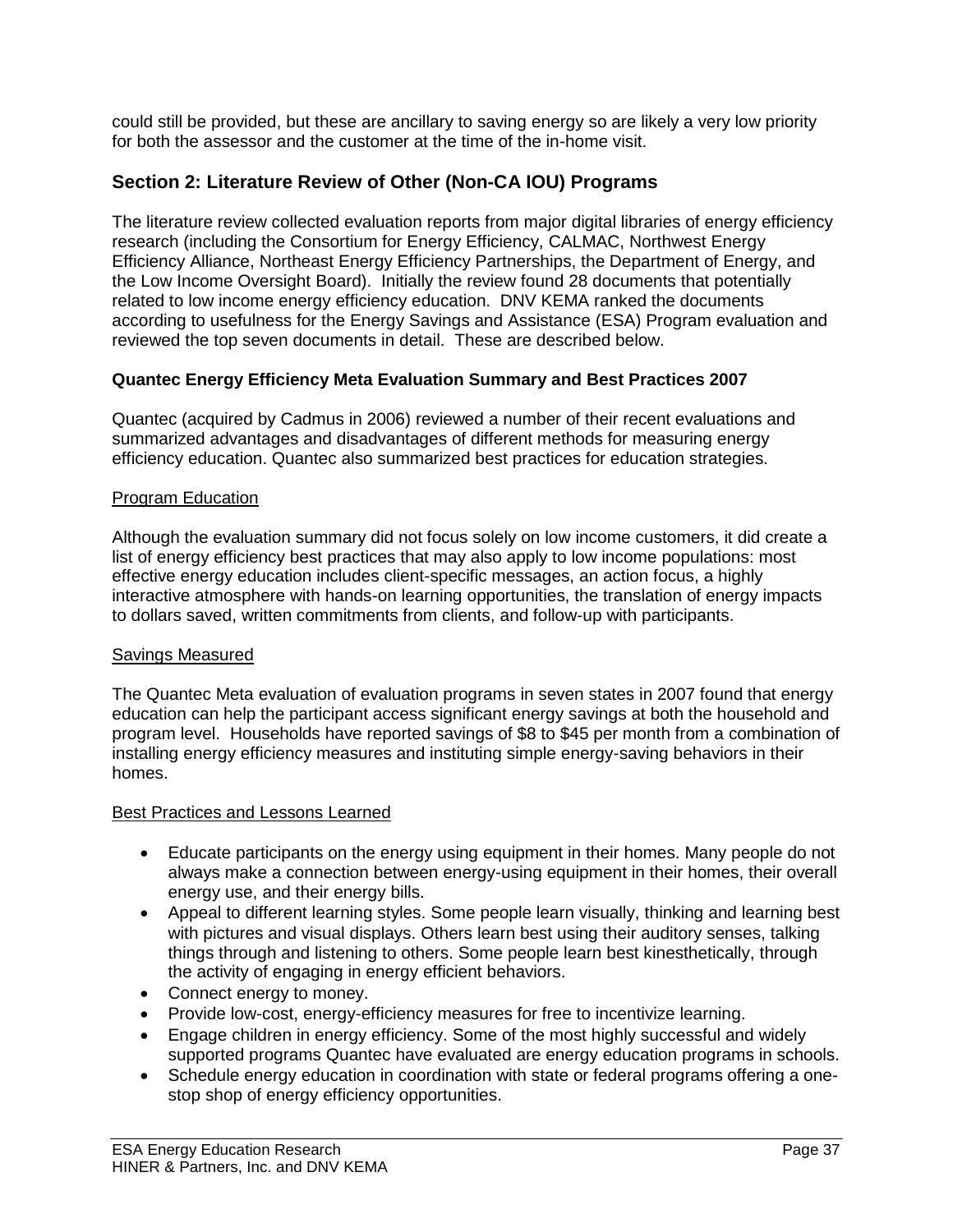Hold sessions in coordination with other agency activities or in conjunction with community events. Agencies recruited participants through other activities held at their agencies, such as Head Start and Share the Warmth.

# **Connecticut Weatherization Assistance and Helps Program 2007-08**

This study evaluated the 2007-2008 impacts of the Helps and Weatherization Assistance Partnership (WRAP) Programs operated by United Illuminating (UI) and Connecticut Light and Power Company (CL&P), respectively (the Companies). The WRAP and Helps Programs were designed to reduce total energy use and electric system peak demand in homes by direct measure installation, especially weatherization measures. These programs provided weatherization measures to help both renters and homeowners reduce their energy bills by making their homes more energy efficient. Services were provided to all customers that qualify regardless of heating fuel (including oil and propane). Each program's free services were provided to customers who have an income level that is at or below 60% of the state median income, spend a high fraction of their annual income on energy, have not received any energy conservation services within the past 18 months, and/or reside within Community Reinvestment Act areas.

# Program Education

During the initial on-site visit which was also an audit, participants received direct installation of CFL bulbs and fixtures, weatherization measures, low-flow showerheads and faucet aerators. Water heater thermostats were set to conserve energy during the visit. Following the measure installation during the initial audit visit, participants were provided with other ways to save energy and information via other efficiency programs and online audit tools. After installation, the contractor conducted a "kitchen table wrap-up", which includes a review of what was done. Services provided to qualifying customers in follow-up visits may include; wall insulation, ceiling insulation, appliances, efficient windows and/or heating system repair or replacement (if heated with natural gas).

# Savings Measured

A total of 27,799 accounts participated in the WRAP and Helps Programs in the 2007 and 2008 program years. Lighting represents over six tenths of the total estimated electrical energy savings across years (62%), followed by refrigeration savings at 17%. The tracking annual heating savings of 2,785 MWh represents nearly 10% of the overall annual program kWh savings, of which 755,459 kWh was due to insulation measures. According to the tracking systems, the programs were estimated to have achieved 29,384 MWh of annual electric savings overall. Overall, the program was realizing 69.3% (±7.8% precision at the 80% confidence interval) of the electric energy savings in the tracking system. The summer and winter seasonal demand realization rates were  $96.8\%$  ( $\pm 15.3\%$ ) and 57.4% ( $\pm 10.1\%$ ), respectively. Savings estimates do not separate out education from installed measures, perhaps because the measures were installed and education was provided at the same time during the walkthrough.

# Best Practices and Lessons Learned

 The study recommended that the companies begin to formally track all recommendations that are made, including those not subsequently implemented. To the extent possible, this should include the reasons why certain measures are refused or not otherwise installed. This would provide a foundation to assess what barriers are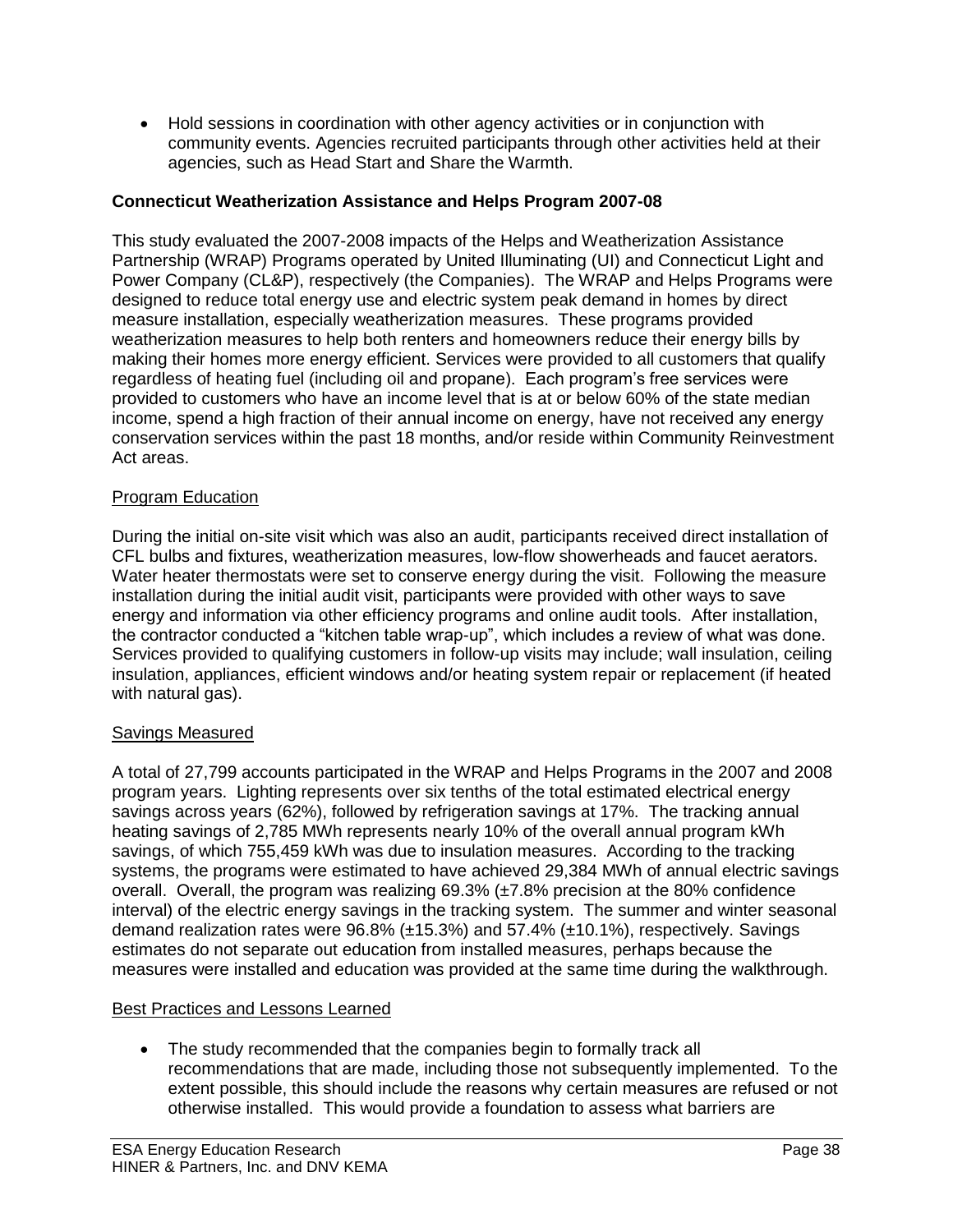preventing recommended measures from being installed, and if additional assessor training might be needed.

• It also recommended reinforcing the need for comprehensive direct measure installation to audit staff/vendors, especially with respect to lighting and DHW measures. Apparently, such measures are usually installed during the audit and observations during the evaluation onsite visits indicated there were missed opportunities, which is another indication that assessors need comprehensive training to maximize opportunities in a home.

# **Connecticut Weatherization Assistance and Helps Program 2005 Best Practices and Lessons Learned**

Prior to the 2007-08 Impact Evaluation discussed above, UL and Connecticut Utilities conducted a process evaluation in 2005. Based on the results in the above study, it appeared that UL and CT may have implemented some or all of the below practices during the course of the 2-3 years when this study was released. Some of the lessons learned/recommendation from this older evaluation include:

- Neither program represented "best practice" among low-income weatherization programs. While some participants in both programs received comprehensive services (e.g., insulation, refrigerators) that have a large impact on their energy use and bills, most participants received measures with relatively minor impacts (e.g., compact fluorescent lights and portable fixtures, faucet aerators, and showerheads).
- Along with rising energy costs and overly optimistic customer expectations, the relatively small impact of most measures on energy use reduced levels of participant satisfaction with energy savings.
- In order to minimize participant dissatisfaction in both programs due to lackluster program-induced energy savings, program staff should direct the implementation vendors to provide customers with realistic expectations of the impact the services will have on their bills. This would involve teaching customers how to read the energy-use sections of their bills, explaining the impact that rate increases will have on energy bills even if the customers are using less energy, and helping participants understand how much energy other products in their homes use (e.g., big screen televisions). Together, this would help the customer to develop a realistic expectation of the impact of the program on their energy bills.

# **Massachusetts Residential Retrofit and Low Income Program 2010**

The Low Income Program is funded by eight Massachusetts gas and electric utilities and has been in operation for over a decade. Statewide coordination occurs via a stakeholder organization called Low Income Energy Affordability Network (LEAN) and has a Best Practices Working Group. The program was implemented by Community Action Programs (CAPs) via a network of twenty community agencies and by the eight Program Administrators (PAs). Early in 2010, the PAs launched Mass Save® a state-wide initiative promoting all energy efficiency programs, including income eligible offerings.

# Program Education

The Massachusetts Residential Low Income Programs (the programs) offered free audits and energy efficiency measures to income-qualified residential customers of participating utilities. I n most cases, Community Action Program agencies (CAP agencies) reached out directly to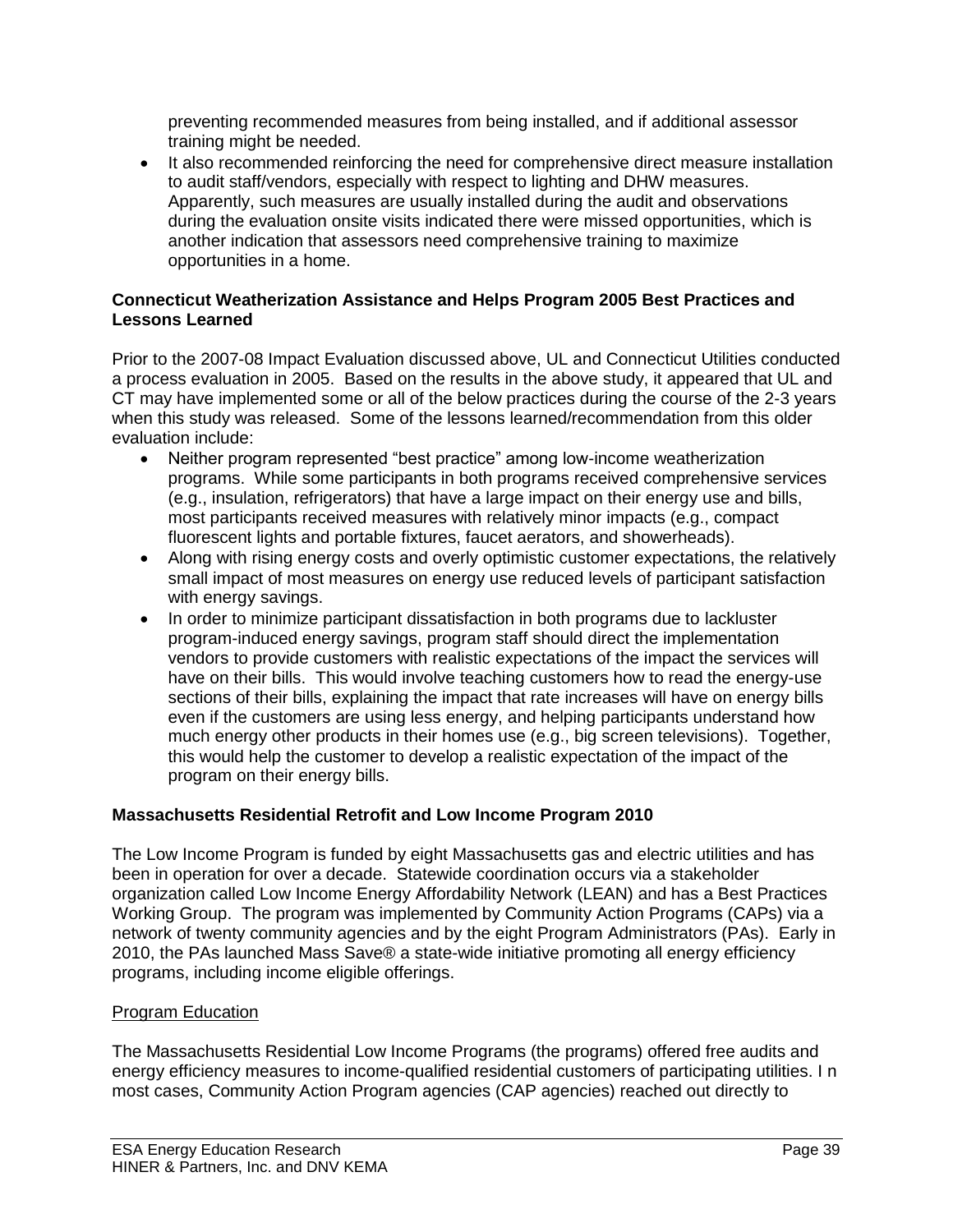eligible, high-priority, low income clients receiving fuel assistance, and inform them of the opportunity to sign up for the program. In 2010, the program launched Mass Save website [\(www.masssave.com\)](http://www.masssave.com/) in a state wide online community outreach initiative. The website promotes all available energy efficiency programs including programs with income requirements.

The program application process has been well received by program participants, with 86 percent claiming it was easy to sign up for the program. The agency walked them through potential available services, provides necessary application forms, and verifies income and eligibility. When an applicant was verified as eligible for the program, they are prioritized according to the federal priority system, and placed on a list with other customers waiting to receive services. For multifamily dwellings, two-thirds of building tenants must agree to participate and be eligible for fuel assistance. The length of time to receive an audit depended on a home's priority. During the audits, participating technicians identified savings opportunities such as refrigerator replacement, air sealing, increased insulation, heating system repair and replacements, and installation of programmable thermostats, among others. Technicians also installed a number of instant savings measures such as compact fluorescent lamps (CFLs), faucet aerators, and showerheads. Measures were provided through the programs free of charge.

The CAP agencies leveraged dollars from multiple sources for each home to ensure installation of the best mix of measures. As such, more than two funding sources (state, federal and program) for each job are typical. According to CAP agency staff, the maximum program budget allocated through the program to any one home is \$4,500; therefore, a home could have insulation blown in the walls and ceiling with ARRA funding, window sealing with state funds, and a new refrigerator installed with program funds.

Before participating, contractors must complete energy "boot camp" training to qualify for program participation. "Boot camps" were provided by the program administrators and the state to cover insulation and air sealing education. Both auditors and contractors also completed infield and classroom continuing education training for the Building Performance Institute (BPI) certification training, and were certified by the state after written and in-field testing. The CAPs typically employed auditors directly versus contracting out.

According to the evaluation, 64 percent of participants recalled specific energy-saving tips they learned throughout the program's process. Common tips participants remembered included:

- Turn off the lights when you are not using them;
- Take shorter showers;
- Conserve while doing the laundry (use the cold water cycle, hang clothes to dry, etc.);
- Close windows and doors when the heat or air conditioning is running; and
- Unplug or turn off any devices not in use.

When asked about their behavioral changes since participating in the program process, more than half (57 percent) of respondents acknowledged they changed some of their habits to follow through with tips they discussed with auditors.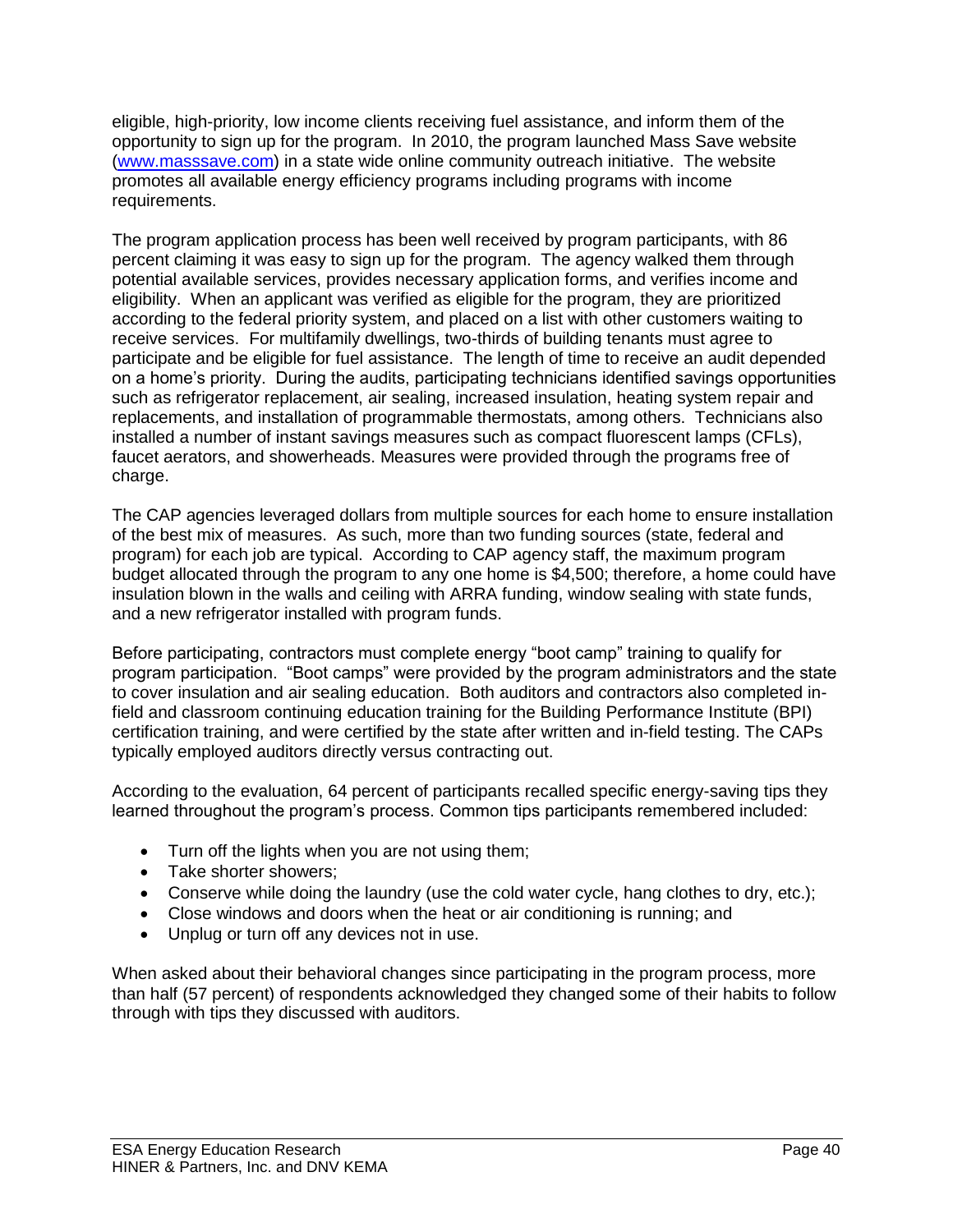# Savings Measured

The most critical program metrics currently tracked were total savings and budget expended to date. Collectively, these metrics helped identify any gaps in actual program results versus established goals. Savings values were not available from this report.

### Best Practices and Lessons Learned

This report provided best practices tailored to the program and most were not generalizable. Below is a summary of general best practices and lessons learned, primarily about the program overall, but from an energy education perspective, having more information on what was recommended will allow for following up to assess whether educating the customer on actions they can take is having an impact. Also, having such tracking information on recommendations can also inform a billing analysis to determine impacts for energy education.

- The CAPs noted that by employing their own staff as auditors versus contractors they had better quality control.
- Multiple quality control visits, which can occur at a home from various funding sources, can be cumbersome for CAP agency staff and, potentially, for participants.
- Cross program marketing was common but the current reliance on marketing only to customers on fuel assistance programs may miss eligible customers who are unaffiliated with this program (i.e., newly unemployed or non-English speaking customers).
- There was a need for establishing a minimum set of critical data collection and data fields in tracking systems across CAPs and PAs to support evaluation work. This was especially true for data from audits since there was a tremendous amount of data that could be leveraged to assist with evaluation studies, potential studies and program planning efforts that was currently not shared with the PAs.
- The PAs should explore using electronic hardware during audits such as a PDA or laptop to collect and enter data onsite. This can help reduce errors related to manual entry and reduce program administrator costs (i.e., improve data quality by having unique keys, foreign key constraints, lookup tables, and other database design best practices).
- There was a potential disconnect with differing goals of contributing program agencies. Specifically, the CAPs stated its main goal was to improve the quality of life for its low income clients. The PA has a legislative mandate to increase the energy efficiency of low income constituents, and express pride in having been charged with this task.
- The extensive training and education required of contractors extends to their work: the vast majority of surveyed participants (85 percent) rated contractors' work as excellent or good. Further, 86 percent of participants noted their contractors were courteous and respectful towards them and their homes.

# **New Jersey Low Income Weatherization Assistance Program/ Comfort Partners 2004**

This 2004 study evaluated the Federal Low Income Weatherization Assistance Program (LIWAP) impacts as well as the coordination with the statewide Comfort Partners ratepayer program (the two main low income weatherization programs in the state of New Jersey). Comfort Partners replaced individual utility programs with a single statewide program model that could offer comprehensive services to a household. However, while the program model was consistent across individual utilities, each utility retained responsibility for meeting goals in terms of the number households served and for managing program expenditures.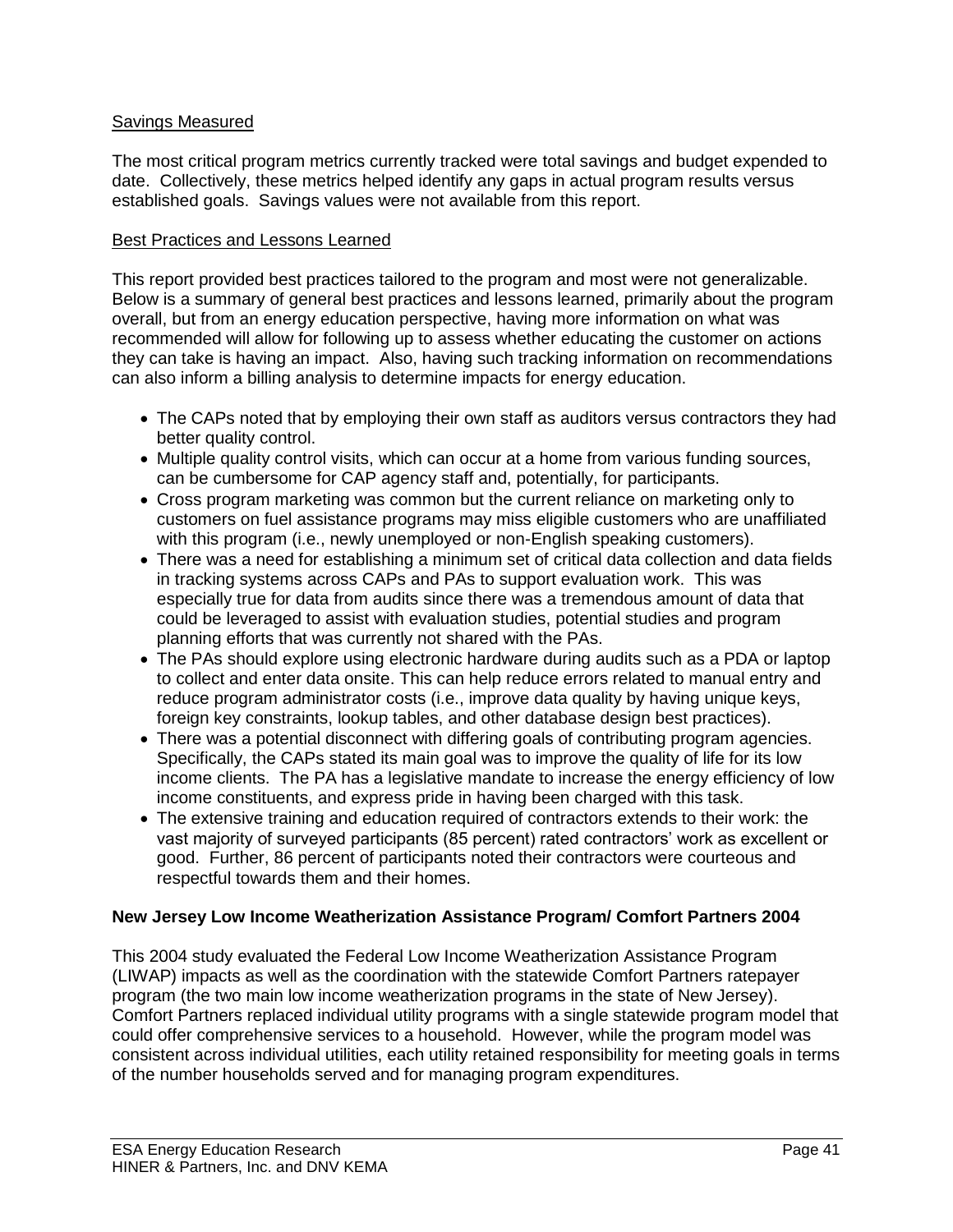LIWAP provided funds for low-income weatherization with priority given to low-income households with children under 6, with members aged 60 or older, with disabled or terminally ill members, and with high energy burdens. Comfort Partners had the goal of 6,500 income eligible houses in 2004; often priority was given to households with high energy burdens. Both programs used private contractors to deliver services. LIWAP used an audit to determine which measures should be installed and Comfort Partners used a priority list of measures.

# Program Education

Both programs stated that they provided client education. The Comfort Partners program provided education training, a tabletop energy education notebook, and conservation conversation cards for use with the customer. An energy education training video was being created at the time of the report. Auditors can charge up to two hours to the energy education portion of the visit. Information on LIWAP client education was not available.

# Savings Measured

Gas and electric usage data were estimated to calculate the weatherization installation savings. The net savings for LIWAP was 611 kWh or eight percent. This compares to an average gross savings of nine percent and net savings of 12 percent for the Comfort Partners evaluation. The gross gas savings for LIWAP was 91 ccf, or nine percent, and the net savings was 37 ccf, or four percent. This compares to a gross savings of eight percent and a net savings of seven percent for the Comfort Partners program.

# Best Practices and Lessons Learned

The evaluators recommended investing in coordination planning between the two programs. Investing time to consider the potential roles for various program partners would be beneficial. Additionally, there were some potential benefits from two separate but coordinated low-income weatherization programs in New Jersey:

- Different qualifying criteria between programs may mean that more potential households can qualify for service. The two programs can meet the diverse needs of low-income households.
- Leveraging resources between the programs, such as similar educational documents, may reduce costs of providing services.

# **New York Energy Smart: Low Income Affordability Program 2001**

The New York Energy \$mart Low-Income Energy Affordability Program began July 1, 1998 and operated through June 30, 2001 with a budget of \$16.2 million. The program's goals were to foster energy-efficient building design and installation of efficient lighting and appliances in lowincome housing.

# Program Education

The program conducted a Low-Income Forum on Energy to coordinate low income activities with related agencies and operating a related Public Awareness campaign; and aggregated lowincome customers to secure lower prices for electricity and fossil fuels. The low income aggregate program provided education on energy efficiency services, referrals to available programs, and energy management education to low-income customers in an effort to reduce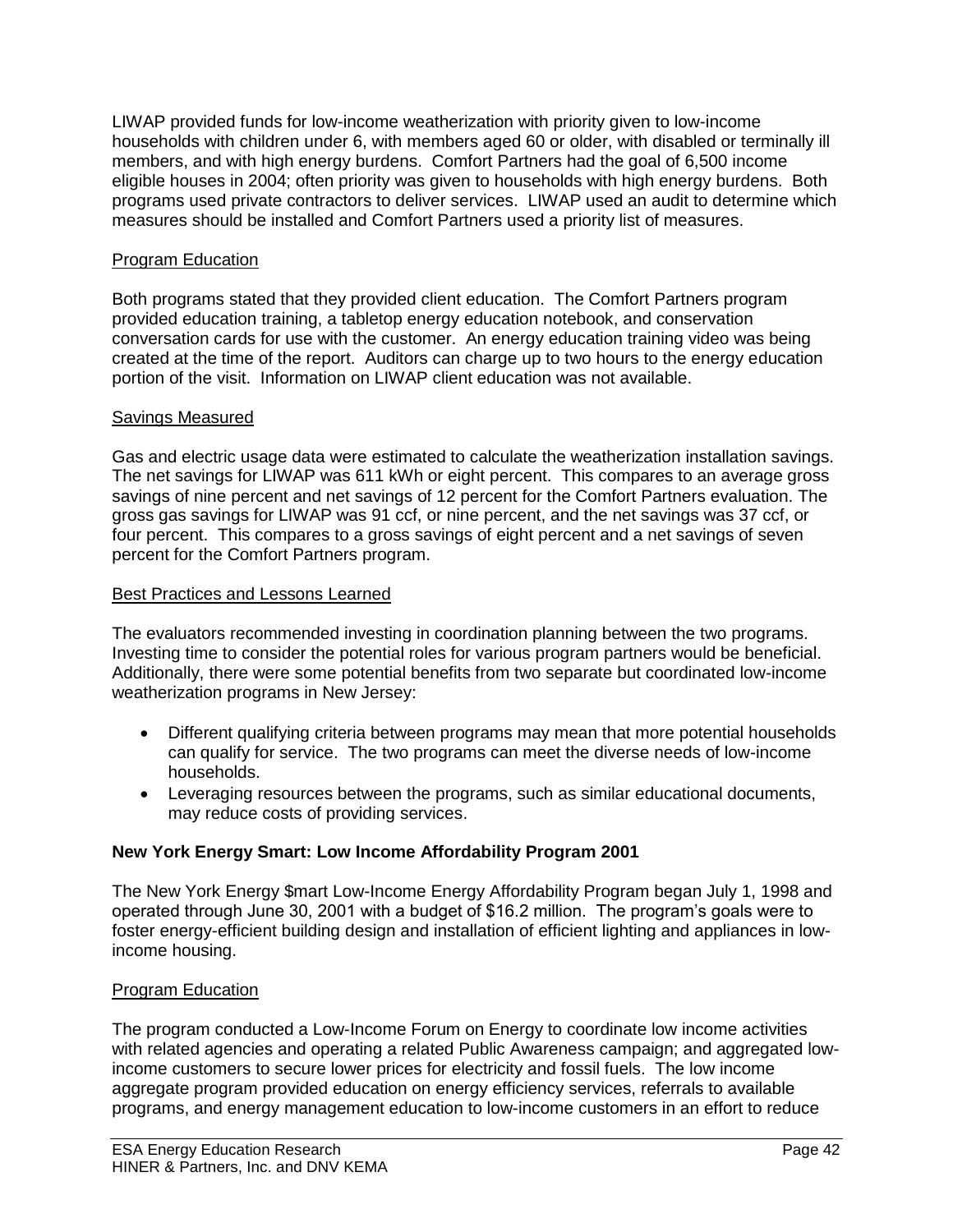electric demand. The Energy Smart program provided education on a variety of topics related to energy use, including financial literacy and budget counseling in order to increase financial stability.

According to the program evaluation, the Low-Income Awareness Program made over 16,500 referrals to other related low-income energy assistance programs. Over 25% of the referrals were made to electric and gas utility-run programs across the State. Referrals were also made to community-based organizations and other statewide entities that sponsor energy assistance programs. The program also coordinated service with the Low-Income Forum on Energy (LIFE), an organization that convenes key energy organizations in support of low-income New Yorkers. At the time of the report, the LIFE website was under development (it now supports events, webinars, newsletters, research, links and resources: http://www.nyserda.ny.gov/life). Outreach and education activities, which included referrals, were provided by a subcontractor advocacy group, program coordinators, and a customer service phone center $17$ .

The direct installation program also provided 222 building owners and 10,236 low-income residents with education on reducing electric energy use. One challenge for the program was apathy from building owners and managers who did not want to put in the extra time and effort to learn about the program.

# Savings Measured

The direct installation component of the program achieved an average 25% reduction in electric energy costs for participating households, although the report was not clear if savings were attributable to energy education or to installations only. Post-installation audits of completed units indicate total electric savings of over 11,492,318 kWh per year, which equates to an annual cost savings of \$2,126,078 (assuming electric rates of \$0.185 per kWh) for these households.

# Best Practices and Lessons Learned

There were a number of lessons learned through the Energy Smart program that many low income programs have adapted but may also still be applicable today. First, the research indicated that low income populations generally lack awareness of energy assistance programs and face a number of barriers in accessing services (such as language and literacy). In order to address the lack of awareness and other low income barriers, the program engaged in significant market research and tailored, multi-lingual marketing to targeted low-income populations. The report generated lessons learned from the education and call center:

- Some low-income consumers were more educated on energy assistance programs available to them than originally believed.
- Some low-income consumers were hoping for more information than the call center was providing. They were disappointed with receiving referrals, especially when the referrals are to agencies they were already enrolled in.
- NYSERDA needed to have a stronger outreach to program administrators, especially since the program and even the concept of the program was new.

 $\overline{a}$ 

<sup>&</sup>lt;sup>17</sup> This indicates the effectiveness of making referrals. The ESA program includes referring customers to IOU program and other community resources that can help income qualified customers with bill payment and other needs.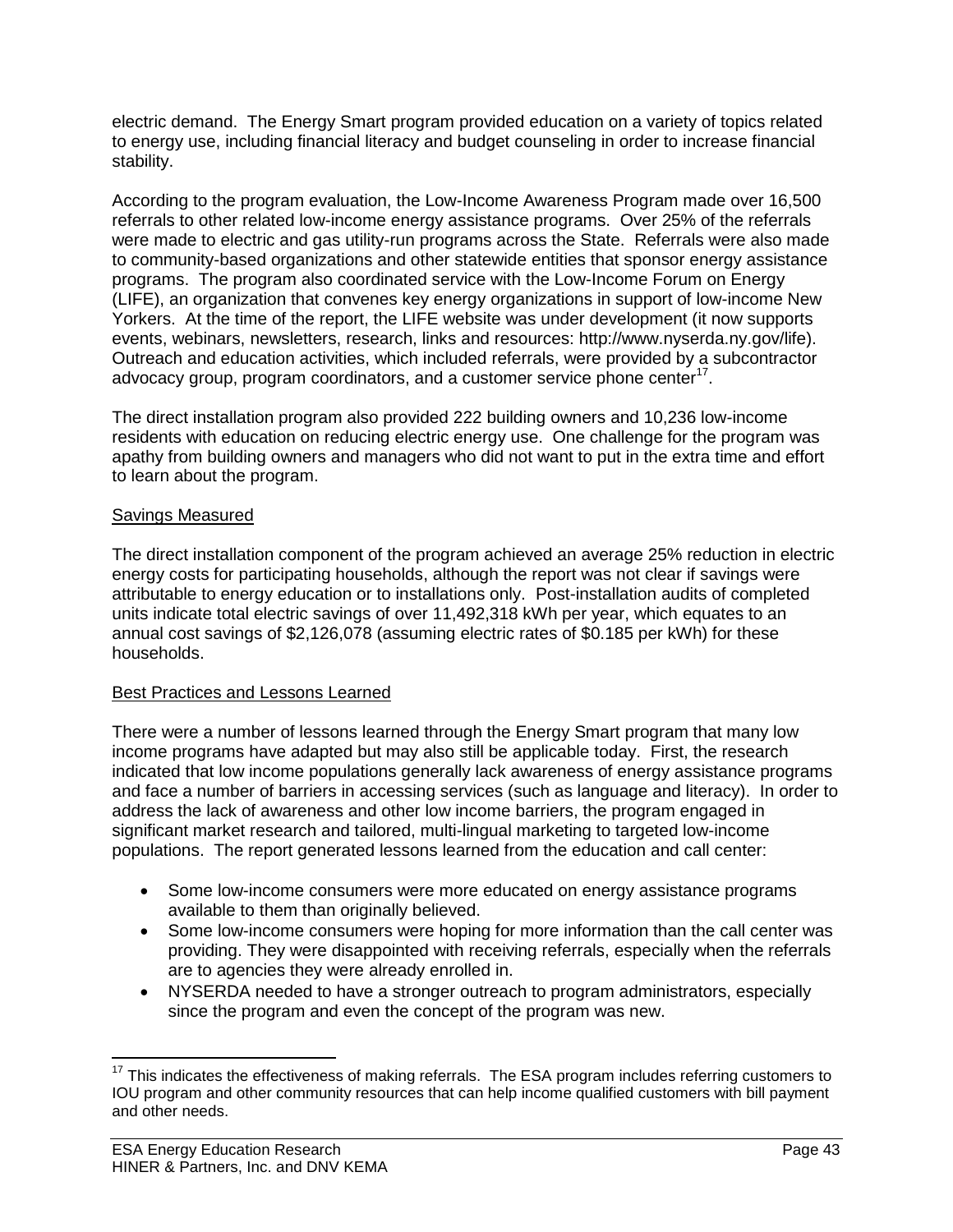- Many callers were expecting the operators to be more knowledgeable about the programs, and were looking to the operators for more than just verbal referrals.
- The database needed constant quality control to ensure that accurate numbers were being released to callers, and that program administrators were aware of any changes to the programs.
- The 1-866-HELP-4-NY telephone operators were enthusiastic about the low-income public awareness campaign and were open to additional training.
- Meals on Wheels was not a viable distribution method.
- Of all mediums, television proved to be extremely effective, leading to 80% of all incoming calls to the call center.
- Call centers can provide callers with referrals and quality customer service, but cannot guarantee that callers will contact the referred programs, or that callers will receive the same type of quality customer service at the next level when speaking with the program administrators.

# **Summary of Findings: Literature Review**

Available reports focused mostly on the weatherization installation practices and savings results. While it appears that programs generally included an education component, either with contractors or homeowners, this aspect of the programs was rarely reported on, making a review of offerings and practices difficult. However, we did note that a few programs provided some details regarding their educational component. We highlight a few of these findings below:

The **Quantec Meta Evaluation** of their evaluations of energy efficient programs in seven states in 2007 found that energy education can help the participant access significant energy savings at both the household and program level. Households have reported savings of \$8 to \$45 per month from a combination of installing energy efficiency measures and instituting simple energy-saving behaviors in their homes. Although the evaluation summary did not focus solely on low income customers, it did create a list of energy efficiency best practices that may also apply to low income populations. A few practices highlighted in the study for education include: education should include client-specific messages; should have an action focus; delivered in an interactive atmosphere with hands-on learning opportunities; include translation of energy impacts to dollars saved; have written commitments and follow-up with participants.

The **Massachusetts Residential Low Income Program** study provided limited information on the type of tips auditors provided during the audit. Of course, these topics are pretty generic and are covered in the educational component of the ESA program. Topics covered in Massachusetts included:

- Turn off the lights when you are not using them;
- Take shorter showers;
- Conserve while doing the laundry (use the cold water cycle, hang clothes to dry, etc.);
- Close windows and doors when the heat or air conditioning is running; and
- Unplug or turn off any devices not in use.

We did note a subtle difference between the **Connecticut's WRAP** program and ESA. It appears that the WRAP program includes installation of small measures such as CFLs and lowflow shower aerators during the assessment stage (the CA IOUs only provide CFLs during the assessment). The auditors also conduct post-installation education on what they installed,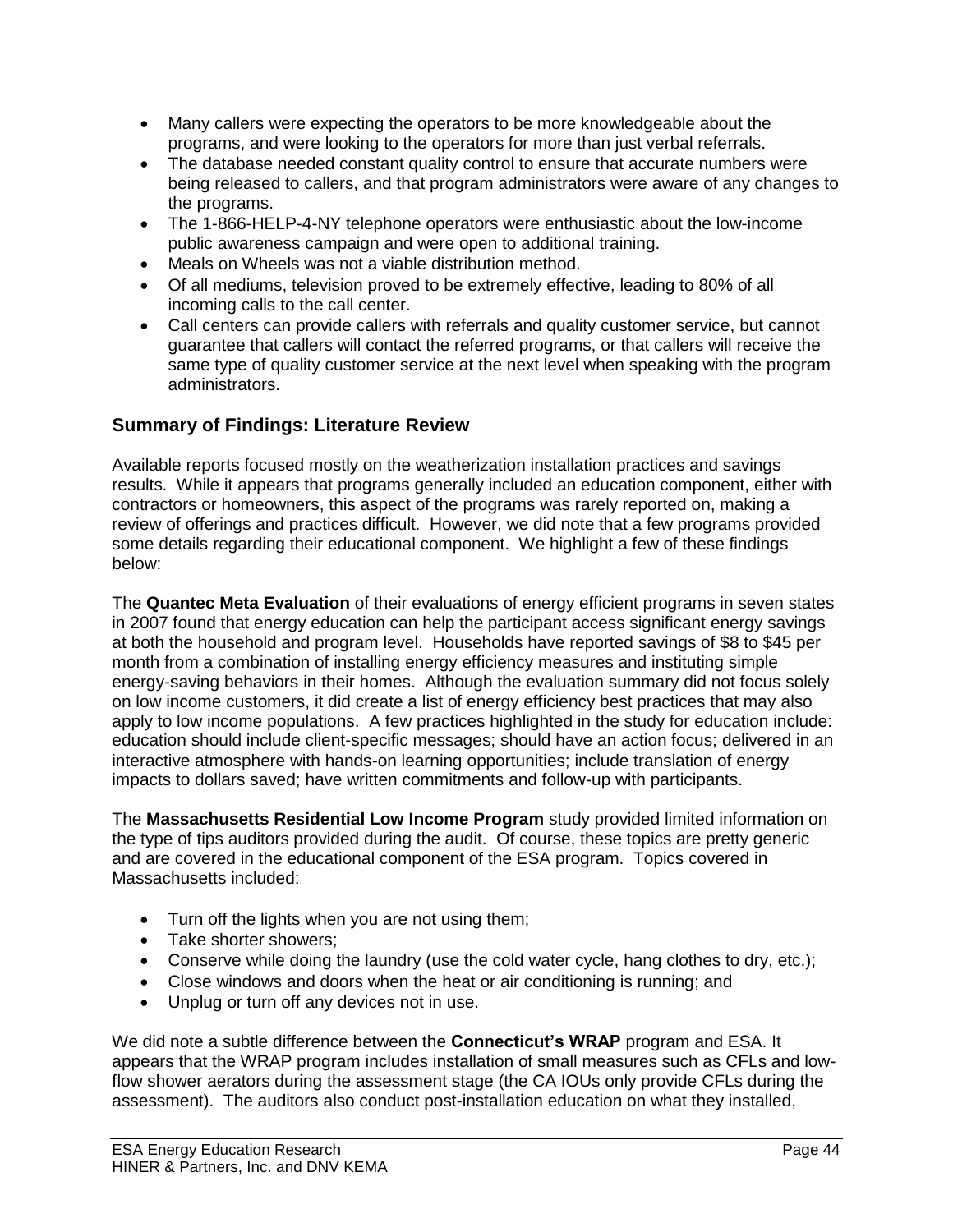identified ways to save energy, and informed the customer on energy efficiency programs and online audit tools in the form of a "kitchen table wrap up." Also, the WRAP program auditors must undergo continuing educational training for Building Performance Institute certification. The WRAP study found that the training resulted in increased technical knowledge for auditors which they conveyed via a higher sense of professionalism that the customers recognized and appreciated.

The **New Jersey LIWAP/Comfort** study noted that the Comfort Program provided education training, a tabletop energy education notebook, and conservation cards they reviewed with the customer. Also, auditors were paid for up to two hours for education during a visit.

**New York Energy Smart: Low Income Affordability Program**, was a short-run aggregator program where low income customers received education and referrals on energy efficiency, energy management, and financial literacy and budget counseling in order to increase financial stability. The Low-Income Aggregation program was designed to overcome barriers and enable better access to affordable rates. An important goal was to provide education on energy efficiency and financial literacy, and referrals to available programs to help reduce energy use overall. According to the program evaluation, the Low-Income Awareness Program made over 16,500 referrals to other related low-income energy assistance programs. The program also coordinated service with the Low-Income Forum on Energy (LIFE), an organization that convenes key energy organizations in support of low-income New Yorkers. At the time of the report the LIFE website was underdevelopment (it now supports events, webinars, newsletters, research, links and resources: http://www.nyserda.ny.gov/life.

Overall, our literature review results indicate that the educational topics, when discussed, covered similar topics covered in the ESA Policy and Procedures (P&P) manual that includes:

- The general levels of usage associated with specific end uses and appliances
- The benefits of individual energy efficiency measures offered through the EE programs or other programs offered to low-income customers by the utility
- Practices that diminish the savings from individual energy efficiency measures as well as the potential cost of such practices and ways of lowering usage through changes in practices
- Information on low income assistance programs (i.e., CARE, the Medical Baseline)
- Appliance safety information
- The way to read the utility bill

However, we did not find any indications in the literature review that the programs provided information or educational tips on any of the below tips (also required in the ESA P&P manual):

- Greenhouse gas emissions
- Water conservation
- CFL disposal and recycling
- The procedures used to conduct natural gas appliance testing (if applicable)

One area where we did find there may be a greater range of variance may be the length of time the auditor (or assessor for ESA) will spend in the home conducting walkthroughs. For instance, the WRAP and New Jersey auditors can spend up to two hours in the home and the WRAP auditor may actually require a secondary visit versus the average of 30 minutes (reported by the assessors) for the ESA program. We also noted a difference for some agency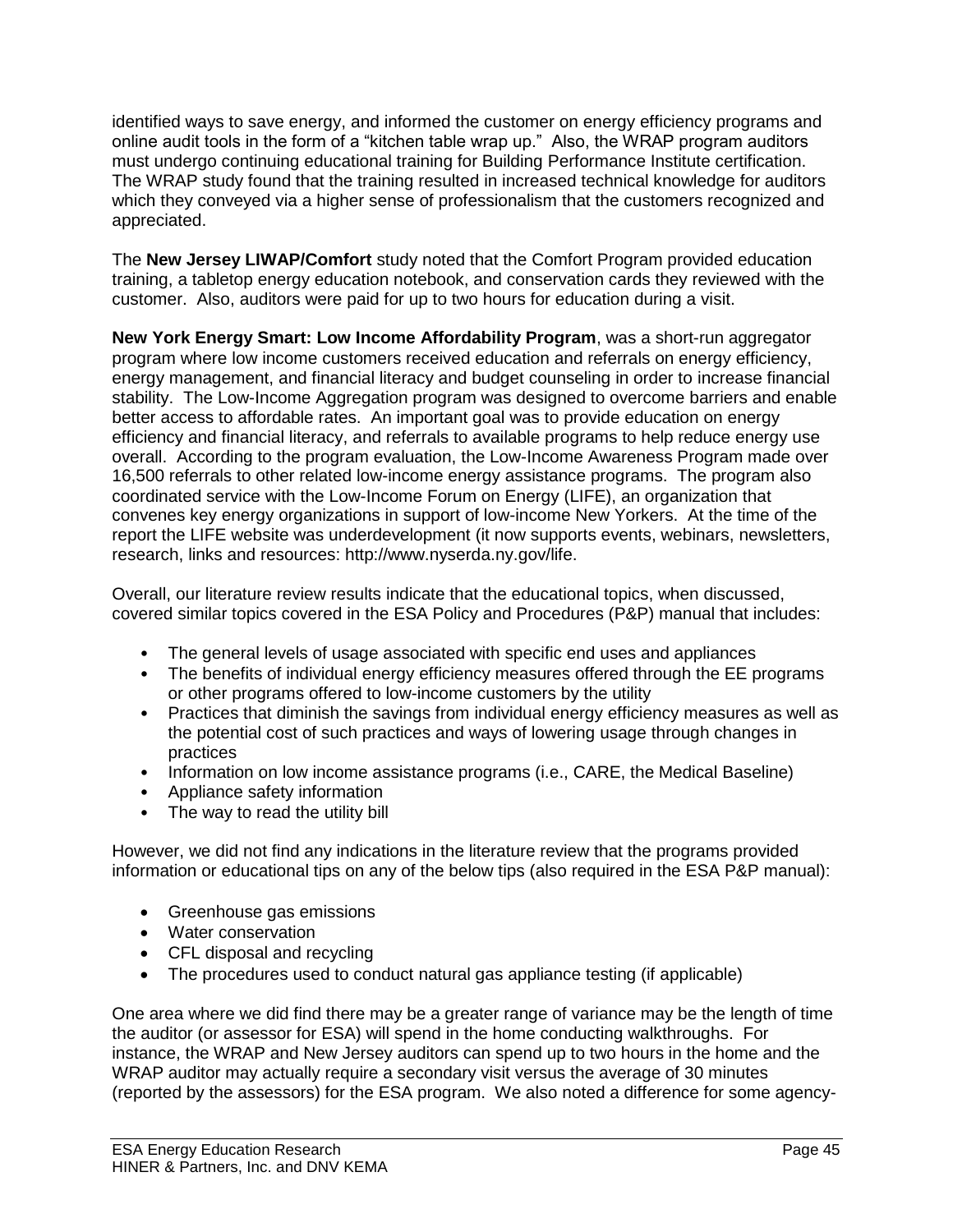led programs where they tended to emphasize referring customers to a broader range of low income services and resources outside of what the utilities offered. Finally, while there was some mention in a couple of the studies of also referring customers to an online audit tool, the studies did not provide any specifics on whether the auditor/assessor actually helped the customer access the tool or walked them through the tool.

# Best Practices from the Literature Review

Our literature review identified the "best practices" called out by the evaluations of similar programs in other jurisdictions. What is most striking about these "best practices" is that they reinforce the basic elements of California's ESA program. As summarized by the Quantec Meta Evaluation: education should include client-specific messages; should have an action focus; delivered in an interactive atmosphere with hands-on learning opportunities; include translation of energy impacts to dollars saved; have written commitments and follow-up with participants. With the exception of written commitments, findings from our research support each of these conclusions, and ESA energy education already includes the first four conclusions.

Other suggestions from the literature review, all of which are supported by the research described in this report, include:

- Appeal to different learning styles. Some people learn visually, thinking and learning best with pictures and visual displays. Others learn best using their auditory senses, talking things through and listening to others. Some people learn best kinesthetically, through the activity of engaging in energy efficient behaviors.
- Connect energy to money.
- Engage children in energy efficiency. Some of the most highly successful and widely supported programs Quantec has evaluated are energy education programs in schools.

Also, the review of the **Massachusetts Residential Retrofit and Low Income Program 2010** concluded that: "… the extensive training and education required of contractors extends to their work: the vast majority of surveyed participants (85 percent) rated contractors' work as excellent or good. Further, 86 percent of participants noted their contractors were courteous and respectful towards them and their homes." We found similar support for consistent, high quality contractor training.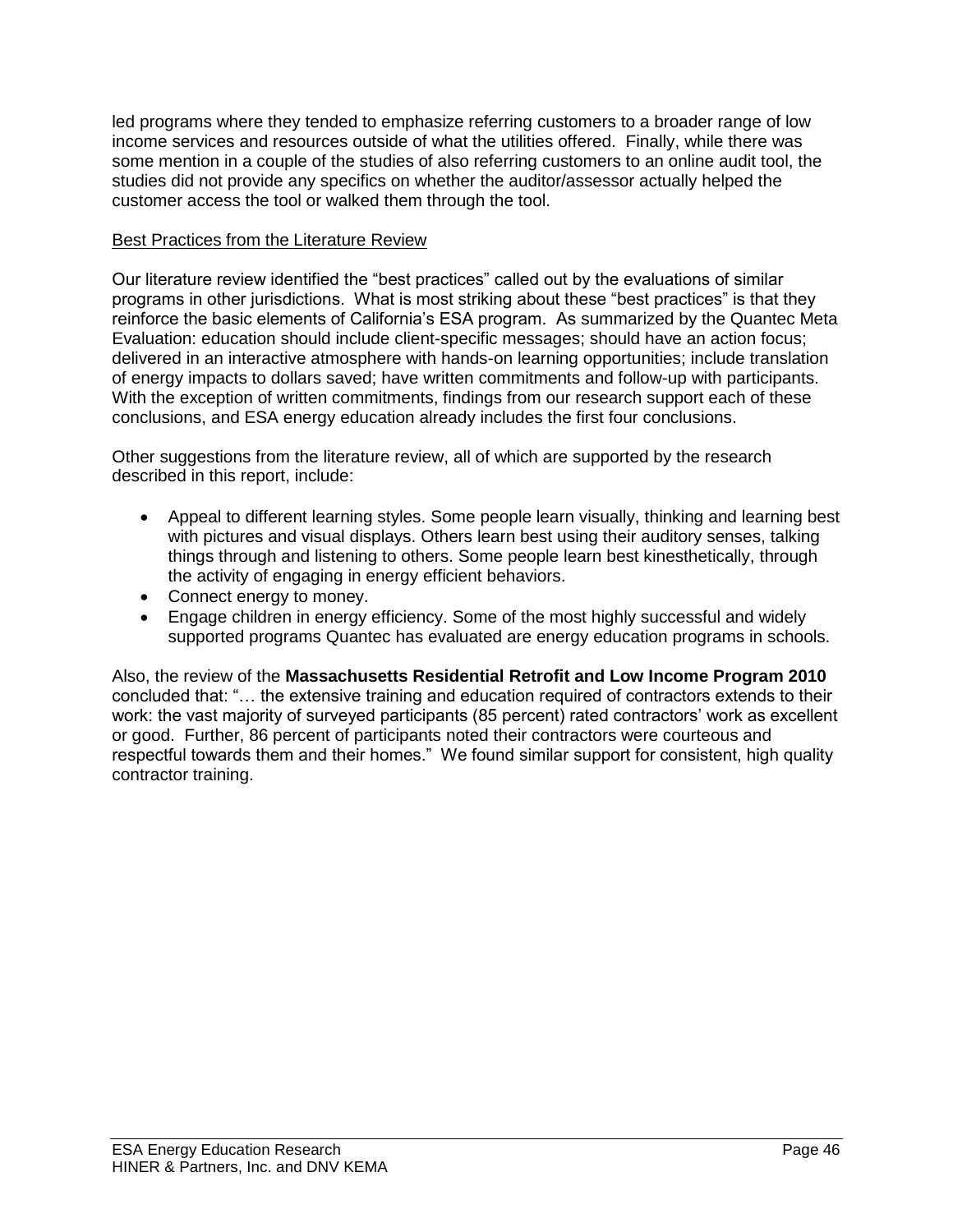# **B. Contractor Research**

Contractor interviews, the second stage of the research, included qualitative interviews and quantitative surveys. The qualitative interviews were completed among front line supervisors or managers and in-home assessment technicians, while the quantitative surveys were completed among the assessors only. Managers provided information about education standards and expectations of field technicians, training provided to assessors, materials provided, expectations of the in-home assessors, and other related topics. Assessors provided information about training actually provided in homes, barriers or problems that interfere with the training in the home, feedback on their own training and education received from their employer and/or IOU, feedback on the effectiveness of materials, and other related topics.

# **Contractor In-Depth Interview Results**

Key findings from the qualitative interviews are described next. A detailed discussion guide created for these interviews is provided in Appendix A.

# Hiring Assessors

Among the contractors we interviewed, assessors enter into their positions usually by applying for the position after hearing about it through word of mouth. For example, the new hire most likely heard about the job from another employee they were acquainted with. From this, the new hire likely knows about job responsibilities and requirements prior to getting hired, resulting in some self-selection since those who apply have a sense that the job will be a good fit for them.

The primary characteristic of assessors, mentioned by the supervisors and the assessors themselves, is an out-going personality. Respondents were unanimous in their comments that an effective assessor needs to have good people and communication skills. Additional characteristics of an effective assessor included:

- Desire to help other people
- Enthusiastic
- Enjoys sales jobs
- Friendly

Assessors were also unanimous in their favorable responses regarding their experiences on the job. They enjoyed the varied nature of their day, the flexible schedule (for canvassing), and the gratification from helping low income households to reduce energy use and save money. Most indicated that they *believe* in what they are doing – that they are doing a job they can feel good about. Very few had any negative comments about their job. Those who did mentioned that some of the homes they enter are dirty and they are hesitant to want to touch anything.

Their comments about the characteristics of an effective assessor were reflected in their enthusiasm toward participating in these qualitative interviews, and in the outgoing and wellarticulated manner that nearly all displayed during the interviews.

However, it is worth noting that one of the assessor participants in these qualitative interviews was very difficult to understand, likely because he had learned English as a second language, yet he was responsible for assessing and educating homes among which nine in ten (by his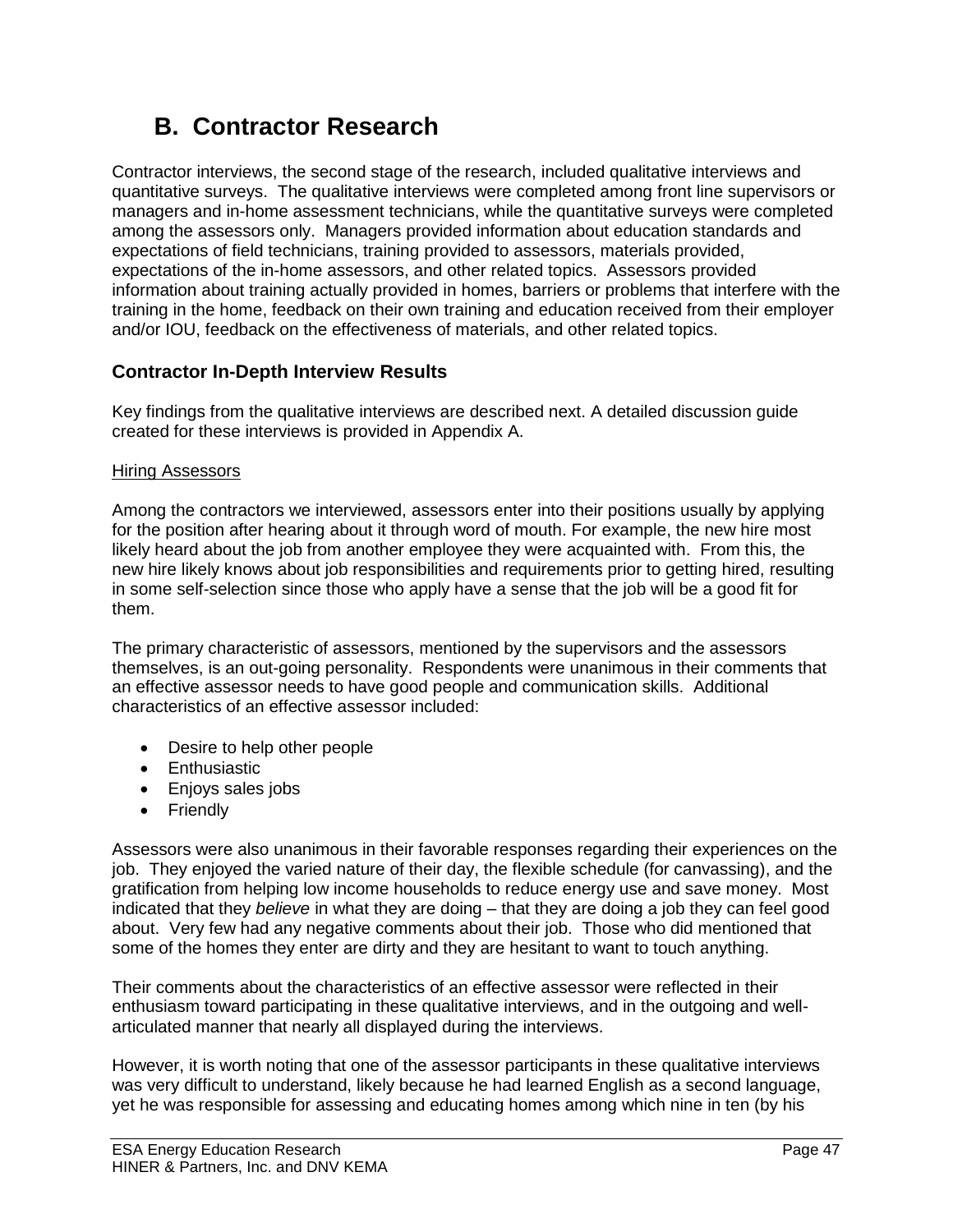own estimation) were English-only speakers. As such, it is not likely that the homes where he was providing energy education were receiving the full benefit of knowledge transfer. A conclusion is that there is some potential mismatch between assessor and customer language abilities. We discuss this further in reporting on the contractor quantitative survey, and the customer research.

# Training Assessors

Managers and assessors alike agreed that training concerning energy education was very important. The training differed across the IOU's, but in all cases it was valued because it gave the assessors the knowledge needed to help people save energy and reduce their bills.

Since all of the assessors selected for the qualitative interviews had been on the job for at least a year, and most had been on the job for 3 or more years, their recall of their initial training was somewhat limited, yet all recalled that the training taught them the basics of what they needed to do regarding the program, and that the training primarily focused on completing the paperwork (for qualifying and enrolling a household), and about the different measures available for installation.

Assessors described differing amounts of training on energy education (possibly due to differences between IOUs, contractor field training, and length of service), with review of information in the guidebook being most prominent, but most felt that more focus on energy education would be beneficial. Nearly all wanted to know more energy saving tips that they can share with customers, beyond what they had already learned about.

Some (assessors and one of the managers) admitted doing their own research on the Internet, including reviewing their utility company's website. They felt they would like to get more tips from the IOU as part of program support. For example, the IOU could provide each contractor with periodic updates on new energy saving practices.

A few mentioned "update" training that covered assessment or program changes, and was *not* inclusive of energy education. This was considered helpful for other aspects of their job but obviously not for energy education.

SCE and SCG assessors mentioned participating in the full, revised training program that these IOU's have implemented, and required that all assessors attend. This training, they felt, was generally a review of information they already knew (probably because they have been doing the job for several years now), but they felt the full day focus on energy education was valuable.

In addition to the IOU-provided training, the assessors and managers described their organizations own, additional training. All of the contractors represented in these interviews had similar approaches to their own new-hire training, although the amount of time devoted to this training ranged from a few days to a few weeks. Training of a new assessor consisted of:

- 1. Assignment to an experienced assessor and field supervisor
- 2. Observation of the experienced assessor or supervisor conducting actual in-home assessment and education visits
- 3. Conducting assessment and education visits under the supervision of the experienced assessor or supervisor, and receiving feedback about their performance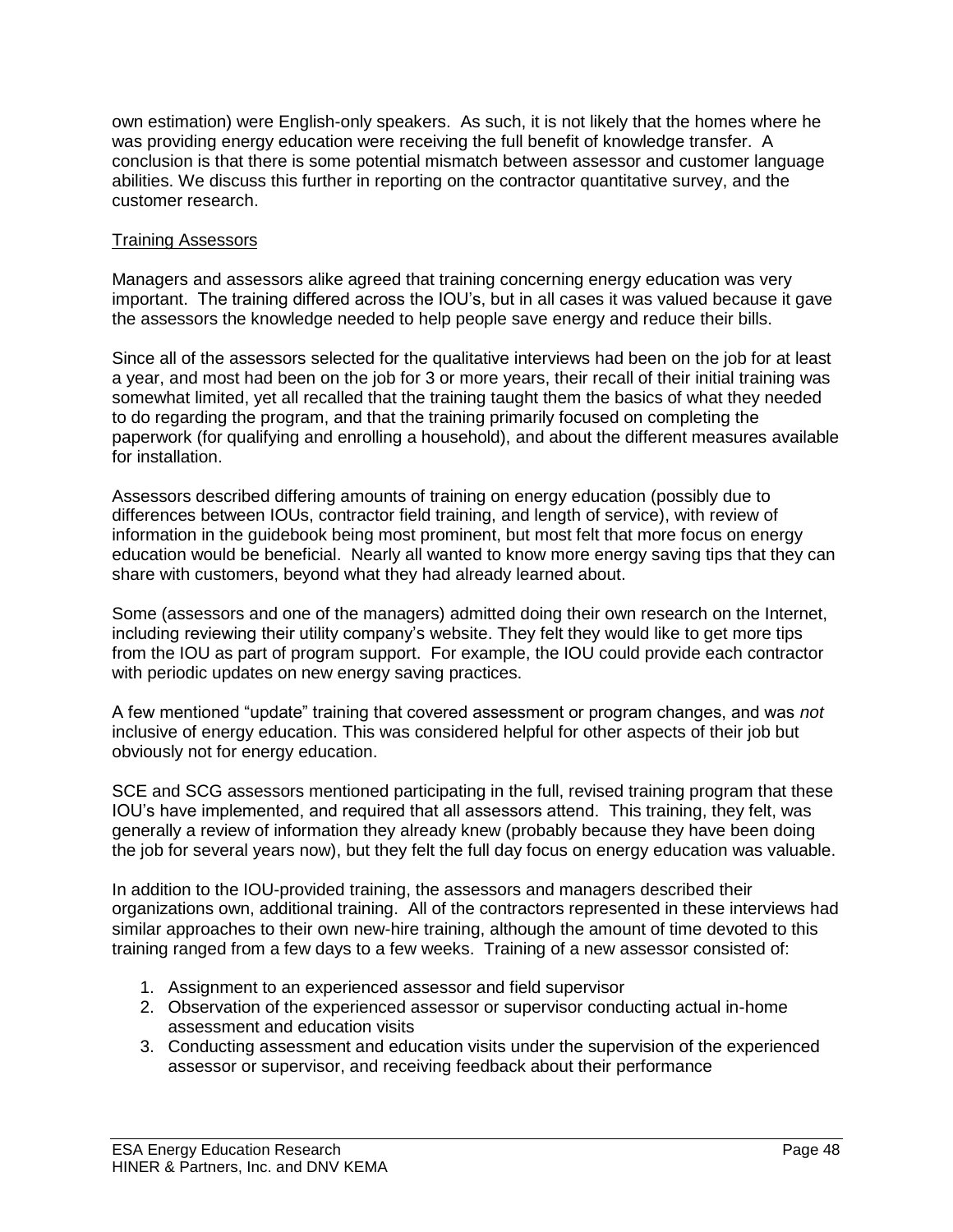At least one of the contractors also mentioned conducting periodic short training sessions on different topics as a way to continue to improve assessor's skills. These topics, though, rarely covered energy education information or materials – perhaps other topics, such as updates from the program, are considered higher priority.

At least one other contractor said they send supervisors out on periodic ride-a-longs with the assessors in order to give more continuous feedback to the assessors.

One conclusion from the contractor qualitative interviews concerning training is that the assessors who received more lengthy and thorough training tended to be more confident about their energy-related knowledge. Those who received shorter training were less confident and apparently less knowledgeable.

# Providing Energy Education During the Visit: Verbal Information

Energy Education, from the assessors' perspective, is an integral part of the assessment visit. Many of the assessors mentioned that education starts right when they arrive at the home and greet the customer. They use the information as an ice-breaker to help develop rapport with the customer. For example, one of the assessors described how she starts evaluating the home immediately by observing whatever she can see when she first enters, so she can start commenting about energy efficient practices right away as well.

Most of the assessors (across IOUs) in these qualitative interviews felt that the most effective education is conducted during the walkthrough when they can *show* as well as *tell*. However, customers do not always accompany them on the walkthrough – primarily because of health or age-related challenges with mobility.

In terms of what assessors cover when providing Energy Education, nearly all mentioned customizing their comments based on what the customer has in their home. For example, a customer without gas service won't be told about gas safety, nor will a customer without air conditioning be told to set their AC thermostat to 78 degrees.

Assessors also commented on the importance of keeping the energy saving tips "fresh and new" by providing tips that customers might not know or are not doing, so that customers don't tune out from hearing about things they already know. Another information aspect that at least one assessor mentioned was providing positive feedback about things the household already appears to be doing to save energy.

Beyond this, assessors are limited in their ability to educate by what they know themselves. Several of the assessors, presumably the more ambitious and motivated ones, mentioned that they sought out more energy-related information than was provided by their IOU, and they have shared some of this information with customers during their assessment and education visits. Conversely, this suggests that those assessors who have not sought out additional information on their own continue to share just what they have learned through their training.

When asked about the topics they try to cover with all customers, nearly all of the assessors mentioned they focus on all of the major appliances: air conditioning, refrigerators, washer and dryers, dishwashers, etc., unless, of course, the customer does not have the appliance. They also said they covered hot water conservation: shorter showers, not running water when not actually using it; and light bulbs: use CFLs, turn them off when leaving the room. Several said they follow the home assessment form for this.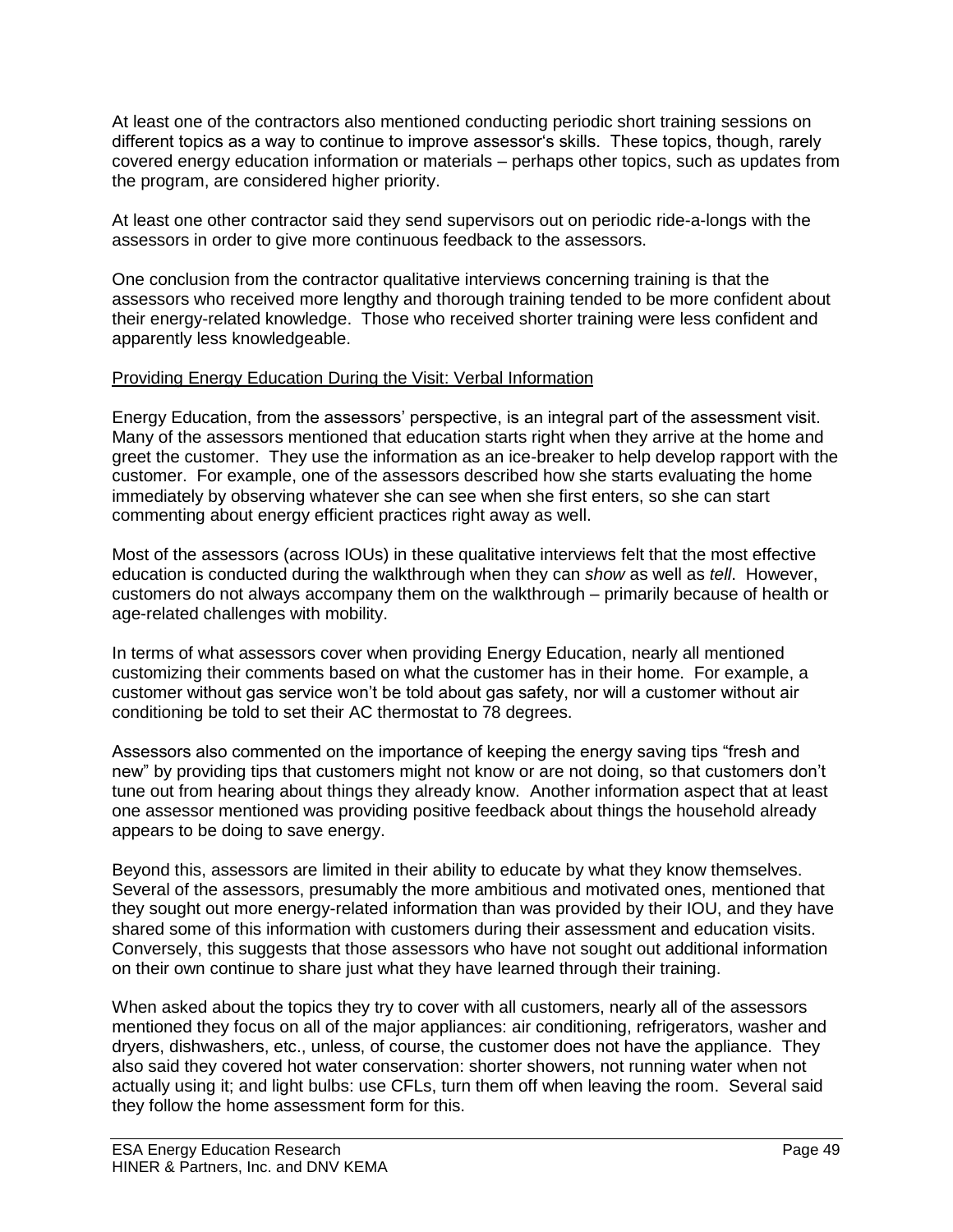Specific energy saving advice that they provide concerning major appliances included: thermostat set-points, changing filters, unplugging when not in use, keeping water bottles in the refrigerator, and others.

Other topics mentioned as frequently covered by at least one assessor were more diverse, including:

- AC tune-up program
- Close shades
- Keep water bottles in the refrigerator
- Baseline and tiers
- Disposal of CFLs
- Other programs: 211, CARE, medical baseline, California Lifeline, etc.
- How to read the bill

One of the assessors mentioned that he tells customers that it is more efficient to do laundry in the evenings. Some customers in the qualitative in-home interviews and focus groups also believed this to the extent that they believe it saves money. Currently, very few customers can actually see any benefit on their bill from shifting usage, so assessors would benefit from having a greater understanding about the benefits of running major appliances in the evening (e.g., unless customers participate in a TOU rate they will not see direct savings, though forgoing running "heat generating" appliances during the day may, for example, assist in reducing some load generated by a more taxed air conditioner during the hot summer months).

Regarding the way that specific information is conveyed, assessors each develop their own style but several mentioned they try to frame energy saving tips in terms of what the customer is paying for using the appliance or other items (e.g., hourly or monthly cost to run the appliance or electronic item). Assessors seem to believe, rightly, that customers who participate in ESA are primarily motivated to save money, so the assessors try to use saving money and energy in their education delivery. One assessor mentioned using analogies: "Pouring hot water down the drain is like pouring milk down the drain." Another assessor described motivating customers by giving them the "reasons" for doing things.

The issue of not providing energy education to homes that did not qualify for measures was mentioned by one of the SCE territory assessors. He mentioned a new practice where he does not provide any education until after the walkthrough. This particular assessor, along with most of the others, believed that education during the walkthrough was more effective than education after the walkthrough, which typically takes place at the kitchen table with the guidebook in hand. As a result, this new practice might interfere with more effective energy education.

One assessor mentioned that customers used to ask questions about SmartMeters, but no longer do so.

# Providing Energy Education During the Visit: Guidebooks and Other Materials

Both assessors and managers commented that the review of the guidebook was typically done at the end of the visit as a wrap-up and review of things discussed during the walkthrough. One assessor commented that he tries to get other household members involved during this part of the visit since everyone can sit around the table. Also, this same assessor mentioned that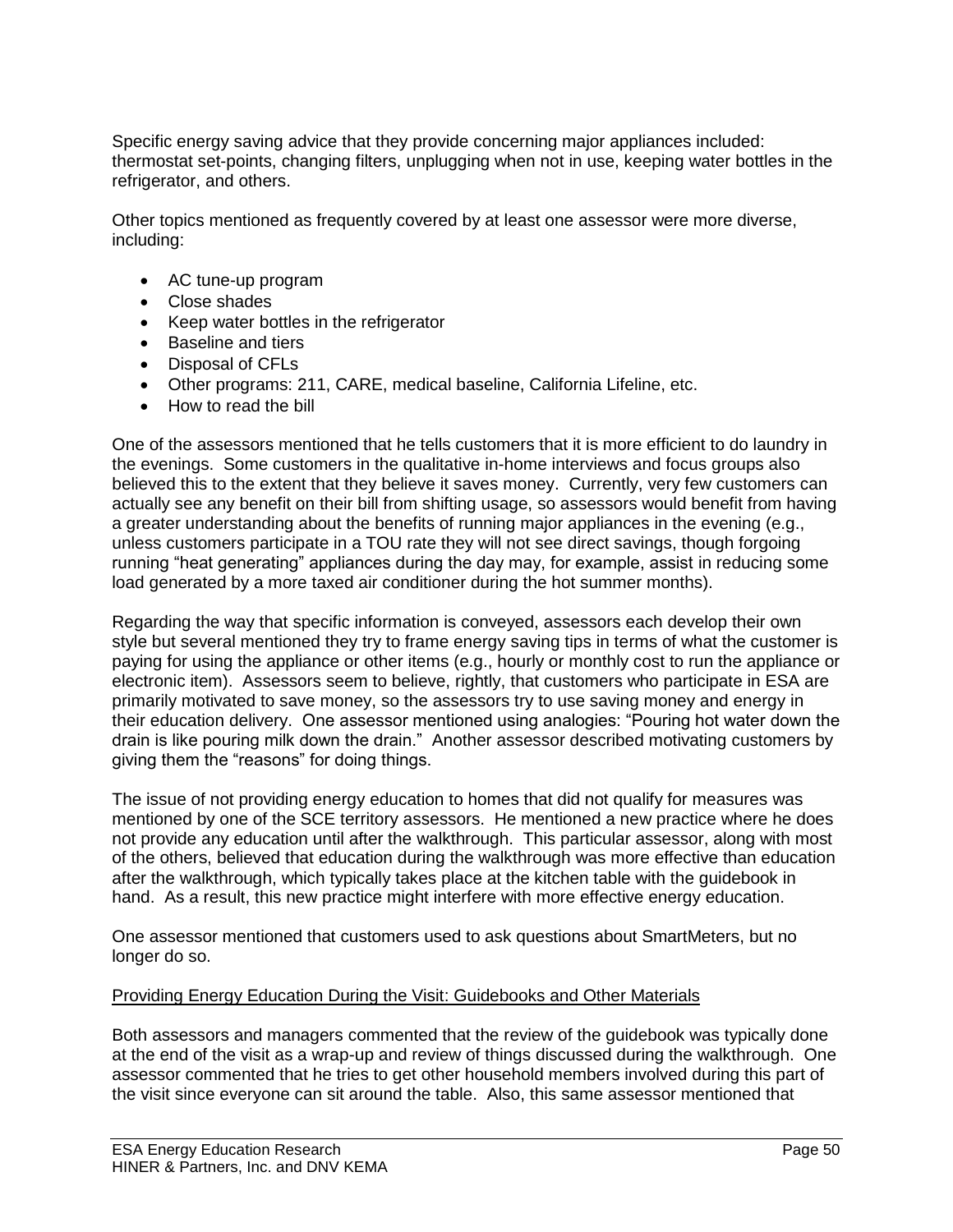customers seem receptive to a "professional" providing information to their children or other household members, which can carry more weight than when the bill payer does it. Customers in the focus groups confirmed this belief – many do want the assessor to educate all household members.

Some assessors circle and highlight information in the guidebook during the review, and write their contact information in a prominent location for the customer. The customer in-home interviews demonstrated that this practice does facilitate customer's recall of the guidebook.

# Contractor's Ideas on Education-Related Program Improvements

Nearly all the assessors and their managers primarily wanted more of what they currently have: information about how to save energy in a home that they can pass on.

Additionally, some assessors suggested:

- More handouts. Some assessors mentioned that they used to have more handout materials but some of these are no longer available. This include the Wheel (from PG&E) and handout sheets about how to read their energy bill (from SDG&E). Since assessors seem to "customize" each visit depending on their own knowledge, the home itself, and the customer, it makes sense to arm assessors with more content to enable more customization.
	- $\circ$  This, however, does place more responsibility on program and contractor managers to ensure that materials are always available to the field personnel. More than one assessor commented that they "used to" have certain materials that were not currently available, but which program managers had indicated are currently provided.
	- $\circ$  Others mentioned that more tailored handouts for the household (e.g., something for children, larger households, etc.) would be useful.
- Reminder tools. One of the assessors who primarily worked with seniors requested leave-behinds, such as refrigerator magnets, that could aid customers' memory.
- Teach the "Energy Bank" to families. One of the assessors described a game he calls the "Energy Bank" that he explains to families to encourage the children's involvement in saving energy. The idea is to set a target monthly bill amount, and "bank" any bill savings when the bill is below the target. Periodically, the ""bank" is distributed to family members. Also, any family member who breaks a rule (e.g., leaves light on in an empty room) must pay a fine to the bank.
- Refresher training for assessors. Those who received additional follow-on training said they learned some new things, and that it was helpful to be reminded. Those who did not thought refresher training would be useful, especially to learn new tips.

# Language Barriers

Investigating the potential issue of the assessors not being able to clearly communicate with an ESA participant because of a potential language barrier was a topic covered by the contractor quantitative survey and the customer quantitative survey. However, we noted one instance where this could be occurring. One of the assessors (who described his training as watching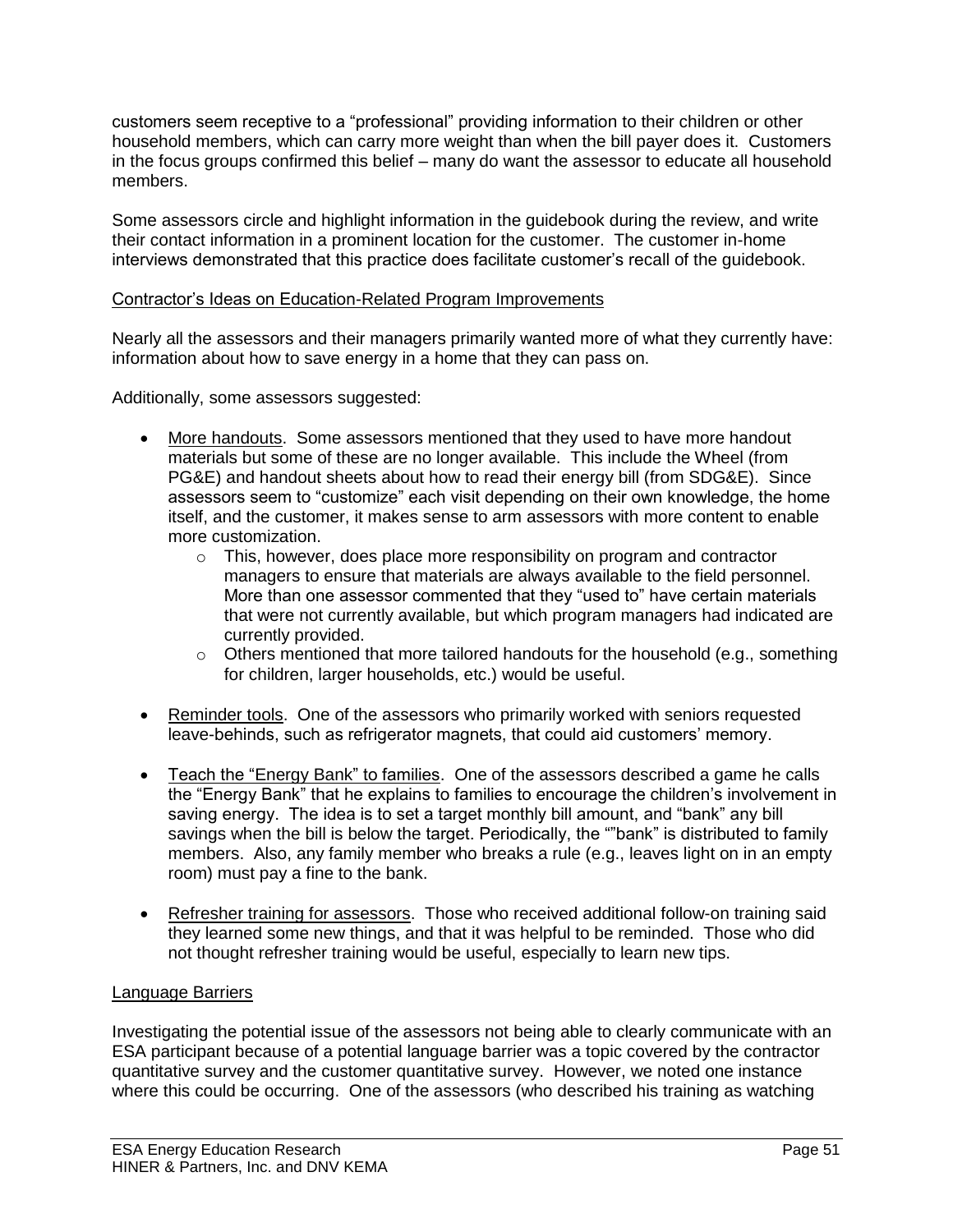another guy do it for a couple days) was not fluent in English, yet he was serving customers who were predominantly older, English-only speakers living in mobile homes. Based on the difficulty that this assessor had in communicating in English during the interview, we surmise that customers have a very difficult time understanding any energy education that he communicates during his in-home visits.

One of the managers mentioned that most of their assessors are bi-lingual, primarily speaking both English and Spanish but a couple other languages are represented as well. Assessors for SDG&E also have access to the Language Line, which can provide a translator for nearly any language encountered in the field.

This issue of a potential language barrier was raised by parties during the initial public workshop and investigated more fully in the contractor quantitative and customer research.

# Gas-Only and Electric-Only Assessment

One of the assessors in the SCE and SCG territory mentioned that customers sometimes get confused by gas-only and electric-only assessments. This was also observed in one of the inhome customer interviews where the customer received a gas-only visit so felt that the assessment was left incomplete.

This is an issue that SCE and SCG might investigate further. Ideally, any home with both gas and electric service would receive a joint utility assessment, or further efforts could be made to ensure customers understand the type of visit they have received.

# **Contractor Internet Survey Results**

Following the in depth interviews with a small group of 12 contractor employees, an Internet survey was developed, programmed, and implemented among a much larger group of assessors. Since SCE and SCG assessors work in overlapping service territories, results are shown for SCE-only, SCG-only, and combined SCE and SCG contractors, in addition to PG&E and SDG&E contractors.

Key findings from the Internet survey are described below. See Appendix B for the final implemented survey. See Appendix C for data tables of survey results. Survey question numbers are shown in parentheses following the description of findings that were derived from the data table for the survey question.

Assessors who responded to the survey represented all four utilities: PG&E, SCE, SCG, and SDG&E. A few assessors have done work for more than one IOU, likely because they are located near service territory boundaries. (QS2)

#### Assessor Tenure, Workload, and Job Responsibilities

Assessors were asked how long they have been working in their current positions. The average tenure as an assessor was 3.8 years and the median was 2.8 years. This suggests that the assessors were, on average, quite experienced and that the position has had little turnover. Interestingly, those in the Southern California area who were single fuel (i.e., work only for SCE or only for SCG) had the lowest tenure, but those who worked for both SCE and SCG had among the highest tenure. (QA1)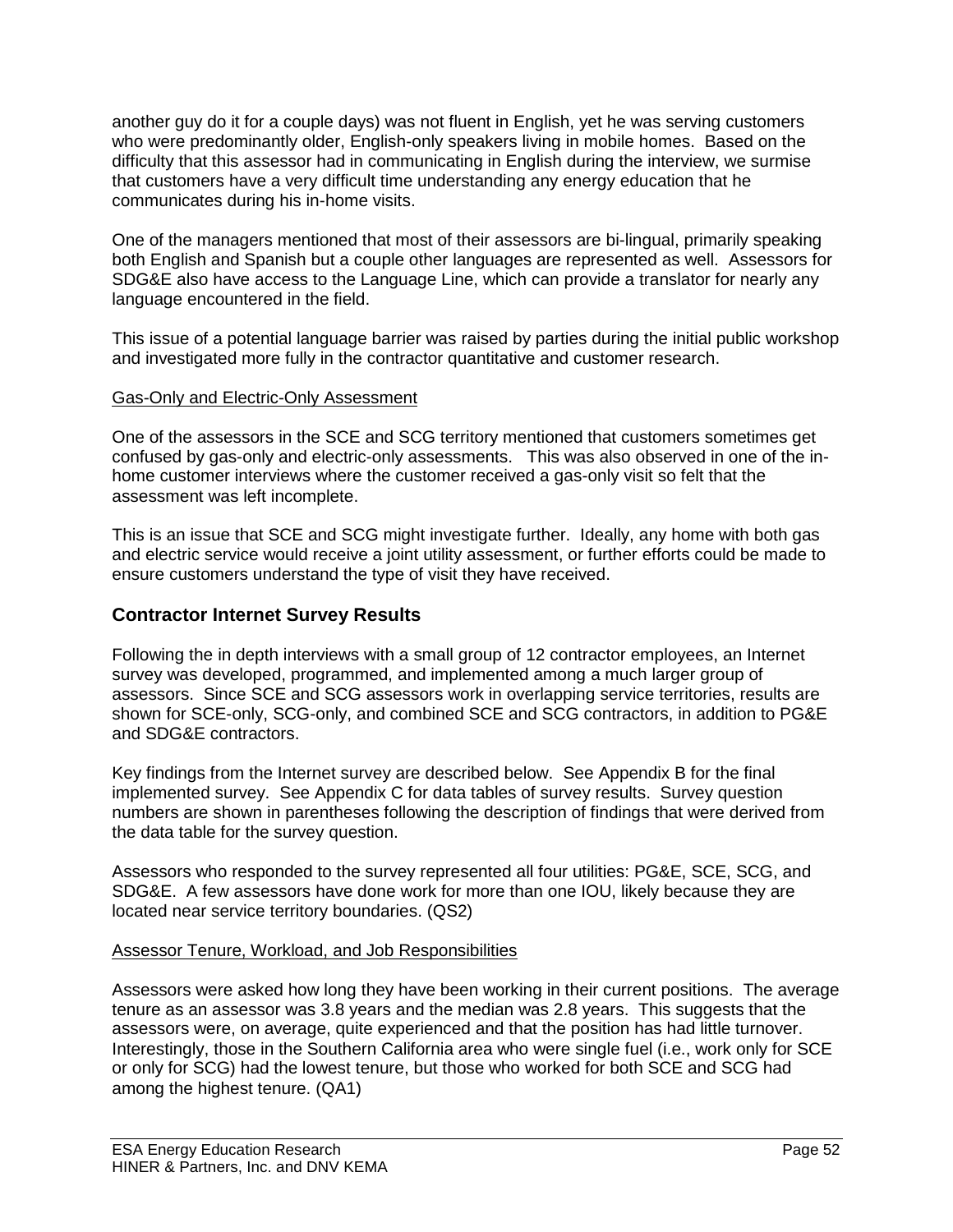Based on hours worked, nearly all assessors have been employed full-time or close to full-time in the position. The mean was 37 hours per week, and the median was 40. Although there were some differences between IOUs, these were not statistically significant. (QA2)

The reported number of homes visited in an average week is consistent with the number of hours worked. The average of 21.5 homes per week suggests they are assessing about 4 homes per day. Considering drive time between homes this would leave about 60-90 minutes per visit – enough time to conduct a thorough assessment and to provide the minimum of 20 minutes of Energy Education. It also suggests that the assessors have been reasonably productive yet not under unreasonable time pressures that could result from a heavier schedule of daily appointments. On average, SCE and SCG assessors appear to be assessing relatively more homes. For SCE only assessors, this may be a function of being able to enroll fewer customers (and therefore spend less time per home) since the eligibility requirements tend to more limiting for SCE than the other IOUs. For SCG only assessors, the assessment of *only* the gas measures may result in less time in the homes, which in turn could enable them to approach more homes per day. (QA3)

# Language Fluency and Frequency of Language Barriers

A majority of assessors responding to the survey were multilingual. In addition to English, over half (63%) spoke Spanish and about 13% spoke some other language (with a few speaking two other languages). 30% said they spoke only English. There are some difference across the IOUs which may also reflect both the different customer and workforce markets that are served by each IOU. Assessors in PG&E territory and SCE-only assessors were less likely to speak another language than SCG and SDG&E assessors. (QA7)

Assessors who spoke only English were asked to estimate how many of the homes they recently approached they were not able to speak fluently with the customer. About one in nine of their visits (13%) were situations with some language difficulties, but far fewer (3%) were situations where the assessor reported they were not able to converse because of the language barrier. These percentages suggest that while there are not a large number of assessments that might be hindered by a language barrier, ensuring language compatibility may reduce the frequency of incompatible visits. (QA8)

Those who spoke languages in addition to English were asked what languages they spoke during their more recent in-home visits. Almost half (47%) were conducted in Spanish, while another third (38%) were completed in English. A small fraction of the time (1%) assessors reported that they could not converse with the customer due to a language barrier. This provides further evidence that contractors have done a good job of meeting customer's language needs, although instances do exist where it has been a problem and could be a barrier for achieving 100% participation. (QA9)

# Assessor Training

As part of the survey, assessors were asked to evaluate their initial training concerning the education component of the ESA program. First, they indicated the components of which their training was comprised. A substantial majority received classroom training (83%) and materials (84%), which was typically provided by their IOU (or by outreach and assessment contractors in SDG&E territory). Since many of these contractors have been working for a number of years in the field, it is possible that some of the assessors have forgotten about training they have attended, or the initial training practices and protocols have been modified since they were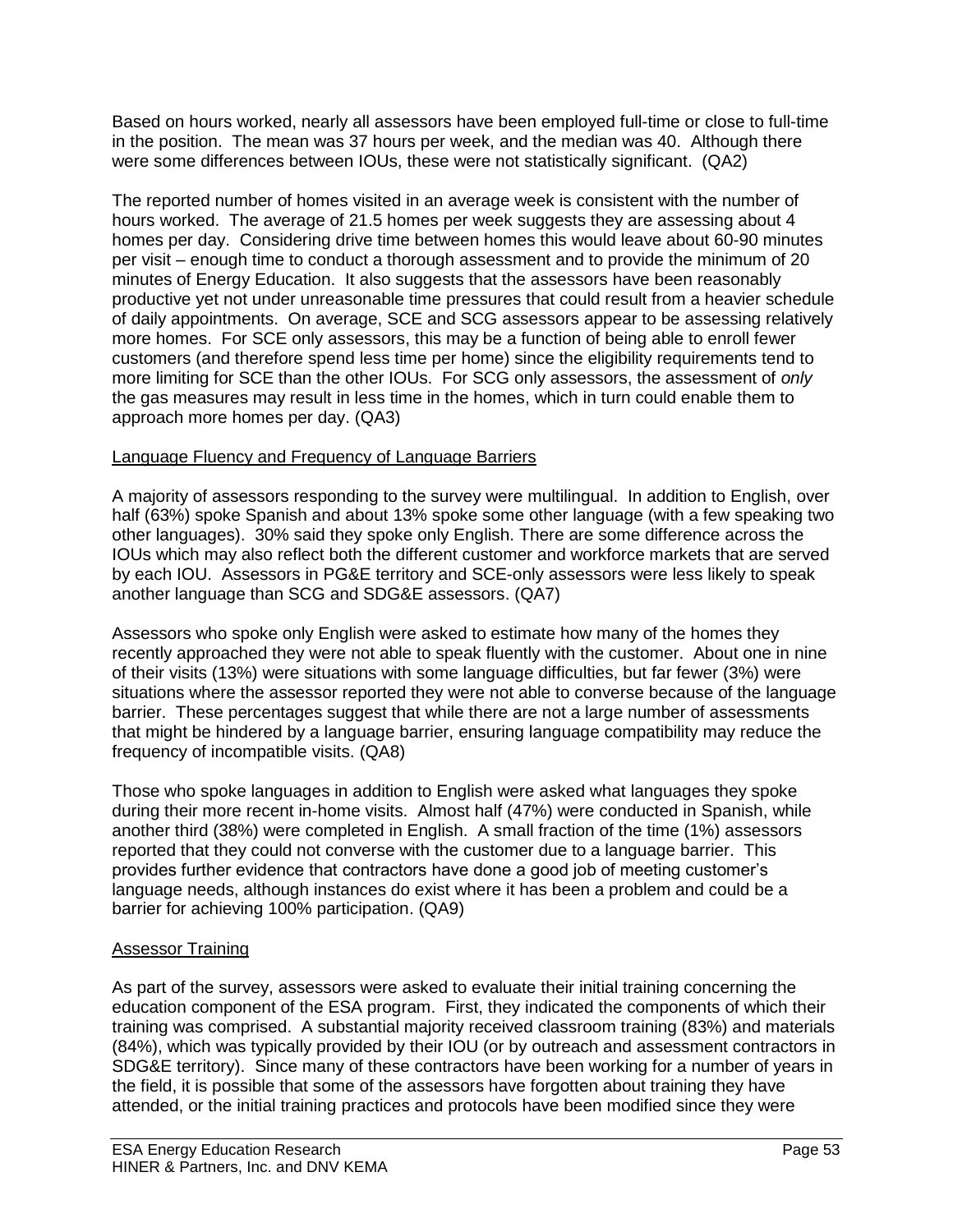originally hired. Nonetheless, the program should strive for 100% of assessors recalling their IOU-provided training. (QT1)

In terms of the initial training that assessors received, slightly more than half had role-playing (63%), and ride-along training where they were the observer (60%), and ride-along training where they were observed and critiqued (59%). While individual IOUs use role playing exercises during their training, the majority of this training was typically provided by their employer, the ESA contractor. Given the potential benefit of this type of "on-the-job" training, it would make sense to increase these percentages to as close to 100% as practical as well.

Assessors working for the different IOU ESA programs reported difference in the type of training they received, particularly concerning ride-along training. Our field observations during our own ride-alongs with assessors made it clear that assessors do what they have been trained to do, so the rigor of training has an impact on program delivery, so all IOUs should ensure a comparably high level of rigor.

Six out of ten (60%) said they received additional training concerning Energy Education since their initial training. This is another training aspect for which the program should strive for greater rigor so that a higher percentage could answer "yes." (QT3a)

Among those who received additional training, one in three (34%) said it was conducted in the office to review new materials, while another 20% said they received a refresher class. 13% described their additional training as field training or ride-alongs. (QT3b)

Regardless of their IOU, assessors generally provided high marks for the quality of the training they had received – with one in four (27%) giving it the highest rating (a "10" on a 10-point scale) and just 1% rating in the 1 to 3 range of the scale. This is consistent with the assessor qualitative results and other indicators in this quantitative survey. The training is perceived to be valuable by those implementing the program in the field. (QT4)

Among the aspects of training that assessors found most helpful, energy savings information (e.g., tips to conserve) was at the top of the list, followed by real customer interaction. These two aspects are core to Energy Education – which is essentially the transfer of knowledge from the assessor to the customer in a personal setting. Classroom training and role playing were also top mentions. SCE-only assessors were the most likely to believe that role-playing was most valuable. This may be a reflection of some of the recent enhancements to the education training component of the program that SCE has implemented, which has included more role playing scenarios. PG&E assessors were more likely to cite field training, an aspect that has been emphasized by PG&E's implementation contractor, RHA. (QT5)

When asked how they thought the training could be improved to make energy education more effective, assessors' ideas for improvement included more of the things they found most useful – in-person field training, more energy education, and more role playing. A common theme to these suggestions is that assessors do want *more* training. Only one in four (27%) said "nothing." (QT6)

The value of energy-related knowledge, in the eyes of assessors, is also reflected in the fact that three in four (75%) have also conducted research about energy education topics on their own – such as by going to their utility's website. This is also an indicator that assessors are motivated to provide quality energy education to the point of seeking new information on their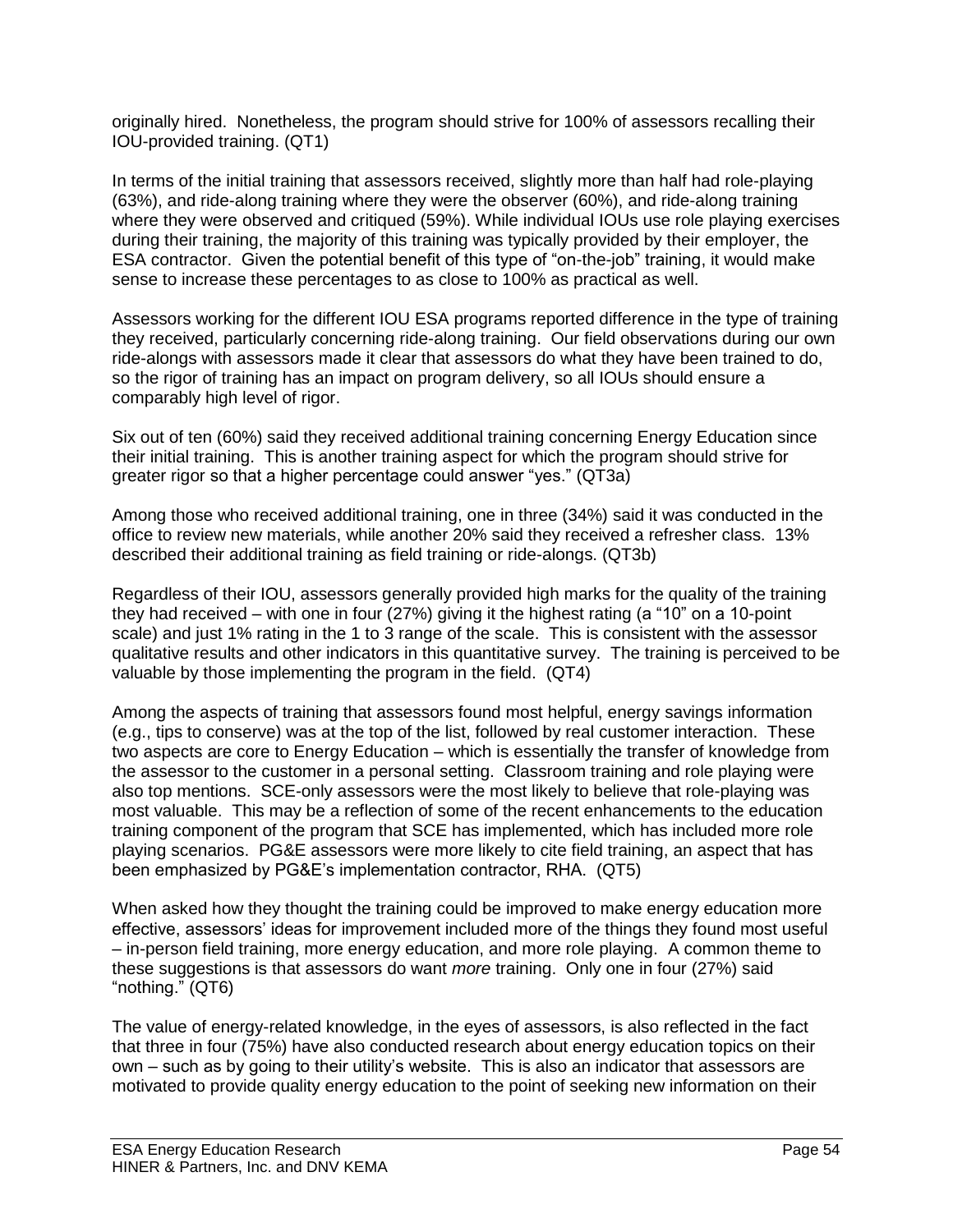own. It is likely that additional educational information provided by the IOU's will find a receptive audience among the assessors. (QT8)

# How Energy Education is Delivered In-Home

The following survey results focus on a key study objective regarding understanding how the assessors currently delver energy education in customers' homes, and what differences, if any, exist among the IOUs.

Regarding when they conduct energy education during the assessment visit, assessors reported conducting energy education at any point – before, during, and/or after the walkthrough. Those in PG&E territory tended to do the education during the walkthrough, while SCE's assessors tended to conduct it after the walkthrough (and presumably after the household has been qualified based on measures they can receive). These tendencies were not strong, since no more than half said they conduct education during the most common time period of "during the walkthrough." (QIH1)

Given that assessors have generally been trained to consider energy education as part of the entire assessment process, it is likely they were considering the more holistic delivery of energy information and not exclusively when they discuss the informational guidebooks or other tools (e.g., the PG&E "wheel").

When asked which time period was most effective for themselves, about half of the assessors (49%) across all utilities indicated that education during the walkthrough as one of the best time periods. This is consistent with the qualitative interviews among contractors, in which nearly all commented about the advantages of being able to *show* rather than *tell* that the walkthrough afforded them. One in three (32%) mentioned that after the walkthrough was best, with the remaining 19% saying before the walkthrough. (QIH2a/2b)

When asked to respond to the same preference for educational information from the customer's perspective, assessors were more evenly divided between the time periods during the walkthrough and after the walkthrough. (QIH3a)

These findings regarding an optimal time to conduct energy education, along with our observations during ride-alongs and customer interviews suggest that energy education is probably most effective when it is conducted during multiple time periods of the visit. This enables repetition, for example during the walkthrough the assessor can explain how to save energy for a particular appliance and then briefly cover this again after the walkthrough while reviewing the resource guidebook. It also enables some flexibility and allows the assessor to adapt to the particular situation – a customer who might be distracted by their children during one time of the visit could be more attentive during another time. Also, some customers who have mobility issues were not able to accompany the assessor during the walkthrough, so by necessity needed to receive energy education either before or after the walkthrough.

Interestingly, the SCE-only assessors were the most likely to report that customers were most attentive after the walkthrough, and they were the most likely to only provide energy education after the walkthrough. Since they are the only group to do so, it's possible that they feel customers are most attentive after the walkthrough since this is their approach.

There was consistency between the IOUs in terms of when they provide the hard-copy materials. Most assessors (77%) said they typically provided the resource guidebook after the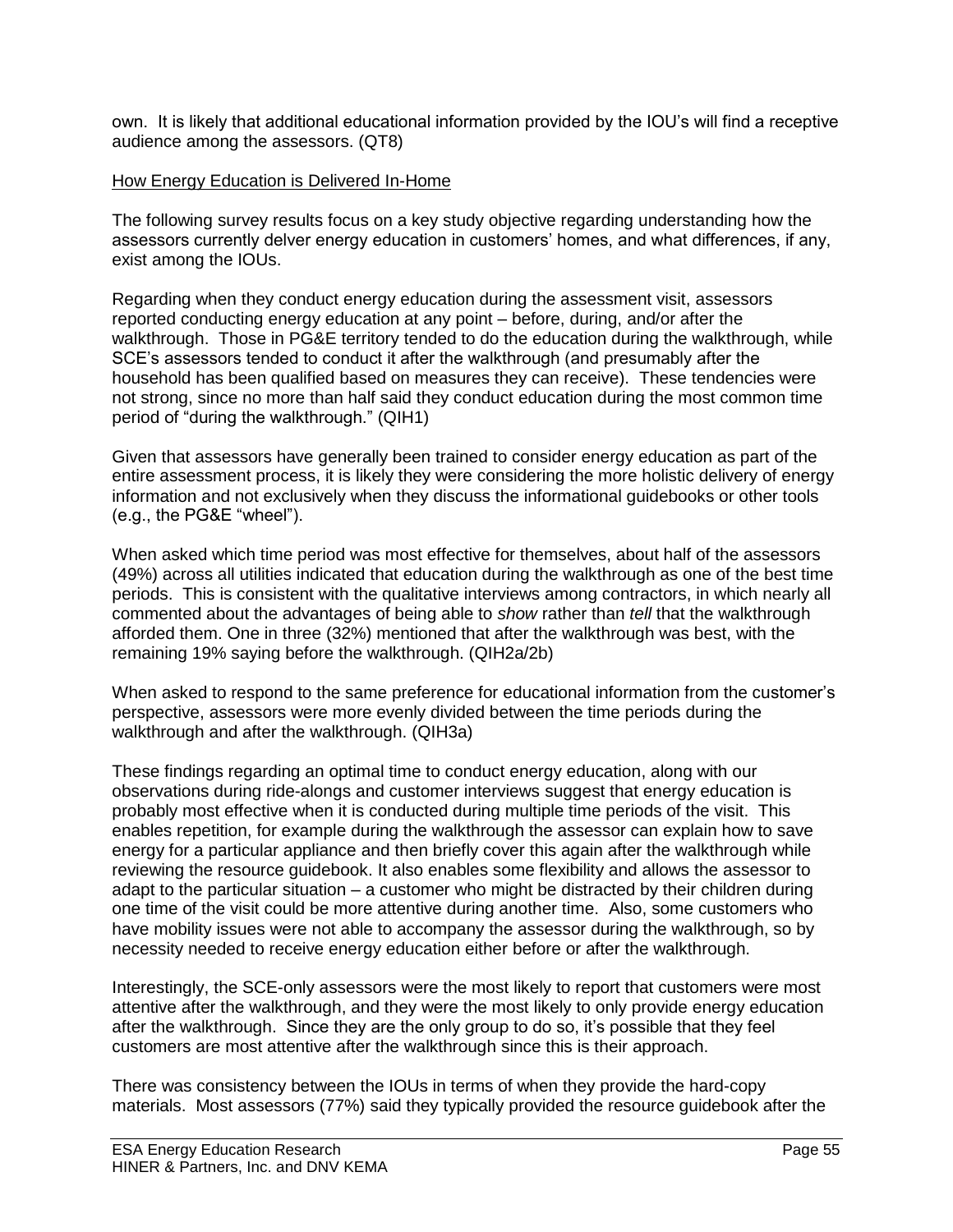walkthrough, although some handed out the guidebook before or even during the walkthrough. Providing the EE materials after the walk through, makes sense for BOTH those assessors who provide some verbal information during the walkthrough and assessors who do most of their energy education discussion with customers after the walkthrough. For those who discuss more with customers during the walk though, it enables them to review the information discussed as well as point out information not yet discussed such as safety and resource information not related to specific appliances in the customer's home. (QIH4)

Reflecting further on recent visits, assessors were also asked to indicate how often they (1) reviewed all the pages, (2) reviewed some of the pages, (3) not reviewed specific pages but explained the purpose, or (4) not reviewed the materials but left them for customers to review. Assessors said that the majority of the time (59%) they reviewed all the pages, and another 30% of the time they reviewed some of the pages. Only 3% did they not review anything. There was little difference across IOUs. Although these results could be overstated since there's not time during most visits to cover everything in the book, they indicate that assessors are cognizant of the "requirement" to review the guidebook and other materials with customers. (QIH5)

Though not a common practice (41% overall said they provide at least sometimes to nonqualifying households), PG&E, SCG, and SDG&E assessors were more likely than SCE assessors to provide the guidebook in these instances. Anecdotally, assessors what to help customers as much as possible, and providing the books can help avoid some disappointment among those who do not qualify. Given the recent policy direction regarding the provision of energy education ONLY to qualifying households<sup>18</sup>, SCE assessors who were most affected by this are less likely to leave the educational materials at a home that does not qualify. (IH8)

Among recent visits, assessors were asked to provide an estimate of the frequency that they conduct energy education with: (1) the customer, (2) another adult in the home, and (3) children present. They were further asked to indicate the frequency that children appeared to live in the home but were not present. Again there were no relevant differences among IOUs. Assessors noted that most visits (75%) were conducted with the customer of record. About one in five (19%) were conducted with another adult present. Since these two categories do not equal 100% or more, assessors apparently have under-reported. Nonetheless, it seems clear that a large majority of visits were with the customer only. Visits where another adult was present or children were also present occurred much less often. (QIH9)

Since about one in three homes were estimated to have children, about half the time children were present during the assessment visit – a frequency that is high enough to warrant consideration for education targeted toward children.

Regarding the amount of time assessors reported that they spent with customers conducting the energy education portion of the ESA visit, most indicated they spent far more than the minimum 20 minutes (specified by SCE) – with an overall mean of 32 minutes and a median of 25 minutes. Results from a similar question asked in the customer interviews support this. (QIH10a)

Assessors doing electric-only (for SCE) reported significantly less time conducting energy education (with a mean of 20 minutes). SCE assessors have been directed not to educate

 $\overline{a}$ <sup>18</sup> CPUC response to SCE PFM.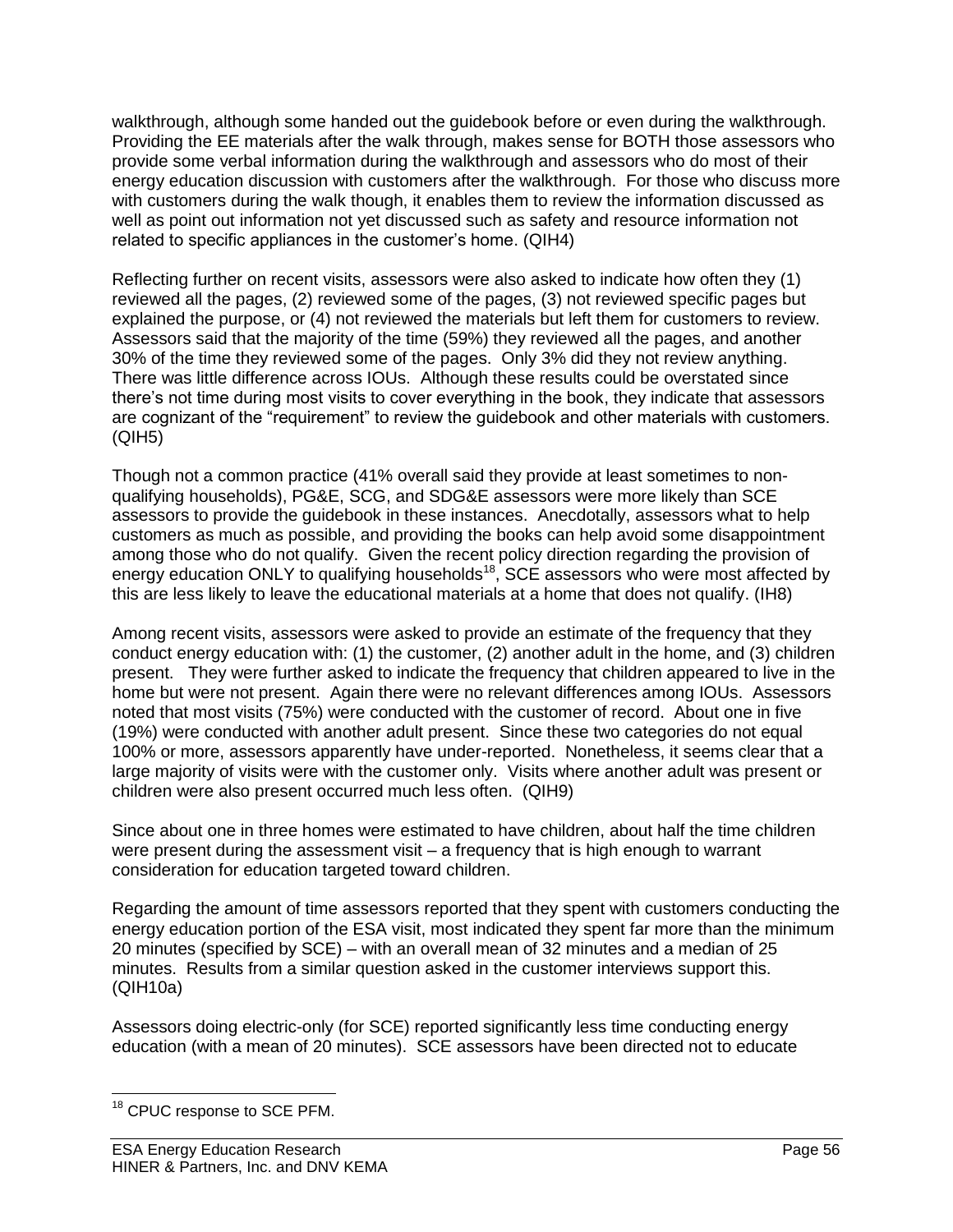unless the household qualifies, so they are probably doing less informal education before the walkthrough has been completed.

Average maximum and minimum amount of time spent on energy education varies substantially between customers. The qualitative interviews with both contractors and customers suggest that differing household conditions such as home size and number of appliances, and customer receptivity to energy education contribute to these time differences. Of note, the means across the IOUs were all well above program guidelines, so assessors tend to exceed the 20-minute requirement far more often than they under-achieve it. (QIH10b/c)

When asked what they considered to be the ideal time to spend on education, assessors reported a mean that was very close to the 20-minute guideline (given by SCE), and that was *less* than the average amount of time reportedly spent on education. This suggests that contractors could feel that they are more likely to "over-educate" than "under-educate" or even that they spend more time on energy education than is beneficial for energy savings. This is possibly a result of some customers not being very interested in the education component, so that assessors feel that the customer is not likely to practice energy conserving behaviors. (QIH10d)

# Energy Education Content

Assessors were asked to indicate how often they covered specific energy-related information topics. They selected from a predetermined list, and were asked to specify any additional topics they frequently covered with customers. The list of topics was compiled from the resource guidebooks and from observations about what assessors tend to discuss with customers during research team members ride-alongs.

There is wide variation among the assessors in terms of the frequency that different topics were covered during the assessment visits. However, relatively few of these topics were cited as being provided "all the time," and there were differences between assessors from the different IOUs. These results indicate that there have been variations between assessors in terms of their delivery of content, in part driven by their IOU (i.e., differences in training), by climate (i.e., closing drapes or blinds is more effective in more extreme hot or cold areas), and by customer (based on what the customer has).

The topics in the first list that assessors reviewed represented the topics specified in the P&P guidelines, so should be covered with all homes, but the assessors have indicated that they are not doing so for all customers. 94% of assessors indicated that they cover "gas safety" (the topic covered most often) at least some of the time, while 54% said they cover earthquake safety (the topic least likely to be covered) at least some of the time. (QIH11)

The frequency that assessors provide information that applies to specific appliances also varied across appliances, although most of these energy tips are provided at least "sometimes" by more than 90% of assessors. Differences regarding the energy tips that are provided about appliances and other aspects of the home exist between IOUs, which are likely a result of differences in training. For example, PG&E and SDG&E assessors are more likely to tell customers to use a microwave instead of the range or oven more often than SCE or SCG assessors. (IH12a/b/c/d)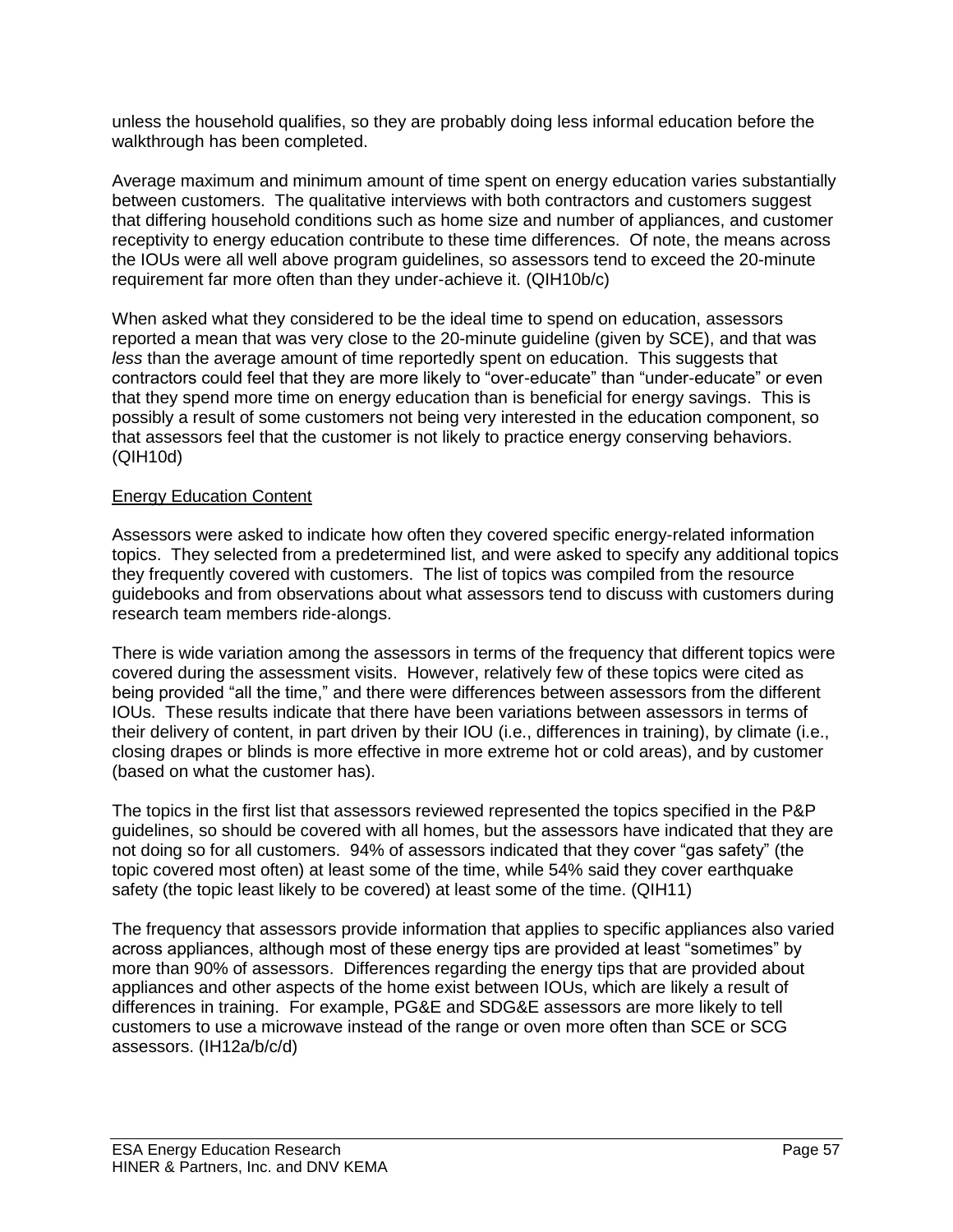# Contractor Suggestions Regarding New Ideas for Educational Content and Materials

Assessors were asked to evaluate some new ideas generated by the research team. Overall, assessors preferred the ideas that reflected relatively quick and simple things that the assessor can do for or provide to the customer, including: (1) the ability to sign customers up for other programs by checking a box on the application; (2) refrigerator magnets that would remind about things the assessor taught the customer; (3 tied) the ability to provide a comparison of the customer's recent energy usage against other similar homes, and (3 tied) information for bigger households (5 or more people, multiple generations, etc.); (5) information for children; and (6) the ability to show and enroll customers in new utility services such as email and text alerts. Among the least popular were videos or DVDs. (QSU3)

The most popular new ideas among assessors are consistent with the qualitative finding that assessors were primarily motivated by the opportunity to help others. Videos and DVD's might be less popular because they remove the assessor from the education process.

#### Assessor Demographics

Assessors are well-educated. Most (82%) have competed at least some college, trade, or technical school, and more than one-third (34%) said they were college graduates. (QD1)

A majority of assessors (83%) have been compensated as contract employees, meaning that they were paid a certain amount for each competed assessment. Most also canvass to find potential new ESA participants, for which they have also been compensated in a similar manner. That retention and longevity have been relatively high suggests that this method of compensation has merit, but changes to the program (e.g., that would increase or reduce the amount of time spent on energy education) might warrant re-evaluation of compensation amounts. For example, increasing the amount of time assessors spend on education without increased compensation might encourage assessors to skip some of the content. (QD2)

Almost every assessor who responded to the survey said they have shared at least some of the information that they provide customers with friends and family. Further, most assessors (70%) said they have told friends and family nearly everything they know – an indicator that a majority of assessors touch more than just treated homes with energy education. They are essentially goodwill ambassadors for the program. (QD3)

Nearly all of the assessors (82%) said their household energy bills were lower now than when they first started this job. This result, along with assessors passing on energy education to their friends and family, is a strong indicator that the assessors are engaged in their work, believe in what they do, and practice what they preach. (QD4)

In sum, assessor characteristics are all strong positives that suggest that any program changes, once incorporated into training, are likely to be successful in the field.

# **Summary of Findings: Contractor Research**

Overall, based on the findings from the contractor in-depth interviews, the Internet survey, and the research team's ride-along observations, the assessors seem well-suited for their role as energy educators within the context of their assessment and education visits. A large majority are well-educated, motivated, and out-going, all of which can facilitate their ability to interact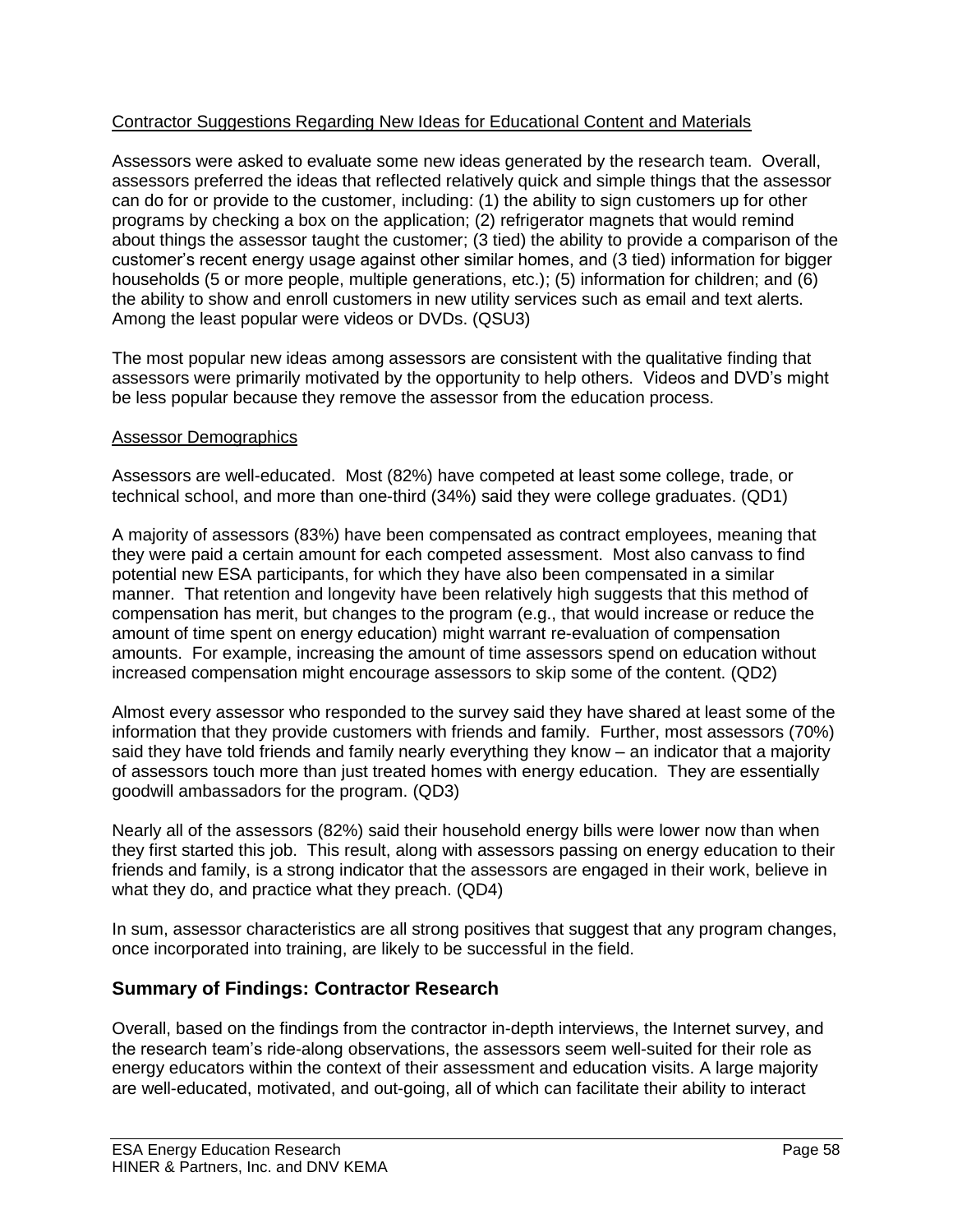with and communicate with customers in their homes. Based on the contractor research, key findings are summarized by focus areas below.

Assessor Recruitment, Selection, and Retention. Assessor recruitment and selection processes (job openings have primarily been filled by word-of-mouth among friends and acquaintances of existing assessors) seem to be working well since assessors possess the necessary skills and personal characteristics to be successful. That tenure is quite high suggests that retention (through compensation, working conditions, job satisfaction, and related factors) has been effective as well.

Language Barrier Issues. From the assessor's perspective, situations where they have not been able to communicate with customers due to a language barrier appear to exist but have been relatively infrequent. It is probably not possible to serve all customers in their preferred language given the diversity of California's low income population and the geographic constraints imposed on contractor personnel (they have to physically travel to the customer's home), However, it appears this issue is minimized through: (1) hiring and assignment of appropriately bilingual assessors to cover certain areas and/or customers where non-English languages are prevalent, and (2) making use of a language line when it's not possible to expediently provide an assessor who speaks the customer's language (particularly for languages other than English or Spanish). It also identified the importance of ensuring that all assessors are able to clearly communicate regardless of language. Currently, contractors do seem to be following procedures to do these things, but there have been some lapses.

Assessor Training for Energy Education. Assessors rated the training for energy education that they have received with high marks, yet many still felt that more training would be beneficial. Differences in training between the IOU's and between individual contracting organizations appear to exist as well.

Although the assessors in response to the quantitative survey indicated that they provide most of the energy saving information the vast majority of the time, our observations on ride-alongs suggests the assessors might have overstated the quantity of energy saving tips that they actually provide to a given home. It may be that assessors would benefit from periodic reminders about the benefits and how to communicate the energy saving tips over the course of the assessment visit. To keep the information fresh, the IOU's could seek to provide new education content as well as reminder content for refresher training.

In-Home Education Practices. Most assessors currently provide energy education at different times during their assessment visit, and during moments that seem to fit the situation. For example, some assessors use energy education to develop rapport with customers at the beginning of the visit even before qualification, they provide energy education during the assessment walkthrough in order to *show* as well as to *tell* about ways to save energy, and they provide education near the end of the visit, typically by reviewing information in the guidebook that had been discussed during the walkthrough as well as pointing out new information that the book contains. These practices provide reinforcement and repetition, avoid pedantic lecturing in favor of conversational sharing of information, and allow the education to be tailored to specific household circumstances.

The recently implemented practice (by SCE) whereby customers do not receive any education until the walkthrough has been completed and qualification has been determined seems counter to this recommendation. Even households that do not qualify based on measures could be afforded the opportunity for comprehensive education, and the IOU's and contractors could be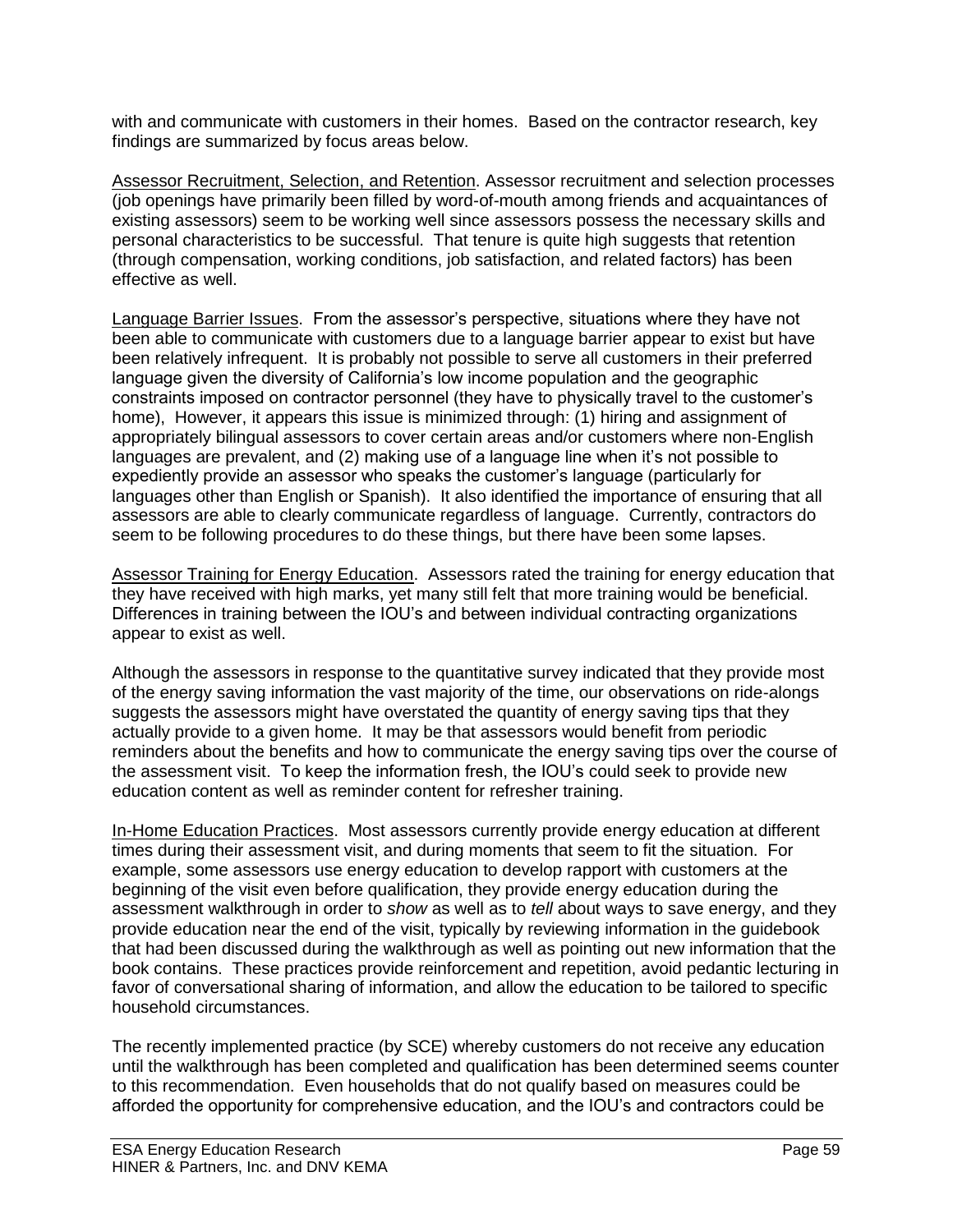compensated appropriately. This seems to be a missed opportunity since the customer and assessor are together in person at a time when the customer is typically very receptive to reducing their energy costs.

In-Home Education Materials. The current procedure is that assessors provide the energy guidebook to qualifying households, and review at least some of the content with the customer during the visit. Additionally, some contractor organizations have trained their assessors to write in the guidebook. They do this by underlining and circling key pieces of information, and writing their name and contact information on the back or inside the cover (the PG&E guidebook has a specific place for assessors to provide this information, but the others do not). Writing in the books serves two purposes: it draws the customer's attention to information in the book, and it can remind customers about the information that was conveyed verbally by the assessor if they open and review the guidebook in the future. This could be adopted by all contractors for these reasons.

Four out of ten assessors also said they sometimes provide the guidebook to households that did not qualify for the program (this is done more often by PG&E assessors). In qualitative interviews, assessors mentioned that providing the guidebook helps customer even when they have not qualified based on measures or for other reasons. Also, during the customer focus groups, those who did not recall receiving a guidebook requested one that they could review on their own. Since the customer has already indicated interest in saving energy by attempting to participate as well, they are a receptive audience so it would probably be beneficial for them to receive a guidebook.

Contractor Suggestions Regarding New Ideas for Educational Content and Materials. Assessors provided some suggestions for improving energy education in the in-depth interviews, and they were subsequently included and asked about in the Internet survey that was conducted with a larger group of assessors. Top rated ideas reflected relatively quick and simple things that the assessor can do for or provide to the customer, including: (1) the ability to sign customers up for other programs by checking a box on the application; (2) refrigerator magnets that would remind about things the assessor taught the customer; (3 tied) the ability to provide a comparison of the customer's recent energy usage against other similar homes, and (3 tied) information for bigger households (5 or more people, multiple generations, etc.); (5) information for children; and (6) the ability to show and enroll customers in new utility services such as email and text alerts. Lower on the list were additional leave behinds, including DVD's. Subject to cost and feasibility review, some of these suggestions could be implemented.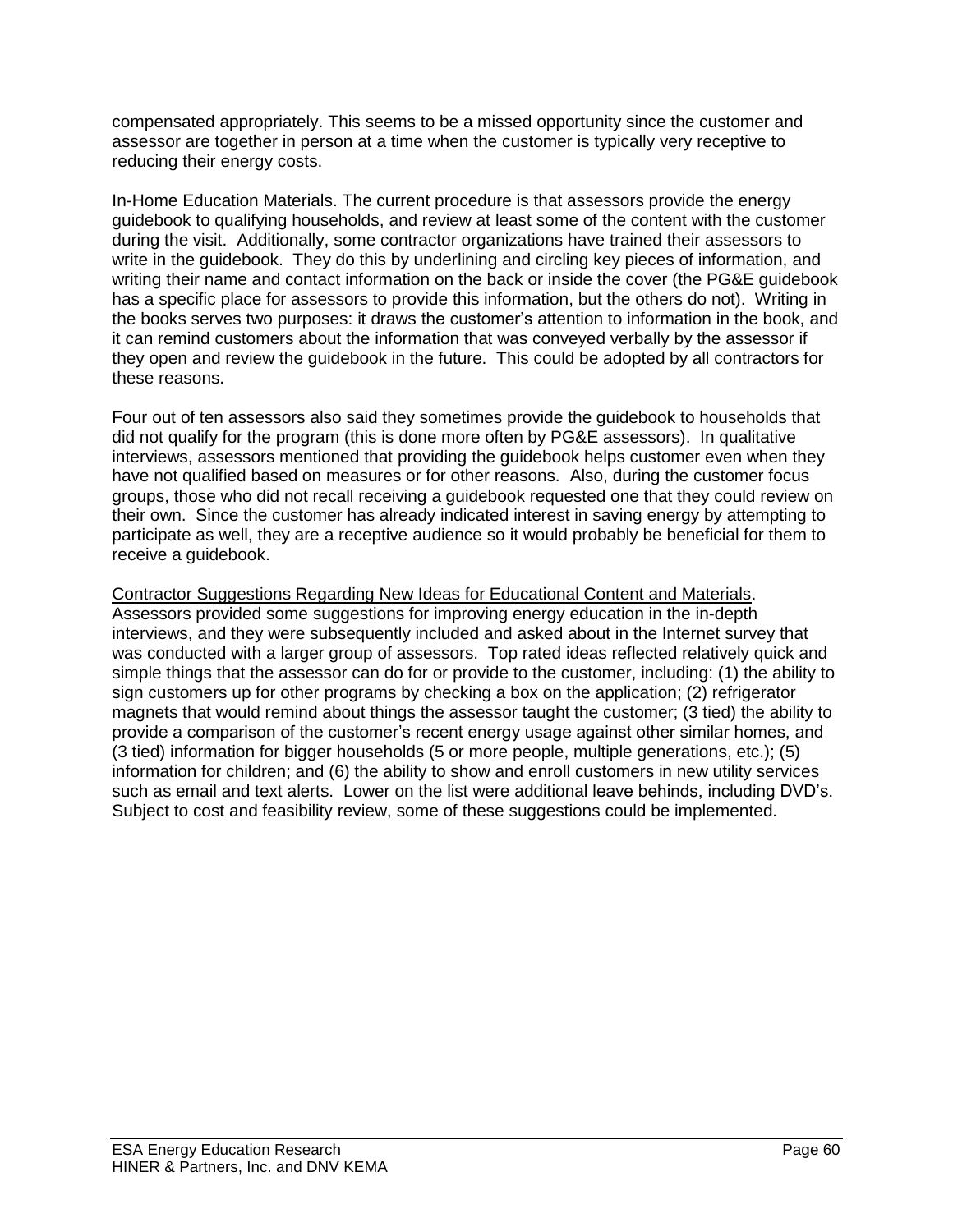# **C. Customer Research**

The customer research included both qualitative and quantitative methodologies. The qualitative component of the customer research included 30 in-home interviews among recent ESA participants and 6 focus groups among participants and CARE non-participants. The quantitative component was a telephone survey among 505 recent ESA participants.

# **In-Home Interviews with Customers Results**

As noted above, the research team scheduled 30 visits to ESA program participants' homes to gain a more in-depth understanding and observe various circumstances that may affect how energy education is or could be done in the home. Key findings based on these visits are discussed below. During the in home visits customers were also asked to rate various elements of the program to gauge their responses relative to other sources of data collection. These were followed up with more detailed probes to understand the relevant issues in greater depth. The discussion guide for the customer in-home interviews is in Appendix D.

# Program Benefits Identified

Most participants mentioned "saving money" as the chief benefit to their participation. A minority mentioned "saving energy," either alternatively or as a secondary benefit. Only one person initially mentioned "greater safety."

Further probing uncovered some deeper, more personal benefits. For some, "saving money" translated directly into more money for food and other "essentials" that they had minimized. One person said "I eat better. Twenty dollars goes a long way when you cook for yourself…When you're on limited funds, you have to stretch out everything. My primary concern is eating."

Another was concerned about waste in general, and specifically about poor energy use: "It's vital to have a saving program to avoid waste…even among those who can't afford to purchase items, themselves [such as people on CARE and government assistance]." Another believed it was wise for "the city to save more for later." Several participants with young children or grandchildren mentioned that saving energy now translated into more energy and/or relatively less expensive energy later, for future generations.

Others mentioned the stress of living on fixed incomes and that saving money on utility bills relieved stress. Some said they would be more able to pay other important bills. Some said saving money added to their ability to pay other bills on time or without as much sacrifice. One mentioned that saving money on utilities meant there was less chance her Internet service would have to be turned off.

Some also characterized their bill reduction as "helping to have a better family life." A mother said that being able to buy after-school snacks at a fast food restaurant meant more quality time with her kids and that it improved family relationships."

# Overall Ratings for Program and Effectiveness

The vast majority of participants gave the highest rating ("10") on their likelihood to recommend the Energy Savings Assistance Program. Some noted that they had, in fact, already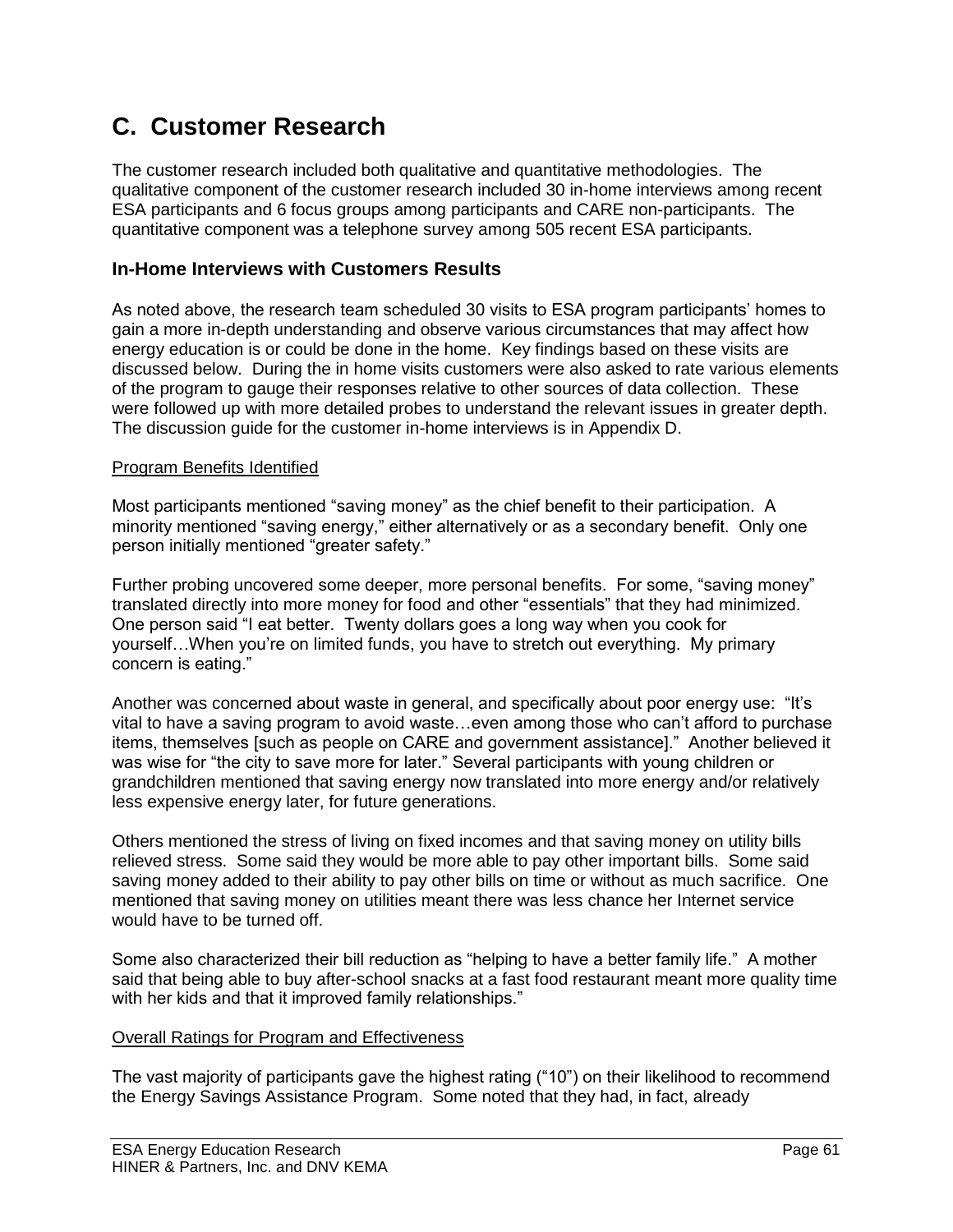recommended it. The most common reasons for very high ratings included "saves me money," "quick work," and "nice assessor." Lower ratings and reasons were:

- "Was promised a callback [about a new washer] and didn't get one"
- "I didn't think they did a lot"
- "They didn't do much"

The vast majority also gave the highest rating ("10") on effectiveness of the program, and generally cited the reduction in their utility bills as explanation.

Those who gave lower ratings regarding the effectiveness of the program mentioned:

- "I'm always energy-conscious" suggesting that she did not really need the program because she was already doing all she could.
- One customer felt that the actual savings was not really significant noting, "I saw some energy drop, but it wasn't crazy" whereas another said it was hard to tell how much savings would be generated since "It's only been one month since installation".
- In some cases, customers were a bit confused as to why the program was replacing fixtures that were perfectly good, not really having a clear understanding of the energy savings benefits of these replacements. As she noted, "There was nothing wrong with my fixtures. They gave me [one] and some bulbs."

When asked about bill savings as a result of the program, nearly all felt their energy bill(s) had dropped in amounts ranging from about \$5 to \$30 per month<sup>19</sup>.

Participants chiefly attributed their energy savings to higher efficiency lighting, lower water use (e.g., from new shower heads), and improved appliances rather than to new behaviors in their household. Some were keenly aware that drafty doors, windows, and/or electrical outlets were weather-stripped and, in general, they were cooling their homes less. Some who received new refrigerators noted that the new ones didn't seem to be on all the time (they couldn't hear their motors), and they attributed savings to that.

Participants who received swamp coolers attributed significant savings to using them instead of their regular A/C, or in combination with ceiling and portable fans without their regular A/C.

Participants that received low-flow showerheads with the shut-off chains mentioned new showering habits. They talked of the automatic shut-off until hot water became available, and of keeping the showerhead off while they soaped up. One Spanish-speaking participant noted that his two sons took less time in the shower. However, they tended to think of this solely as water savings, rather than also as gas (water heater) savings.

# Unaided Recall of Information About Saving Energy and Energy Safety

In general, when asked (on an unaided basis) about the types of information their assessor provided to them about saving energy or energy safety, only a few respondents initially recalled *any* assessor-provided information other than some basic information their new, efficient appliances, lighting, and other devices would save them energy. After additional follow-up

 $\overline{a}$ 

 $19$  Actual savings estimation was not captured as part of this phase of the project (see footnote 2), but it would be useful to know if customers realized actual savings specifically from the energy education they received.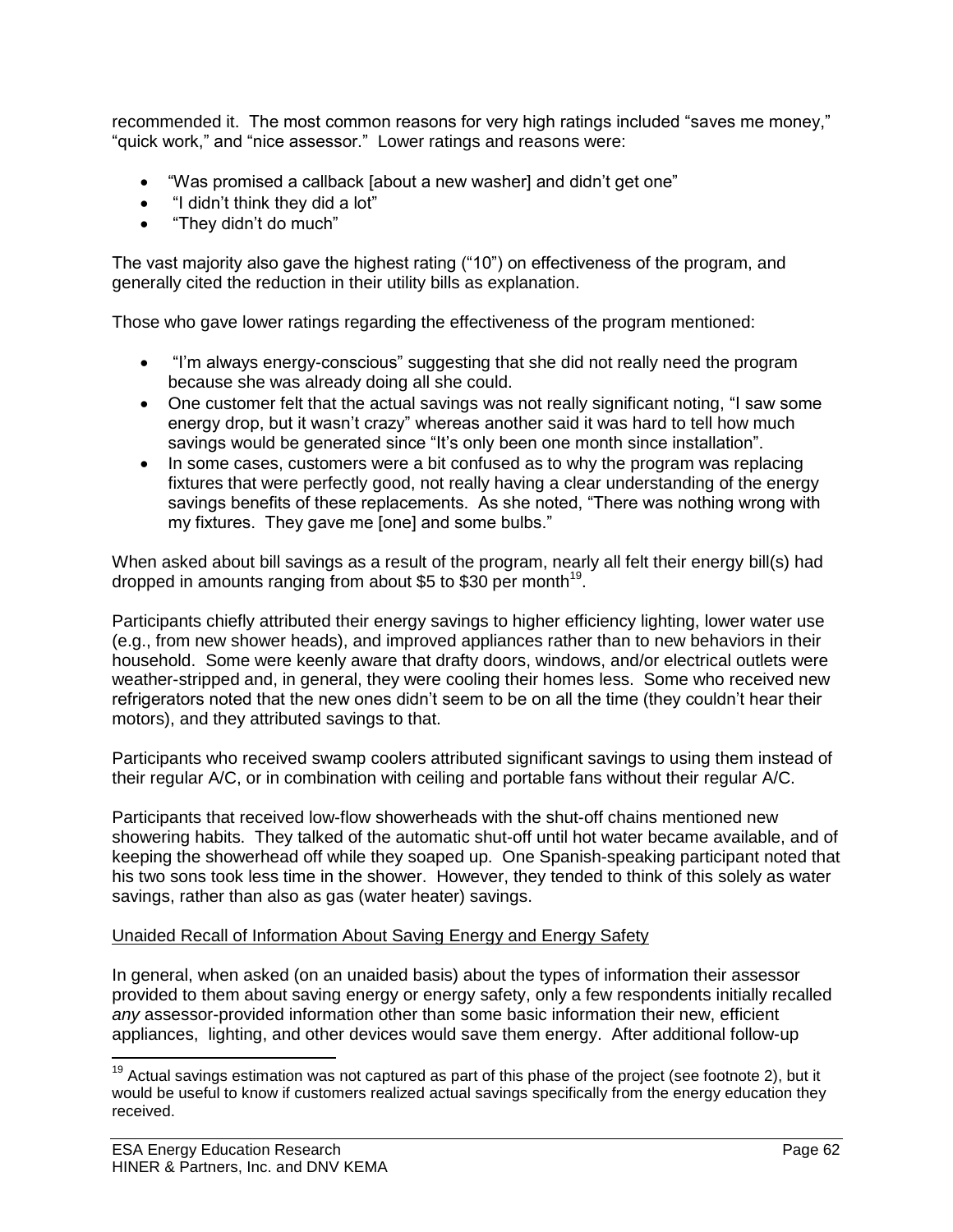inquiry, a few mentioned that they recall assessors recommending some behaviors that they could do to save more energy such as

- Unplug items when not in use because they continue to use energy
- Set the thermostat to 78 degrees
- Don't use the "dry" cycle of the dishwasher

With further probing about how their household's energy-using behavior might affect energy use, they repeated similar information about turning off lights and other devices when not in use and setting the thermostats lower in the winter and higher in the summer.

While customers often recognized that the information they received did not seem to particularly new to them, (as one commented, "I don't need someone to tell me the sky is blue"), they also recognized that the information brought some things more into the forefront of their awareness and it did ultimately have an effect on changing some of their behaviors.

Interestingly, despite some customers feeling as though much of the information provided was fairly simplistic, there is also evidence to suggest that customers have a limited understanding of the savings benefits of the program or specific measures that are offered via the program. In some instances, an assessor provided CFLs to the customers and did not install them into the sockets. In one case, the customer noted that the bulbs were still sitting there because she forgot to install them, whereas in another instance a couple noted that they were waiting for the original incandescent bulbs to burn out. There were also instances in which assessors (and installers) installed the new equipment but did not take the old incandescent bulbs and/or showerheads, and participants later switched them back because they weren't happy with the more efficient versions. These examples suggest that assessors may not have been following the program protocols for measure installations. While it was not the intent of this study to evaluate overall assessor performance or compliance and these issues were not systematically examined in this study, these anecdotal findings do suggest that there are lost savings opportunities if measures are not directly installed and other measures not removed. Moreover, it further illustrates that a customer's ultimate interest in savings (which they claim is the most important benefit of the program) may be circumvented by other behavior-based preferences that over-ride benefits that may be derived by energy savings. For the purpose of this study, these data do suggest that if (aesthetically or functionally) customers prefer the non-efficient alternatives unless the educational and informational materials provide a compelling (savings based) reason to adopt behaviors or retain more efficient measures customers may not reap all of the benefits of the ESA program.

# Most Important Elements of the ESA Program

When asked which aspect of IOU-provided assistance is most important(between (a) equipment / home improvements, (b) information about energy safety, use and savings, or (c) the discounted rate, participants felt the financial discount provided by CARE was most important, they were split in terms of the importance of physical improvements and information – the two main aspects of ESA.

Those citing the financial discount thought of it as money that went directly to their pockets, usable for other important needs. Those citing physical improvements for energy efficiency generally said improved efficiency was important because it would continue to happen every month, essentially automatically. Those citing information reasoned that they wouldn't know about the program (improved efficiency and the financial discount) unless they had the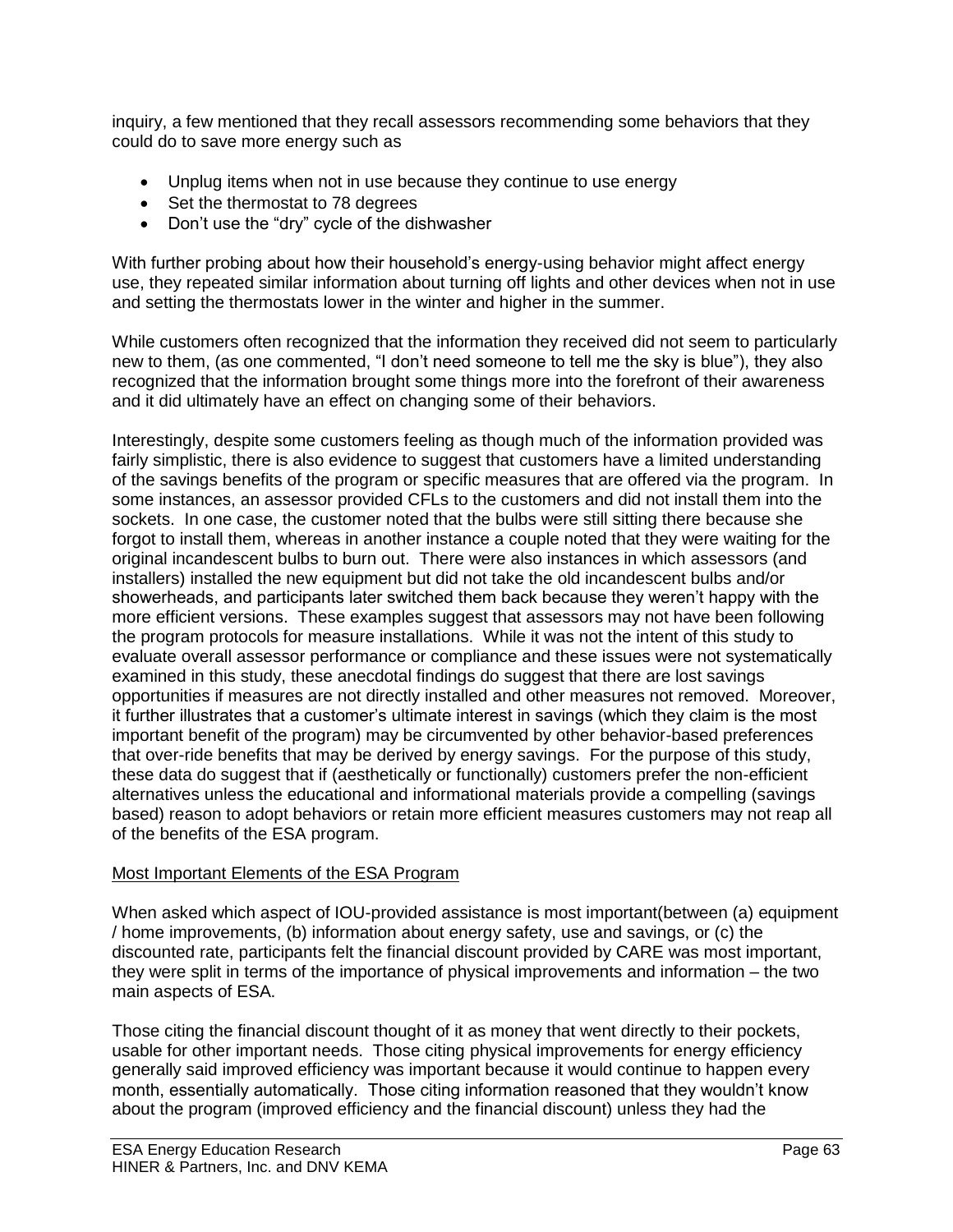information, and that without information they would not know how or what to do to save. Not surprisingly, participants who learned safety hazards specific to their own home such as their water heater wasn't properly vented or was set to produce scalding water tended to value information more. This was particularly true for a young mother, who expressed pride in providing safe environments for her very young children, but who hadn't considered the potential danger if one of them had turned on the hot water. Another participant, a male who was proud of the energy-saving timers and devices he had installed himself, was grateful to learn that he had the potential for a lethal CO build up in his garage, where he spent many hours.

Several participants mentioned that all three components were needed, and that they worked together.

# Time Spent Discussing Energy Saving and Safety Information

Customers were also asked how much time they recalled that the assessor spent with them offering information. Based on these discussions with customers, there was no consistent pattern in terms of either when or how much time was spent delivering "information". Most recalled that assessors spent at least some time, typically a total of about 30 minutes divided evenly before, during and after the assessor walkthrough. A few, though, were adamant that the assessor only qualified them and spent no time discussing either information about saving energy or about safety related to energy.

Because some participants lived in studio or one-room apartments with external (shared) water heaters, and had few electronic devices, some of the information that may typically have been discussed did not particularly apply. One single woman was grateful to have received a power strip, not in fact for its energy saving potential, but rather because it actually enabled her to plug in her microwave and a second kitchen appliance at the same time.

Some mothers with toddlers present unique challenges when providing energy information or discussing energy use. They are busy and appear to be overwhelmed by the circumstances around them. For example, during one visit a women held, cared for, rocked or followed her young children around during the in-home visit as we talked The apartment was messy with . clothes strewn in every room and the kitchen sink was full of yesterday's dishes. She had a second child that was one to two years older, whom she had seated in front of a TV hoping it would occupy him. She looked exhausted and appeared unable to concentrate on any discussion topics for more than a moment. It is likely that an assessor's effort to provide this home with energy education would be dictated by the circumstances of this particular situation.

In some cases, participants were rather adamant that they already knew the information that the assessors were providing. In one case, for example, the customer was abrupt, dismissive with the research interviewer during the visit suggesting that it is also likely that he was similarly impatient with the assessor who may have been trying to provide educational information to the household during the assessment visit.

Nearly all said they had accompanied the assessor during his/her walkthrough.

When asked when the assessor delivered his or her most valuable information about saving energy, participants were more opinionated – with the largest group having said they received the most valuable information during the walkthrough, followed by a few who said it was most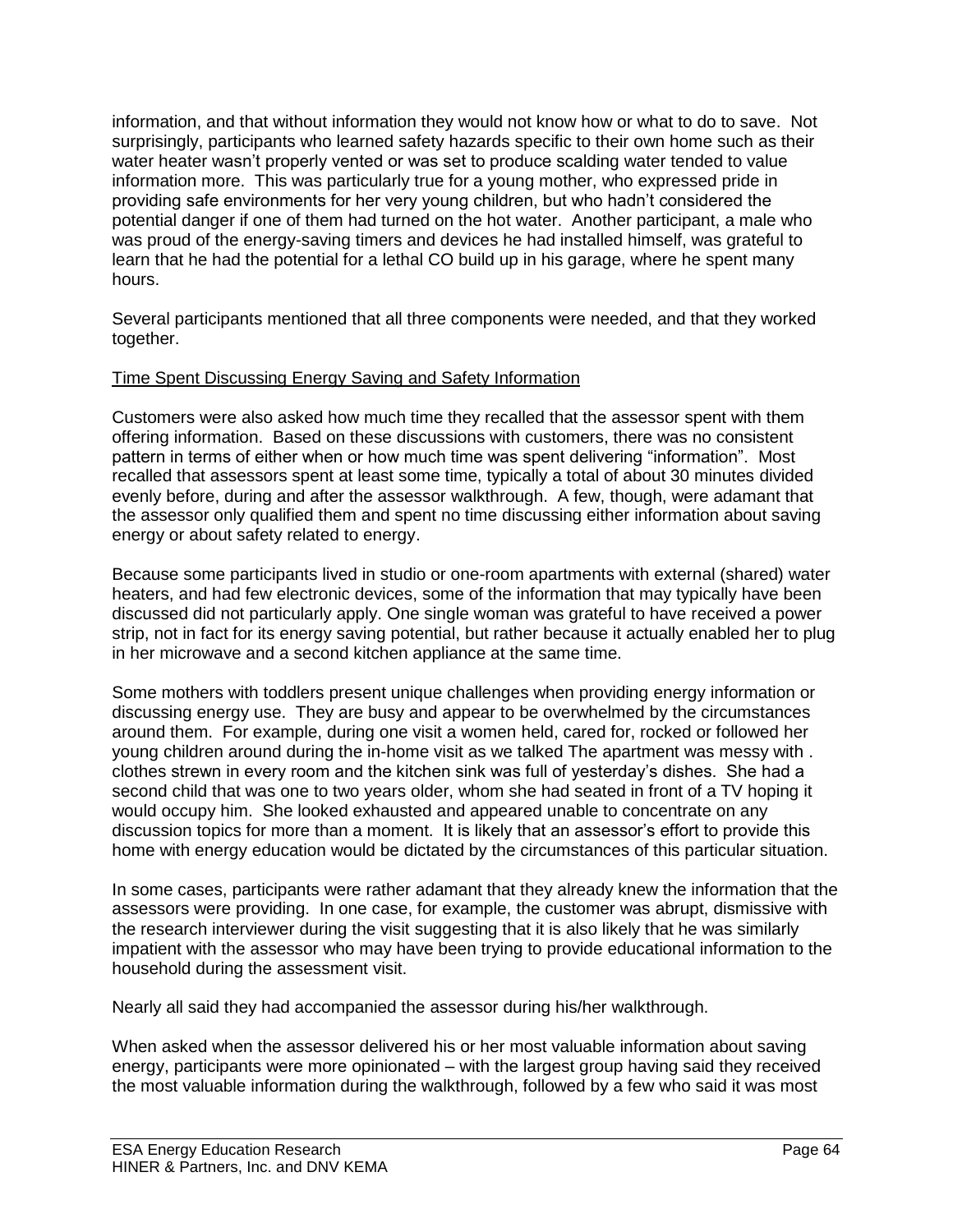valuable after the walkthrough (and a few who mentioned the benefit of what they received before the walkthrough.

Those who got their most valuable information during the walkthrough primarily mentioned that the assessor pointed things out and *showed* them, while those who said the most valuable information was provided after the walkthrough said that they did not get any information before or during the walkthrough, or that the guidebook was a good reminder of what they heard during the walkthrough.

# Types of Energy Use and Safety Information Provided

The information that customers recalled that was provided by assessors seems to have been mostly general, rather than room or appliance specific. When customers were specifically asked what assessors mentioned about specific kitchen appliances, entertainment equipment and other energy-using devices during the walkthrough, they typically recalled general information, such as turn off lights and devices when not in use and use the power strip they were provided.

Those that reported receiving information for specific devices and appliances tended to say they already knew it and had been doing it, although a few said the information was new to them. Examples were unplug the toaster, coffee maker and/or microwave; consolidate loads of dish and clothes washing; use major appliances in the evening, if possible; and don't leave the refrigerator door open longer than necessary. Many who received the low-flow showerhead said their assessor suggested that they stop the water while they were soaping, which many said they and other household members were doing.

Overall it appears when the assessor's walkthrough was re-traced, as part of this research, customers reported that assessors generally focus their information and tips on major appliances, lighting, and water use which is consistent with the energy savings information offered in the guidebooks as well.

# Use of the ESA Energy Resource Guidebook

According to the participants, some assessors (about one in three) did not leave or review a booklet after their assessment. There is some evidence to suggest that this may not be accurate due to poor participant recall. In one home, for example, the customer was adamant that she did not receive a guidebook, until her husband brought it out. Likewise, this same customer did not recall reviewing the guidebook with the assessor, yet inside the book were the assessor's circles and other marks, along with his contact information.

Just over half said the assessor did leave a booklet. Among these who recalled the booklet, while the majority said the assessor reviewed it with them, it is surprising that more of them did not recall getting the booklet or having had the assessor review it with them given that ALL of them are expected to have received the information.

Based on these discussions, it was common for assessors to have discussed and provided the guidebook after the walkthrough, but nearly as many customers recalled getting the book at the beginning of the visit, before the walkthrough. One participant reported having received the guidebook at the beginning because he specifically asked and wanted something tangible that provided "verification" of the visit.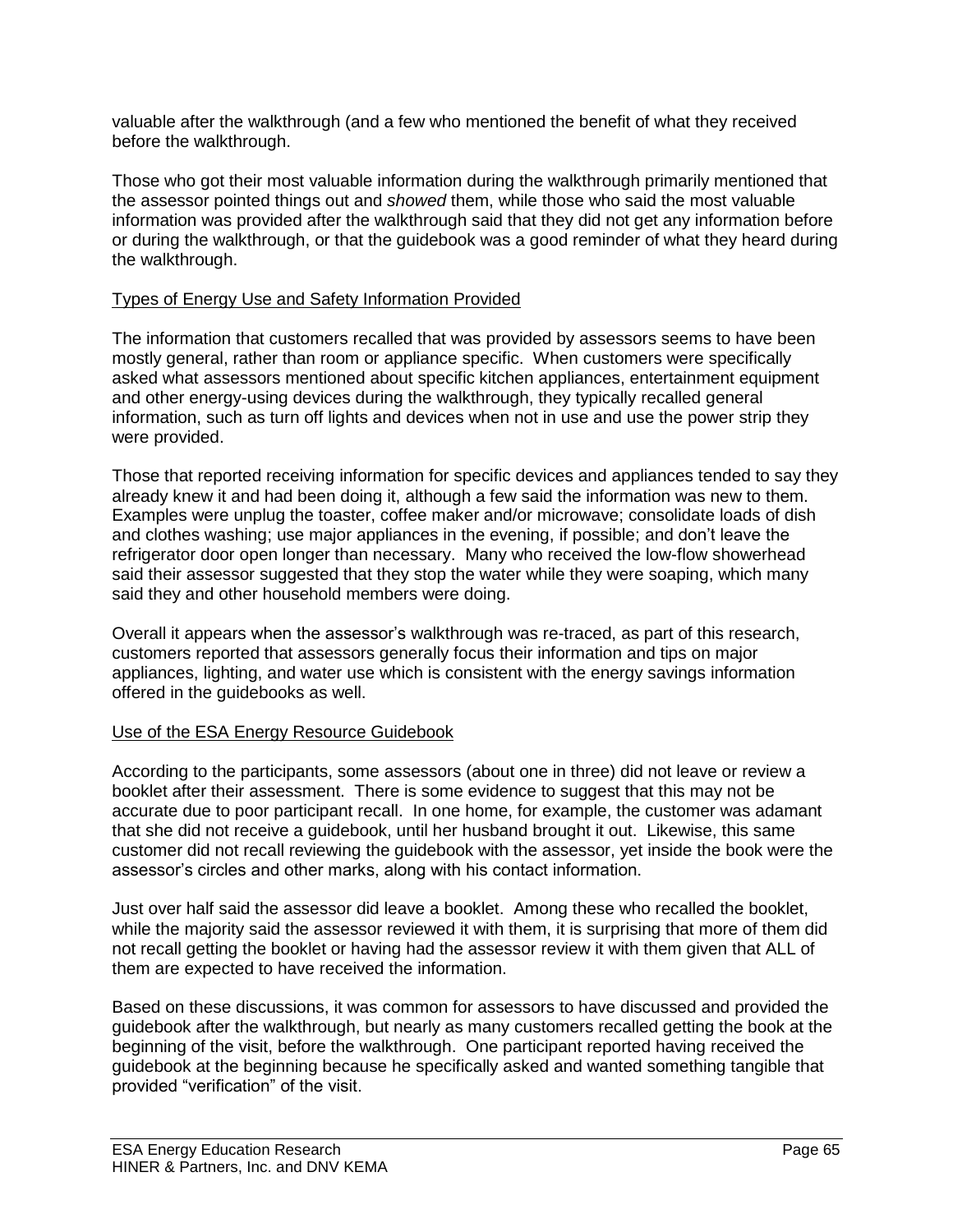About a third of those we talked with had saved the guidebook and were able to locate it at the time of the interview. Those who could not produce their booklet were more likely to have said that their assessor did not review specific information in it, suggesting that the assessor's review does aid customer recall of it. As noted earlier, however, given that some customers believed or insisted that there was little that they could learn (that was new) about saving energy, it is also possible that they ignored the educational aspects of the assessor's visit or possibly even refused it (though none admitted doing so). Interestingly, among those who said they did not receive a booklet most were interested in reading it when shown a demonstration copy. One customer asked for his utility's phone number to request a copy.

Among those who said they received a guidebook, about one in four said their assessor wrote in the booklet. This does seem to be a memory jog concerning the guidebook since customers specifically commented that they remembered them writing in it, although it's also likely that some customers who did not remember the book (even though they received one) also did not remember the assessor writing in it.

As part of the discussion, customers were also asked what topic areas from the guidebook they recalled that their assessor reviewed with them. Just about all who recalled the review said their assessor reviewed information about energy savings, while somewhat fewer said they recalled having reviewed information about other programs or safety information.

Roughly a third of the customers said they reviewed the book later on their own<sup>20</sup>. Those who did not said they didn't think about it or noted that they were "too lazy."

# Information Passed to Household Members

Again, roughly a third of those we talked to who noted that they had reviewed the guidebook *on their own* following the visit also said they passed on information about saving energy and/or safety to someone else in their household. Many of these customers reviewed the guidebook with others in the household at the same time that they reviewed it on their own.

In terms of "who" the information was passed on to, not surprisingly, it is most often communicated or shared with a spouse or one's children. Among those who passed on information, about half reported that it affected their spouse or children's attitudes about energy, and about a third reported that their spouses actually modified their behavior while, a smaller percentage noted that their children's behavior changed as a result of the information provided. One elderly participant said his wife, who was exhibiting signs of Alzheimer's disease, was remembering to consolidate her clothes washing. Apparently, spouses were easier to influence than children, perhaps because the educational material is geared toward adults rather than children.

Among those who discussed not having passed the information along, we observed there are some scenarios such as retired couples, who tended to have both persons sit in on the assessor review, in which case there would be no one to "pass the information along to". In other cases, such as Households with a parent of a toddler, especially single moms, it does not make sense to pass the information along. There are also situations in which the parent assesses the value and receptiveness of passing the information along. For example, a middleaged father said that his son was "rebellious" and he just couldn't change his behaviors regarding energy use. Hence, the information gleaned from the in-home visits reinforces the

 $\overline{a}$ 

 $^{20}$  A more thorough review of the guidebook itself was completed in the customer focus groups.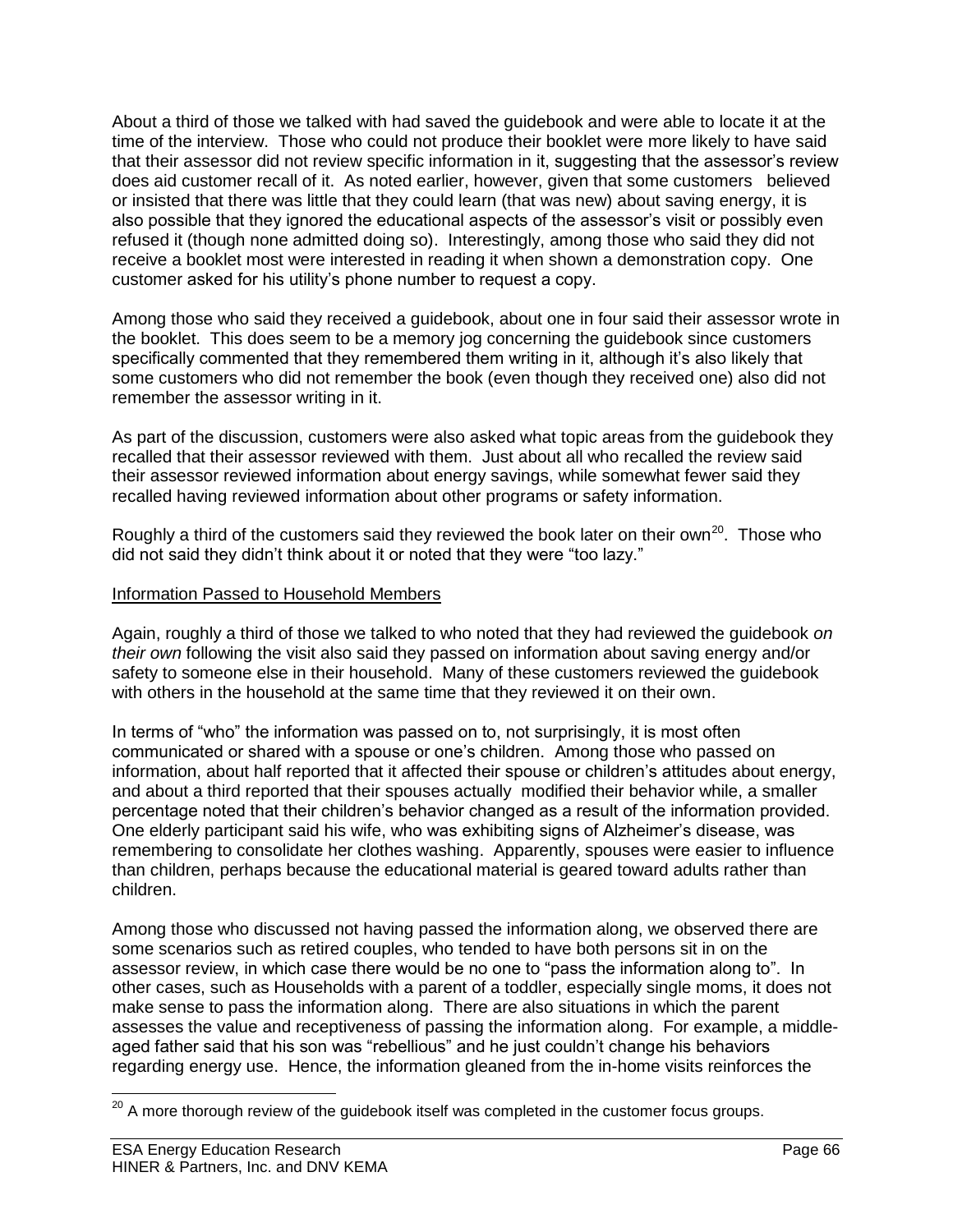need and value of the assessor's judgment in determining how and what educational materials can be communicated to these households. It further suggests the value of having some customization and perhaps more content or materials that are suited to some of these scenarios.

# Assessor/Contractor Ratings

Customers typically gave very high ratings of their assessor on all dimensions: "knowledge," "interest in participant questions," "information relevance," "communication" and "courtesy." Complaints about an assessor were very rare, and sometimes were related to the perception that repairs/replacements were more limited that the participant expected. One customer was upset that an assessor had red tagged his wall heater, shut it off, and told him it was his (the participant's) responsibility to repair. Later, another inspector examined the heater and said it would be okay to operate after soot was removed. In the mind of the customer these contradictory opinions undermined the credibility of the original assessor and the red tag decreased the participant's satisfaction with the assessor and the overall program.

In another instance, the assessor did not receive favorable reviews because a non-Spanish speaking customer noted that the contractor used a Spanish-speaking crew and directed them in Spanish, which created a situation in which the customer could not follow what was going on. He reported that this extended to their discussions of the appliances and the work they were doing and as such he felt he was missing valuable information about his home's energy use.

# Participant Suggestions for Improvement

Most participants' suggestions for improvement were about spending more time on the information or providing more details about how to save. A few had said their assessor did not provide any information, so these participants were clearly interested in what they had missed. One customer noted it would be of value to him to have been given "a savings target" for example. Another customer mentioned the idea that an online graphic comparison of his apartment's energy use compared to other similar units would be helpful.

Several participants claimed their assessor did not ask for or complete a walkthrough. A couple of these apparently involved initial visits from assessors walking the neighborhood and looking to qualify participants. As noted, a few participants claimed that assessors initially said they would do more than was actually done. One participant said he was still waiting to hear if his washer could be replaced. Conceivably, his appliance may not have qualified for an upgrade, yet the customer did not recall being told this. Regardless of the reason in that or other instances, a couple of participants out of the approximately 30 surveyed believed the work in their home was incomplete suggesting that it is even more important for the assessors to clearly explain the process and leave simple and clear information with the customer to manage expectations and ensure greater comfort and confidence in the processes involved in (and benefits of) program participation.

A few said the assessor did not provide much educational information after qualifying them. These participants said they got more energy-related educational information from the installers who came later.

When asked about the most important information provided during the visit, most comments were about the *variety* of helpful tips that applied to their various appliances and other energyconsuming items, and they additionally singled out the information about AC usage (thermostat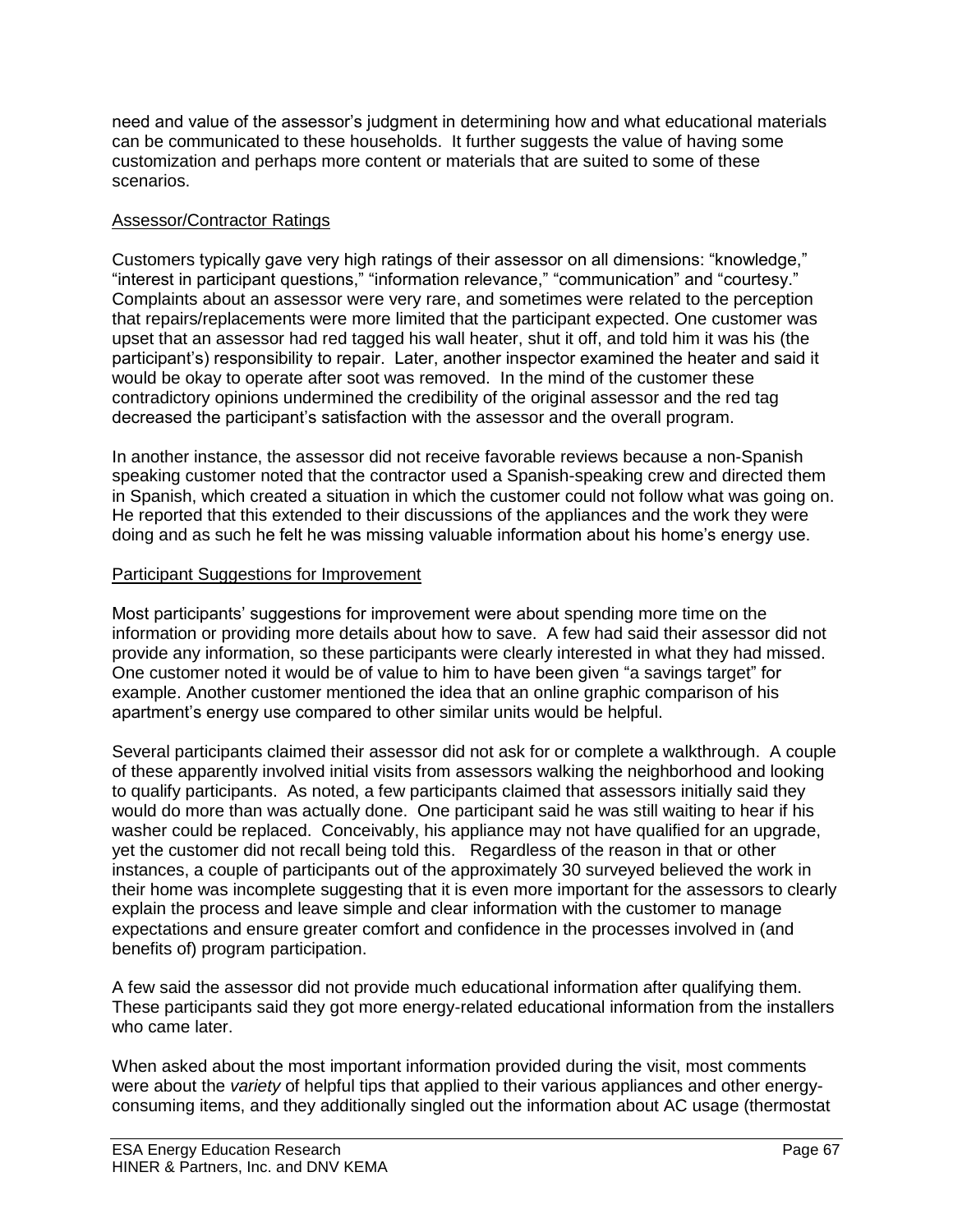settings, changing filters), consolidating laundry loads, and lights (turning them off when not in use, using energy saving bulbs).

# Special Situations Affecting Energy Use

The in-home visits identified a few particularly challenging situations where energy education information might not be adopted. As noted, several participants were moms with one or more small children, who seemed overwhelmed by the responsibility. They were using TVs and other entertainment equipment to occupy or pacify their children, whether their children remained in place or not. Energy reduction in those situations would seem to require getting out of the house with their children, perhaps visits to a recreation area or other people's homes, so educational information could include a recommendation to do just this.

Other participants were disabled and/or elderly and appeared home-bound. They were using energy to create comfortable conditions and/or use medical equipment, and were of the opinion that they could not reduce more without affecting their health or well-being. Medically challenged households might benefit from information specifically designed for their needs. This could likely require further investigation into ways they could reduce further without health consequences (Could a smart power strip be used with their medically-necessary equipment? Is there a thermostat set-point that is best for asthma sufferers).

One elderly man on fixed income bluntly stated that it was more likely his inefficient appliances and light bulbs would survive him and that it didn't make financial sense to replace them unless they actually did stop working. For his situation, financial payback information might be helpful.

# **Summary of Findings: In-Home Interviews with Customers**

Summary findings about energy education from the 30 in-home interviews with recent participants include:

Impact of the Program. Participants were primarily motivated to sign up for ESA in order to save money, and felt that the information they received through the program helped them do this. Although participants in the in-home interviews primarily attributed energy savings to new lighting, appliances, and hot water shut-off devices, and initial recall of energy education topics was low, a majority agreed that it did affect their behavior regarding how they used energy and half said it affected the attitudes or behavior of someone else in the home. Most cited that the information raised their awareness of things they can do and prompted them to change their behaviors.

Energy Education Delivery. Most participants recalled receiving, on average, about 30 minutes of education. However, a few (about one in ten from these interviews) did not recall any energyrelated information. Also, most participants accompanied the assessor during the walkthrough, and felt that the most valuable information they had received was during this time when the assessor pointed things out and explained what could be done to reduce energy use with that item. A smaller number of customers felt that the most valuable information was provided after the walkthrough and noted that the guidebook provided a good reminder of what they heard during the walkthrough. The top-of-mind information recalled tended to be general, including things such as turning off lights and appliances when not in use and using a power strip to make it easy to "unplug" items when not in use. When probed, they cited more specific practices,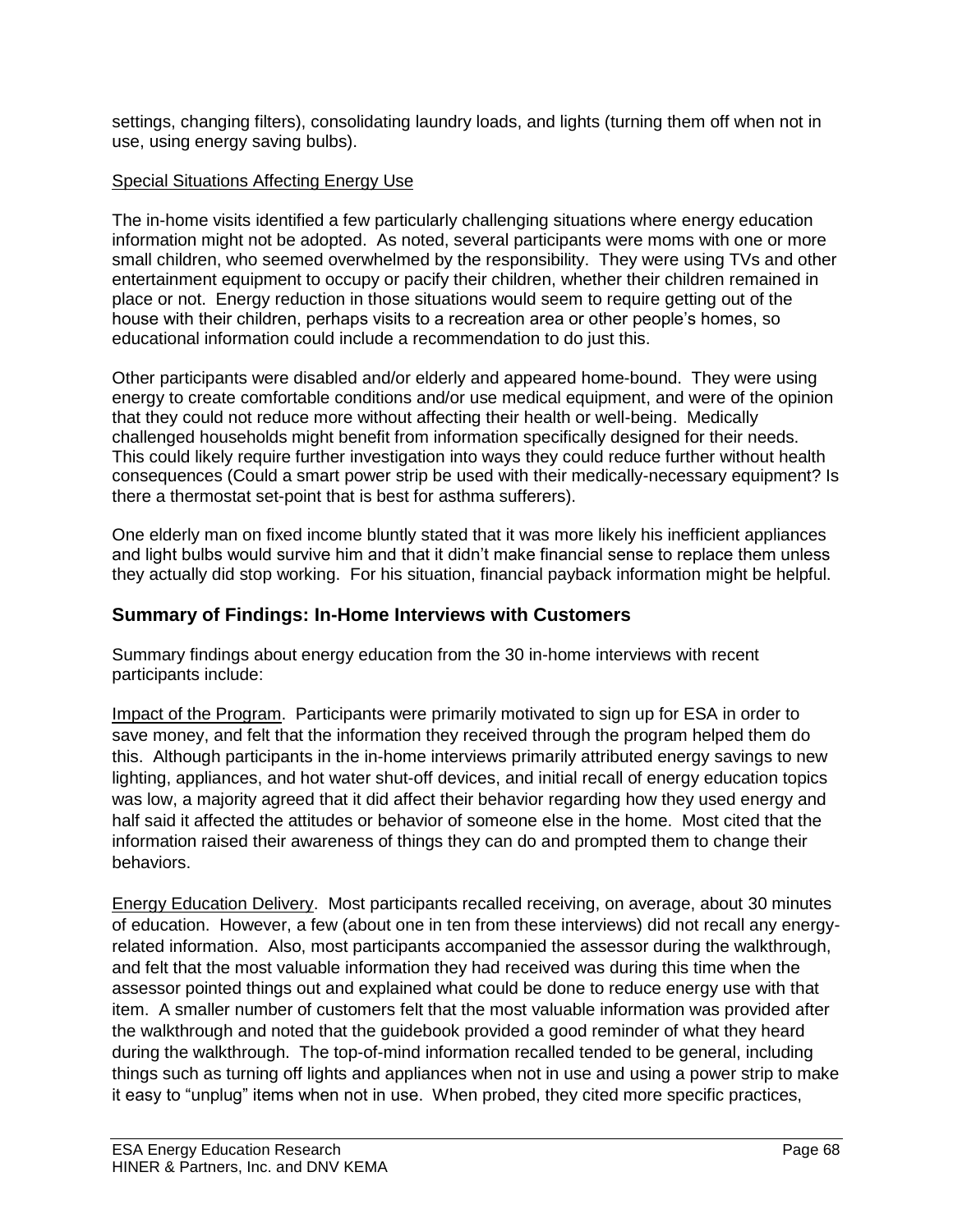such as unplug the toaster, coffee maker and/or microwave; consolidate loads of dish and clothes washing; use major appliances in the evening, if possible; and don't leave the refrigerator door open longer than necessary. Although most said they knew these things already, for some they were new.

Energy Education Materials. About one in three participants did not recall getting a guidebook. Among the remainder who recalled getting one, about half recalled the assessor reviewing information in the book with them, but the rest did not. Among those who said they received a guidebook, about one in four said their assessor wrote in the booklet. This practice does seem to make the guidebook more memorable for customers. When asked what topic areas they recalled from the guidebooks, there was not a particular area that was consistently recalled. Among those topics recalled, customers pointed to energy saving practices, other utility programs that could help them save energy, general assistance programs, and safety information. Relatively speaking, customers' recall of the guidebook appears to be low considering that all participants should have received it and had the assessor review it with them. Since the contractor surveys suggested that assessors are providing and reviewing these with most participants, it is likely that more limited customer recall of this particular issue may be reflected in these results.

Other Household Members. About half of the participants with other members in their household said they passed on information from the assessor's visit, including reviewing the guidebook with them. Among those who passed on information, about half said it changed their spouse and/or children's attitudes about saving energy and somewhat fewer said it changed behaviors. Where information was not passed on, it could have been a situation where the spouse sat in on the assessor review, or where the children were too young for it to be relevant.

Assessor Evaluations. Participants typically gave very high ratings of their assessor on all dimensions: "knowledge," "interest in participant questions," "information relevance," "communication" and "courtesy." Complaints about an assessor were very rare, and sometimes were related to the perception that repairs/replacements were more limited that the participant expected.

Participants Suggestions for Program Improvements. Most suggestions for improving energy education among the in-home interview participants were about spending more time on the information and providing more details about how to save. Concerning what they did receive, customers liked the extended *variety* of helpful tips, and specifically mentioned tips about AC usage (thermostat settings, change filters) and lights (turning them off when not in use, use energy saving bulbs).

Based on these findings, energy education appears to be on the right track. Customers who recalled it believe that it has had an impact on their attitudes and behaviors concerning energy use. Also, the underlying premise of in-home energy education provided in-person by a trained assessor (and educator) appears sound: customers who have signed up for ESA are motivated to save energy and money, so are a receptive audience for information that can help them save. They want the information.

The way that energy education is currently provided in the home is working, but currently has limitations. Participants (and assessors as well) were most receptive to education provided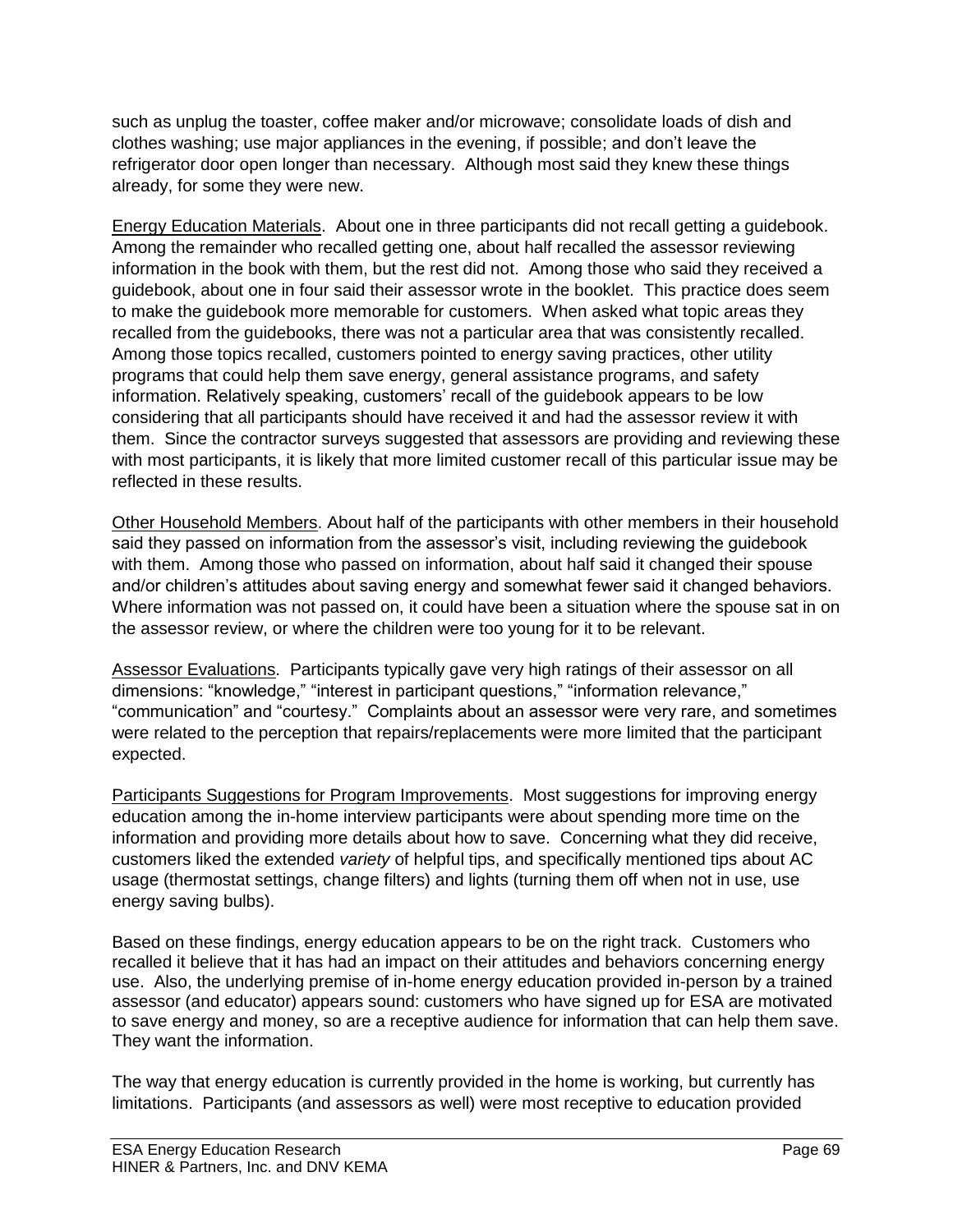during the walkthrough, followed by an educational review with the guidebook after the walkthrough. Some households, though, have particular challenges, especially those with children and those with medical issues.

A major limitation is that recall of specific energy education information is weak, especially among older customers. The program should do more to remind customers about things they can do to save energy.

Participants with other household members already do a relatively good job passing on information within the household, even though energy education information and materials are not currently designed to explicitly enable this type of sharing. This suggests that the program could improve its impact on the approximately 80% of households with two or more residents by developing practices and materials targeted to multi-member households.

# **Focus Groups with Customers**

The six focus groups with customers were completed in three locations at centralized focus group facilities. Summary findings from the focus groups are discussed below.

# **Focus Group Detailed Findings**

# Biggest Contributors to Energy Use in the Household

Most low income customers, including both the ESA participants and non-participants, described the biggest contributors regarding their energy use as physical aspects of their home and energy consuming devices. Physical aspects included: lots of windows, vaulted ceilings, lack of insulation, swimming pools (with pool pumps), and drafts under doors. Energy consuming devices included air conditioning, appliances such as refrigerators, lights, electric space heaters, and the abundance of electronic items that are plugged in such as TV's, computers, Wi-Fi routers, and others.

Those with smaller bills were more likely to mention the more common uses such as lights and refrigerators, while those with larger bills were more likely to mention AC, windows, lofted ceilings, and such.

When probed, many also admitted that other family members were irresponsible concerning energy use: mostly teenagers and younger children, but young adult children as well. Respondents were generally in agreement that those who do not pay the bill do not care as much about saving energy.

Some respondents, though, had other household members who were conscientious: children that have had the right habits instilled in them by their parents, or other adults in the household who share with the bills.

# Motivations to Actively Conserve Energy

Personal motivation was not cited as much of a problem or reason for higher energy bills – most respondents said they are very conscious of their energy bills and wanted to *save money*. However, this does not mean that they were always minimizing their energy use. One non-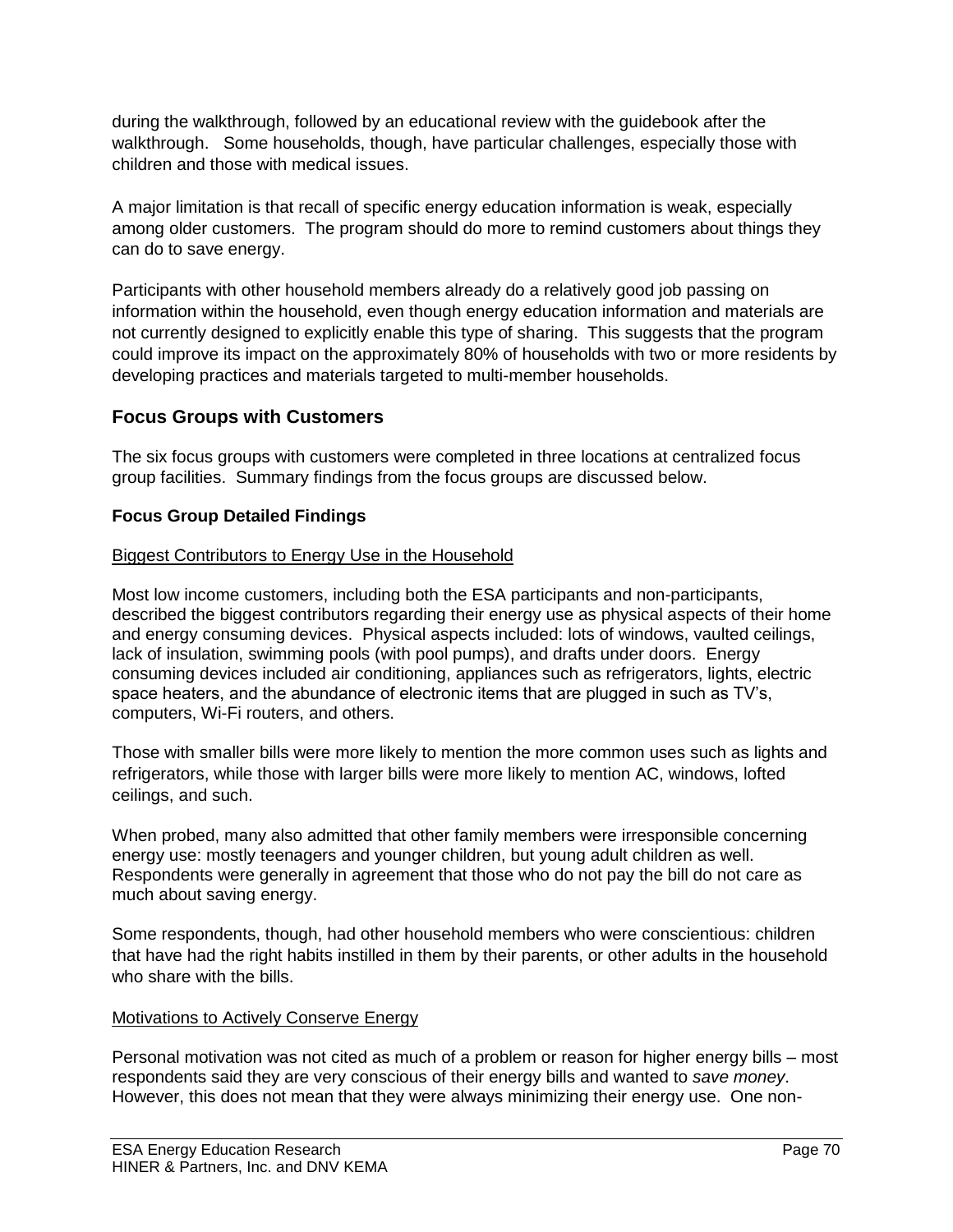participant described himself, "I am pretty lazy about it sometimes. I usually do not turn off my computer when I am not using it. It just goes on sleep mode. I tell myself it is not using that much electricity."

For some, *health considerations* are a major driver of higher energy cost especially for heating and cooling, but some mentioned medical-related equipment that runs on electricity, such as air purifiers and humidifiers for asthma. Other motivations, such as a desire to be *green* or *safety*, were of little consequence to most ESA participants, although these were motivators for a small minority. Safety had at least two different meanings: lights provide a sense of security at night, and they make walking up and down stairs safer.

Regarding *environmental* considerations, some had the opinion that it takes money to make improvements that are green, which most ESA participants (and at least some high usage nonparticipants) don't have. High usage non-participants were more likely to mention the *environment* as a motivator than were ESA participants – perhaps because their economic situation is typically better than ESA participants, evidenced by their ability to afford larger energy bills.

Habits were also drivers of higher energy costs, but could also be reasons for lower bills. Habits that participants and non-participants believed increased their costs included leaving lights on, sleeping with TV's or music on, leaving computers on, and similar practices. Habits that reduce the bill were: using more blankets, closing blinds on hot days, unplugging things, hang drying clothes, etc.

Of note, a lack of information was *not* mentioned as a reason for higher usage. One non-ESA participant described, "I think you make a decision, I am not going to change my light bulbs, I am not going to turn off my heat, I am not going to do these things. People make those decisions but I think they are pretty well informed."

That said, some energy-related information is not commonly known, so is potentially beneficial to many households. Short reminders and feedback can also be important tools to help households reduce their energy use. Also, new information is more attention getting and memorable than information that is already well-known.

# ESA Program

When probed about the relative importance of three main pillars of utility company assistance – financial, physical, and information or education – both participants and non-participants had mixed opinions. Most seemed to think that all three were important and worked together.

Physical assistance was important because it provides improvements that they otherwise could not afford to do, or would not have the time to do. Financial help was important because it directly helps them save money day in and day out. Respondents were equally split regarding which of these two types was most important.

Educational or information help was more polarizing than the other two types. Some felt it was least important because they already knew about ways to save energy. Others felt it was most important because it can be applied no matter what your situation, and that knowledge is power. In either case, customers did want information specific to their home and situation.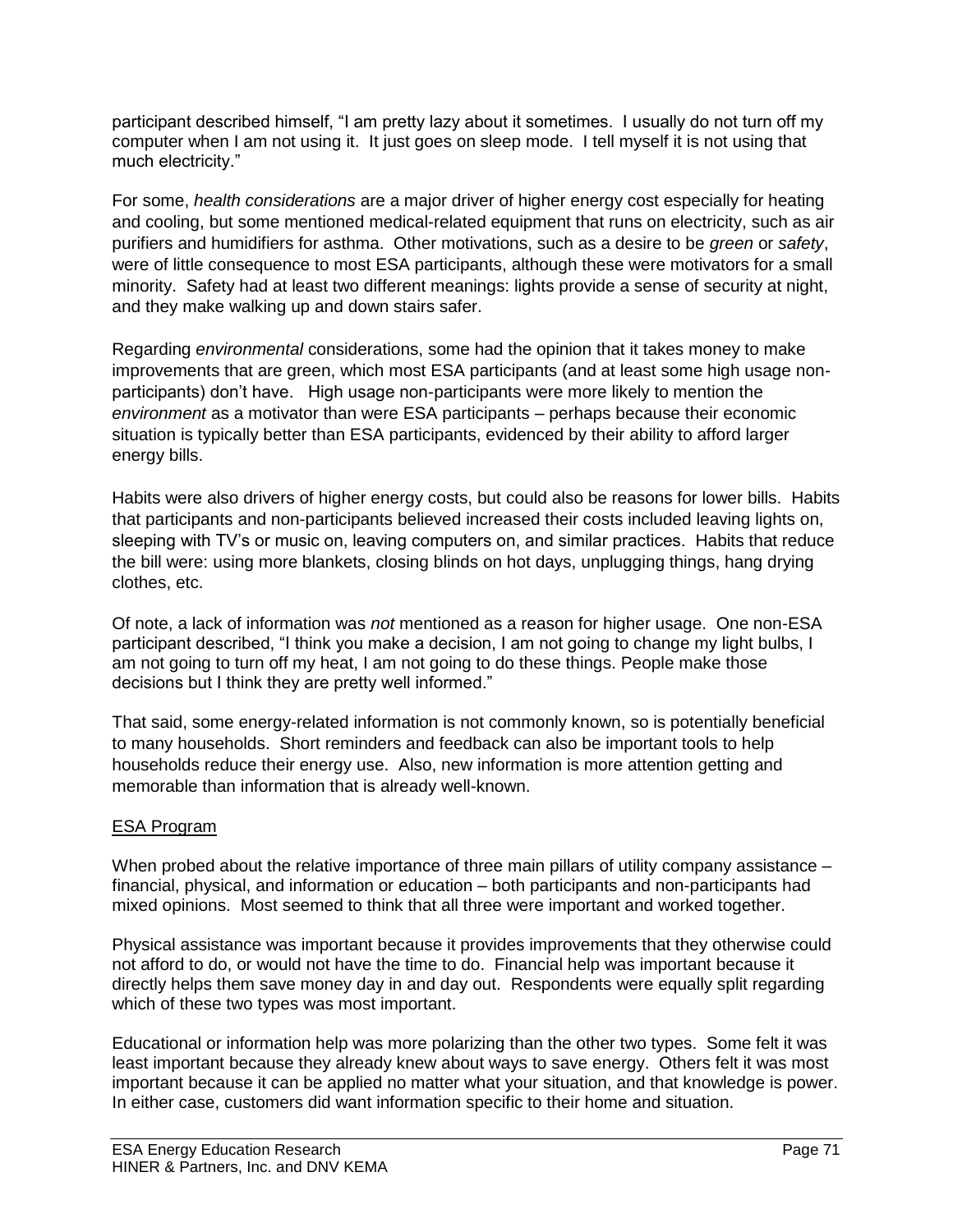This implies that the value of the education should be communicated in marketing materials or to new participants (e.g., "making a few changes in how you use energy could save you \$xx/month"), and probably should focus on content that most people don't already know.

# Reasons to Participate

ESA participants said they participated because: (1) they had a problem with their home that needed to be fixed (e.g., lack of insulation so their home was too hot and/or too cold; drafts; weather stripping around doors missing); (2) their bill seemed too high or had increased recently (which prompted them to call their utility or to agree to the program when a contractor came to their door); or (3) they heard favorable word of mouth about the program (people hear about it from friends and neighbors, so decide to try it out). Of note, none mentioned that they participated in order to learn more or for assistance in changing their behavior.

This suggests that education is not something they are expecting nor are they seeking it, so the content and delivery of energy education needs to be "attention getting" in order to facilitate retention and adoption. Also, program marketing could recognize these three main "prompts" to participation – "fix problems with your home, reduce your bill, lots of your neighbors have done so already."

Those who knew something about the program and sought it out wanted the physical improvements that would correct the main deficiency in their home to reduce their bill. High usage non-participants had comments similar to participants regarding their reasons they might want to participate. They recognize issues with their home they believe the program could correct.

Non-participants also had concerns. One concern was that "programs" can be disguised sales calls by utility contractors. Solar seems to have influenced perceptions that even authorized utility contractors are still trying to sell something, so more utility customers have a guarded response to programs such as ESA. Another concern was regarding quality of the work and appliances – experiences with other similar programs, word-of-mouth (from ESA participants), and then simply doubts that a free program would provide good quality were mentioned by some non-participants. Since some ESA participants did express their dissatisfaction with the quality of the free refrigerators and of the work performed by their contractor, this is probably a valid concern.

# Program Experiences

ESA participants were asked about their experiences with the program. Program positives centered around the fact that participants received free assistance that they otherwise would not have received on their own (because of financial and lack of knowledge issues). ESA participants also mentioned the helpfulness of the representatives who came to their home – and the information and explanations that were given. As one participant said, "It was very hands on, very personable, and very comfortable. It was a great experience, not to mention all these little tidbits of information."

Participants who had some type of follow-up also mentioned this as a positive. For example, one customer mentioned that the contractor supervisor came to their home and completed a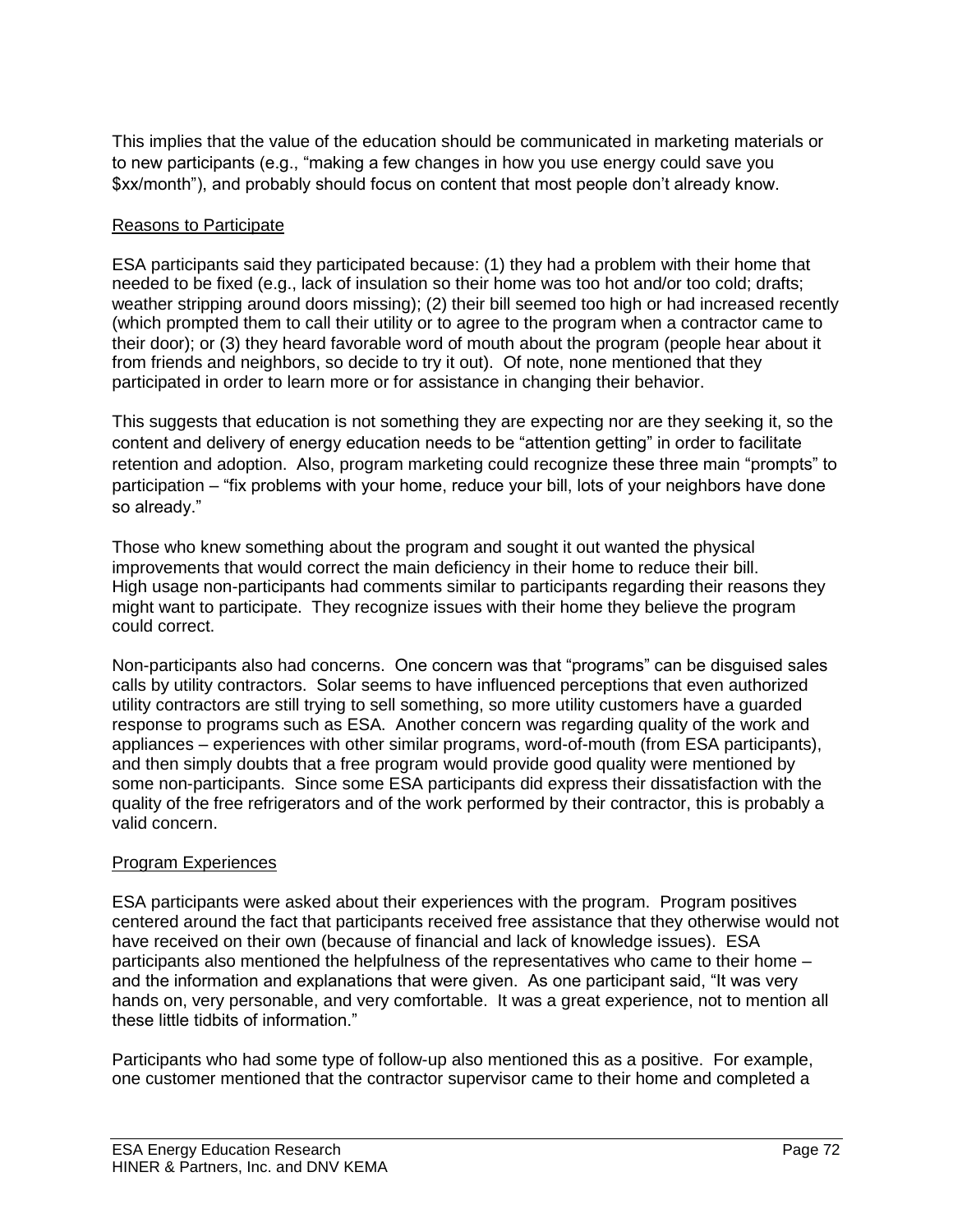thorough inspection of the work, and another mentioned a phone call from their contractor asking if they were satisfied with the work.

Program weaknesses included:

- Some ESA participants experienced lengthy delays in getting the improvements.
- Some participants had complaints about the "quality" of the measures: those who received a refrigerator said the new refrigerator was the cheapest available (replacing an old, but better quality unit).
- Some contractors seemed in a hurry or were not thorough, so that after the measures were done, the customer still felt that their home had significant problems that should have been addressed by the program. Some customers said that the contractor did not walk through their home, but instead asked questions.
- Some felt they did not receive something they should have gotten (like a microwave oven), while others said that their contractor did not complete the work (for example, a participant was told by the contractor that they would return but that the return visit was never completed).
- A few wished that the visit was more comprehensive to include the water company.

In sum, participants reported generally positive but somewhat mixed experiences – some said their assessor was very thorough and that they received improvements that made it all worthwhile, while others felt their visit was hurried and incomplete, leaving them with some improvements but with some issues still uncorrected. Overall, though, the vast majority of participants felt it was worth it to participate.

## Perceived Impact of Participation

About half the Orange County ESA participant group believed they were saving energy after their participation, while nearly all of the San Diego and Fresno groups believed they were saving. Since only one focus group was completed among ESA participants in each service territory, it is not possible to draw utility specific conclusions from this, but we can conclude that "most but not all" participants believe they have derived energy savings.

Some participants cited noticeable drops in the bills, while others said their bills remained unchanged but their additional new improvements or energy conservation efforts had to be making a difference, perhaps by keeping their bills from increasing.

# Energy Education

Across the three focus groups, a majority but not all of ESA participants recalled receiving information or education during their assessment visit. Those who did recall getting information described a process consistent with program protocol: the assessor gave tips and advice about how to save energy either before, during, or after the walkthrough. However, even participants who recalled receiving information did not recall much specific information, except instances where the information was new to them.

Specific information recalled and mentioned by ESA participants as particularly helpful included: use power strips, unplug items when not in use, set the thermostat at specific temperatures and leave it there (e.g., 68 in winter and 78 in summer), use power strips, keep the refrigerator full,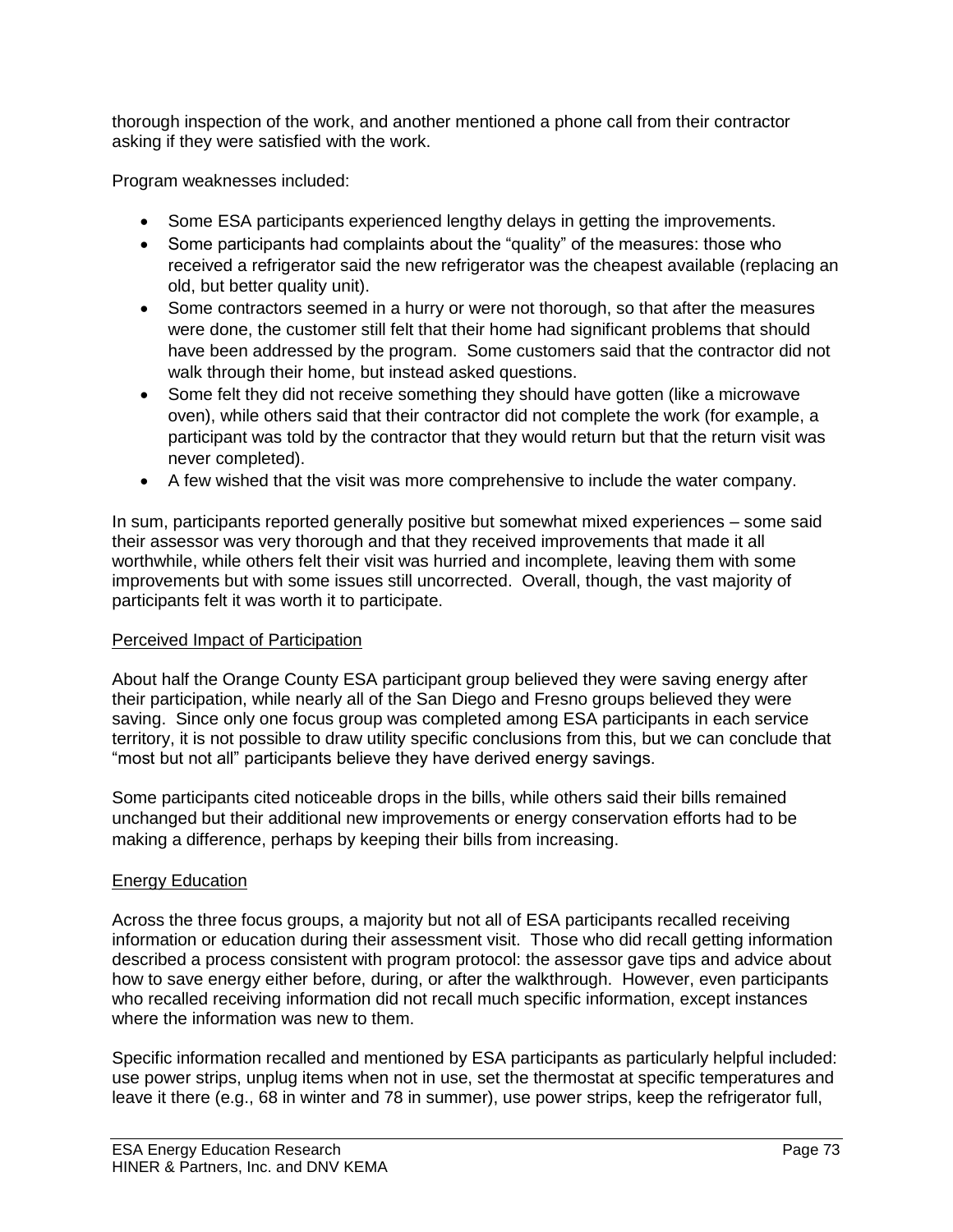and others. For example, in one of the focus groups, a respondent mentioned that his Wi-Fi is constantly on, which generated others in the group to say they had never thought about their Wi-Fi in terms of energy consumption before, but that they would now that they were made aware.

Safety information was recalled and mentioned by a few ESA participants, though only those who felt they were saved from an existing safety hazard that their assessor identified and that was subsequently corrected. General safety information was not remembered.

During the discussions about energy saving practices, it was clear that there were some misperceptions among respondents that the program might be able to correct – a few believed that they pay more during peak times and less during off peak (likely because of the new smart meters that nearly all were aware of), and some believed that virtually all small appliances should be unplugged when not in use, including toasters, blenders, etc., even though these items do not contribute to vampire load.

Participants who recalled specific information did feel that the information was helpful and that they put at least some of the information into practice. For example, one customer received the five free CFLs and then purchased another 5 to replace her remaining incandescent bulbs. Another respondent said she now uses their fan more often instead of the AC because she learned that the fan uses less energy. Others mentioned closing the blinds during the day and using the smart power strip.

ESA participants placed higher value on information they did not already know, yet even seemingly common sense actions, when brought up, were mentioned as valuable: run your appliances full (and less often), keep the refrigerator door closed, etc.

A majority of ESA participants also recalled getting the Energy Resource Guide. The participants who recalled receiving energy-related information tended to recall receiving the guide (though not all), and most who recalled getting the guide recalled that the assessor reviewed the guidebook with them (but again, not all). However, those who said they got a guidebook and that the assessor reviewed it with them did not recall many specific details from the book. Some of those who did not recall the guide mentioned receiving a packet of papers, so perhaps they "misplaced" the guidebook among the other paperwork.

Few participants said they reviewed the guidebook on their own after the visit. It's likely that they would need something to "trigger" a subsequent review of the guide, since once received they typically put it somewhere that was out of sight and hence out of mind. One of the 10 Orange respondents said she reviewed the guidebook after the visit, mainly to "see what was in it." When probed about what she learned, she admitted to not reading the information but instead skimmed through. The dense content and lack of focus dissuaded her from delving into it.

Regardless of whether or not they recalled receiving information, nearly all of the ESA participants as well as the high usage non-participants said they would want to receive information. They recognized that there were things they did not know, so could benefit from some useful new tips.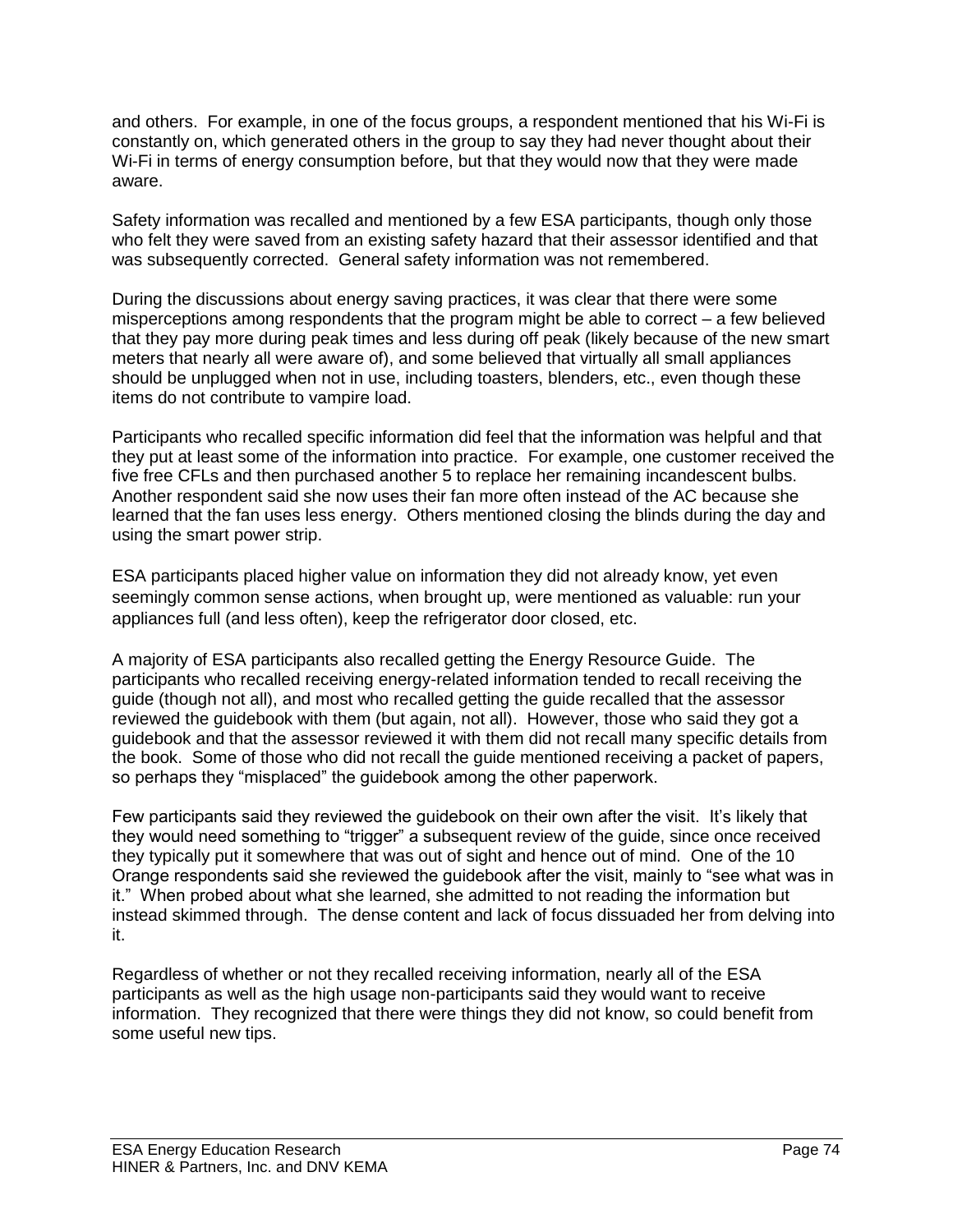A theme during the group discussions about the energy education or information component was customer interest in new information and lack of interest in what they already knew. The inperson visit creates a captive audience so should maximize communicating new information.

Very few ESA participants mentioned that anyone else in their household participated in receiving information, but most who had children or other adults in the home (participants and non-participants alike) wanted them to be encouraged to participate. Respondents felt that their children or other adults living in the home (e.g., adult children, spouses) would be more likely to listen to an outside authority figure (or "expert") than to the bill payer.

## Resource Guidebook

Participants and non-participants reviewed the resource guides provided by SCE/SCG, PG&E, and SDG&E during the focus groups. Respondents in each group reviewed all of the guidebooks, so were able to compare between them.

Overall, they liked the concept of a booklet that contains this type of information, plus they responded favorably to most of the existing content. However, the fact that very few participants said they read the guidebooks on their own suggests that the guides need to be extremely user friendly, inviting, and useful.

To this end, most respondents preferred certain elements from all three guides, so suggested a blend of the three. Key findings about the guidebook(s) include:

- o Charts and graphs were attention getting and easier to read.
- $\circ$  Full color in the text helped make key information stand out. The book should make the main points stand out so customers can focus their attention on main ideas.
- o Dollars assigned to specific appliances and other items was of very high interest. Customers pointed out that kWh without dollars was not useful. Note that this type of information was the most preferred and desired among nearly all customers in all of the focus groups.
	- **Customers also wanted a comprehensive list nearly all of the main appliances,** equipment, and electronics that people have in their homes. Those with pool pumps were quick to notice whether or not pool pumps were included in the guidebook.
- $\circ$  A title that reflects their desire to save energy to save money was appealing. For this reason, most respondents preferred the SDG&E guide title, "It pays to Save Energy."
- o Customers want the guide to "prioritize" information for them. This is a current weakness of the SCE/SCG guide.
	- Saving money was a main motivator so other information (safety, climate change, other resources, etc.) was of secondary importance. The guidebook should take this into account.
- $\circ$  Respondents suggested creating separate guides for English and Spanish (referring to the SCE/SCG guide) to reduce the size and bulk of it.
	- Spanish speakers, though, liked having both English and Spanish so other household members who read English can help them understand the information. Some Spanish-speakers are not literate in Spanish.
- o Lighting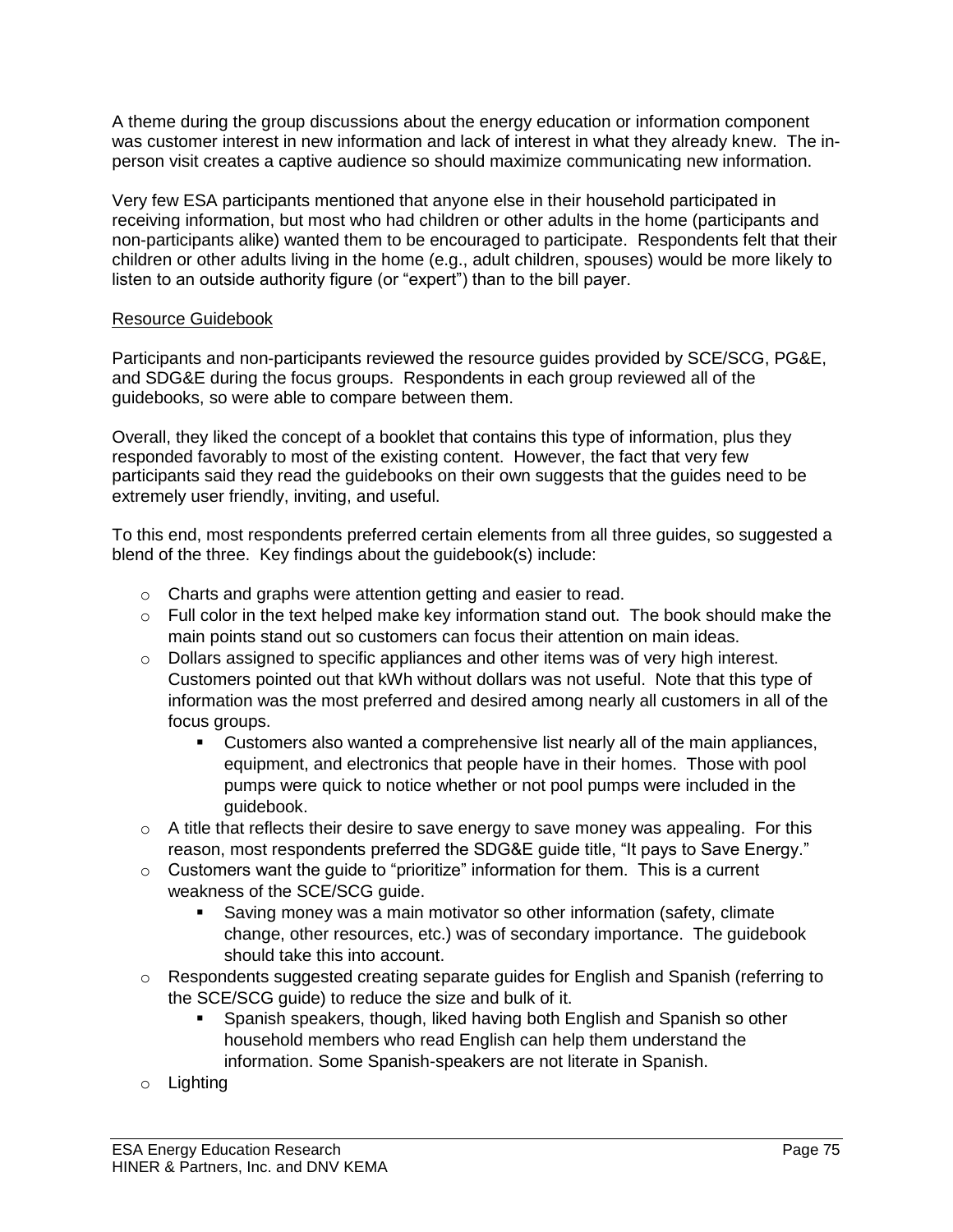- Participants liked the CFL sheet in the SCE guide that can help them chose the right bulbs. Some suggested this should also include LED's.
- How to dispose of CFL's in an easy way seemed to be a consideration for quite a few respondents.
- $\circ$  How to read online energy usage was of interest to some but not all. What customers currently want most is information about how much energy is used and what it costs to run each of their appliances and electronic devices for a period of time such as an hour or over a year.
	- A few said they have already looked at their online energy use but did not find it useful, perhaps because they did not know what to do with it or could not determine usage of specific appliances from it.
	- A few customers wanted to know how to "read" the new meters when they physically look at them, so it seems clear that more information in general about what the new meters provide could help.
- $\circ$  How to read the bill some were interested in this but not all. Mostly, respondents said they were interested in comparing their usage this month this year to the prior year to see if their usage changed.
- $\circ$  Top 5 List most felt this would be useful if it would be specific to their home.
- $\circ$  Most respondents with teens or children in their homes responded favorably to ideas that would involve these household members, including:
	- Refrigerator magnets for kids
	- Versions of the Guide for young people (age appropriate)

# New Ideas

Participants and non-participants provided suggestions and reactions to potential new ideas regarding energy education. These included:

- Leave-behind single-page checklist of things to do this could include a list of appliances in the home, and tips for reducing energy use. While much of this information is in the guidebook, it's not specific to the home, so they requested an easyto-use single-page format.
- Calendar with Tip of the Month this would provide a visible and frequent reminder to conserve energy, and would not clutter up their refrigerator like a magnet would do.
- Follow-up most felt that follow-up would be useful.
	- $\circ$  A few mentioned that they can or do already receive emails on energy saving topics, and that the utility's website or bill inserts also contain this information, indicating that they already pay attention to these informational resources.
	- o Email seemed acceptable to most participants.
	- $\circ$  Preferences regarding follow-up frequency varied: from monthly to annually. Most would probably be satisfied with quarterly follow-up, which they suggested could be seasonal.
- Videos
	- $\circ$  Most participants were not too interested in a DVD, but did respond more favorability to online video, such as through YouTube.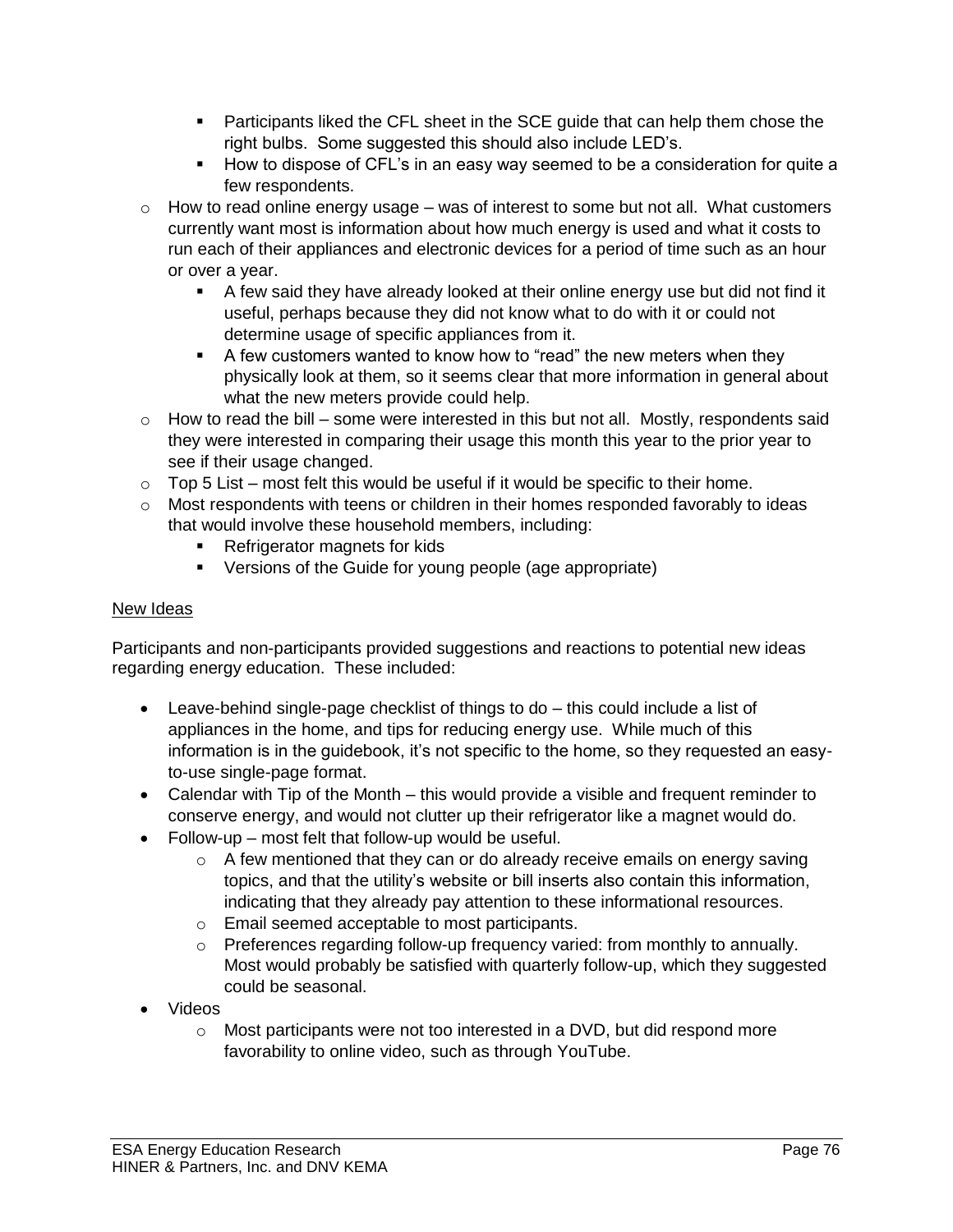- **Spanish-speakers were more favorable about a DVD (and video),** possibly because their reading skills makes it difficult to read a booklet even when it is provided in Spanish.
- One customer suggested a series of DIY videos for people who want to do the work themselves, though since lack of time and money to make improvements is a barrier to saving energy so a DIY option would assist only a small minority of customers.
- $\circ$  A short online training class (similar to online driver's education classes) with information content and short quizzes to test knowledge also had appeal, if there were an incentive to complete it (such as additional CFL's, LED nightlights, etc.)

Customers in one of the groups mentioned wanting the program to include water conservation in addition to gas and electric, beyond hot water – since water bills for many households can exceed their energy bills.

Some customers were interested in a more detailed in-home assessment where the energy draw of their main appliances would be measured. They suggested that the ESA program could lend out energy measurement devices. For smaller and more commonly used appliances or devices, a standardized list would be sufficient.

# **Summary of Findings: Focus Groups With Customers**

Summary findings and conclusions are categorized below.

Energy Education: Information Needs. Participants and non-participants alike recognized the value of receiving energy efficient appliance and weatherization measures that the program provides, but they were more divided concerning the value of information. Customers mentioned that appliances and weatherization saves energy continuously, while information requires action as well. Based on observations and comments of the focus group respondents, the educational information provided via the ESA program tends to be: (1) not particularly memorable and, (2) not new to the customer. While there is value in reminding customers about energy conservation, the educational information may be more impactful if it provides new things to do as well.

It is also possible that the information is not especially memorable because customers were not seeking it when they signed up. This implies that the content and delivery of energy education needs to be more "attention getting" in order to engage the customer and facilitate retention and adoption. For example, each energy saving tip could be supported with an estimated savings potential (e.g., keeping the refrigerator full could save \$XX per year).

Since for most customers, saving money on their bill is the main motivation for participating in ESA (and for following the energy-saving advice provided by energy education) customers unanimously want information that illustrates dollar costs of using specific appliances or electronics for a period of time (such as an hour or over a year). The IOU guidebooks include this, but it appears to get lost among the other information provided via this component of the program. As such, elevating this to be more "front and center", (e.g., highlighted, offered first, more time on this, more emphasized, etc) may help engage customers more in this component of the program. Including some estimated dollar savings from specific energy conservation actions may also be of interest and become included as part of the educational materials discussed.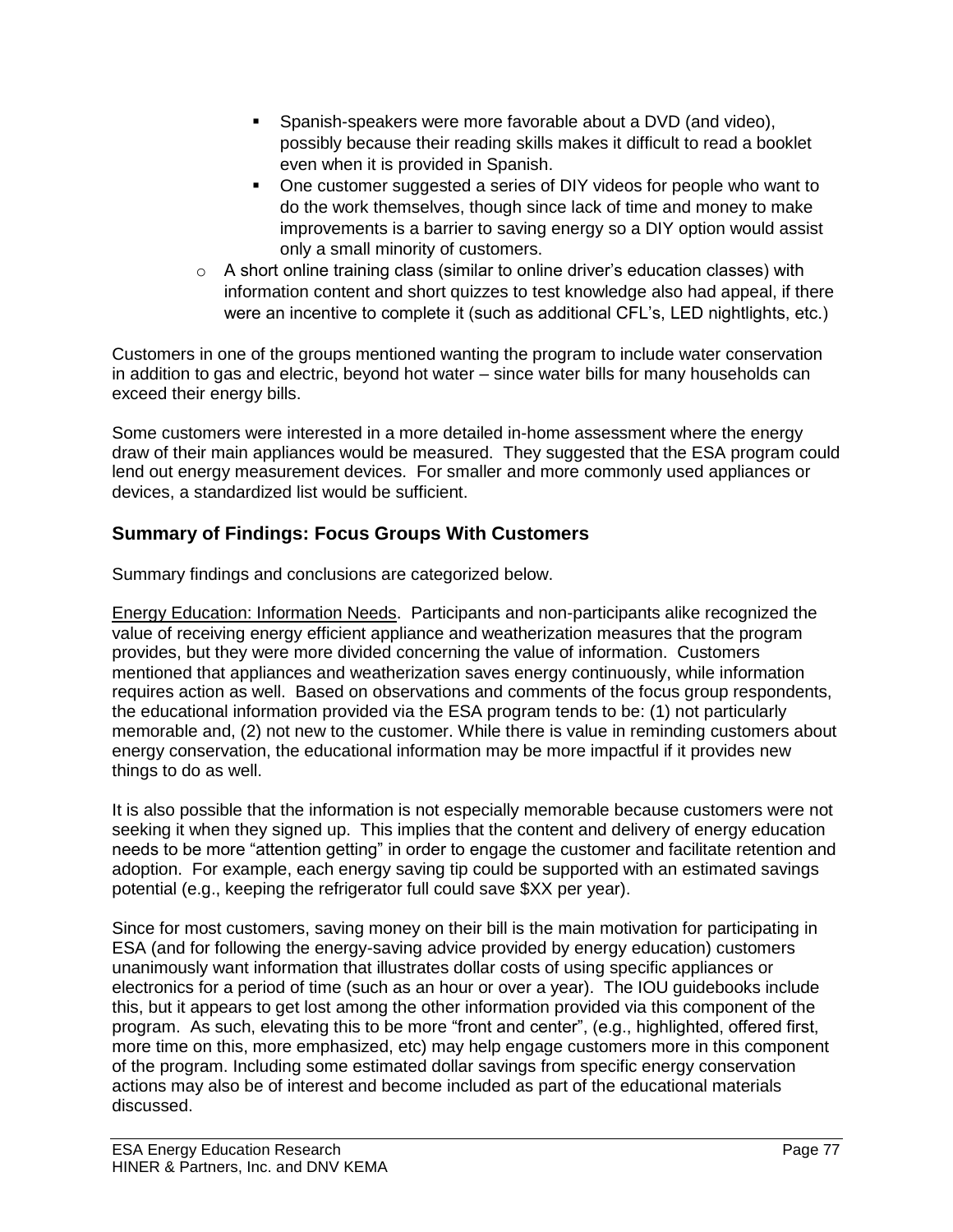Energy Education: Materials. Overall, customers liked the concept of a booklet that contains energy-related information, plus they responded favorably to most of the existing content with few, if any, problems understanding the information. However, the fact that relatively few participants said they read the guidebooks on their own suggests that the guides need to be more user friendly, inviting, and useful. To this end, most respondents preferred certain elements from all three guides, so suggested a blend of the three. Key findings about the guidebook(s) include:

- Charts and graphs were attention getting and easier to read.
- Full color in the text helped make key information stand out.
- A title that reflects their desire to save energy to save money was appealing.
- Customers want the guide to "prioritize" information for them.
- Respondents suggested creating separate guides for English and Spanish (referring to the SCE/SCG guide) to reduce the size and bulk of it.
	- $\circ$  Spanish speakers, though, liked having both English and Spanish so other household members who read English can help them understand the information. Some Spanish-speakers are not literate in Spanish.
- How to read online energy usage was of interest to some (but not all).

Customer Suggestions for Improvement. Participants and non-participants provided suggestions and reactions to potential new ideas regarding energy education. Customers were most favorable about:

- Leave-behind single-page checklist of things to do this could include a list of appliances in the home, and tips for reducing energy use. While much of this information is in the guidebook, it's not specific to the home.
	- o A similar idea was a "Top 5 List" specific to the household.
- Calendar with Tip of the Month this would provide a visible and frequent reminder to conserve energy.
- Follow-up with reminders, new tips, and a check-up on the household's progress in reducing energy use would be useful.
	- o Email seemed acceptable to most participants.
	- $\circ$  Most would probably be satisfied with quarterly follow-up, which they suggested could be seasonal.
- Most participants were not too interested in a DVD, but did respond more favorability to online video, such as through YouTube.
	- o Spanish-speakers were more favorable about a DVD (and video), possibly because their reading skills makes it difficult to read a booklet even when it is provided in Spanish.
- A short online training class with information content and short quizzes to test knowledge also had appeal, if there were an incentive to complete it (such as additional CFL's, LED nightlights, or even as a requirement to receive the free measures).
- Some customers were interested in a more detailed in-home assessment where the energy draw of their main appliances would be measured. They suggested that the ESA program could lend out energy measurement devices.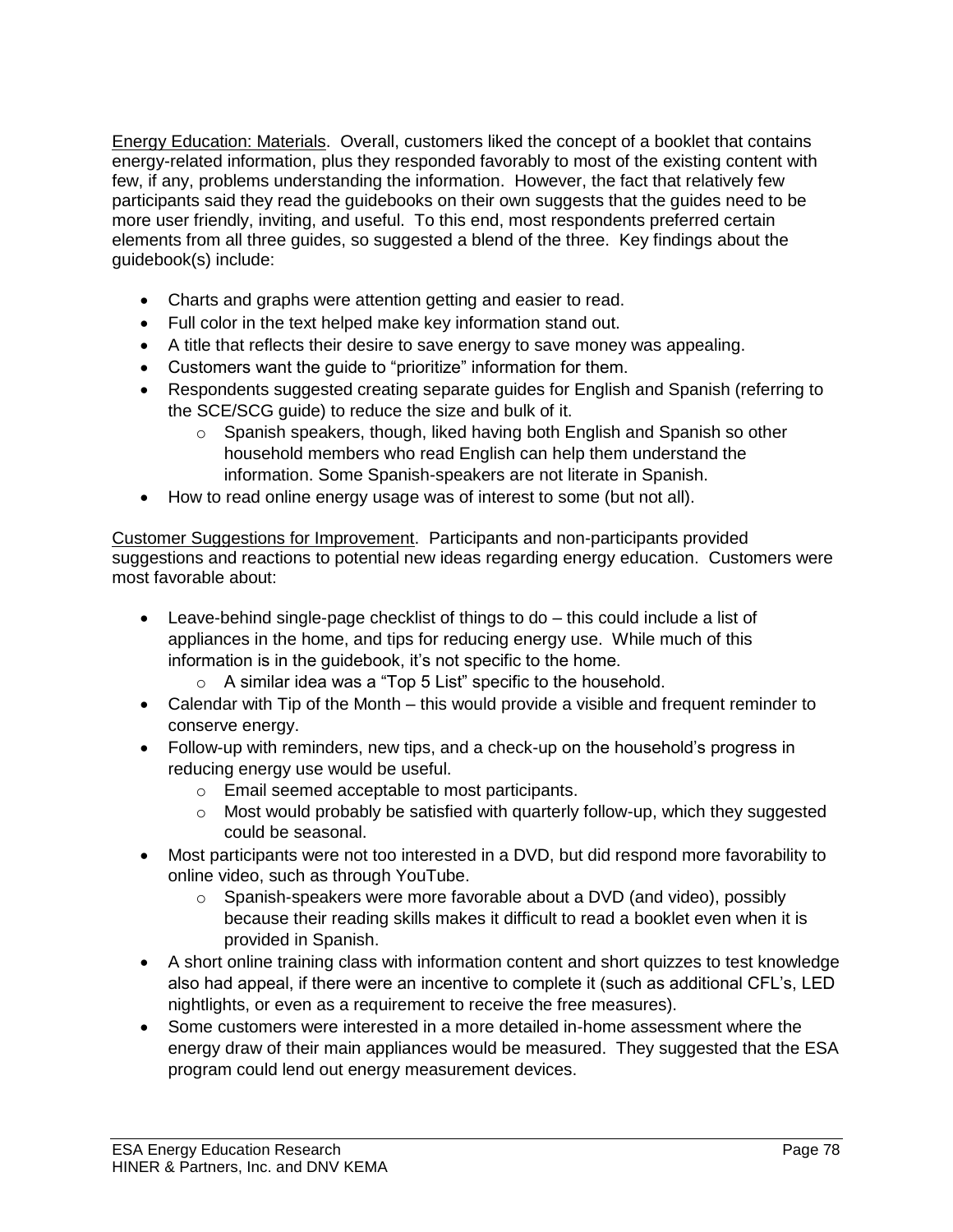Other Household Members. Households with children or even other adults were also very interested in information delivery and content that involved the entire household. For example, the assessment appointment could be scheduled to facilitate participation by more people in the household, and the assessor could request that everyone at home join during the education component. Also, customers responded favorably to an idea for age appropriate resource guide books.

ESA Participants vs. CARE Non-ESA Participants. We did not note any particular differences in needs or preferences between ESA participants and the CARE non-ESA participants, except that the non-ESA participants had more comments about using the Internet as a potential resource. Based on their stated household incomes solicited during recruiting for the groups, the CARE non-participants tended to have somewhat higher education levels and income than the ESA participants (perhaps reflecting ESA program focus on those with greatest need within the population of all low income). Higher income households tend to be more web-enabled, which could explain this observed difference. This suggests that as more homes are treated by the ESA program, the demographics of those remaining will shift, and more web-based education resources could become more popular among ESA participants.

# **Telephone Survey with Customers**

Following the in-home interviews and focus groups, a telephone survey was implemented in order to ascertain more quantitative data on these topics via a larger representative sample of 505 recent ESA participants. The survey sample was stratified by IOU, and results were weighted so that each IOU represented its correct proportion of the statewide total of treated homes in 2012.

# **Telephone Survey Research Results**

Findings from the telephone survey are discussed next.

# Attitudes About Energy Efficiency

As an introduction to the survey, recent ESA participants were asked to identify the barriers or obstacles to reducing their energy use in their home. Top barriers included: (1) the need to maintain heating and cooling (mentioned by 62% as a barrier), (2) the age and condition of their home (52%), (3) having too many things that use electricity (50%), (4) the cost of new appliances (49%), (5) age of major appliances (48%), (6) not knowing what else you can do (46%), and (7) cooperation from others in the home (38%). The physical measures provided by ESA directly address items 2, 3 and 5, and in some cases item 1, while energy education is targeted toward item 6, and to a lesser extent items 1, 3, and 7. For example, energy education advises participants to unplug or turn off appliances when not in use, keep refrigerators full and vacuum coils periodically, use a smart powerstrip for electronics and entertainment, and adopt many other energy saving habits all of which minimize consumption across most energy consuming devices found in homes. For most participants, the need to maintain heating and cooling is also targeted by education regarding thermostat set-points, closing drapes or blinds to limit heat gain and lose, and other actions that participants can take. (AT3)

SCE participants were less likely to cite "renting" as a barrier since more of SCE's recent participants have been homeowners.

Participants also indicated their agreement to statements representing attitudes toward energy conservation. Responses indicate that the majority of participants (78%) feel knowledgeable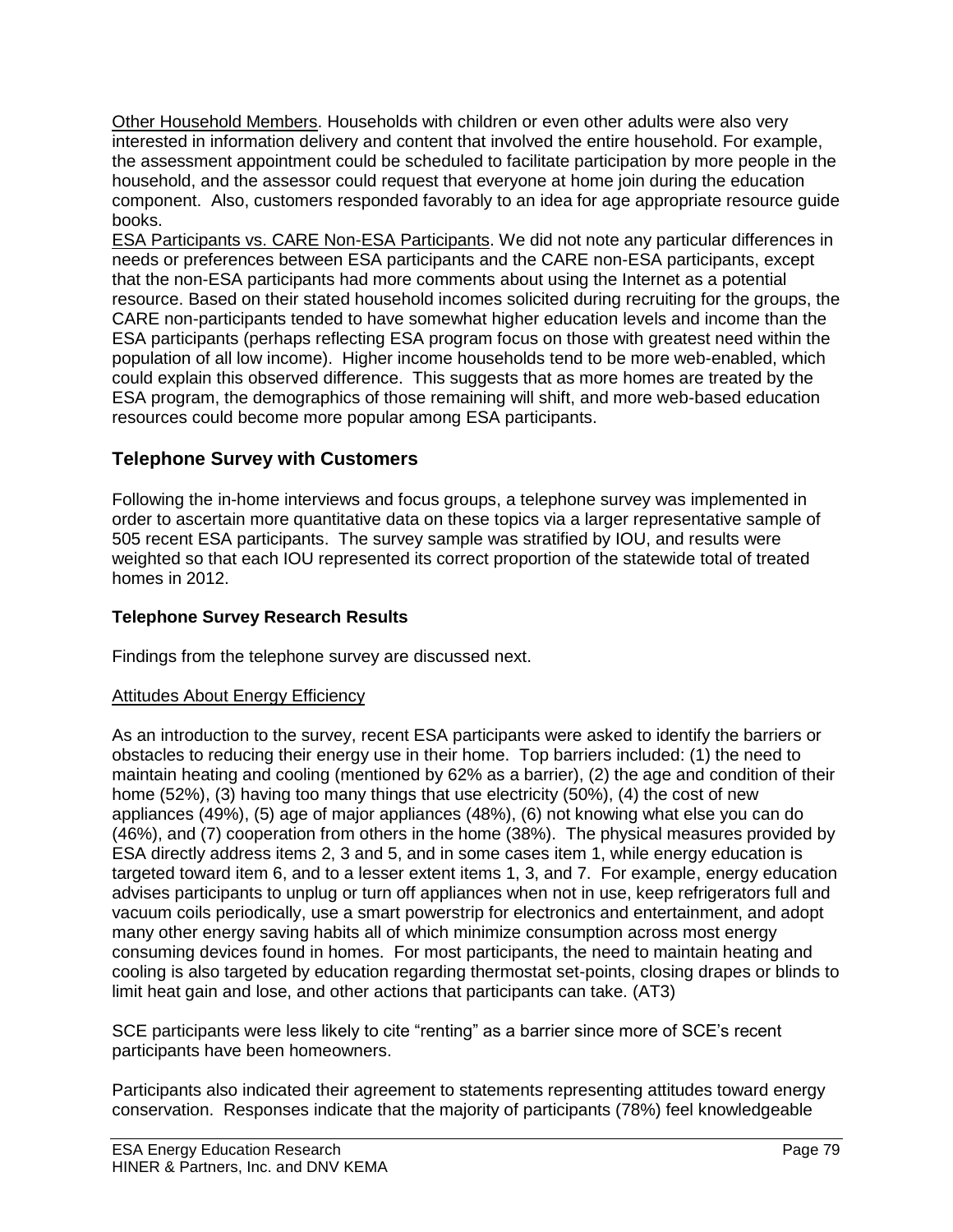about what they can do to reduce energy use around their home, and they monitor their energy bills closely. For comparison, more CARE non-ESA participants (91% PG&E customers, 87% SCE customers) indicated that they know what they can do in the 2009 LIEE (ESA) Segmentation study<sup>21</sup>. Additionally, another two out of three (65%) ESA participants agreed that they are doing all they can to reduce energy use on their home, compared to 80% PG&E and 78% SCE among the general CARE population. While not definitive, these differences may be explained by a participation bias in which those customers who chose to participate in ESA are seeking assistance because they are *more aware* of their own needs. On the other hand, it may also be the case that *actual* needs of the ESA participants and those CARE customers who are not ESA participants are different. While it is not within the purview of this study to resolve this, it is important to recognized that the educational component of the ESA program is intended to provide a resource to increase customers awareness and knowledge of what they can do as well as provide tangible resources and information on potential actions that can help them save more energy. The need for this service is further illustrated by the fact that nearly 20% of those sampled report that they are not so knowledgeable about what they can do. (AT10)

While relatively high percentages "agree" with many of these statements, even the statements with highest agreement leave *at least* one in five who do not agree, which is ample room for continued improvement. Specifically, 22% do not feel knowledgeable and 27% do not monitor their energy bills closely. Also, two in three (65%) said they've already done all they can to save energy, which represents a substantial opportunity for energy education to change this perception that is potentially limiting their future efforts.

Another noteworthy result is that most program participants (67%) believe that technology can help them reduce energy consumption. Technology can include improvements in energy efficiency of new appliances or other energy consuming devices, as well as control and monitoring tools. Given this information, the ESA program may be able to capitalize on technological resources that can assist customers in learning about and reducing their consumption.

While SCE customers were more likely to agree that "I don't often think about how much energy I use in my home," this could be a result of recent participants' demographic or geographic make-up, perhaps related to their higher homeownership.

# Experience Regarding the ESA Assessment and Education Visit

The survey included questions to determine participants' experiences with the energy education component of the ESA program. These questions focused on the information received during the initial assessment visit.

First, participants were asked how much time in total the assessor spent providing information about how to reduce energy use and to be safe around energy. Roughly two-thirds (60%) of participants recalled receiving 20 minutes or more of energy education, while about one-third (33%) recalled receiving 19 minutes or less. A small percent (7%) were unsure or did not recall. The amount of time spent on education as reported in the phone survey is less than what the assessors suggested in their survey, and less than what was suggested by participants in the in-home interviews. (EDM1a)

 $\overline{a}$ <sup>21</sup> 2009 LIEE (ESA) Segmentation Study, HINER & Partners, Inc., www.CALMAC.org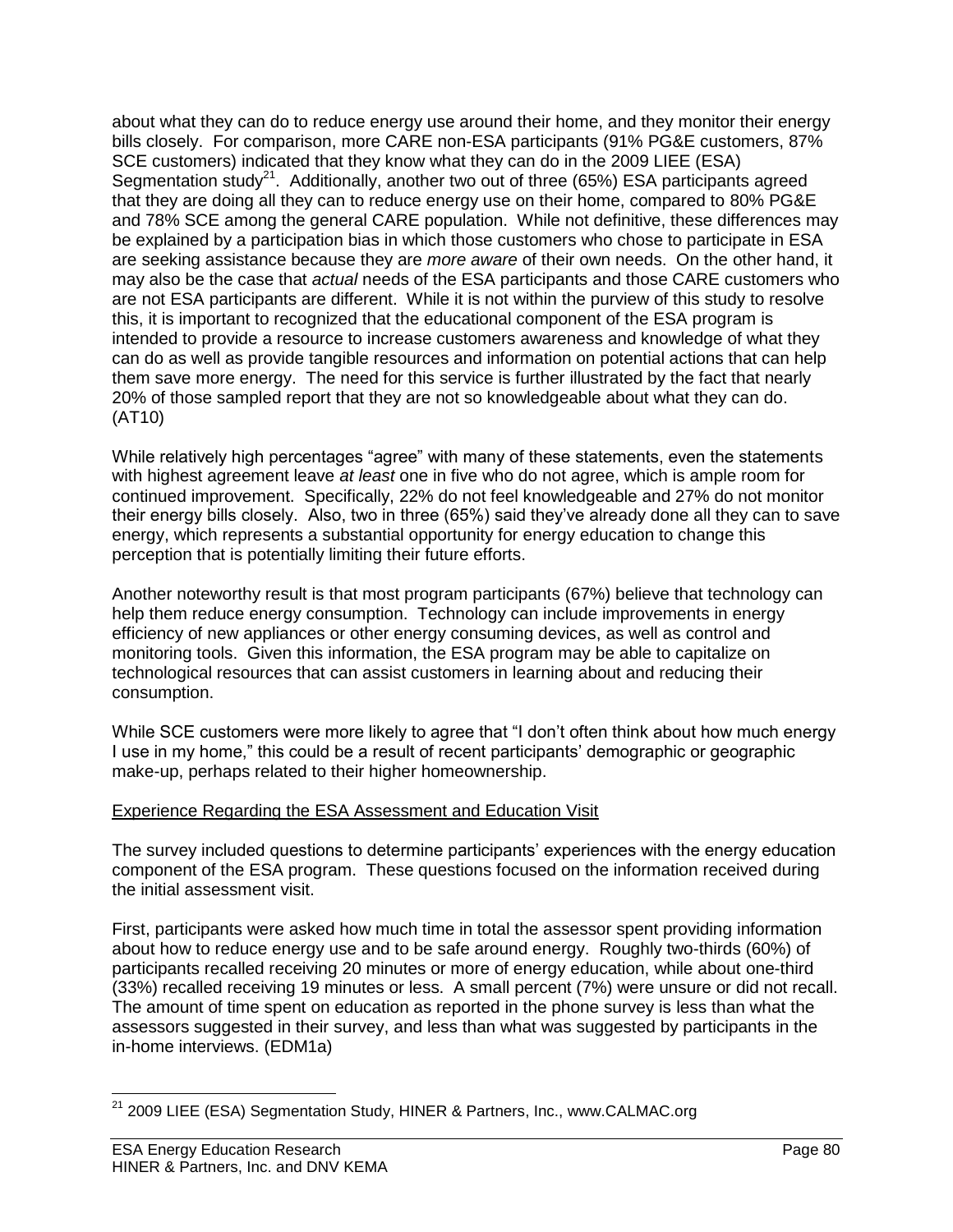These differences, however, may reflect that fact that contractors were referring to the more "holistic" delivery of education and information which may be embedded in the walkthrough or other discussions with the customers. When the customers were asked this question, they may be reflecting only on what they recalled as part of the more formal educational component of the program. Moreover, it is likely that since the in-home interviews focused participants on reenacting that actual visit, what was reported via this source may be more accurate since general recall of details may get more lost in a more simple and quick phone survey inquiry.

Interestingly, 7% said their assessor spent 9 or fewer minutes, and it not really possible to provide effective energy education within this time frame.

Nearly all participants (89%) indicated that they accompanied the assessor during the walkthrough. This reflects positively on the educational component of the program since the walkthrough was identified by participants as the part of the assessment visit in which the most effective information was provided, and it was identified by the assessors as the time when customers were most attentive. (EDM2)

Among households with more than one person living there, a little less than half (40%) indicated that someone else from the household was present during at least some part of the visit when information was provided. This is a favorable reflection on the education delivery as it suggests that assessors are also communicating some information to other household members while conducting the assessment. Since cooperation from others has been articulated as a key barrier for almost half of the program participants, this practice of having a "professional" explain some of this information may facilitate cooperation among more members of the household. (EDM4)

The vast majority of participants (86%) also reported receiving the guidebook from their assessor, although this leaves about 15% who said they either did not get a guidebook or they did not recall. This suggests that the guidebooks did not make a lasting impression on some participants. (EDM5a)

Although the vast majority of participants (86%) reported receiving the guidebook from their assessor, just over half (55%) recalled the assessor reviewing the guidebook with them. This suggests that either they do not recall, or the materials were simply left with them and not formally reviewed. Based on the inquiry with the assessors, most (90%) claimed to have formally reviewed these materials with the customers. This gap may be attributed to an overestimation by assessors or underestimation (and forgetfulness) by customers. Based on our observations regarding the assessors' motivation and interest to help customers as much as possible, it is more likely that customers are under estimating the time assessors spent on this activity. This assumption is further supported by interview data gathered as part of the customer in-home interviews conducted as a part of this research. In collecting those data, it became apparent that customers sometimes required multiple prompts before they remembered that the assessor went through the guidebook with them. These inconsistencies in the data, however, are important as they represent a discrepancy of nearly 40% between the assessors' opinions (90%) and the customers' recollection (55%) with respect to whether the materials were reviewed during the visit. (EDM5b)

Since the programs expect that ALL (100%) of the qualified homes receive these materials AND the materials are discussed with the customers, there is some room for improvement to ensure that all qualified homes receive the educational materials AND are walked through the information included in the materials.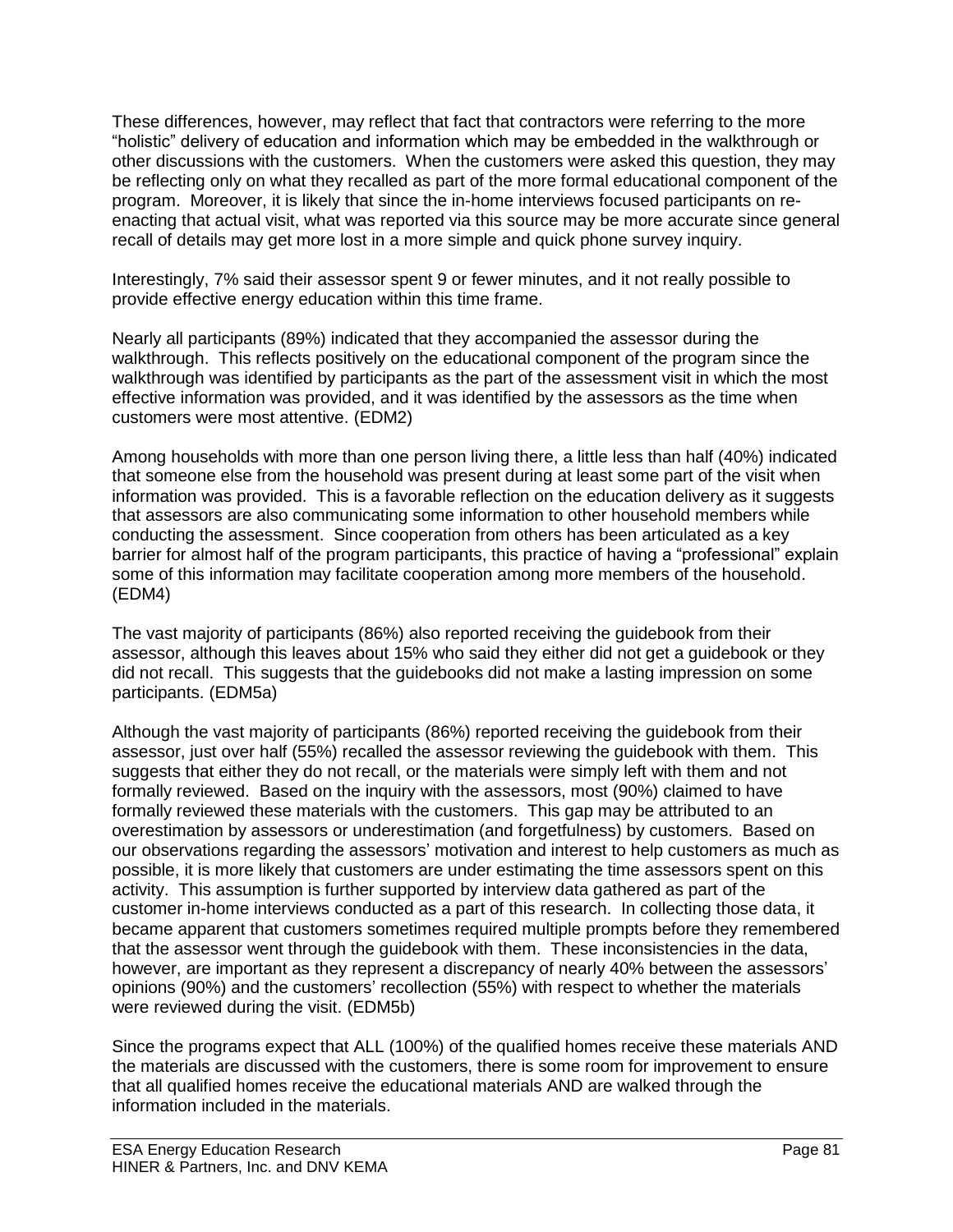When asked if they had saved the booklet they were given, nearly all who recalled receiving the guidebook (94%) said they saved it, which was also consistent with the in-home interviews. About three out of four (78%) who saved it said they referred to the guidebook at least once after the assessment visit. A main benefit of the program providing a guidebook is to allow participants to continue to learn about energy saving practices after the assessor's visit, so this result suggests that the guidebooks are fulfilling this purpose. (EDM8)

Unaided with prompts, participants identified what they recalled learning from the assessor during the visit. More than two-thirds of those surveyed (71%) recalled information related to saving energy in their home, while almost one-third (20% who said they "don't know" plus 9% who said "nothing") reported that they did not recall anything about the information they received. This indicates that some participants have trouble recalling what they actually received. (EDM11)

In terms of the specific details that participants recall having been discussed: (1) upgrading lighting, (2) unplugging appliances when not in use, (3) weather stripping, (4) adjusting the thermostat, and (5) turning lights off were more commonly identified as having been covered. Since these items represent many (possibly most) of the major causes of energy waste in homes, it appears that assessors are covering key ways to minimize energy use.

Participants were subsequently asked if they recalled receiving information about several specific topics that are nearly all part of the program's directive. Half recalled receiving information about other utility assistance programs, and about going to their utility's website for additional information. Fewer, about one in three, recalled information about CFL disposal and recycling, electric or gas safety, how to read their energy bill, and how much it costs to run specific appliances. Though the assessor survey found much higher percentages concerning the frequency that these topics are covered, our ride-along observations as well as the in-home customer interviews suggest that these topics are not consistently covered, and these topics when covered are discussed after the walkthrough typically while reviewing the guidebook. Since recall of these topics here is relatively low, this confirms assessor and participant beliefs that information during the walkthrough is most effective. Conversely, information covered while seated at the kitchen table with a guidebook is apparently less memorable. (SED1)

Consistent with the room-by-room walkthrough where assessors provide information about specific energy consuming appliances or devices in the room, the survey asked customers if they recalled receiving information about how to save energy regarding their appliances and devices in each room (i.e., they were asked if their assessor provided energy saving information about their refrigerator, cooking appliances, and dishwasher, before the survey questions asked about items commonly found in another area of the home).

Depending on the appliance or other item, customers recalled that assessors discussed these items with different frequency, from 79% of the time (lights and light bulbs) to 10% of the time (dishwashers). Also noteworthy is that while participants recall getting information on refrigerators (53% of the time) and hot water heaters (54% of the time), assessors claimed to have provided this information about 90% of the time. This is a significant gap between assessors and participants recall as to what was covered. (EDC\_a)

Customers were also asked whether the information that they received on these various appliances was new or redundant to what they already know. According to customers, roughly two-thirds of the information provided was already known and the remaining third was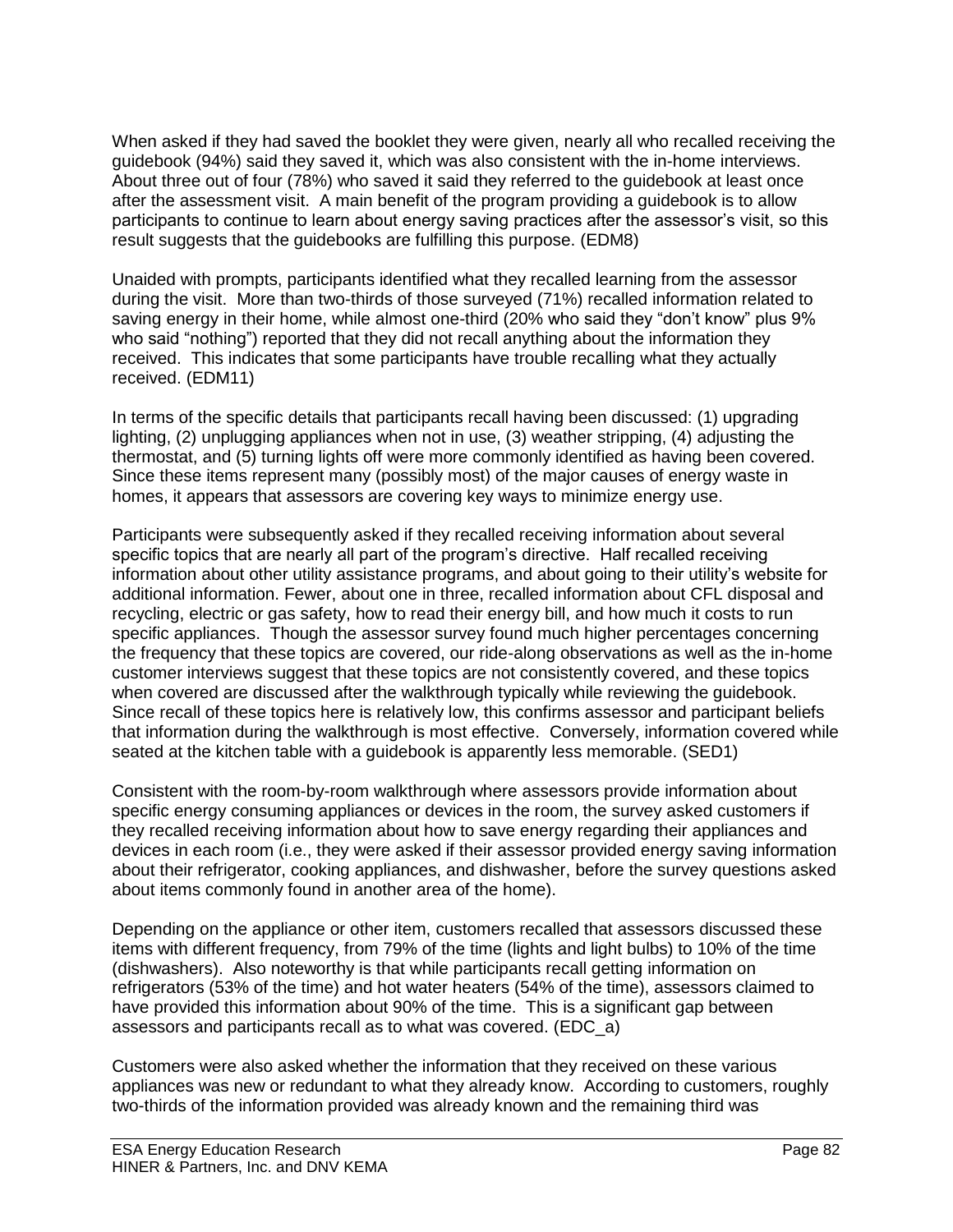considered "new" to them. This is a relatively high percentage for new information considering the long history of energy conservation in California and the relatively high percentage of ESA participants who indicated that they were motivated to reduce their energy bills. Even for the ubiquitous light bulb, energy education information was considered new by 26% of participants. (EDC\_c)

Appliances and devices associated with the highest percentages of new information included: (1) those used for cooking (microwave oven and oven, range, or cooktop), and (2) those associated with water use (washing machine, hot water heater, and dishwasher).

Note that in the table below, the actual sample size for each item was based on those who recalled getting information about it, so is a subset of the total shown.

Customers did receive a variety of information concerning things they can do, such as vacuuming refrigerator coils, washing only full loads, etc. However, for many appliances, the information that customers most often recalled was that their appliance was old and/or should be replaced. For refrigerators, the program does provide a solution to this problem, but not all customers who are told they should replace an old appliance are provided with one by the program.

### Perceptions About Energy Education's Impact

When asked to identify which information was of most value to them, participants tended to mention the same things that they had recalled when asked without any specific prompting. That no single item was mentioned by more than 11% of participants suggests that the diversity of household situations and customer's existing knowledge leads to wide variations in the value of information across households. The program's implicit customization approach whereby assessors enter the customer's home to determine what they need does accommodate this diversity. (MUI1)

Reasons why this information was valuable were topped by comments that it saves money and that the customer learned what uses energy in their home, which enables them to focus their efforts where they can expect the biggest payback. Learning what uses energy also implies that the customer learned something new – further evidence of the value of new information. (MUI2)

Regardless of what specific information they had recalled, participants were asked if they had learned anything that made them more aware of things they could do to save energy. About four out of five (82%) said they had become more knowledgeable about things they can do. Participants were further asked if they had learned anything that resulted in their paying more attention to how they were using energy. Again, four out of five (81%) said that they had. (SIP1)

Participants were next asked if they learned anything that resulted in their making changes in how they did things in order to save energy. Nearly as many (76%) said that they had.

A fourth outcome question asked participants if they had learned anything that led them to consider the purchase of more efficient appliances or electronics. A majority (65%) said yes, they had. Finally, participants were asked if they had learned anything that resulted in their actually purchasing more efficient appliances or electronics. Over half (54%) said that they had.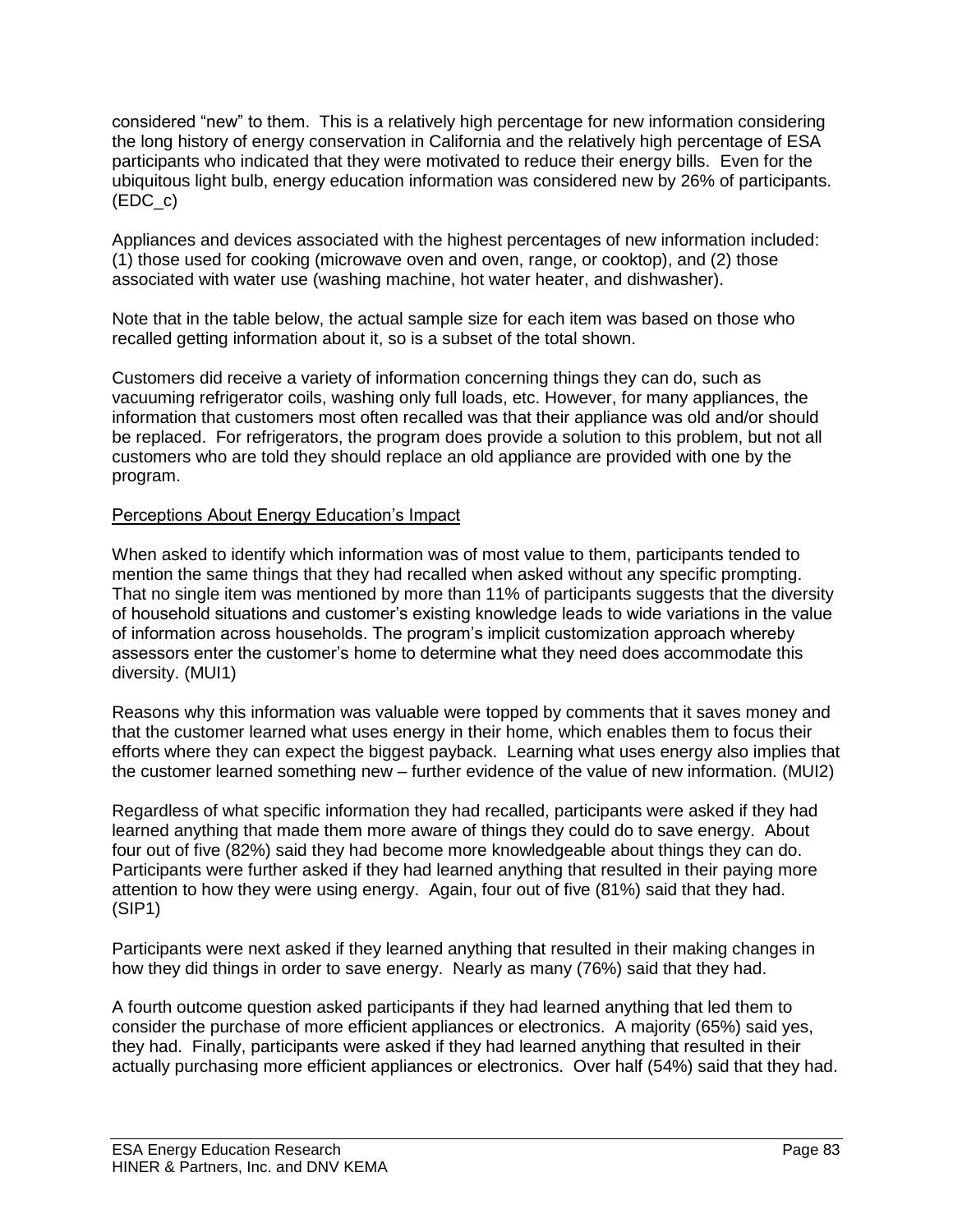In sum, a majority of participants reported that energy education had increased their knowledge, motivation, and behaviors concerning energy efficiency in their homes. From the customers perspective, most did achieve the desired outcomes of energy education.

Changes that participants said they made in their homes in terms of how they used energy as a result of energy education were similar to the aspects of energy education that they were most likely to recall. These included: turning off lights more often, unplugging appliances and chargers when not in use, reducing cooling (and heating) by using their HVAC less often, installing more CFLs, using less water, and doing laundry during off-peak hours. Based on research team observations during ride-alongs, these were many of the same items that assessors tended to mention during their in-home visits so we found consistency between what assessors tell participants, and what participants said they are now doing. (SIP2)

The action of doing laundry during off-peak hours does not, for most participants, directly affect their energy bill, yet some assessors apparently do tell this to customers and some customers do believe that it makes a difference to their bills. This confusion should probably be clarified through assessor training.

Participants were also asked if they think they saved money on their energy bill since they participated in the ESA program. Again, a substantial majority (74%) said they believed that they have saved money. This further supports our conclusion that most ESA participants (although certainly not all) believe they have met a primary goal (i.e., to save money) from the program. (AT8)

Participants with more than one person living in the household (about four out of five respondents) were asked if they had discussed or shared any of the information about energy efficiency or energy-related safety they had learned from the program with anyone else on their household. Over two out of three (69%) said that they had. This is consistent with the in-home qualitative interviews where a majority also said they shared information with others in their home. Exceptions had been those households with really young children who likely would not understand it, or where the other person in the household was present during the assessor's visit. (SIO1)

The information that these participants said they shared within their household was very similar to what they said they had learned (or been reminded of) and had implemented in their home. Turning off lights when not in use and unplugging appliances or chargers when not in use topped the list. Others said they passed on "everything" or generically mentioned sharing information about "saving energy" and "saving water." (SIO4)

Among those who said they passed on information to other household members, four out of five (81%) said that the other member(s) did change their behavior so that they were now doing more to save energy. (SIO6)

## Evaluations of Assessors

Participants were asked to evaluate their assessor on five dimensions developed to measure the assessor's effectiveness from the customer's point of view. The five dimensions included: (1) knowledge of the material and subject matter, (2) interest and ability to answer questions, (3) ability to clearly communicate, (4) courtesy and politeness, and (5) sensitivity or awareness of specific needs of the household.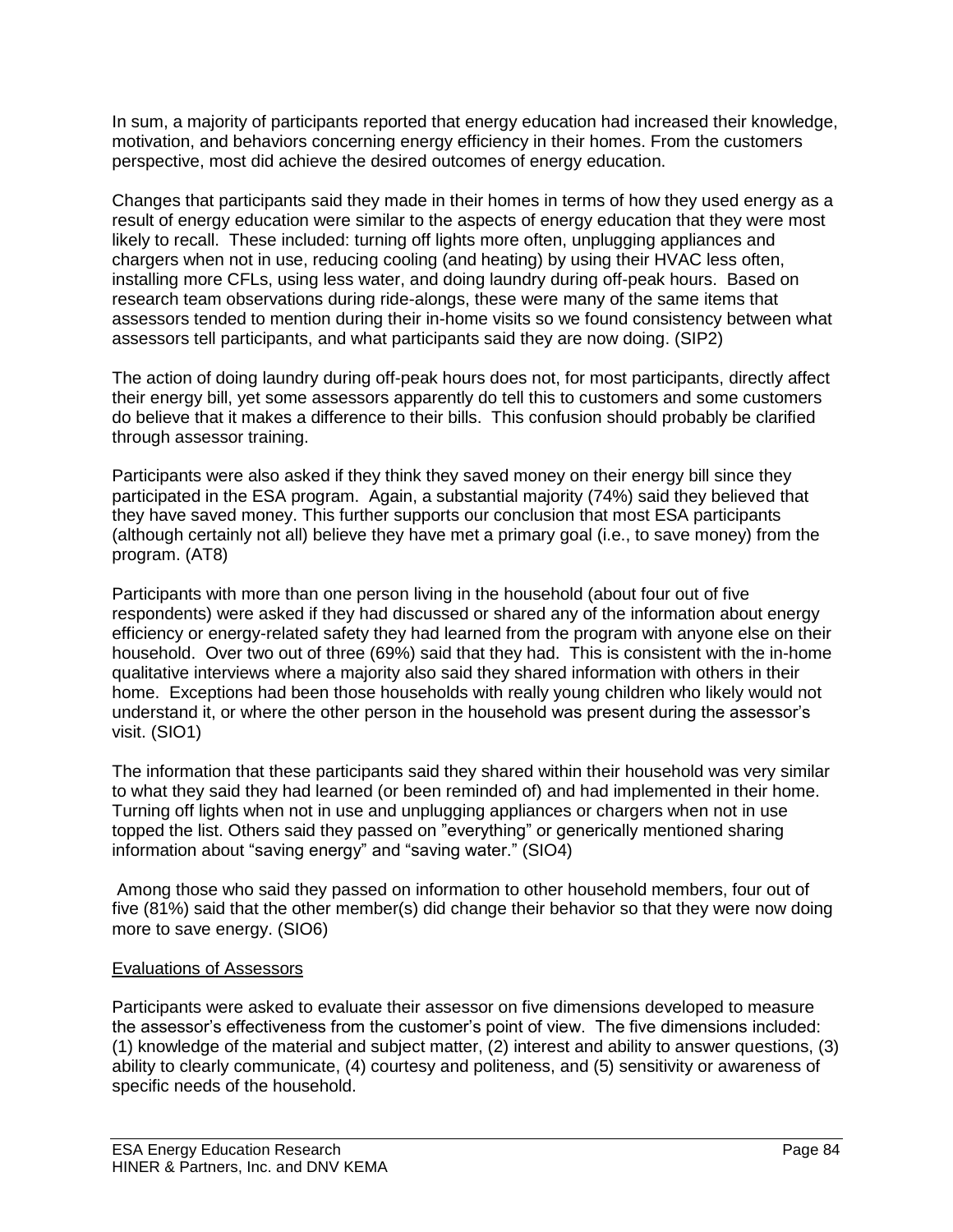ESA participants gave their assessors high marks across all measures. Almost nine in ten (88%) gave their assessor an 8 to 10 rating (on a 0-to-10 scale) for courtesy and politeness, and they gave only slightly lower marks for the other measures.

According to the customers, the assessors were weaker in their knowledge of the material or subject matter, and sensitivity or awareness of specific needs of the household. In these areas, 78% of the customers rated their assessor between 8 and 10 on a ten-point scale. While these are still respectable high results, they provide some insight into ways that training and educational delivery may be modified or improved. (REP1)

Assessors for SCE and SCG received slightly lower ratings than did assessors for PG&E and SCE. Based on our observations from the in-home interviews and ride-alongs, this could be a result of some customers receiving a "single fuel" assessment visit whereby the assessor's do not typically provide information concerning the other fuel.

Participants were asked a follow-up question about what the representative could have done to improve the way they provided information. Most participants (more than seven in ten) said "nothing" could be done to improve and that they "don't know" how the assessor could improve. Among those who did have a suggestion, participants requested a more thorough walkthrough, a more thorough review of the booklet, be more knowledgeable about the program, follow up (as promised), and provide more information about the entire process. (REP2)

Participants of SCE and SCG had more mentions about follow-up, so this could be a another reason for the lower evaluations given to assessors of these two IOUs,

A final question concerning the assessors' performance asked what stood out about the representative that made them effective. Two characteristics comprised the majority of responses. 40% of participants said that the assessor was courteous and provided good customer service. These comments reflect the assessors' strong interpersonal skills, also evidenced in the interviews with the assessors themselves and their supervisors. (REP3)

Another 29% cited their assessor being knowledgeable and able to answer all questions. Fewer participants for SCE and SCG mentioned this characteristic of their assessor (and more said that "nothing" stood out about the assessor), which again could be a result of "single fuel" assessors or assessment visits. Since customers tend to presume that the ESA program covers both electricity and natural gas, a "single fuel" visit that does not cover both fuels could be perceived as incomplete or the assessor could be perceived as less knowledgeable.

## Evaluation of New Energy Education Ideas

Participants were asked to evaluate new ideas identified during the secondary research review, contractor in-depth interviews and Internet surveys, and customer in-home interviews and focus groups that could enhance or augment energy education. For survey length reasons, each participant evaluated nine of the 18 new ideas, selected randomly.

Top new ideas based on participants' interest included: (1) a customized list of the Top 5 things the household could do to save energy (73% rated 8-10 regarding their interest); (2) information specifically for bigger households with 5 or more people residing there (73%); (3) information specifically for children such as age-appropriate booklets (71%); (4) information about new LED lights (70%); (5) a list of how much it costs to run each of their appliances for one hour (65%); (6) refrigerator magnets with reminders about ways to save energy (63%); (7) a checklist or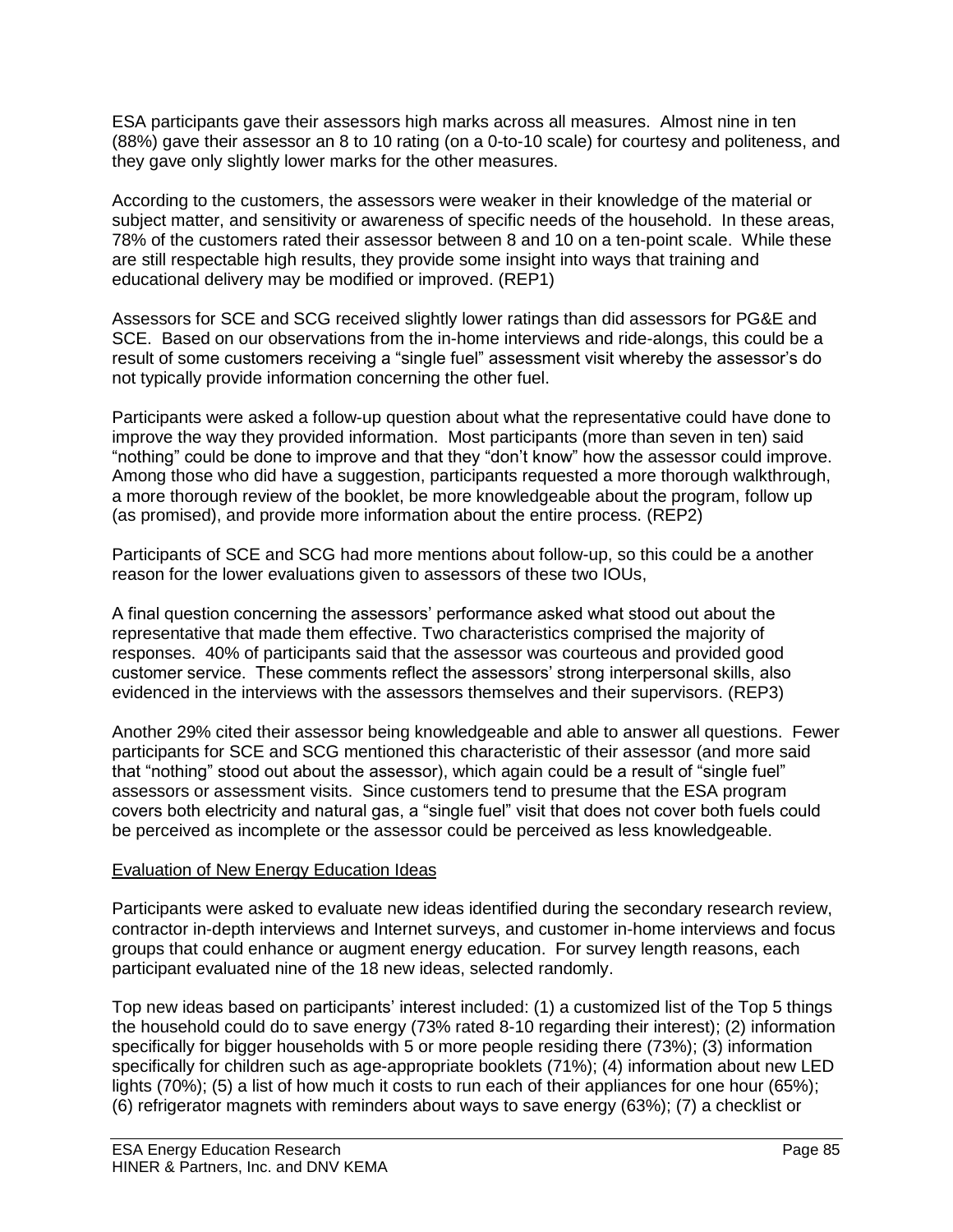survey you could complete and send in right after the visit regarding the program, materials, and services you received (62%); and (8) suggestions for making a "game" out of saving energy that could be used to get others in the household to save energy (62%). (NEW1)

Although this list of top ideas represents a diverse set, it includes items that are: (a) more "customized" for the household (items 1, 2, 3, and 5), (b) new technology or not well known (item 4), (c) methods to involve others in the household (items 2, 3, and 8), (d) reminders against forgetting (item 6), and (e) a way for the customer to communicate back to program managers in order to close the loop, for example if the household did not receive a measure that they expected to receive).

Note that "customized" does not mean unique for every individual household, but rather tailored to match some specific conditions in the household (e.g., number and ages of people in the household, type and age of main appliances, etc.)

Participants were further asked which method of communication they would prefer if their IOU were to follow up with them after they had completed the program. Most preferred methods included: (1) a letter or postcard through the mail (preferred by 49%), (2) email (preferred by 27%), and (3) a phone call from a live person (preferred by 15%). (NEW2)

When asked how often they would want follow-up, the top frequency was quarterly or every 3 months (preferred by 34% of participants), followed by twice a year (preferred by 27%) and monthly (preferred by 20%. The option for no follow-up was selected by just 2%. (NEW4)

## Appliances Received

Participants were asked if they had received any appliances through the ESA program. Almost half (40%) said they had received one. (ARR1)

Those who did were asked what type of appliance. Refrigerators were most common, received by 39% of all those who got an appliance. Another 16% said they received a washing machine or dryer and 14% said they received a microwave oven. (ARR2)

Participants who had received an appliance were also asked if the installer gave them any information at the time of the appliance delivery, and the type of information. Half who had received an appliance (50%) said they had received information. (ARR3)

Among those who got information with their appliance, about three out of four (73%) said they received written materials, and 42% said they received information verbally. Note that some customers recalled receiving both written and verbal information, but most recalled getting just one type. (ARR4)

# **Summary of Findings: Telephone Survey With Customers**

Summary findings and conclusions are categorized below.

## Addressing Customers' Barriers to Saving Energy.

ESA participants were asked to identify barriers to reducing their energy use in their home. Top barriers included: (1) the need to maintain heating and cooling (mentioned by 62% as a barrier), (2) the age and condition of their home (52%), (3) having too many things that use electricity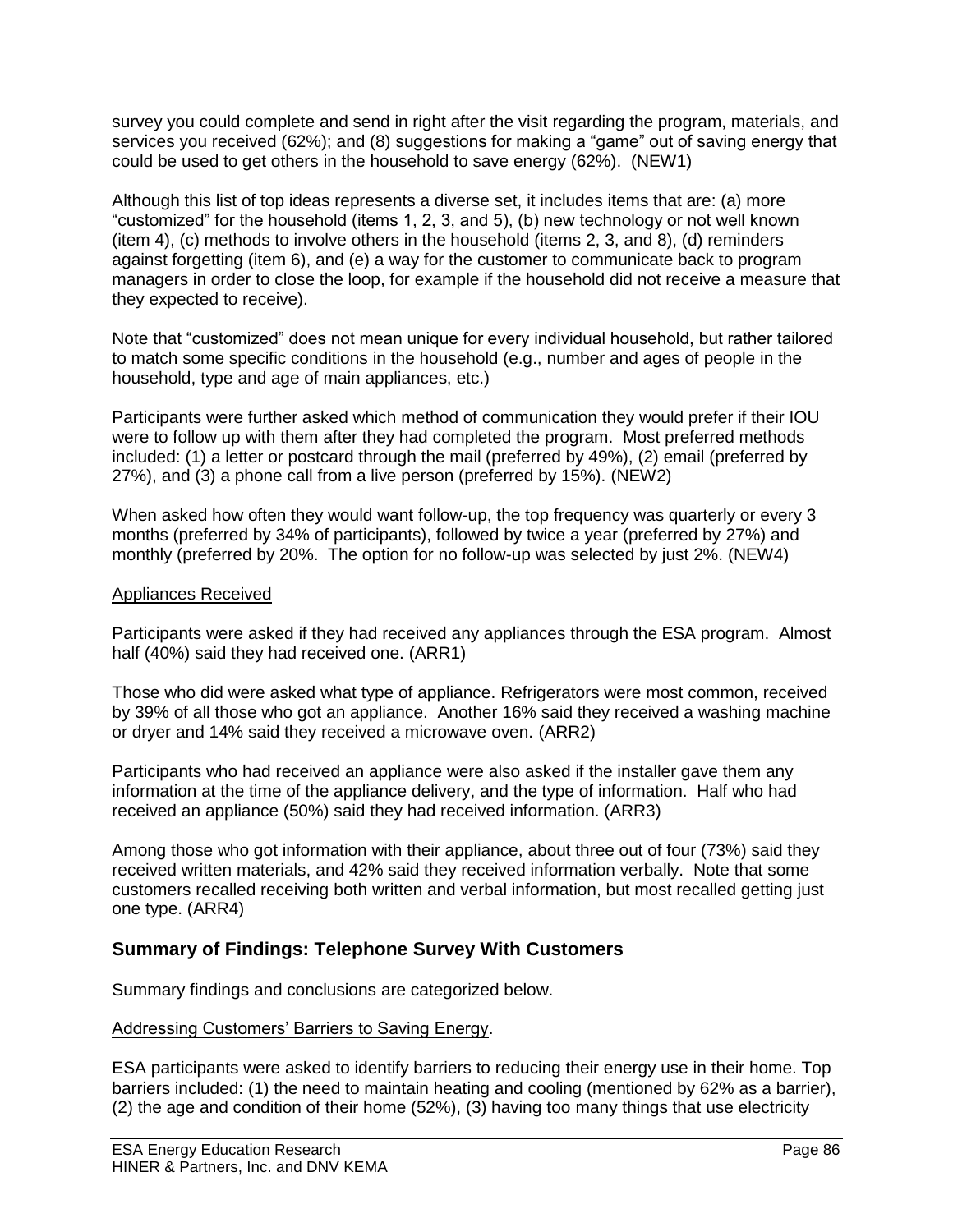(50%), (4) the cost of new appliances (49%), (5) age of major appliances (48%), (6) not knowing what else you can do (46%), and (7) cooperation from others in the home (38%). The physical measures provided by ESA directly address the top 3 barriers, but energy education is targeted toward the others. For most participants, the need to maintain heating and cooling is also targeted by education regarding thermostat set-points, closing drapes or blinds to limit heat gain and lose, and other actions that participants can take.

Participants also indicated their agreement to statements representing attitudes toward energy conservation. Responses indicate that a large majority of participants (78%) feel knowledgeable about what they can do to reduce energy use around their home, and 73% monitor their energy bills closely. For comparison, more CARE non-participants (91% PG&E customers, 87% SCE customers) indicated that they know what they can do in the 2009 LIEE (ESA) Segmentation study. Additionally, another two out of three (65%) ESA participants agreed that they are doing all they can to reduce energy use on their home, compared to 80% PG&E and 78% SCE among the general CARE population. While not definitive, these differences suggest that ESA participants have greater awareness of their need for assistance than the general CARE population – which is perhaps why they participated in ESA to begin with, or they have greater awareness about energy and what they can do to manage it after they participated in ESA.

Participants reported outcomes from energy education were overall quite positive. As a measure of knowledge, 82% said they learned something that made them more aware of things they could do to save energy, and 81% said they learned something that led them to pay more attention to how they were using energy. For behavioral measures, 76% said they learned something that resulted in changes to how they did things in order to save energy. Just as many (74%) think they've saved money on their energy bill since they participated in the program, too.

Participants also reported some activity and success in gaining cooperation from others in the household. Two out of three (69%) said they discussed or shared some of the information about energy efficiency or energy-related safety they had learned from the program with someone else on their household, and 81% of these customer felt their other household member did change their behavior regarding energy use. This is consistent with findings from the in-home interviews as well.

While there is the opportunity for the program to adopt new content (specifically, new energy saving "tips," additional tools or materials to further assist larger household or households with children, etc.), it appears that in a broader sense energy education is on target. It's addressing the major needs and most customers perceive that they are getting considerable benefit from it.

## In-Home Experiences.

Customer in-home experiences have been quite consistent with program guidelines but with a few exceptions. Customers have reported an average of just over 25 minutes spent on education, above the minimum of 20 minutes used by SCE. SCE and SCG customers had the shortest reported times, perhaps reflecting the homes with single-fuel focus. Nearly all (89%) reported accompanying the assessor on the walk-though, and about half the households with more than one person living there said that someone else from their household joined in for at least part of the education. 86% reported receiving the guidebook, nearly all (94%) who received it said they saved it, and a majority (78%) also said they reviewed the guidebook later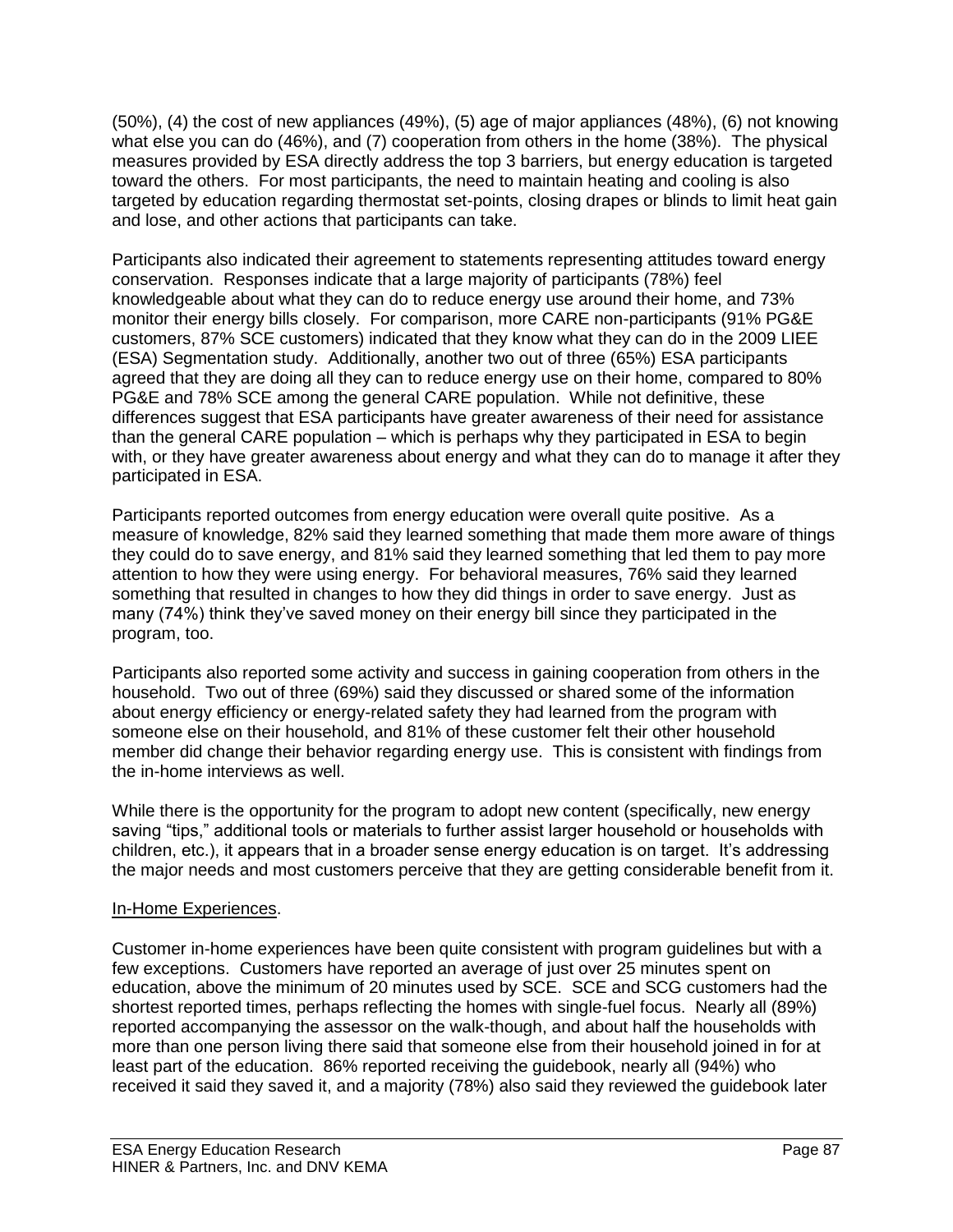on their own or with someone else in the household. These are all relatively high, positive results.

Inconsistencies with program guidelines appear to be: (1) one in three (33%) reported receiving information for less than 20 minutes, and (2) 39% who recalled getting the guidebook did not recall the assessor reviewing it with them.

An issue contributing at least in part to some participants reporting less than 20 minutes of education and to not receiving a guidebook is that customers appear to have forgotten some of what they learned. When asked on an unaided basis what they recalled learning, almost one in three (30%) said "nothing." When prompted about specific types of information, only half recalled information about other utility or assistance programs or about going to their utility's website for more information, and only about one in three recalled information about how to read their energy bill, safety, CFL disposal and recycling, or how much it costs to run specific appliances. Based on the contractor interviews and our ride-alongs, some of this lack of recall can be attributed to assessors not covering all of these topics, but it is also because participants have forgotten.

One other issue concerns the specific energy saving tips that are provided. Most of the information was already known to customers, but approximately one-third of it was considered new information. This is a relatively high percentage for new information considering the long history of energy conservation in California and the relatively high percentage of ESA participants who indicated that they were motivated to reduce their energy bills. Even for the ubiquitous light bulb, energy education information was considered new by 26% of participants. It is possible that new information stands out so is more memorable.

## Assessor Performance.

ESA participants rated their assessors on five dimensions: (1) knowledge of the material and subject matter, (2) interest and ability to answer questions, (3) ability to clearly communicate, (4) courtesy and politeness, and (5) sensitivity or awareness of specific needs of the household. Almost nine in ten (88%) gave their assessor an 8 to 10 rating (on a 10-point scale) for courtesy and politeness, and they gave only slightly lower marks for the other measures. Assessors have the most room for improvement regarding knowledge of the material or subject matter, and sensitivity or awareness of specific needs of the household. 78% of participants rated their assessor in the 8 to 10 range for both of these measures.

Assessors for SCE and SCG received slightly lower ratings than did assessors for PG&E and SCE. Based on our observations from the in-home interviews and ride-alongs, this could be a result of some customers receiving a "single fuel" assessment visit whereby the assessor's do not typically provide information concerning the other fuel.

Participants were asked a follow-up question about what the representative could have done to improve the way they provided information. Most participants (more than seven in ten) said "nothing" could be done to improve, but among those who did have a suggestion, participants requested a more thorough walkthrough, a more thorough review of the booklet, be more knowledgeable about the program, follow up (as promised), and provide more information about the entire process.

These results suggest that the large majority of assessors in the field are doing excellent work regarding energy education. However, we estimate that a small minority of visits (and/or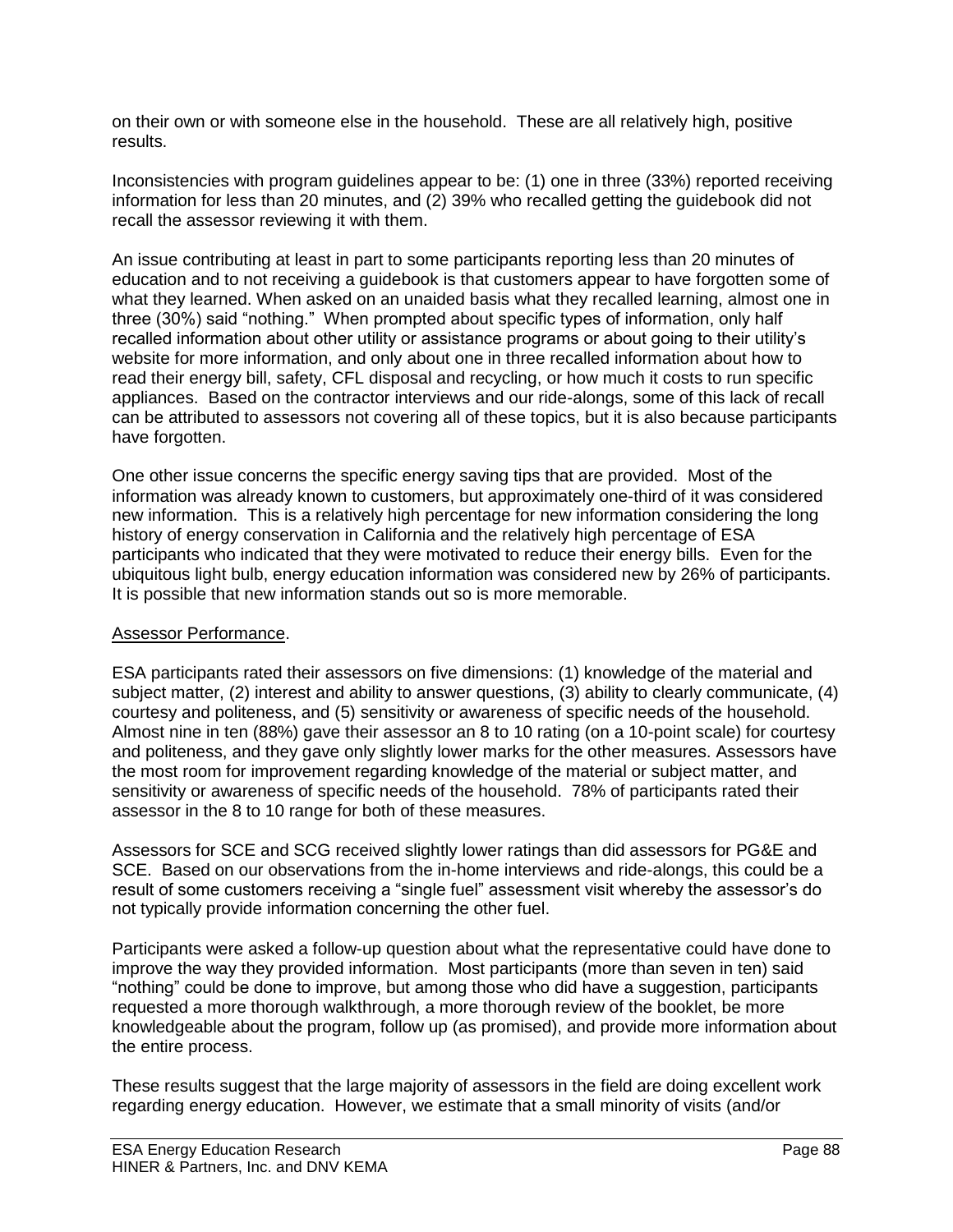assessors), probably around 10% to 15%, could use meaningful improvement. This estimate is based on participants' ratings of their assessor in the telephone survey, customer comments during the in-home interviews, and our own observations from ride-alongs and in-depth interviews with assessors themselves.

## Customers Response to New Ideas and Improvements.

Participants were asked to evaluate new ideas identified during the secondary research review, contractor in-depth interviews and Internet survey, and customer in-home interviews and focus group research that could enhance or augment energy education. Top new ideas based on participants' interest included: (1) a customized list of the Top 5 things the household could do to save energy (73% rated 8-10 regarding their interest); (2) information specifically for bigger households with 5 or more people residing there (73%); (3) information specifically for children such as age-appropriate booklets (71%); (4) information about new LED lights (70%); (5) a list of how much it costs to run each of their appliances for one hour (65%); (6) refrigerator magnets with reminders about ways to save energy (63%); (7) a checklist or survey you could complete and send in right after the visit regarding the program, materials, and services you received (62%); and (8) suggestions for making a "game" out of saving energy that could be used to get others in the household to save energy (62%).

Although this list of top ideas represents a diverse set, it includes items that are: (a) more "customized" for the household (items 1, 2, 3, and 5), (b) new technology or not well known (item 4), (c) methods to involve others in the household (items 2, 3, and 8), (d) reminders against forgetting (item 6), and (e) a way for the customer to communicate back to program managers in order to close the loop, for example if the household did not receive a measure that they expected to receive).

Note that "customized" does not mean unique for every individual household, but rather tailored to match some specific conditions in the household (e.g., number and ages of people in the household, type and age of main appliances, etc.).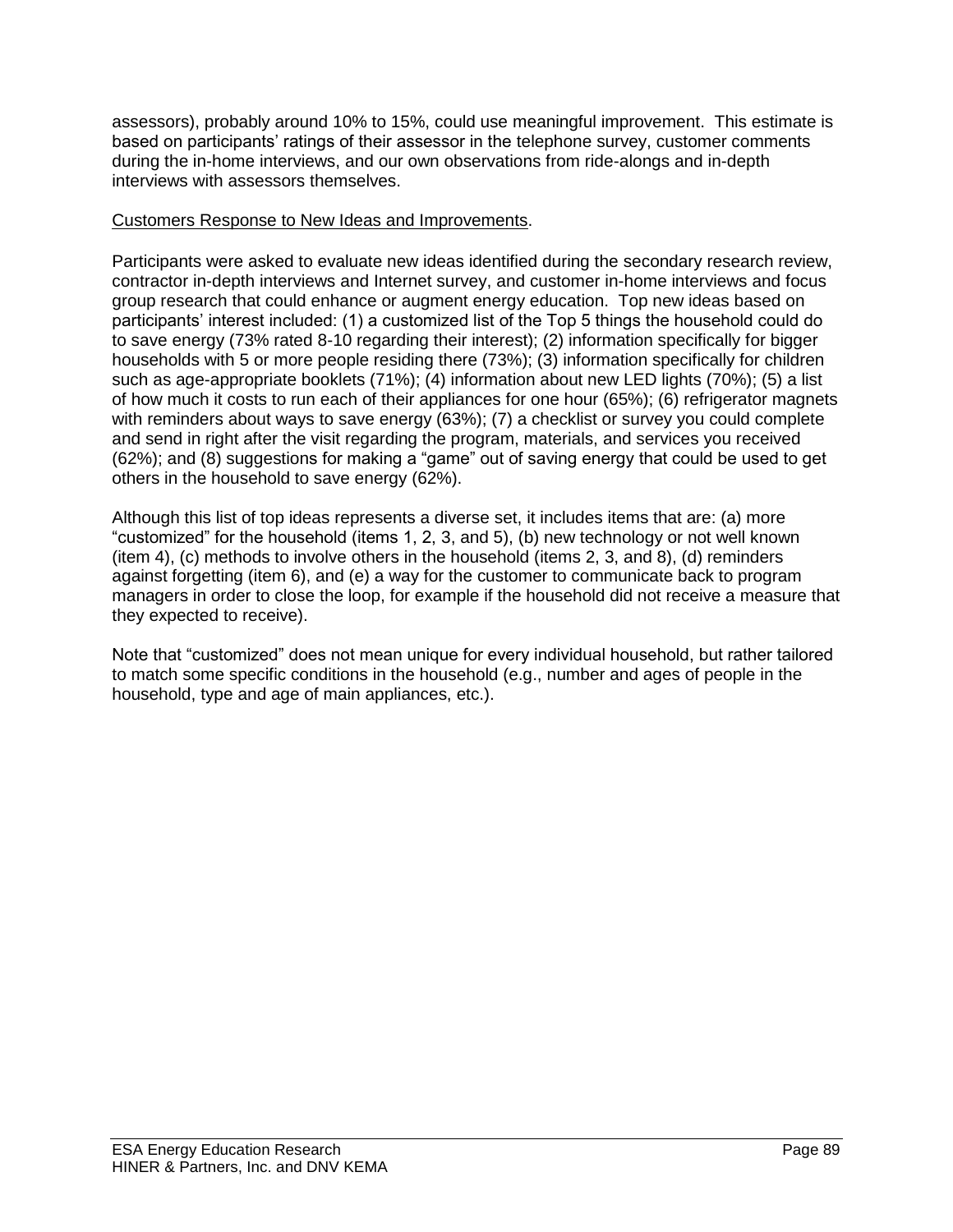# **D. Summary of Findings and Conclusions**

Findings from the three phases of research are categorized into ten topical areas that focus on: (1) customer motivations and barriers to saving energy, including the challenges of gaining cooperation from others in the household who are not the bill payer, (2) assessor background, training, and in-home experiences with delivering energy education, (3) program protocols, standards, and materials that were developed and used to guide the delivery of energy education, and (4) new ideas for enhancing the effectiveness of energy education. Combined, these topical areas address the two main research objectives: (1) how energy education is, and should be, delivered, and (2) what materials and content are, and should be, provided.

# **Summary Results**

## Customer Motivations and Barriers to Saving Energy.

Understanding customer motivations for saving energy, and barriers to their being able to do so, provide the context within which energy education is delivered. Two questions are: Can energy education tap into and reinforce current customer motivations? Does energy education address customers' barriers?

To answer these questions, we refer to consistent findings from several components of the research including the customer qualitative research and quantitative survey. Participants from the in-home interviews said they were primarily motivated to sign up for ESA in order to save money, and felt that the information they received through the program helped them do this. Focus group participants also agreed that saving money on their energy bills was the main motivation for participating in ESA. Further, from the customer quantitative survey, in response to an open-ended question about why information received during the in-home visit was valuable, the top three answers were: (1) it saves money, (2) they learned what uses energy, which allowed them to make better decisions to help save energy and consequently money, and (3) that its generally a good thing to save energy. While other motivations do exist, including the desire to save energy which can reduce one's impact on the environment, the most salient motivation from this research was clearly to save money.

In the customer quantitative survey, ESA participants were asked to identify barriers to reducing their energy use in their home. Top barriers included: (1) the need to maintain heating and cooling (mentioned by 62% as a barrier), (2) the age and condition of their home (52%), (3) having too many things that use electricity (50%), (4) the cost of new appliances (49%), (5) age of major appliances (48%), (6) not knowing what else you can do (46%), and (7) cooperation from others in the home (38%). The physical measures provided by ESA directly address items 2, 3 and 5, and in some cases item 1, while energy education is targeted toward item 6, and to a lesser extent items 1, 3, and 7. For example, the need to maintain heating and cooling is also targeted by education regarding thermostat set-points, closing drapes or blinds to limit heat gain and lose, and other actions that participants can take.

Apparently, energy education did assist participants with achieving their goal(s) and address their barriers, at least from the customers' perspective. Although participants in the in-home interviews primarily attributed energy savings to new lighting, appliances, and hot water shut-off devices, and initial recall of energy education topics was low, a majority agreed that it did affect their behavior regarding how they used energy and half said it affected the attitudes or behavior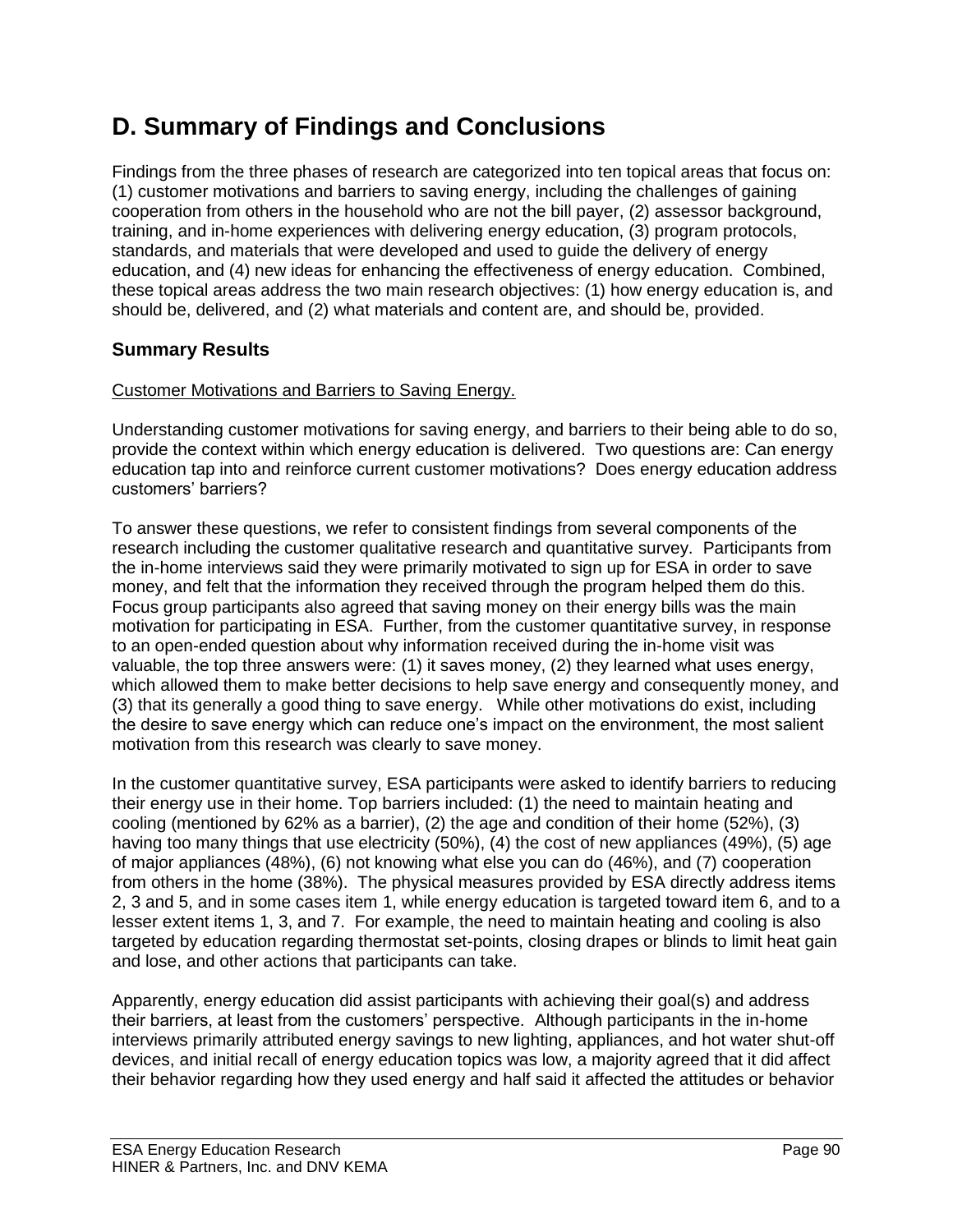of someone else in the home. Most cited that the information raised their awareness of things they can do and prompted them to change their behaviors.

Participant-reported outcomes from energy education in the quantitative survey were overall quite positive as well. As a measure of knowledge, 82% said they learned something that made them more aware of things they could do to save energy, and 81% said they learned something that led them to pay more attention to how they were using energy. For behavioral measures, 76% said they learned something that resulted in changes to how they did things in order to save energy. Just as many (74%) think they have also saved money on their energy bill since they participated in the program $22$ .

Participants also reported (in the quantitative survey) some activity and success in gaining cooperation from others in the household. Two out of three (69%) said they discussed or shared some of the information about energy efficiency or energy-related safety they had learned from the program with someone else on their household, and 81% of these customer felt their other household member did change their behavior regarding energy use. This is consistent with findings from the in-home interviews as well.

From the focus groups, participants and CARE non-participants almost unanimously recognized the value of the physical improvements that the program provides (by indicating that physical improvements were a more important program component than information or education), while they were more divided concerning the value of information. Delivery of the information (i.e., education) can affect its value, as does the customers' response to the information. In contrast, physical improvements, once installed, are constantly at work saving energy.

Limitations of information (i.e., education) were identified as: (1) it is not memorable and, (2) it is not new to the customer. While it is valuable to remind customers about energy conservation, information is more impactful if it provides new things to do as well. That is, combining an old passive message with new information and relevant actions to take has more impact, making it more memorable.

Information might also be less memorable because customers were not actively seeking it when they signed up. This implies that the content and delivery of energy education needs to be more "attention getting" in order to facilitate retention and adoption. For example, each energy saving tip could be supported with an estimated savings potential (e.g., keeping the refrigerator full could save \$XX per year).

While there is the opportunity for the program to adopt new content (specifically, new energy saving "tips," additional tools or materials to further assist larger household or households with children, etc.), it appears that in a broader sense energy education is on target regarding approach and materials. It is addressing the major needs to help overcome the barriers and most customers perceive that they are getting considerable benefit from it.

## Assessor Recruitment, Selection, and Retention.

Since energy education is primarily delivered through interpersonal communication between the assessor and the participant, program managers should ensure that assessors have the right personal traits to effectively do this. Again, while this study did not address more

 $\overline{a}$ 

 $^{22}$  This research did not include energy savings estimations, though it would be useful to know if these same customers realized actual bill savings.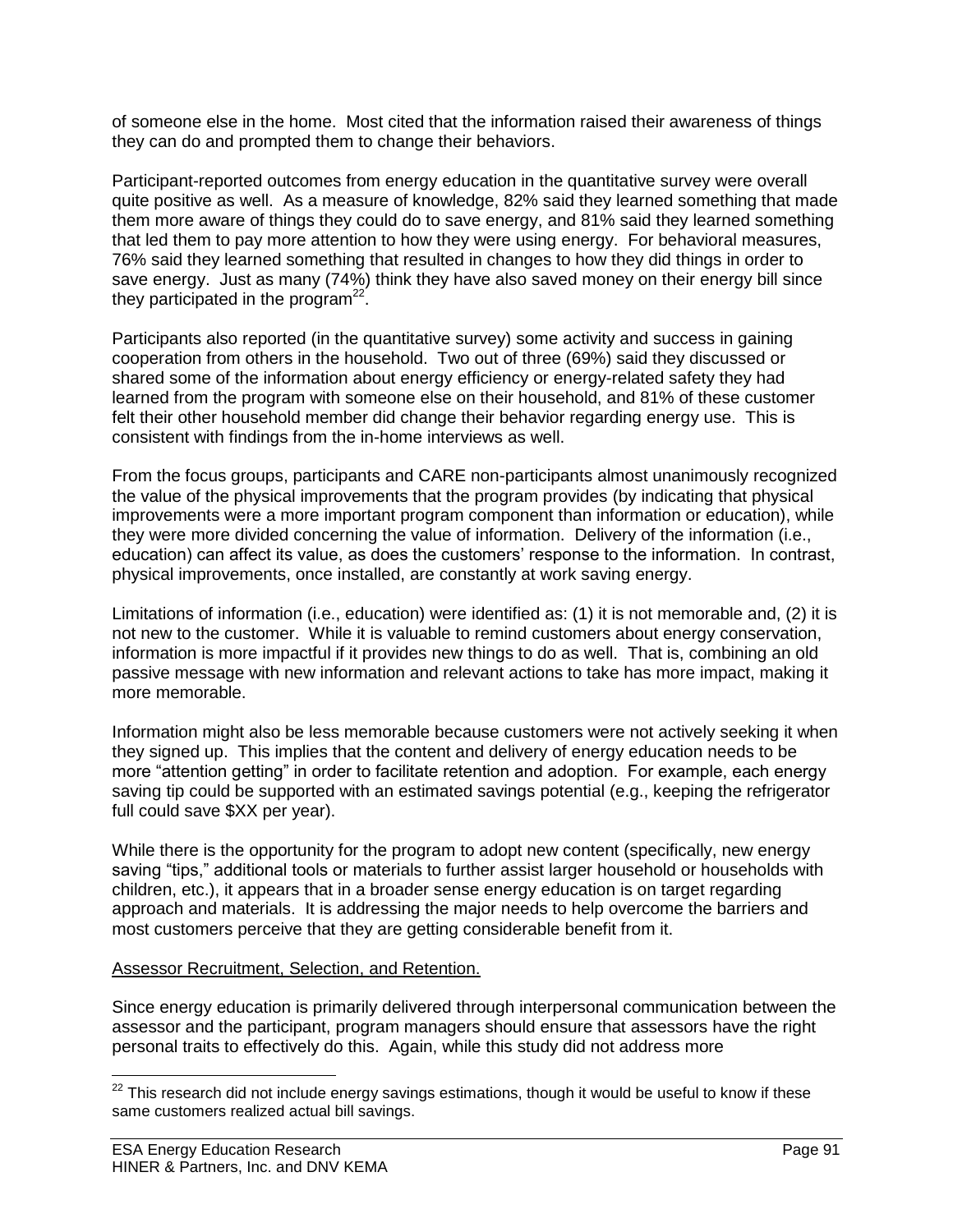comprehensive issues as may be done in a process evaluation, our inquiry with contractors revealed that assessor positions have been primarily filled by word-of-mouth among friends and acquaintances of existing assessors. Assessors and their supervisors were nearly unanimous in their agreement that the most important characteristics that an assessor should possess are an out-going personality and a desire to help others. It's likely that existing assessors refer open positions to friends that they believe fit these criteria. Hiring managers and supervisors look for these characteristics during the hiring process. As noted below, this appears to be working well since participants gave very high evaluation scores in both the in-home interviews and telephone survey to nearly all of the assessors that conducted their visits.

Tenure is also stable with a mean of 3.8 years, and less than one in four (22%) having been working as assessors for less than a year. This suggests that retention, through compensation, working conditions, job satisfaction, and other conditions has been effective as well. Of note, most assessors are compensated on a "per completed visit" basis, which would tend to reward those who are indeed more out-going. Most assessors also canvas for new enrollments, which again would favor a more out-going personality. With a desire to help others, job satisfaction is high since assessors spend their days helping income qualified households lower their energy bills. This was evidenced by the assessors who participated in the qualitative interviews being unanimous in their liking of the job<sup>23</sup>. They enjoyed the varied nature of their day, the flexible schedule (for canvassing), and the gratification from helping low income households to reduce energy use and save money.

In sum, it appears that assessor recruitment, selection, and retention processes have been effective. The assessors seem very well-suited for their role as energy educators within the context of their assessment and education visits. A large majority are well-educated, motivated, and out-going, all of which can facilitate their ability to interact with and communicate with customers in their homes.

# Assessor Performance.

Because effective delivery of energy education requires a competent and communicative assessor, we asked customers in both the in-home qualitative interviews and the quantitative survey to evaluate their assessor on five dimensions developed to measure the assessor's effectiveness from the customer's point of view. The five dimensions included: (1) knowledge of the material and subject matter, (2) interest and ability to answer questions, (3) ability to clearly communicate, (4) courtesy and politeness, and (5) sensitivity or awareness of specific needs of the household.

In the quantitative survey, ESA participants gave their assessors high marks across all measures. Almost nine in ten (88%) gave their assessor an 8 to 10 rating (on a 0-to-10 scale) for "courtesy and politeness," and they gave only slightly lower marks for the other measures: ability to clearly communicate (81% gave an 8-10 rating), interest and ability to answer questions (80%), knowledge of the material and subject matter (78%), and "sensitivity or awareness of specific needs of the household" (78%).

In terms of potential improvements that will benefit the energy education component of the program, assessors would benefit from having more knowledge of the material or subject matter, and increased sensitivity or awareness of specific needs of the household (e.g., it is

 $\overline{a}$  $^{23}$  There may be some self-selection bias in that those not happy with their job might not have been selected or agreed to participate in the interviews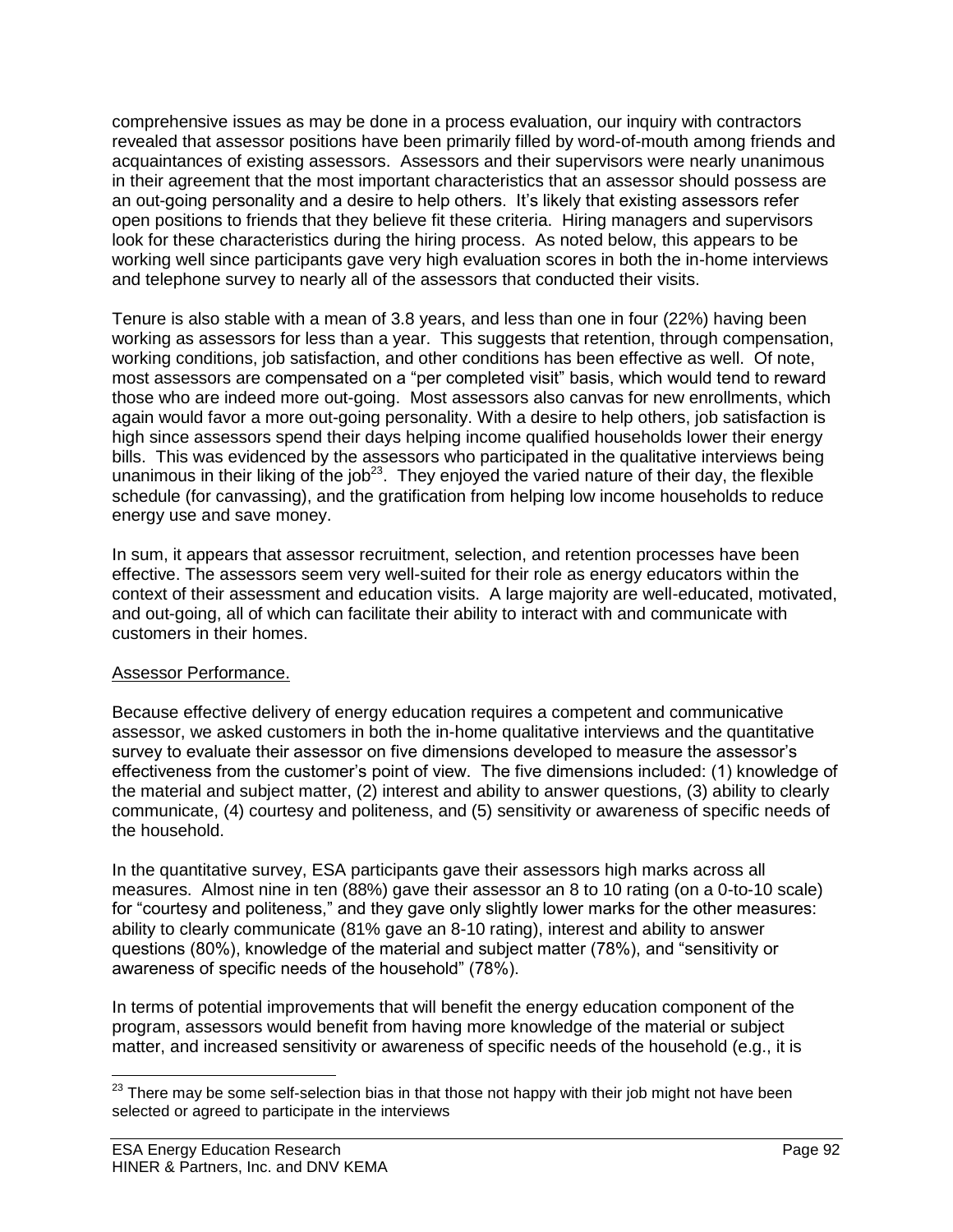usually obvious when a household has children but materials do not explicitly address them). Assessors for SCE and SCG received slightly lower ratings than did assessors for PG&E and SDG&E. Based on our observations from the in-home interviews and ride-alongs, this could be a result of some customers receiving a "single fuel" assessment visit whereby the assessor's do not typically provide information concerning the other fuel.

From the in-home interviews, participants gave similarly high evaluations to their assessors, nearly all of their comments were very positive, and negative comments typically referred to the perception that the repairs and other improvements were more limited than the participant expected.

These results provide further evidence that the assessors are providing a high quality energy education experience for a large majority of ESA participants, and that most assessors display the skills and personal characteristics needed for effective delivery of energy education.

However, one additional finding is that not *all* assessors have provided high quality energy education to all customers. At least 3-4% of the visits were considered *below* the standard of "did what they needed to do, no more and no less" and another 7-8% of the visits were evaluated to be right at this minimum standard. Combined, these represent about one in ten of all in-home assessment and education visits.

## Language Barrier Issues.

Because many income qualified households are in immigrant communities where languages other than English are primarily spoken, we explored whether there may be language barriers that limit the effectiveness of the energy education<sup>24</sup>. To investigate the extent that this could be a problem, we included questions in the contractor research where the assessors reported what languages they spoke, and the frequency that they encountered customers with whom they had difficulty communicating due to a language barrier.

A majority of assessors responding to the quantitative survey were multilingual. In addition to English, over half (63%) spoke Spanish and about 13% spoke some other language (with a few some speaking Spanish and another language). Assessors in PG&E territory and SCE-only assessors were less likely to speak another language than SCG and SDG&E assessors, though of course the most important characteristic of multi-lingual capabilities is being able to serve the communities in which they are working.

Assessors who spoke only English estimated the percent of in-home visits where they were not able to speak fluently with the customer. They estimated that about one in nine of their visits (13%) were situations with some language difficulties, but far fewer (3%) were situations where the assessor reported they were not able to converse because of the language barrier. These percentages suggest that, for some households, the effectiveness of the education (and the customer experience) may be improved by ensuring language compatibility between the assessor and the customer and perhaps reducing the frequency of incompatible visits.

 $\overline{a}$ 

<sup>&</sup>lt;sup>24</sup> Due to budget and time limitation, we did not investigate possible issues related to deafness, blindness, or other physical or mental disabilities that could limit communication between assessors and customers. Also, the customer research was conducted in English and Spanish only, so did not include customers who are dependent on a language other than English or Spanish.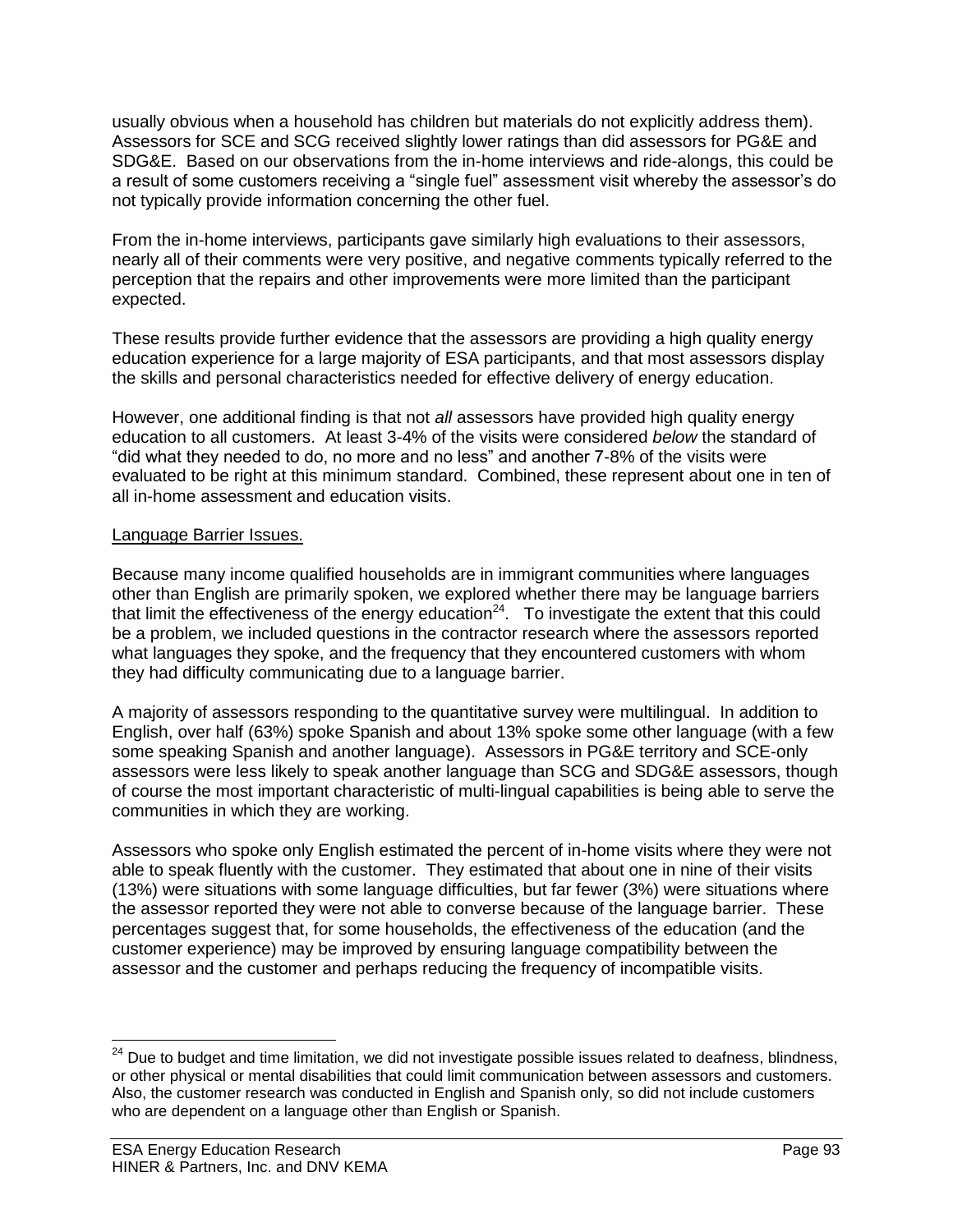Those who spoke languages in addition to English reported the frequency that their in-home visits were conducted in each of the listed languages. Almost half (47%) were conducted in Spanish, while another one in three (38%) were completed in English. Just 1% were situations where the multi-lingual assessor could not converse with the customer due to a language barrier. This provides further evidence that among those contractors surveyed, customer language barriers were not regularly identified as an issue in serving the participants of the ESA program<sup>25</sup>.

Along these lines, in a separate effort, customers were asked to evaluate the assessor who came to their home on several characteristics, including the ability to clearly communicate with the customer. Customers gave high marks for this: 81% rated their assessor an 8, 9, or 10 on a zero-to-10 scale, while just 2% rated 0, 1, 2, or 3.

While language barriers are typically viewed as English-speaking providers not communicating in the language of an immigrant population, we noted one instance where the opposite was occurring. One of the assessors (who described his training as watching another guy do it for a couple days) was not fluent in English, yet he was serving customers who were predominantly older, English-only speakers living in mobile homes. Based on the difficulty that this assessor had in communicating in English during the interview, we surmise that customers have a very difficult time understanding any energy education that he communicates during his in-home visits.

From the assessor's perspective, situations where they have not been able to communicate with customers due to a language barrier appear to exist but have been relatively infrequent. It is probably not possible to serve all customers in their preferred language given the diversity of California's low income population and the geographic constraints imposed on contractor personnel (they have to physically travel to the customer's home), However, this is an issue that can be minimized through: (1) hiring and assignment of appropriately bi- or multilingual assessors to cover certain areas and/or customers where non-English languages are prevalent, and (2) making use of a language line when it's not possible to expediently provide an assessor who speaks the customer's language (particularly for languages other than English or Spanish). Based on our examination, contractors seem to be accommodating an identified need via these existing procedures, although there have been instances where they have not met the language need and thereby the program could fall short of its 100% participation goal. To reach the 100% goal, it is likely that additional efforts among the small minority who are not served in-language will be needed.

# Assessor Training for Energy Education.

Because assessors learn about the expectations and practices required in providing energy education as part of their overall training, assessors were asked to evaluate their initial training. First, they indicated the components of which their training was comprised. A substantial majority received classroom training (83%) and materials (84%), which was typically provided by their IOU (or by outreach and assessment contractors in SDG&E territory). Slightly more than half had role-playing (63%), and ride-along training where they were the observer (60%), and ride-along training where they were observed and critiqued (59%). This training was typically provided by their employer, the ESA contractor.

 $\overline{a}$ 

 $^{25}$  Although SDG&E and SCG have a language line, our surveys did not include questions to measure the frequency that it is employed. SDG&E tracks utilization but SCG does not.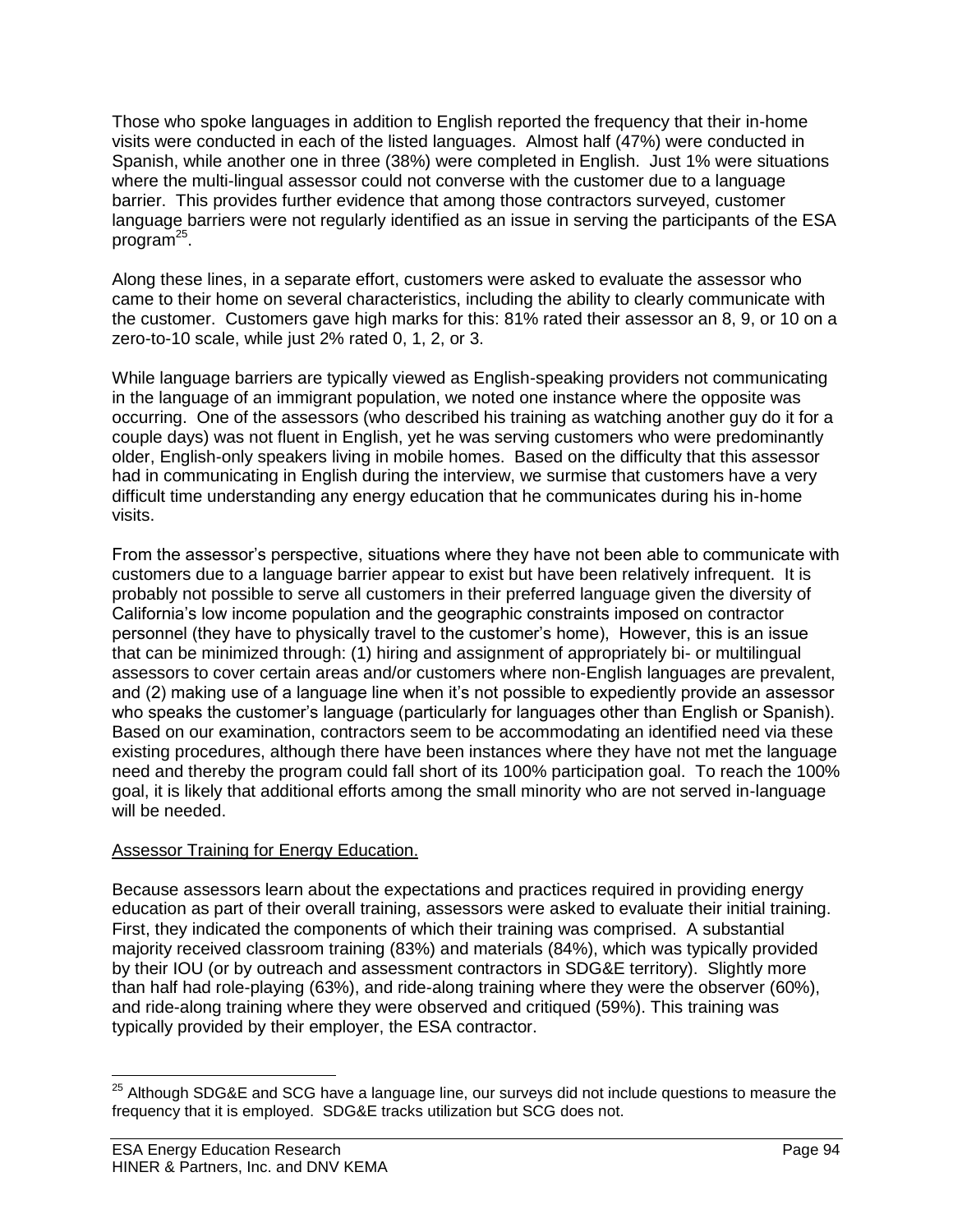It's possible that some of the assessors have forgotten about training they have attended, but nonetheless the program should strive for 100% of assessors recalling their IOU-provided training. Also, while it is commendable that over half of the assessors received "on-the-job" training following their IOU training, given the value of learning directly from more experienced personnel, it would make sense to increase these percentages to as close to 100% as practical as well.

There are differences in the aspects of training reported by assessors from the different IOU's, especially concerning ride-along training. Our field observations during our own ride-alongs with assessors made it clear that assessors do what they have been trained to do, so training content should be consistent in this aspect across IOU's and across contractors.

Six out of ten (60%) said they received additional training concerning Energy Education since their initial training. This is another training aspect for which the program should strive for greater consistency. Among those who received additional training, one in three (34%) said it was conducted in the office to review new materials, while another 20% said they received a refresher class. 13% described their additional training as field training or ride-alongs. Differences between utilities are evident here, though due to the wide variety of training across contractors we were not able to determine which type or combination of elements of follow-up training is ideal. Most assessors, though, did say they would like additional training.

Among the aspects of training that assessors found most helpful, energy savings information (e.g., tips to conserve) was at the top of the list, followed by real customer interaction. These two aspects are core to Energy Education – which is essentially the transfer of knowledge from the assessor to the customer in a personal setting. Classroom training and role playing were also top mentions. SCE-only assessors were the most likely to believe that role-playing was most valuable. Since they are the assessors who are most likely to identify non-qualifying homes, it's possible that role-playing helps them deal with unhappy customers in nonqualification situations. It could also be that SCE's greater emphasis on role playing increased assessor perceptions about its value as well.

Ideas for improvement included more of the things that assessors found most useful – in-person field training, more energy education, and more role playing. A common theme to these suggestions is that assessors do want *more* training – at a minimum to gain additional tips they can provide to customers and to develop more confidence and expertise in dealing with different customer situations.

Our review of the materials used to train assessors indicates that there are relatively wide differences between the IOUs. Based on these materials, PG&E's training and educational materials appear comprehensive with energy education information embedded throughout the full 8 days of ESA program training. PG&E's full program training is also the longest of the IOUs, and likely includes the most time on energy education-related information, although from the materials it was not possible to determine exactly how much time during the 8 days is spent on education. SCE and SCG have energy education training modules of 4 hours (more recently updated to 1 day) and 30 minutes, respectively. SDG&E contractors referred to the SDG&E guidebook (that is also provided to customers) as their only materials used for assessor energy education training and with no defined criteria or training plans.

Clearly, the IOU materials do not include all of the content that assessors receive from energy education training, since much of the training is done verbally from trainer experience, which is not limited strictly to what is printed in the materials. These data do suggest, however, that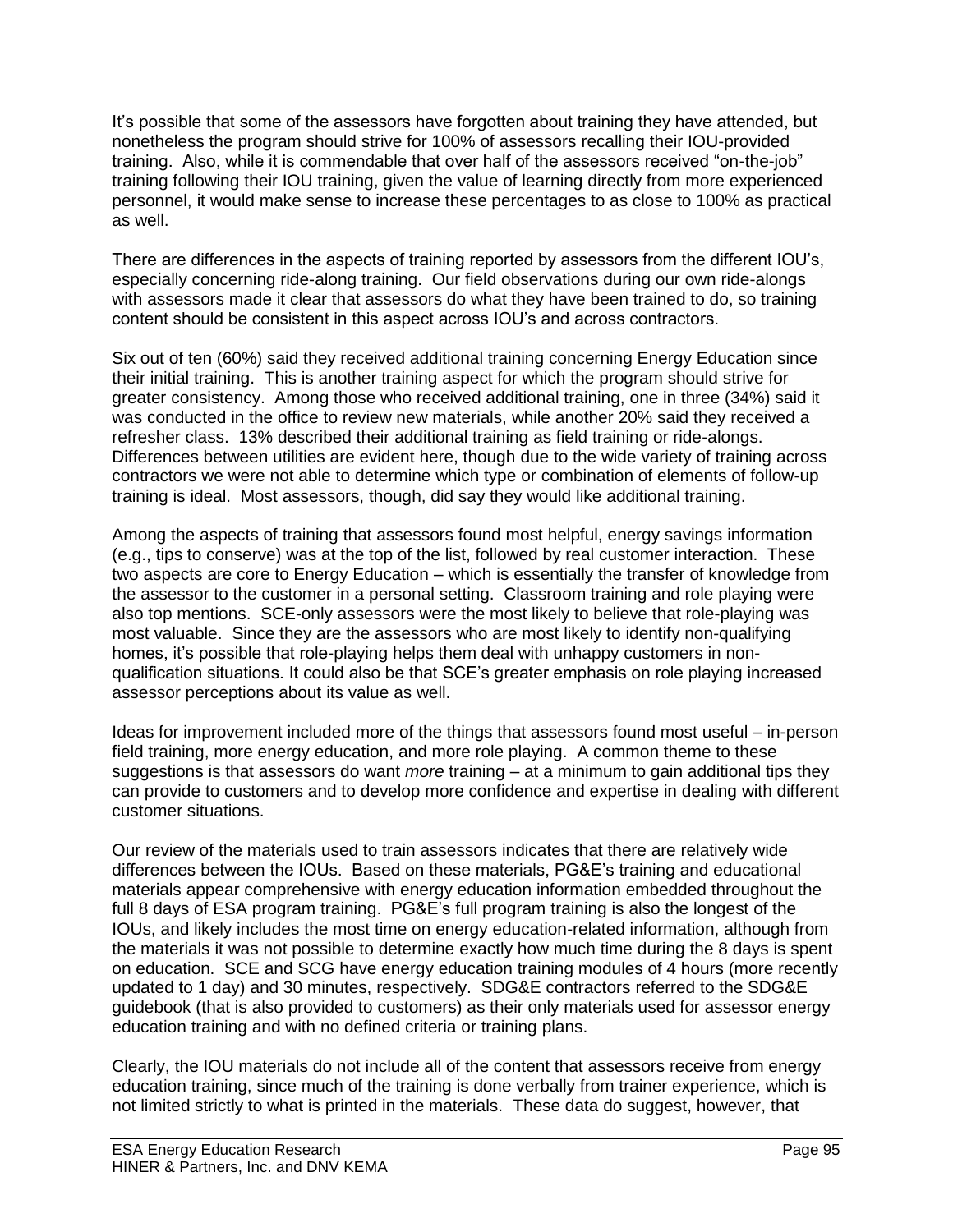differences in the time devoted to energy education training, and differences in the printed training materials is likely to translate into differing levels of knowledge between assessors who have graduated from each IOUs training program. However, these differences are likely mitigated by several other factors all of which are subject to wide variation, including: (1) assessor self-education after completion of IOU training, (2) contractor-provided field training, (3) periodic "refresher" training, and (4)) years on the job. In sum, we did find that there is considerable variation between the IOUs regarding training.

Customers were also asked to evaluate the knowledge of the assessors. Our data indicate that SCE and SCG assessors are considered to be less knowledgeable than SDG&E and PG&E assessors, but the training materials do not fully explain these differences since SDG&E and PG&E assessors were evaluated as equally knowledgeable but PG&E's training materials appeared to be the most extensive while SDG&E's training materials were the least.

Overall, the training appears to prepare assessors to provide effective energy education in participants' homes, since a majority of customers gave their assessor very positive evaluations, and further reported positive outcomes from receiving the education.

Nonetheless, we did find some instances in which assessors provided in-home education that customers felt was not valuable. Since our examination suggests that training is the foundation of assessor effectiveness, we do recommend that the IOU's standardize key aspects of the energy education training (e.g., best practices) they provide to their contractors. Also, the review of the **Massachusetts Residential Retrofit and Low Income Program 2010** concluded that: "… the extensive training and education required of contractors extends to their work: the vast majority of surveyed participants (85 percent) rated contractors' work as excellent or good. Further, 86 percent of participants noted their contractors were courteous and respectful towards them and their homes." This provides further support for consistent, high quality contractor training.

Based on what we reviewed, it is difficult to determine which specific elements would represent a "best practice" that should be adopted by all IOU's. That said, these data do suggest that more consistent standards (e.g., time spent on energy education training) and topics (e.g., create a comprehensive set of "tips" that assessors state-wide would have at their disposal) across IOUs may improve the overall quality of this component of the ESA program. It would also be of value to have a single set of training presentation materials that could be employed regardless of who conducts the training to ensure more continuity across the program. This would accommodate existing organizational and program management differences, for example, the situation where SDG&E contractors are responsible for their own training (so that each contractor does not have to create their own training materials, which could lead to differences in both quality and content) while assessors PG&E, SCE, and SCG contractors are trained by the IOU.

# In-Home Energy Education Practices.

Most assessors currently provide energy education at different times during their assessment visit, and during moments that seem to fit the situation. For example, some assessors use energy education to develop rapport with customers at the beginning of the visit even before qualification, they provide energy education during the assessment walkthrough in order to *show* as well as to *tell* about ways to save energy, and they provide education near the end of the visit, typically by reviewing information in the guidebook that had been discussed during the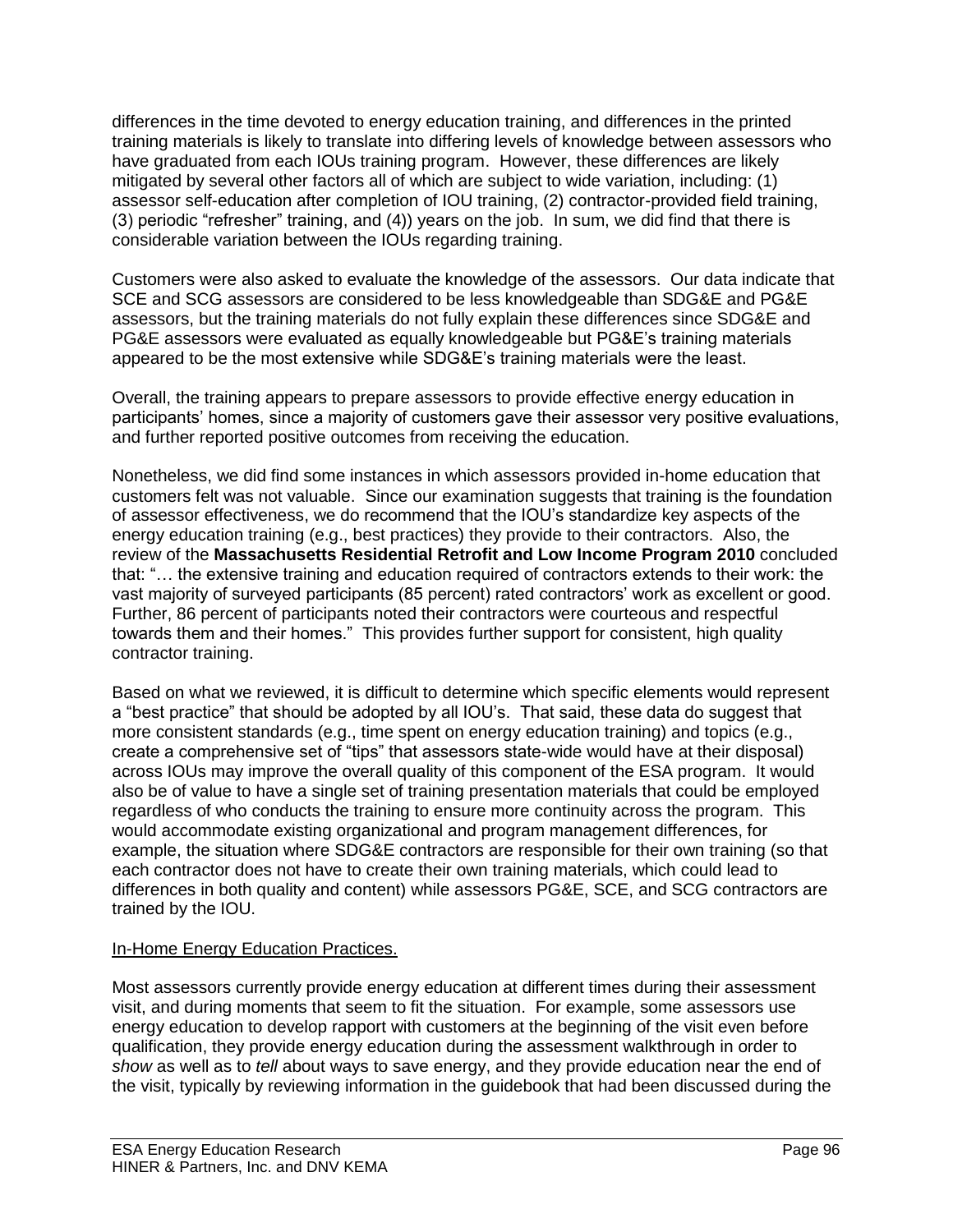walkthrough as well as pointing out new information that the book contains. Each of these approaches is also likely to have different benefits and limitations.

Based on what the contractors reported, education appears to be conducted most often during the walkthrough (mentioned by 43% of assessors as their most *frequent* occasion). Assessors reported that the walkthrough is the time that they believe education is most effective with customers. Since nearly all of the ESA participants (89%) reported accompanying the assessor on the walkthrough, this becomes a valuable opportunity and a prime time to disseminate information (or education) to the customer through a "show and tell" activity directly related to the customer's home situation.

The second most frequent occasion was after the walkthrough (mentioned by 34% of assessors), when the assessor has a better idea of the home condition, appliances, and other energy-related features. This is typically done sitting at a table with the resource guidebook as a reference. It was less common to provide the bulk of the energy education (as mentioned by 24% of assessors) before the walkthrough but after completing income qualification.

Although it was most common for assessors to discuss informational and educational material during the walkthrough, and after the walkthrough, based on the data we examined, it is common for assessors to provide energy education throughout the visit during all of these times. This practice provides reinforcement and repetition, avoids pedantic lecturing in favor of conversational sharing of information, and allows the education to be tailored to specific household circumstances.

Assessors were also in agreement that this practice of providing information at different times throughout the visit was best for most households. For example, it enables the assessor to adapt to the situation – a customer who might be distracted by their children during one time of the visit could be more attentive during another time. A conclusion is that this practice of providing information at different times of the visit including before, during, and after the walkthrough is a best practice that should be continued. However, the recent clarifications to program policy that discourage the IOUs from providing education to homes that are not income qualified, or do not pass the three measure minimum (3MM) until after assessment, one could expect the majority of education to shift to after the home is assessed. This policy is likely to degrade the effectiveness of education.

Concerning distribution of the resource guidebook, the current protocol is that assessors provide the energy guidebook to qualifying households, and review at least some of the content with the customer during the visit. Most assessors (77%) said they typically provided the resource guidebook after the walkthrough, although some handed out the guidebook before or even during the walkthrough. This timing probably makes sense for assessors who provide the bulk of the information during the walkthrough since they can then pass out the guidebook and review key information as well as point out safety and resource information that is not related to specific appliances in the customer's home. Due to the direction that IOUs are expected not to provide education unless households are qualified for other measures, the provision of this material after the walk-though also makes sense. Again, this may be more relevant to and common for SCE, who have fewer households that they can immediately assess as "qualified" on account of being a single fuel, electric utility and perhaps more affected by the 3MM rule.

Though not a common practice, some assessors (41%) said they provide the guidebook at least "sometimes" to households that do not qualify for the program. PG&E, SCG, and SDG&E assessors were more likely than SCE assessors to provide the guidebook to non-qualifying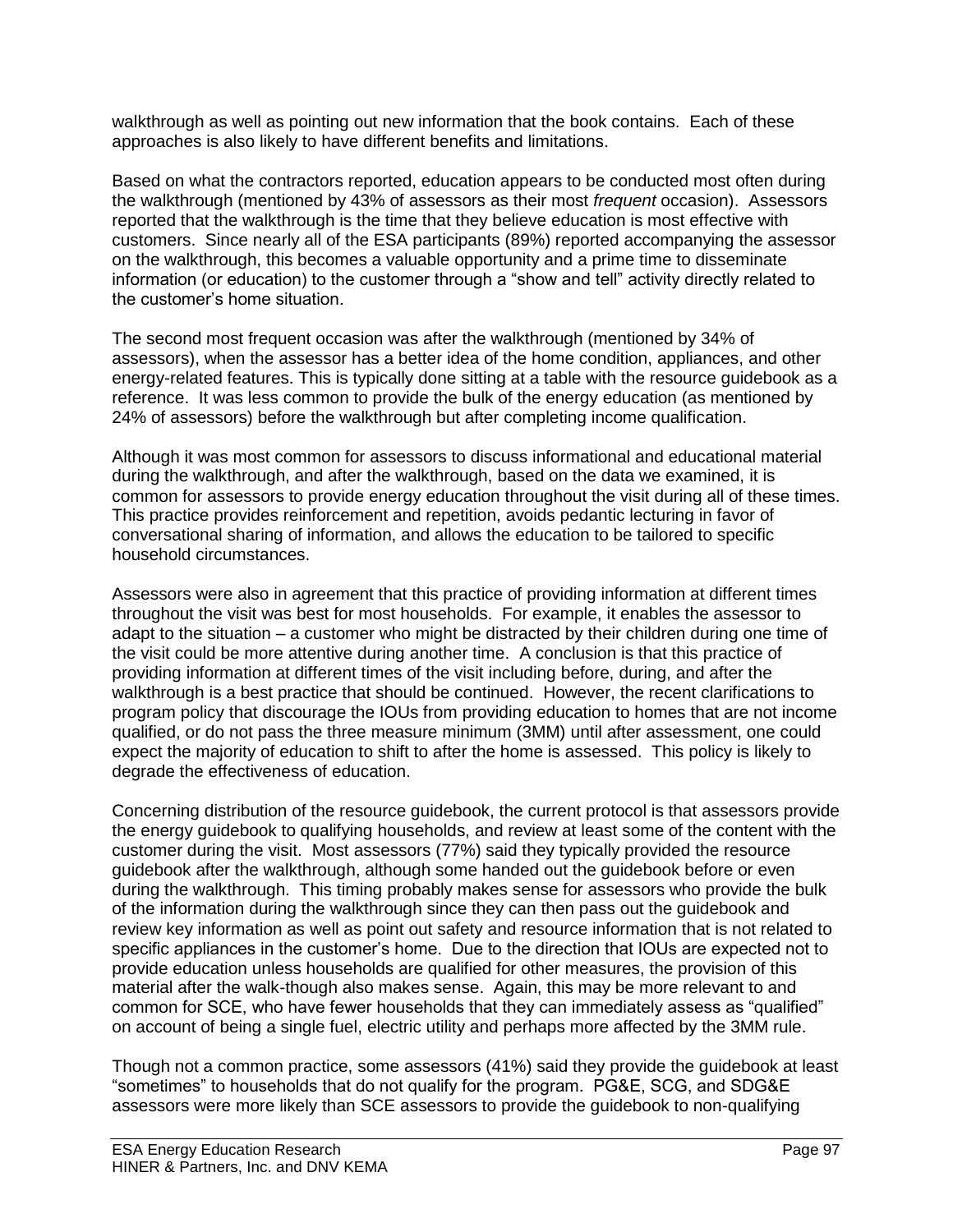households. Anecdotally, assessors want to help customers as much as possible, and providing the books can help avoid some disappointment among those who do not qualify. It should be noted that contractors are not paid for this (or for providing educational information to a household that is later during the assessment determined not to qualify), so to some degree this is a cost of uncompensated time born by the contractors and/or assessors themselves.

Additionally, some contractor organizations have trained their assessors to write in the guidebook. They do this by underlining and circling key pieces of information, and writing their name and contact information on the back or inside the cover (the PG&E guidebook has a specific place for assessors to provide this information, but the others do not). Writing in the books serves two purposes: it draws the customer's attention to information in the book, and it can remind customers about the information that was conveyed verbally by the assessor if they open and review the guidebook in the future.

In terms of having received the educational materials, 86% of the customers reported receiving the guidebook (in the telephone survey), and nearly all (94%) who received it said they saved it. Most (78%) also said they reviewed the guidebook later on their own or with someone else in the household. While these are all relatively favorable results, these data showed that over a third (39%) of the customers who recalled getting the guidebook did not recall the assessor reviewing it with them. Also, somewhat fewer customers in the in-home interviews recalled receiving or saving the guidebook.

Customer in-home experiences have been quite consistent with program protocols, but with a few exceptions. Customers have reported an average of 26-27 minutes spent on education (above the SCG guideline of a minimum of 15 minutes and the SCE guideline of 20 minutes). SCE and SCG customers had the shortest reported times, perhaps reflecting the homes with single-fuel focus, plus the recent clarification and Commission direction<sup>26</sup> to only provide education after a home is qualified necessitates the provision of the education after the walkthrough assessment has determined that the home will qualify based on measures. Moreover, despite the fact that customers reported that most assessors spend more than 25 minutes with customers, roughly one-third (33%) reported receiving information for less than 20 minutes.

Regarding how much time would be ideal, the variety of in-home circumstances and the range of time currently spent suggests that this varies considerably between households. Assessors, on average, reported that the "ideal" amount of time should be about 25 minutes, which is consistent with customers' reported time spent on energy education. Our ride-along observations confirmed that assessors are thorough when providing tips during the walkthrough, which varies depending on the size of the home so we do not believe that prescribed times are needed if education is provided during the walkthrough. If education is limited to a sit-down after the walkthrough, then a minimum standard of 20 minutes should be maintained. If education materials are augmented per our recommendations, than SCE and SCG assessors should have amply content for this time allotment.

Given what we know about customer recall on such issues, it is possible that some participants reporting less than 20 minutes of education and not receiving a guidebook may have forgotten some of what they experienced. In addition, when asked on an unaided basis what they recalled learning, almost one in three (30%) said "nothing." When prompted about specific types of information, only half recalled information about other utility or assistance programs or

 $\overline{a}$ <sup>26</sup> D.12-08-044, p.243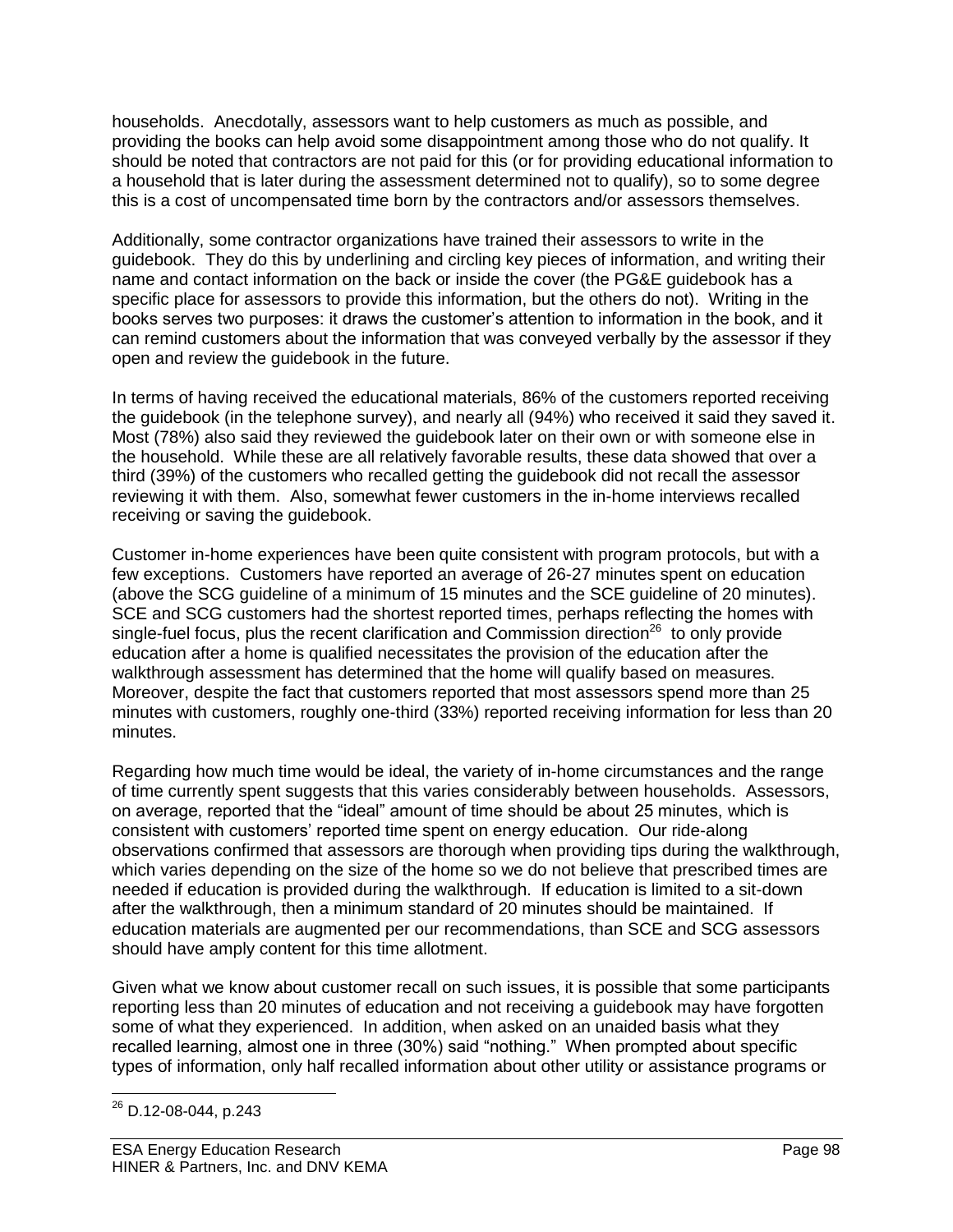about going to their utility's website for more information, and only about one in three recalled information about how to read their energy bill, safety, CFL disposal and recycling, or how much it costs to run specific appliances. Based on the contractor interviews and our ride-alongs, these results may a combination of limited recall AND the fact that assessors are not covering all of these topics with all participants.

Information might not be very memorable because customers were not seeking it when they signed up. This implies that the content and delivery of energy education needs to be more "attention getting" in order to facilitate retention and adoption. For example, each energy saving tip could be supported with an estimated savings potential (e.g., keeping the refrigerator full could save \$XX per year).

Also, saving money on their bill is the main motivation for participating in ESA (and for following the energy-saving advice provided by energy education). Hence, information that customers unanimously want from the program is: dollar costs of using specific appliances or electronics for a period of time (such as an hour or over a year). The guidebooks include this to some extent, but it could be more "front and center" for education. Estimated dollar savings from specific energy conservation actions could also be included.

Clearly, program features can be added that would help remind customers about key aspects of the education: (1) how much it costs to run certain appliances or electronics for a period of time, and (2) specific actions that can be taken to reduce energy use. Based on customer and contractor feedback and our review of PG&E's "energy wheel," this tool provides valuable and easy-to-read information regarding the former. Given this, it may be of value for the other IOUs to consider the use of this tool or something similar with their customers as well. Regarding the latter, the IOUs may consider follow up communications to continue engaging with participants to address relevant actions that may mitigate energy use.

The research also revealed that while most customers were already familiar with many of the "energy saving tips" that are provided by the IOUs, roughly a third of the customers surveyed reported that the information was "new" to them. This is a relatively high percentage for new information considering the long history of energy conservation in California and the relatively high percentage of ESA participants who indicated that they were motivated to reduce their energy bills. Interestingly, even the educational information provided on the ubiquitous light bulb was considered new to 26% of participants suggesting that many of these low income customers continue to benefit from information that we may consider rudimentary given the saturation of CFLs in the market. Given the value of "new information" in an educational program or service, the ESA program would benefit from continuing to monitor the market's knowledge needs and seek out "new" tips to provide assessors to pass on to participants.

# Energy Education Materials.

The primary educational tool and leave-behind materials for the customers are the resource guidebooks. The guidebook is also the de facto training standard for SDG&E (since all of SDG&E's assessors are training directly from the guidebook), and it plays a prominent role in shaping what the assessor covers during their visit. While each of the guidebooks incorporate elements from the standardized policy and procedures manual $^{27}$ , each of the three IOU guidebooks (PG&E, SDG&E, and SCE/SCG) was developed independently from the others, so as expected, each guidebook has a different "look and feel," different graphics, different content,

 $\overline{a}$ <sup>27</sup>Statewide Policy & Procedures Manual, section 4.4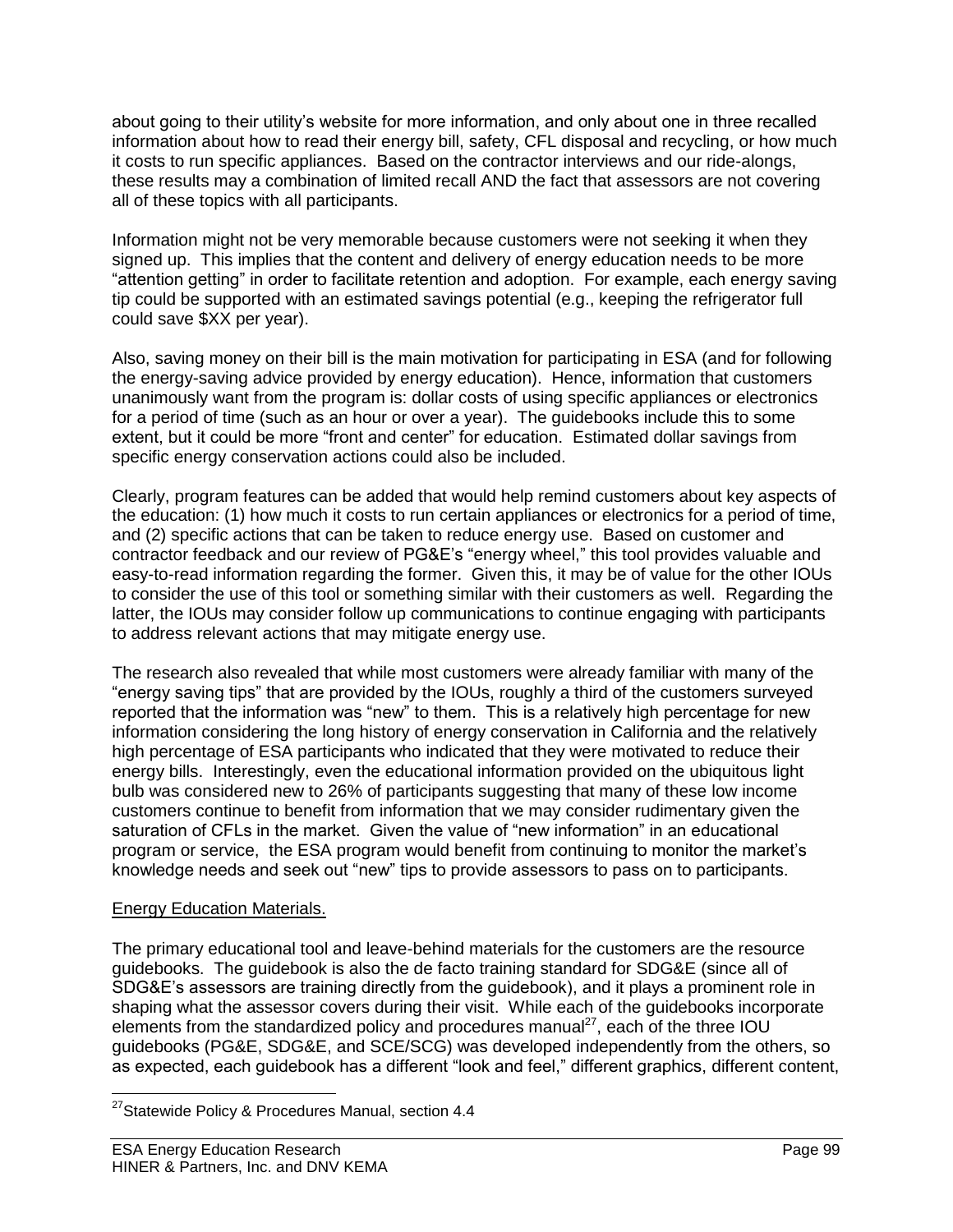and different organization of information. Customers were asked to review and comment on these different materials as part of the focus groups (discussed below).

When reviewing the guidebook's content as per the Commission-approved ESA Program Policy and Procedure Manual (P&P), we found that none of the guidebooks includes all of the information noted by the program P&P guidelines. Since we recognized that the guidebook plays a central role in what is ultimately communicated via the energy education component of the program, it is important that these materials contain all the content program managers want assessors to discuss as part of the energy education. To this end, we recommend that all three guidebooks undergo revision to ensure that the content is complete.

Based on our review, we believe that the topics specified by the P&P manual belong in energy education, with the possible exception of greenhouse gas emissions which few customers identified as a motivation and hence is unlikely to have much impact on their behavior. Most of the other topics are directly targeted at reducing energy consumption, which will reduce greenhouse gas emissions anyway.

The customer focus groups included a review and discussion about the layout, graphics, and informational content of the books. Overall, customers liked the concept of a booklet that contains energy-related information and responded favorably to most of the existing content. However, they also had a number of suggestions that indicate that the guides need to be more user friendly, inviting, and useful. To this end, most respondents preferred certain elements from all three guides, so suggested a blend of the three different IOU materials. Key findings about the structure and formatting of the guidebook(s) include:

- Charts and graphs were attention getting and easier to read than text-heavy descriptive paragraphs
- Full color in the text helped make key information stand out. Main points need to stand out to get customer attention.
- A title that reflects their desire to save energy in order to save money was appealing.
- Customers want the guide to "prioritize" information for them, for example by having the more important "action oriented" information first (e.g., about saving energy) and the less important reference information (e.g., about safety, climate change, etc.) later.
- Respondents suggested creating separate guides for English and Spanish (referring to the SCE/SCG guide) to reduce the size and bulk of it. Spanish speakers, though, liked having both English and Spanish so other household members who read English can help them understand the information. Some Spanish-speakers are not literate in Spanish.

Main findings concerning guidebook information content are:

- Dollars assigned to the energy use of specific appliances and other items was of very high interest. What customers currently want most is information about how much energy is used and what it costs to run each of their appliances and electronic devices for a period of time such as an hour or over a year.
	- o Customers pointed out that kWh without dollars was not useful.
	- $\circ$  Customers also wanted a comprehensive energy cost list of nearly all of the main appliances, equipment, and electronics that people have in their homes. Those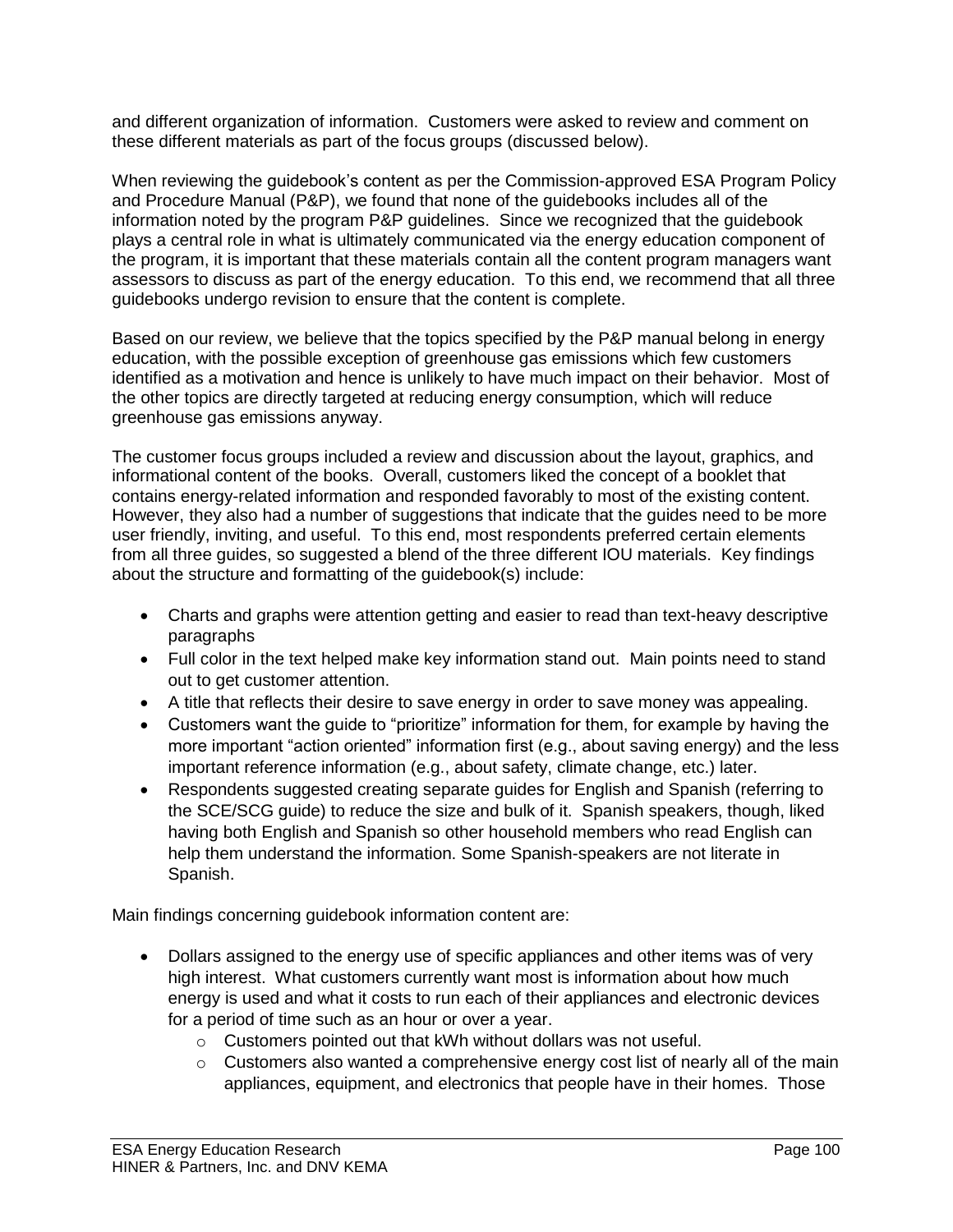with pool pumps were quick to notice whether or not pool pumps were included in the guidebook.

- Tips on how to save energy regarding their main appliances, lighting, electronics, and other energy consuming devices.
	- o Customers responded most favorably to "new" information, but even "reminder" information can be useful.
- Lighting
	- o Participants liked the CFL sheet in the SCE guide that can help them chose the right bulbs. Some suggested this should also include LED's.
	- $\circ$  How to dispose of CFL's in an easy way seemed to be a consideration for quite a few respondents.
- Information that was of interest to some but not all included:
	- o How to read online energy usage
	- o How to read the energy bill

One other program leave-behind worth mentioning is the PG&E "energy wheel." The "energy wheel" is a tool that allows customer to "calculate" (or more specifically to look up) the costs of running certain appliances or energy consuming items in the home. Assessors in PG&E's territory felt the wheel was useful and popular with program participants, and customers themselves evaluated the type of information provided by the energy wheel as highly desired. Since the other IOUs do not have a leave-behind that provides this same type of information, we recommend that they develop a tool that provides similar information as the "energy wheel," if not adopting the "energy wheel" itself.

Other than the guidebooks and the "energy wheel," we did not identify any other currently utilized materials that stood out as particularly effective (or ineffective) for energy education. Brochures with enrollment forms for signing up for other utility programs have been provided to some customers, and are undoubtedly beneficial for some of those who received them, but neither assessors nor customers identified these as key materials.

## Other Household Members.

Based on the materials reviewed and our observations, both the materials and the delivery of the energy education is typically targeted toward the person who signed up for ESA and available at the time of the initial walk-though assessment. Yet, the demographics of these households, according to our survey show that four out of five households include 2 or more people, and two out of three include 3 or more people. Hence, it is not surprising that customers reported that a barrier to reducing energy use in their homes is tied to gaining the cooperation of others in the home. Moreover, in the focus groups, customers responded favorably to new ideas that involved other household members. Although some assessors make attempts to include other members of the household who are present at the time of the assessment, for a variety of reasons this practice is not consistently employed.

Energy education is not explicitly targeted at multiple household members. Appointments are scheduled with the person who signed up for the program without direct consideration of having others in the home attend the visit. Education content and materials were not designed explicitly for the multi-member household either.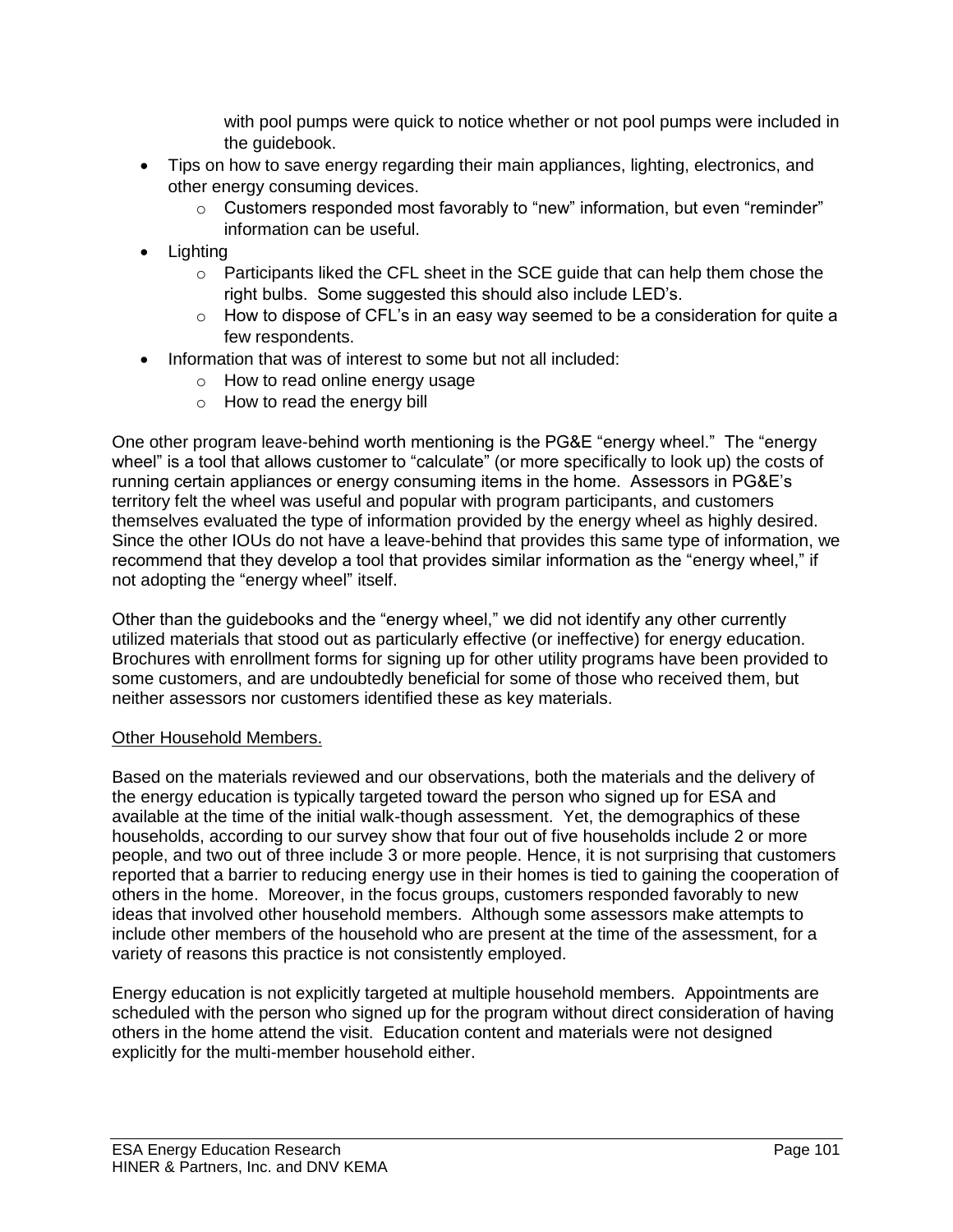Currently, though, assessors do include other household members who happen to be present. By their estimates, they provide education with another adult in the home being present about one out of five visits, and they provide education with children being present about one out of five visits. This suggests that in households with more than one adult (about 70% of the total), the education is directly provided to at least one other adult to about one in four of these households. For households with children (about 50% of the total), the education is provided with children present to about 40% of them. .

Participants have been doing a pretty good job of passing on the information as well. About half of the participants with other members in their household said they passed on information from the assessor's visit, including reviewing the guidebook with them. Among those who passed on information, about half said it changed their spouse and/or children's attitudes about saving energy and somewhat fewer said it changed behaviors. Where information was not passed on, it could have been a situation where the spouse sat in on the assessor review, or where the children were too young for it to be relevant.

These are relatively high proportions where other household members are being reached considering that the program does not target these other household members directly, but these practices of including others who happen to be present and of passing on information to those who were not present fall short of reaching all household members.

Based on how the program is currently delivering education and supporting data that suggests multi-person households can benefit from an approach and materials that address multiple members of the household, we suggest that the educational component of the ESA program could be modified to better meet the needs of these types of households. For example, the assessment appointment could be scheduled to facilitate participation by more people in the household, and the assessor could make a more conscious effort to request that everyone at home join during the education component. This might even require an additional visit in some cases for a time when more household members can be present than are needed to assess and enroll. Likewise, as appropriate, the IOUs and their implementers (as in the case of SDG&E and PG&E) may bring more attention to this issue during the training sessions with contractors. Program materials, discussed below, can also be augmented to reach more members of a household.

# Energy Education Protocols and Compliance Oversight.

According to Commission Decisions, D.08-11-031 and D.12-08-044 , energy education should be provided to households that have completed qualification for the program. In other words, the program provides energy education to income qualified households that have enrolled, been assessed and are determined to be eligible to receive measures through the ESA program. The contractors are not compensated by the IOUs for any energy education provided if the home is not qualified for the program.

According to the P&P manual, the educational component of the visit is expected to cover the following topics: the general levels of usage associated with specific end uses and appliances, the impacts on usage of individual energy efficiency measures offered through the ESA Program or other programs offered to low-income customers by the utility, practices that diminish the savings from individual energy efficiency measures, as well as the potential cost of such practices, ways of decreasing usage through changes in practices, information on CARE, the Medical Baseline Program, and other available programs, appliance safety information, the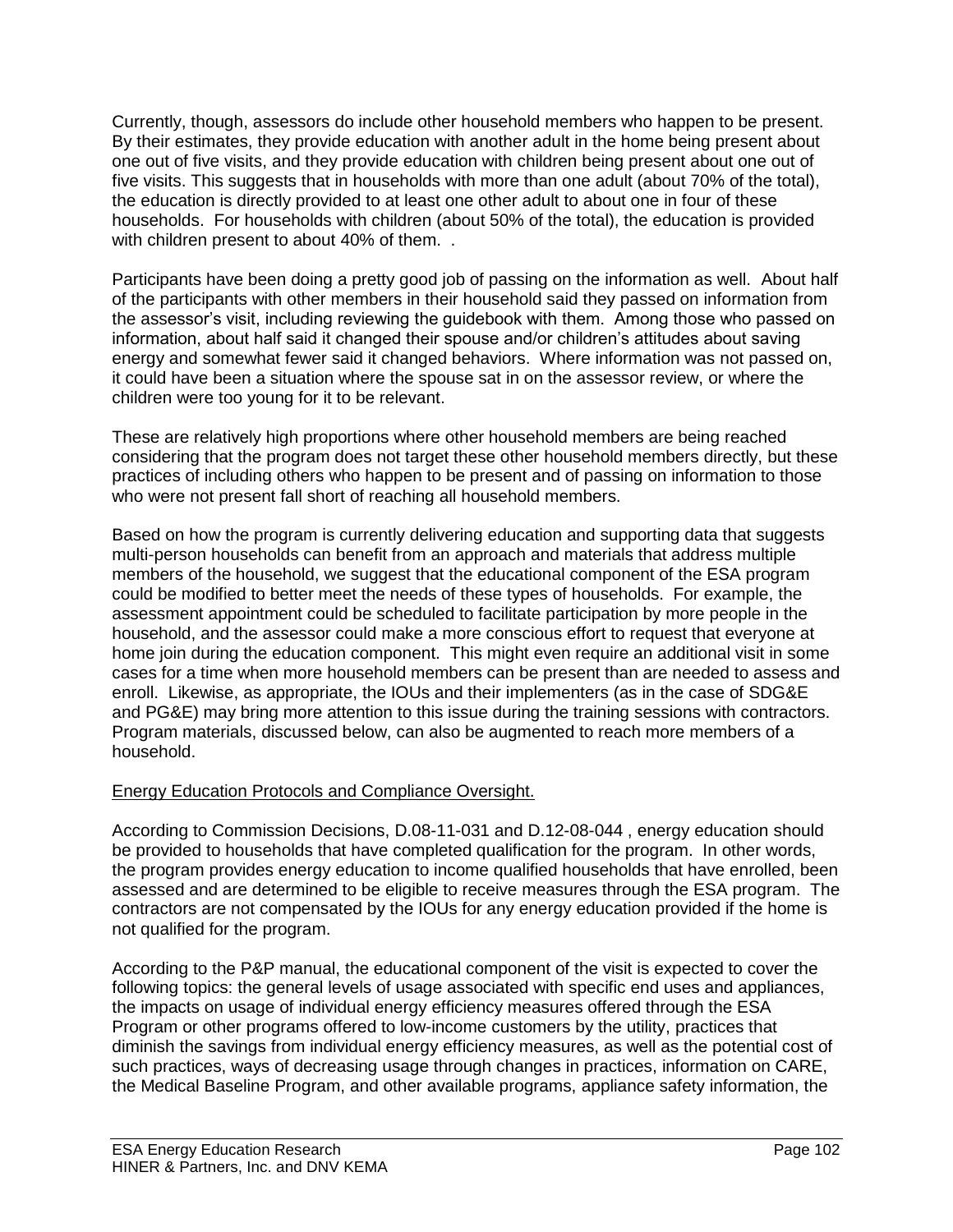way to read a utility bill, greenhouse gas emissions, water conservation, CFL disposal and recycling, and the procedures used to conduct natural gas appliance testing (if applicable).

The IOUs currently monitor the provision of education via a survey among a sample of randomly-selected customers and/or inspections that occur after a home was treated. These methods of monitoring energy education appear to be effective in determining whether or not *some* energy education was completed in a household. The IOU's approaches yield results that suggest there are few instances where energy education has been incorrectly claimed as having been completed. Further, there is little incentive for an assessor not to provide energy education in order to save time, since most visits (except for SCE) incorporate education throughout the visit from first introductions through the walkthrough, and finally through the wrap-up stage of the visit.

That said, these methods do not shed light on the "quality" of the education that is provided. The in-home visits conducted for this research identified a few instances (three out of 30) where the assessor provided less than 20 minutes of quality education. Likewise, customers that were surveyed reported that some of the assessors (estimated from 4% to 12%) did not provide effective education, since they rated their assessor below the level of "did what they needed to do, no more or no less" regarding knowledge of the subject matter, interest and ability to answer questions, and sensitivity to the household's needs. Based on these data, we estimate roughly 5% to 10% of assessment visits are delivering less than what is expected and considered effective (as per training) regarding the provision of energy education.

More consistent and reliable performance may be generated by more rigorous training, since our data suggests that the assessors' performance tends to closely reflect what they were trained to do. When the training is more varied, in length and quality, the performance of the assessors appears to reflect this variation. The program may also consider gathering more ongoing data via the inspections or surveys that identifies more of the behavioral impacts of energy education in the home – for example, ask customers what they are doing differently now than before the assessment and energy education visit. This would help inform program management regarding the quality of the education that is provided.

As noted above, assessors are not supposed to deliver energy education unless the household qualifies for measures via the program. Data from this research suggests that this practice may be limiting the IOU's ability to (1) provide quality education and (2) fully serve the customer. With regard to the former, assessors and customers both agreed that the best time to deliver energy education was during the walkthrough when the assessor can describe and show the customer what to do. With regard to the latter, this practice results in a wasted opportunity since both the assessor and the customer are ready and willing participants at the time of the assessment. Both have invested time and energy into the appointment itself, so the incremental cost of providing energy education is minimized. In some cases, we found that providing education can also overcome the customer's disappointment and even anger when they learn that their household cannot receive measures that they may have been expecting. Along these lines, it seems prudent to offer the materials and resource guidebook to all customers regardless of whether they qualify for participation in ESA as well, although there would likely be costs associated with doing this. This would further support the overall program goals of helping low income customers understand and reduce their consumption via their own actions, even if the home does not qualify for measures that are currently offered via the ESA program.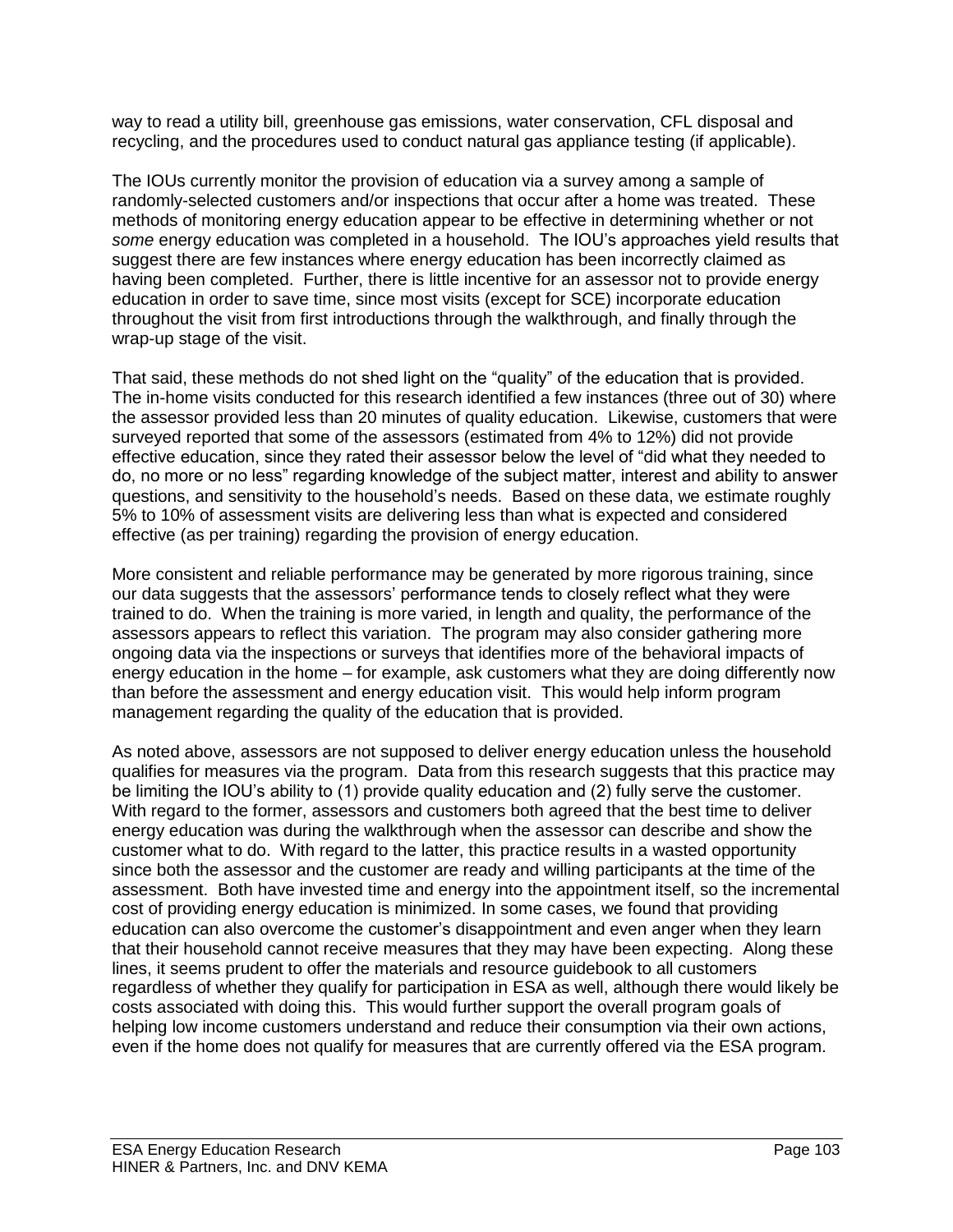## Ideas for Energy Education Improvement.

An objective of the energy education study was to identify and make recommendations to improve the program. As part of this objective, this effort solicited and evaluated ideas regarding potential improvements from contractors (assessors and managers) and customers.

From the in-depth interviews, assessors requested: (1) more information about how to save energy in the home that they can pass on, (2) more handouts (to support the information they provide), (3) reminder tools, and (4) refresher training. Three of these four ideas were confirmed by the contractor Internet survey. The fourth, more handouts, received mixed reviews. While handouts can help assessors "teach" certain things, handout materials can also become overwhelming for customers and assessors alike, so that the more important information can be subsumed by a large quantity of less important information.

In the Internet survey, assessors were asked to evaluate a list of possible new ideas created by the research team (from the secondary research review, the contractor in-depth interviews, and interviews with program managers). Top rated ideas reflected relatively quick and simple things that the assessor can do for or provide to the customer, including: (1) the ability to sign customers up for other programs by checking a box on the application (however, the survey did not specify what type of programs); (2) refrigerator magnets that would remind about things the assessor taught the customer; (3 tied) the ability to provide a comparison of the customer's recent energy usage against other similar homes; (3 tied) information for bigger households (5 or more people, multiple generations, etc.); (5) information for children; and (6) the ability to show and enroll customers in new utility services such as email and text alerts. Lower on the list were additional leave behinds, including DVD's.

From the in-home interviews with recent participants, most suggestions for improving energy education were about spending more time on the information and providing more details about how to save. Concerning what they did receive, customers liked the variety of helpful tips, and specifically about AC usage (thermostat settings, change filters) and lights (turning them off when not in use, use energy saving bulbs)

From the customer focus groups, participants and CARE non-participants were most favorable about (in no specific order): (a) a leave-behind single-page checklist of things to do – this could include a list of appliances in the home and tips for reducing energy use, or a "Top 5 List" specific to the household; (b) a calendar with Tip of the Month – this would provide a visible and frequent reminder to conserve energy; (c) follow-up with reminders, new tips, and a check-up on the household's progress in reducing energy use; and (d) an online video or short training class if there were an incentive to complete it such as additional CFL or LED lights.

From the quantitative survey among recent ESA participants, top new ideas based on participants' interest included: (1) a "customized" list of the Top 5 things the household could do to save energy (73% rated 8-10 regarding their interest); (2) information specifically for bigger households with 5 or more people residing there (73%); (3) information specifically for children such as age-appropriate booklets (71%); (4) information about new LED lights (70%); (5) a list of how much it costs to run each of their appliances for one hour (65%); (6) refrigerator magnets with reminders about ways to save energy (63%); (7) a checklist or survey you could complete and send in right after the visit regarding the program, materials, and services you received (62%); and (8) suggestions for making a "game" out of saving energy that could be used to get others in the household to save energy (62%).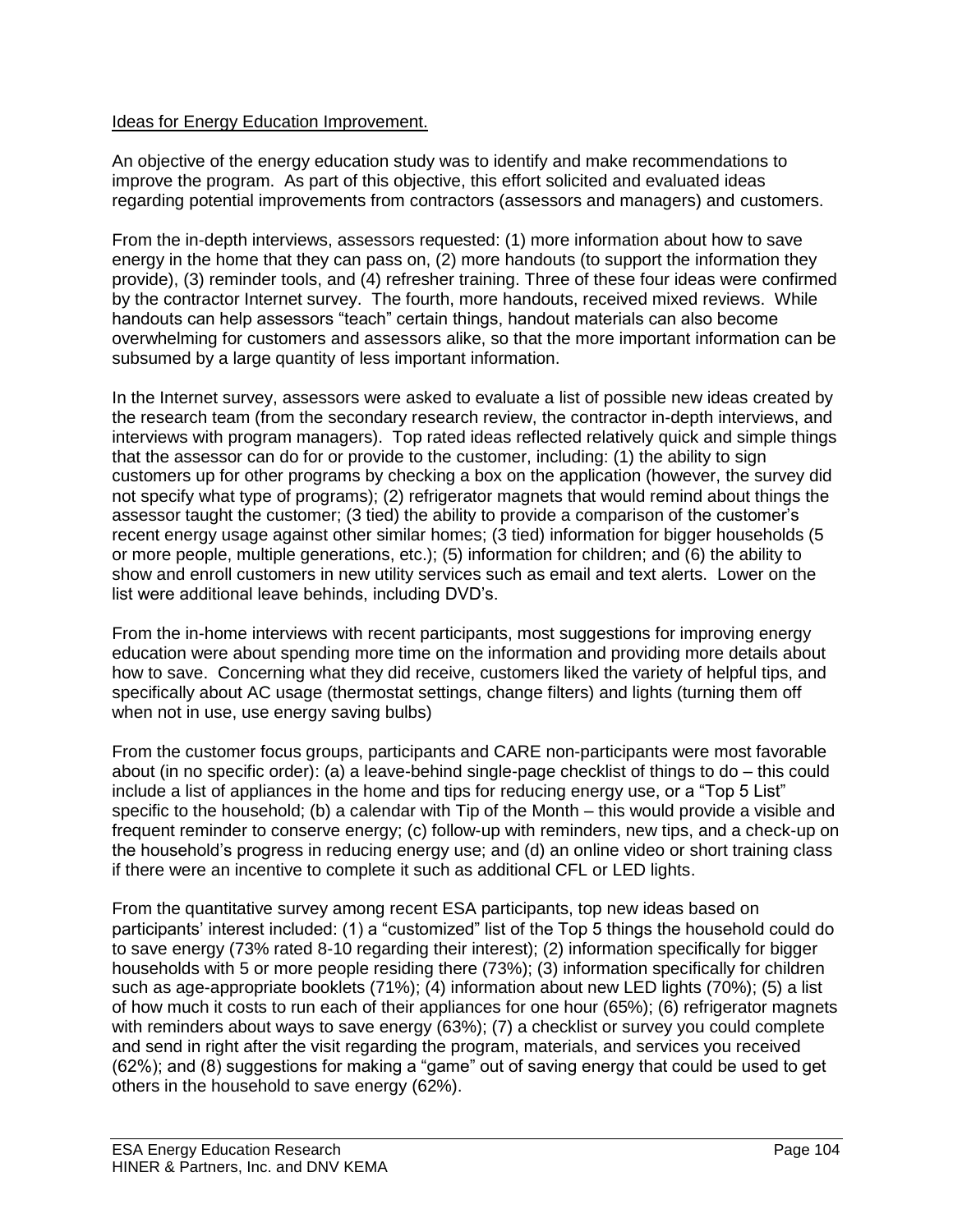Although this list of top ideas as rated by participants represents a diverse set, it includes items that are: (a) more "customized" for the household (items 1, 2, 3, and 5), (b) new technology or not well known (item 4), (c) methods to involve others in the household (items 2, 3, and 8), (d) reminders against forgetting (item 6), and (e) a way for the customer to communicate back to program managers in order to close the loop, for example if the household did not receive a measure that they expected to receive). Note that "customized" does not mean unique for every individual household, but rather tailored to match some specific conditions in the household (e.g., number and ages of people in the household, type and age of main appliances, etc.)

Across the research, there was also the common theme of simplicity. Assessors did not want to be overburdened with too much complexity regarding the tasks they must complete during their assessment visit, while customers were less interested in things that would require extra steps or extra effort that they might likely never do, but instead favored things that would be more interesting, engaging, and even fun when kids would be involved. For these reasons, ideas such as going online to show a customer how to read their energy usage, or a DVD that would require the assessor and/or the customer to load it into a DVD player were less appealing. Too many additional handouts or tasks would also take away from the key strength of energy education, which is the interpersonal, semi-customized interaction between the assessor and the customer.

Both customers and assessors also concurred that follow-up (with customers) would be beneficial. From the quantitative survey among participants, the top frequency desired for follow-up was quarterly or every 3 months followed by twice a year. Regarding method of follow-up, participants preferred letter or postcard followed by email. More details regarding follow up and how often it might occur are noted in the results sections of this report.

# **Recommendations**

Overall, there is considerable evidence from the energy education research to suggest that providing energy-related educational information verbally to ESA participants at the time of the initial assessment visit is well-founded. The assessors who provide the education are out-going, motivated, and knowledgeable enough to provide high quality education. Recent ESA participants believe that they benefitted from the information they received, and said the ESA energy education prompted them to change behaviors in ways that have led to lower energy consumption and lower energy bills.

This interactive, action-oriented delivery process follows best practices identified through a review of the energy education literature. Client-specific messages with an action focus delivered in an interactive atmosphere with hands on learning opportunities reinforce the basic elements provided through the ESA energy education. Ideas and recommendations regarding possible improvements are described in greater detail below. Suggestions regarding to best practices and potential improvements are offered to help overcome some of the limitations and shortcomings identified as a part of this research and to improve the delivery of the program.

# Key Recommendations

1. **Standardize More of the Training Across IOUs**. While it is important to maintain some flexibility in the training practices, across IOUs and contracting agencies, this research suggests that more standardization and consistency across the IOUs would encourage more of the best practices to be adopted as well as enhance the overall knowledge base of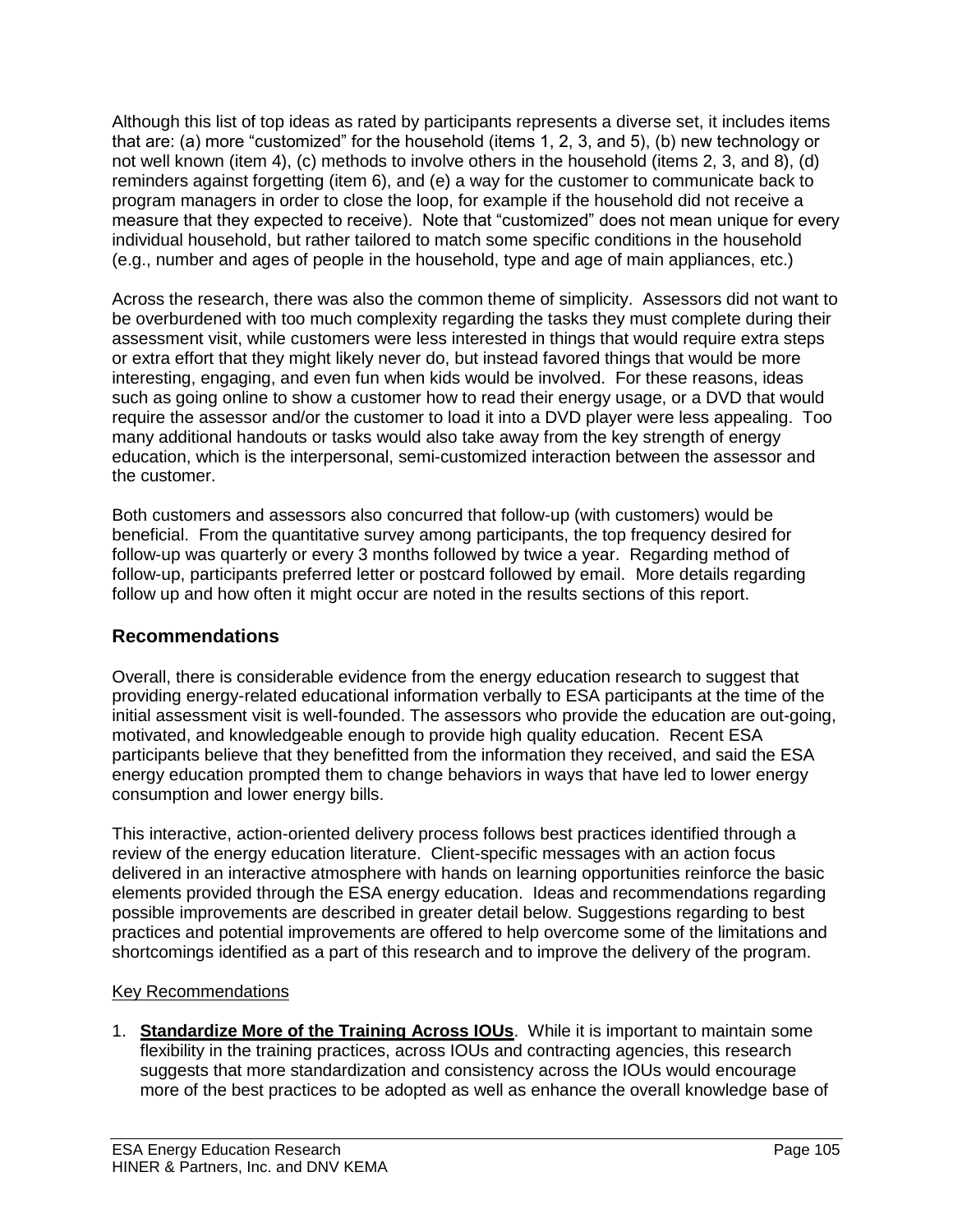all assessors concerning the energy saving tips and information they pass on to ESA participants. We recommend that the IOU's establish:

- (1) Consistent and rigorous training for new assessors provided by or overseen by the IOU,
- (2) Consistent and rigorous refresher training also provided by or overseen by the IOU, and
- (3) Consistent and rigorous standards for field training provided by the contracting organizations.

Based on assessor comments and our own review of IOU training programs and field observations, we suggest that training include much of what is already being done though promulgated across IOUs and contractors. For initial training, we suggest:

- Formal classroom instruction focused on informing assessors about as many ways to save energy in the home as is collectively known across the IOUs;
- Classroom role-playing to ensure assessors are able to adapt their education delivery to a wide variety of household situations likely to be encountered (e.g., household size, age of household members, etc.); and
- Field training (conducted by more experienced contractor personnel) where new assessors first observe a more experienced assessor during actual in-home visits and then progress to conducting visits under the tutorage of a more experienced assessor.

Some contractor organizations have trained their assessors to write in the guidebook by underlining and circling key pieces of information, and writing their name and contact information on the back or inside the cover. Writing in the books serves two purposes: it draws the customer's attention to information in the book, and it can remind customers about the information that was conveyed verbally by the assessor if they open and review the guidebook in the future. We recommend that this practice be adopted, and therefore included in training.

For refresher training, we suggest that IOU's establish specific annual standards whereby each active assessor receives periodic additional instruction. Refresher training may focus on content to provide assessors with a large number of energy saving practices and tips which they can, in turn, pass on to customers. Our observations on the few ride-alongs we attended along with customer survey results suggest the assessors sometimes do not provide many of these energy saving tips during energy education, and that they may only provide the most common ones. For this reason, assessors may benefit from reminders or refreshers regarding what the tips are, and how and when to communicate them to customers. To keep the information fresh, the IOU's should seek to provide new education content as well as reminder content for refresher training.

2. **Provide Follow Up.** This research also provided data supporting the benefit of following up with customers after the initial assessment. Follow up may include two-way communication from the IOU (or contractor) mitigating two issues that were identified: (1) some participants are left with a belief that their participation in the program was not completed, so follow-up would allow the customer to describe any unresolved aspects of their participation, and (2) customers tend to forget what they've learned from energy education so follow-up would also provide them with periodic reminders. We offer two types of follow-up for possible consideration: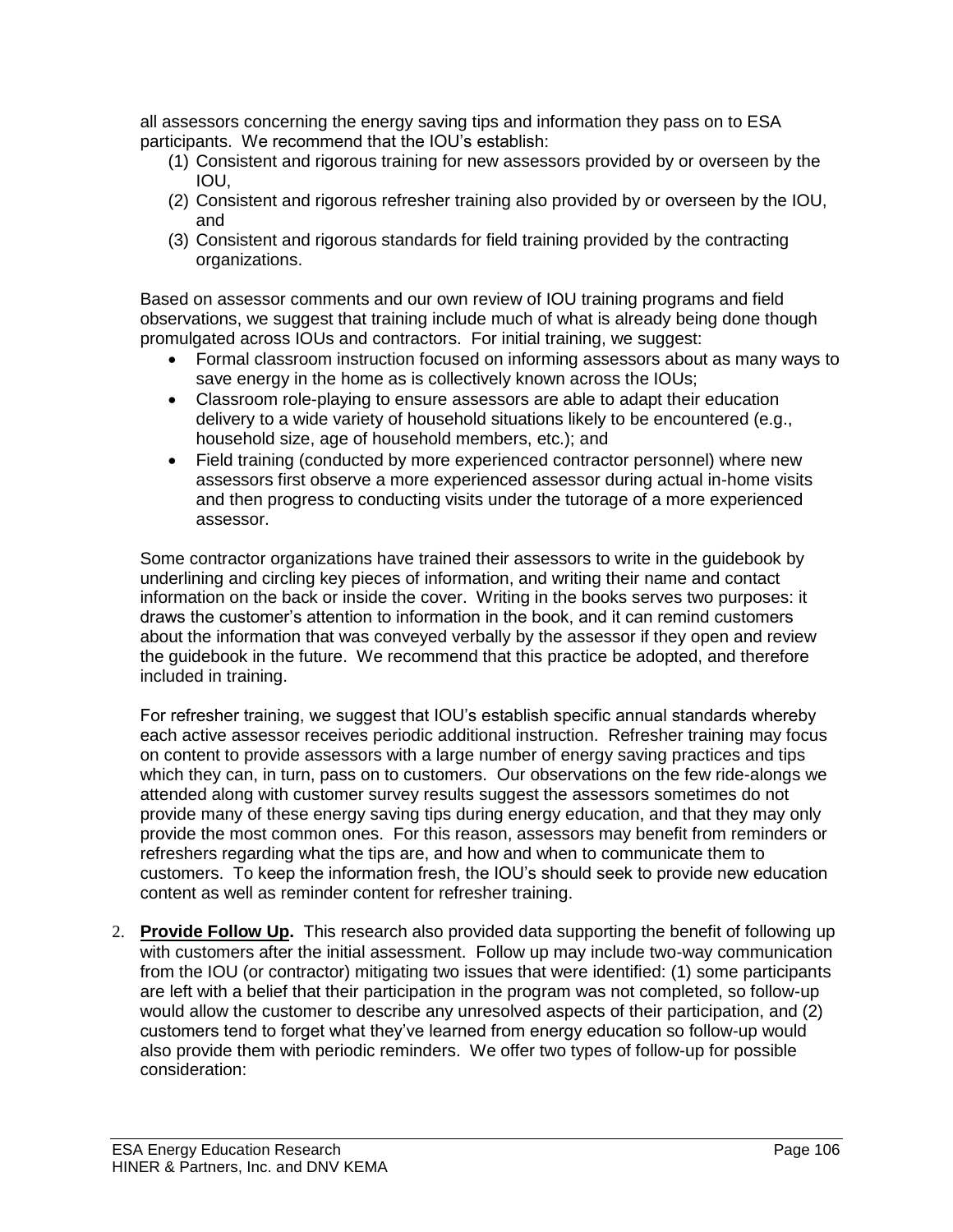- First, the ESA program could provide all participants with a mail-back or web-based survey form that would include questions about: (1) what did you learn, (2) what do you plan to put into practice, and (3) what, if anything, was not completed.
- Second, the ESA program could provide participants with periodic communications, such as a quarterly emailed "newsletter" that could include new or reminder energy savings tips, weather-related tips or information, new programs, MyAccount/ MyEnergy tie-ins, etc. Communications could also include text or twitter "opt-in" messaging.
- 3. **Consider Modified and Additional Education Materials.** We recommend some specific revisions to the existing materials, primarily the resource guidebooks. While these materials currently provide a considerable amount of useful information we recommend some modification to increase the appeal and subsequent use. The materials may also benefit from additional content to further motivate and facilitate energy conservation behaviors, particularly for large households with multiple adults or with children. These homes may appreciate more, tips and techniques for engaging other members of the household as well as age-appropriate materials. Specific recommendations regarding these modifications are included in the key findings and detailed results sections of this report. Given that, saving money is the main motivation for participating in ESA (and for following the energy-saving advice provided by energy education) finding ways to call out and highlight the costs associated with using specific appliances or electronics or taking certain actions will make energy education materials more appealing and relevant to the low income customers served by this program.

We further recommend additional educational materials that would serve as reminders to customers about things they can do to save energy, and more directly enhance the education that is provided. In particular, our research data supports the value of one of the tools currently used only by PG&E. The "energy wheel" provides relevant information (e.g., the costs associated with using different appliances and equipment) in an easy-to-use and somewhat novel format. We suggest that all of the IOUs consider adopting the "energy wheel" or developing a similar tool that can be left with customers.

- 4. **Consider More Customized Information for Customers.** We recommend that ESA energy education include more information that is customized for the household. Customers voiced interest in new materials that would be more specific to their home and situation. For example, the item of greatest interest to customers in the telephone survey was a list of the Top 5 tips for the household. Implementation of this idea might be as simple as the assessor selecting 5 tips that would apply to the home from a list of 10-12 tips known to be most impactful. Customization would also apply to the need for some households to gain cooperation from other adults or children living in the home. Assessors currently collect information about household members during the qualification process, so this information could be used to "trigger" a situation-specific module, for example, targeted toward homes with children in given age groups or toward homes with other adults (e.g., senior parents, roommates, etc.) living there.
- 5. **Provide Energy Education Throughout the Visit.** Our research supports the value of a more interactive and holistic approach to the education as part of the assessment visit. Any approach to providing education that does not encourage assessors to deliver information and education throughout the visit reduces the potential benefit of this service for customers. While many assessors already embed their education throughout the assessment process, we recommend that the training more explicitly teach this approach.